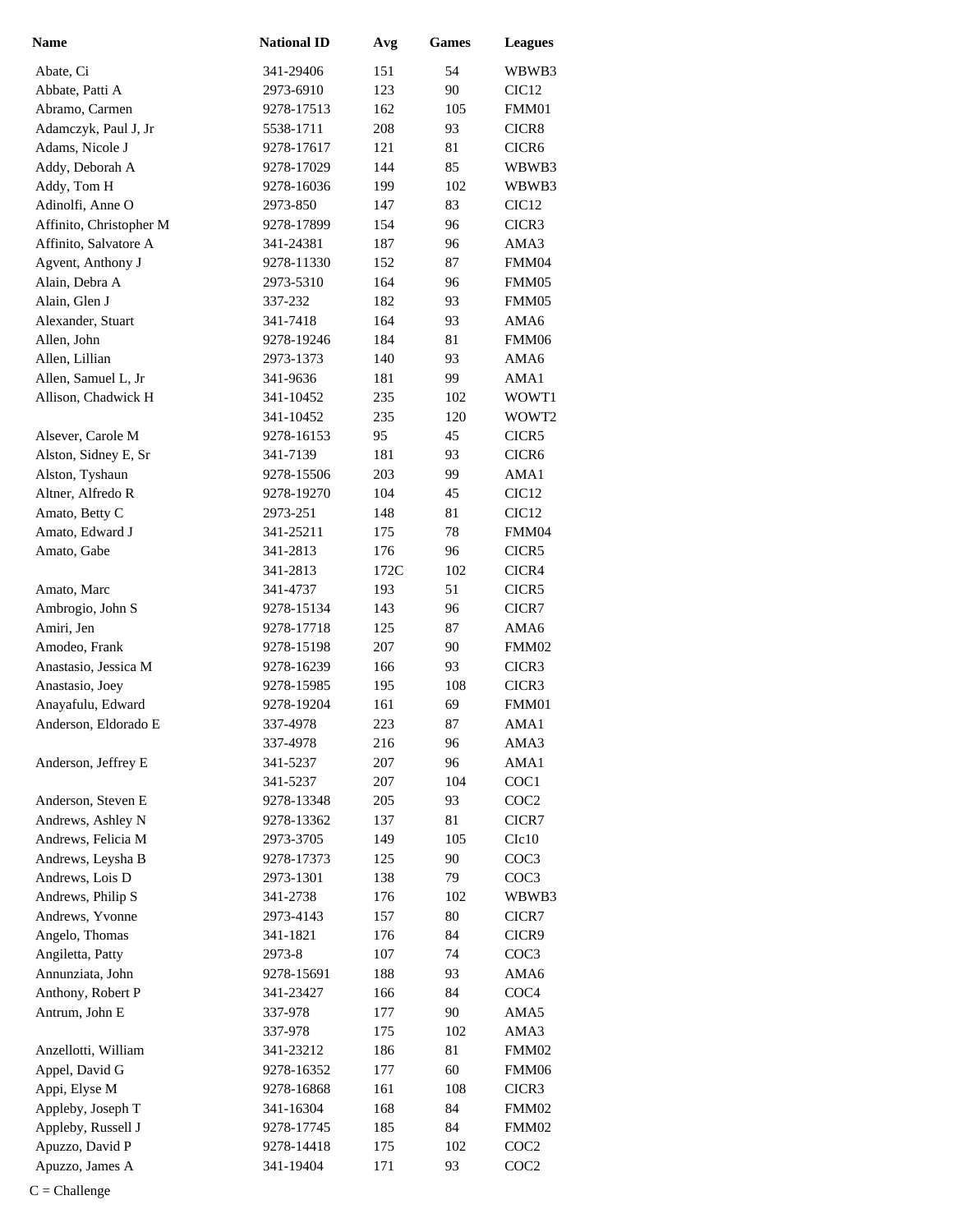| <b>Name</b>                | <b>National ID</b> | Avg  | <b>Games</b> | <b>Leagues</b>    |
|----------------------------|--------------------|------|--------------|-------------------|
| Arcangelo, Felicia C       | 9278-19223         | 106  | 99           | COC7              |
| Arcangelo, James V         | 9278-19224         | 144  | 99           | COC7              |
| Archambault, David J       | 341-8379           | 193  | 26           | WOWT5             |
| Arciola, Tim F             | 9278-17326         | 207  | 87           | CIC <sub>12</sub> |
| Aresco, Scott L            | 341-22081          | 224  | 96           | COC <sub>4</sub>  |
| Argyros, Louis C           | 9278-12958         | 184  | 48           | CIC <sub>12</sub> |
| Armatino, Richard R, Jr    | 341-29132          | 214  | 39           | LKL6              |
|                            | 341-29132          | 211  | 84           | LKL <sub>2</sub>  |
| Armatino, Rob              | 9278-12989         | 191  | 81           | LKL <sub>2</sub>  |
| Armstrong, Gregory J       | 9278-16289         | 199  | 64           | AMA4              |
|                            | 9278-16289         | 195  | 93           | AMA3              |
| Arnone, Kyle M             | 9278-13352         | 199  | 93           | FMM05             |
|                            | 9278-13352         | 199  | 99           | FMM03             |
|                            | 9278-13352         | 192  | 84           | FMM06             |
| Arnone, Michael P          | 341-11461          | 145  | 78           | FMM06             |
| Arrigoni, Jimmy            | 9278-17285         | 179  | 87           | COC <sub>6</sub>  |
| Asmus, Jimmy A             | 9278-11095         | 154  | 84           | COC <sub>2</sub>  |
| Auger, Jon J               | 9278-16186         | 153  | 78           | FMM02             |
| Augustyn, Jenny            | 2975-2134          | 132  | 105          | FMM01             |
| Aulston, Bruce H           | 341-9366           | 175  | 84           | CICR5             |
| Ausburger, Mike W          | 341-17770          | 179  | 96           | COC <sub>4</sub>  |
| Austin, Elizabeth A        | 9278-16501         | 137  | 87           | FMM01             |
| Austin, James B            | 9278-16500         | 158  | 105          | FMM01             |
| Austin, James B, Jr        | 9278-16660         | 198  | 102          | FMM01             |
| Austin, Linda              | 9278-17639         | 160  | 87           | FMM05             |
| Ayala, Kenny               | 9278-19241         | 172  | 90           | FMM06             |
| Ayer, Mark A               | 337-1680           | 195  | 60           | FMM03             |
| Azzarito, Erica            | 2973-6979          | 143  | 93           | AMA6              |
| Azzarito, Richard J        | 9278-15223         | 187  | 96           | AMA6              |
| Babich, Torre R            | 9278-12900         | 172  | 27           | COCO <sub>8</sub> |
| Bachard, Frank J, Jr       | 5539-1854          | 207C | 96           | CICR4             |
| Baez, Michael              | 6296-1015          | 208  | 87           | COC <sub>6</sub>  |
| Bagley, Sterling B         | 341-6444           | 206  | 102          | COC <sub>4</sub>  |
|                            | 341-6444           | 204  | 102          | COC1              |
| Bailey, Tracy L, Sr        | 337-1284           | 192  | 101          | COC1              |
| Bailey, Tyler C            | 9278-20322         | 147  | 93           | COCO <sub>8</sub> |
| Baisden, Betty A           | 9278-18071         | 156  | 81           | CICR <sub>2</sub> |
| Baker, Allison A           | 9278-19237         | 111  | 30           | AMA5              |
| Baker, Dwayne              | 9278-15260         | 161  | 96           | FMM03             |
| Baker, Jamie               | 9278-15044         | 156  | 60           | COC <sub>1</sub>  |
| Baker, Walter J            | 341-24370          | 206  | 87           | AMA5              |
| Bakshys, George            | 9431-8959          | 212C | 108          | CICR4             |
| Balanda, Brian J           | 337-5689           | 212  | 99           | LKL2              |
| Baldino, Melissa A         | 9278-13728         | 166  | 66           | FMM06             |
| Ball, Christopher E        | 9278-14409         | 215  | 90           | AMA3              |
| Ballard, Adam J            | 9278-18025         | 187  | 93           | WOWT3             |
| Ballard, Joseph K          | 8808-26572         | 228  | 96           | WOWT1             |
| Banack, Jesse T            | 9278-15829         | 218  | 26           | LKL5              |
| Baranowski, Charles J, III | 9278-16420         | 154  | 27           | WOWT3             |
| Barbetto, Nicholas J, III  | 9278-10947         | 188  | 105          | CICR3             |
| Barbiuto, Joseph R         | 9278-17091         | 210  | 39           | WOWT3             |
|                            | 9278-17091         | 205  | 102          | COC <sub>4</sub>  |
| Baretta, Judith A          | 9278-18112         | 160  | 102          | WBWB5             |
| Barley, James T            | 338-330            | 226  | 102          | WOWT5             |
| Barnes, Alfred R           | 341-8803           | 190  | 102          | COC <sub>1</sub>  |
|                            | 341-8803           | 188  | 99           | AMA1              |
| Barnes, Chris              | 9278-17720         | 158  | 96           | AMA6              |
| Barnes, Gary J             | 341-2119           | 216  | 120          | LKL6              |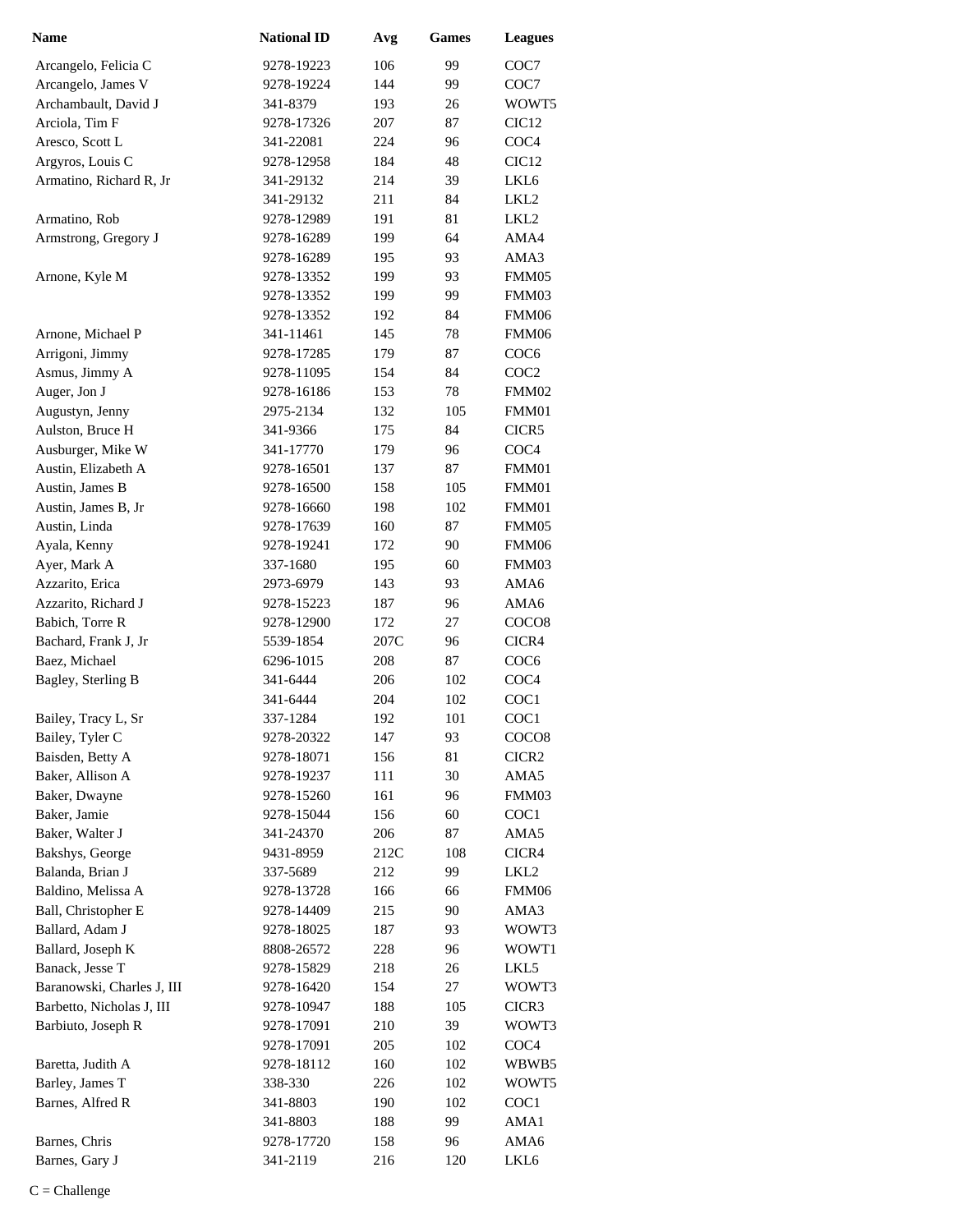| <b>Name</b>                              | <b>National ID</b>     | Avg         | <b>Games</b> | <b>Leagues</b>    |
|------------------------------------------|------------------------|-------------|--------------|-------------------|
| Barnes, Harold J                         | 9278-13773             | 211         | 104          | LKL2              |
| Barr, Ann                                | 9278-18100             | 155         | 81           | WBWB5             |
| Barresi, Daniel A                        | 341-5574               | 174         | 93           | COC <sub>4</sub>  |
| Barrett, Herb                            | 341-11062              | 203         | 99           | FMM01             |
|                                          | 341-11062              | 200         | 83           | AMA1              |
|                                          | 341-11062              | 200         | 100          | COC1              |
| Barrett, Lindsley M                      | 9278-18043             | 151         | 95           | CICR <sub>6</sub> |
| Barrett, Lindsley W                      | 341-28516              | 213         | 96           | CICR <sub>6</sub> |
| Barrett, Richard G                       | 341-9990               | 195         | 93           | FMM02             |
| Barrett, Will H                          | 5538-2809              | 185         | 90           | CICR6             |
| Barry, Ginny M                           | 9278-17368             | 89          | 84           | COC3              |
| Bartalsky, David A                       | 341-13401              | 203         | 99           | LKL <sub>2</sub>  |
|                                          | 341-13401              | 197         | 90           | WOWT4             |
|                                          | 341-13401              | 186         | 21           | WOWT1             |
| Bartalsky, Mary H                        | 2973-6777              | 142         | 87           | WOWT4             |
| Bartlett, Lawrence R                     | 341-28412              | 185         | 93           | COC <sub>2</sub>  |
| Barton, Kevin R                          | 9278-13764             | 188         | 96           | AMA6              |
| Batchelder, Christie A                   | 9278-16625             | 125         | 84           | COC <sub>3</sub>  |
| Battipaglia, James                       | 9278-15618             | 190         | 90           | COC <sub>6</sub>  |
| Battista, Anthony                        | 9278-11514             | 189         | 87           | CICR9             |
| Battle, Moses                            | 341-1747               | 175         | 102          | AMA1              |
| Bayard, Josh A                           | 341-24643              | 180         | 96           | FMM04             |
| Bazzano, Dawn C, MS                      | 9278-17797             | 128         | 96           | WOWT3             |
| Beady, James E, Jr                       | 341-1386               | 227         | 96           | WBWB3             |
|                                          | 341-1386               | 215         | 102          | COC1              |
|                                          | 341-1386               | 213         | 99           | AMA3              |
|                                          | 341-1386               | 211         | 99           | AMA1              |
| Beason, Penord                           | 337-1134               | 191         | 108          | COC1              |
| Beatrice, Donald J                       | 341-11871              | 229         | 102          | WOWT1             |
|                                          | 341-11871              | 213         | 102          | AMA3              |
| Beatty, Joshua                           | 9278-14079             | 172         | 81           | CICR9             |
| Beckert, Jeffrey R                       | 341-5062               | 219         | 72           | COC <sub>4</sub>  |
| Bekalowicz, Judy A                       | 9278-17539             | 111         | 90           | CICR3             |
| Belanger, Robert B                       | 9278-12057             | 217         | 72           | WBWB1             |
|                                          | 9278-12057             | 209         | 78           | COC1              |
| Belbusti, Nazzarene                      | 9278-15718             | 169         | 51           | FMM06             |
| Beler, John R                            | 341-194                | 168         | 58           | CICR9             |
| Bellamy, Loretta                         | 2973-3448              | 189         | 99           | COC1              |
| Belletti, Frank J                        | 341-3059               | 175         | 78           | COC <sub>4</sub>  |
| Bellofiore, Michael                      | 9278-15423             | 176         | 54           | FMM03             |
| Belous, Emil J                           | 341-27146              | 180         | 84           | FMM04             |
| Belval, Donna                            | 2973-4955              | 179         | 24           | WOWT3             |
| Benard, Sadie                            | 9278-18101             | 111         | 77           | WBWB5             |
| Benjamin, Gavin A                        | 9278-17767             | 189         | 108          | COC1              |
| Bennett, Anthony, Jr                     | 341-386                | 211         | 77           | FMM03             |
|                                          | 341-386                | 210         | 69           | COC <sub>2</sub>  |
| Bennett, Sean                            | 9278-17621             | 147         | 87           | FMM05             |
| Bennis, Timothy J, Jr<br>Benson, Scott D | 9278-13182<br>341-8869 | 204<br>203C | 101<br>87    | FMM03<br>CICR4    |
| Bentley, Robert T                        | 341-17010              | 183         | 104          | FMM01             |
| Berchtold, Leslie                        | 9278-19229             | 109         | 89           |                   |
| Berdan, Nicki I                          | 9278-16086             | 128         | 96           | COC7<br>WOWT3     |
| Berdan, Steve                            | 9278-16087             | 127         | 93           | WOWT3             |
| Bernaitis, Jeffrey A                     | 5538-3656              | 216         | 87           | WOWT5             |
| Bertrand, Ana                            | 2973-1744              | 140         | 102          | LKL3              |
| Bethke, Justin                           | 341-28390              | 194         | 48           | WOWT2             |
|                                          | 341-28390              | 188         | 48           | CICR8             |
|                                          | 341-28390              | 165C        | 53           | CICR4             |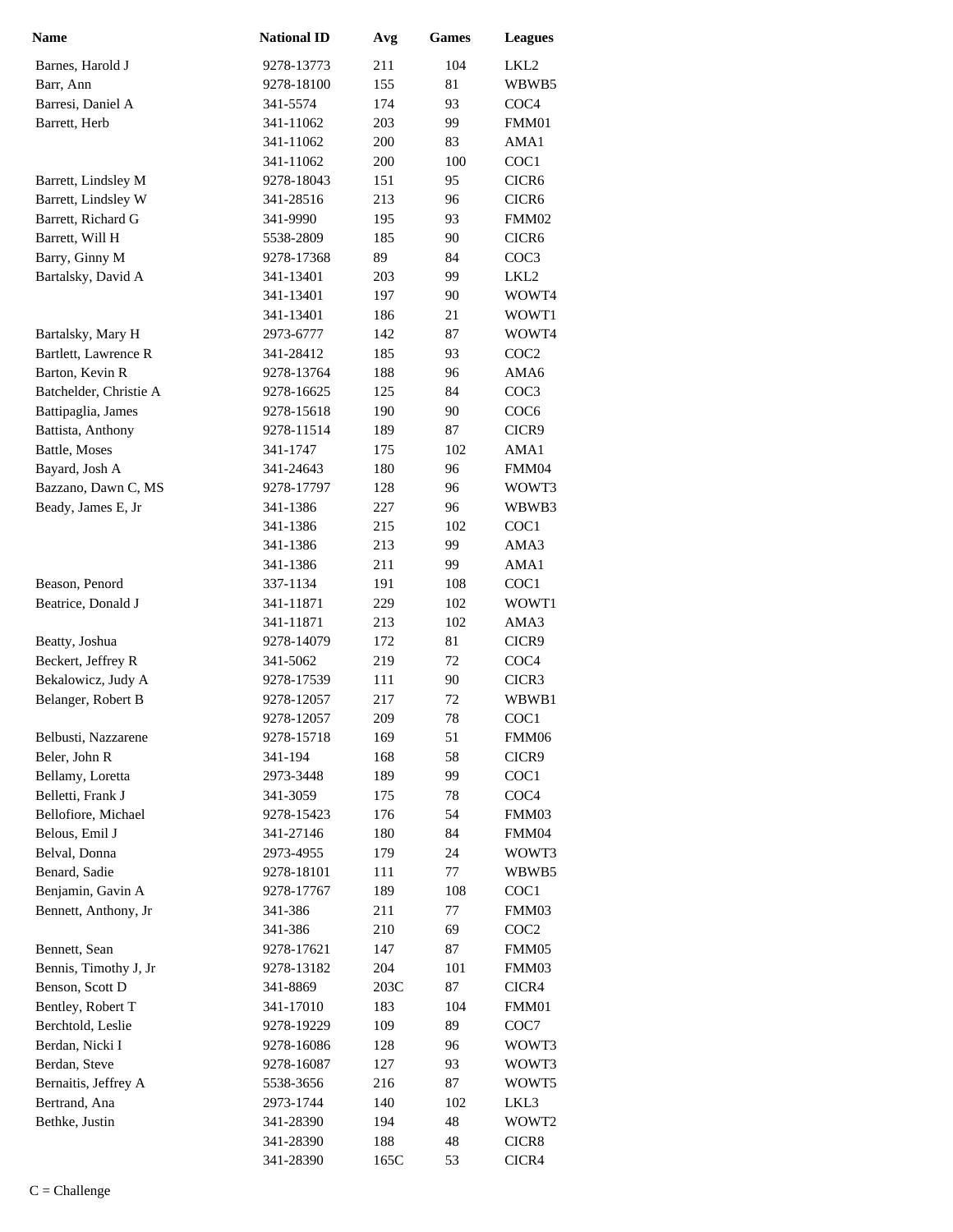| <b>Name</b>               | <b>National ID</b> | Avg  | <b>Games</b> | <b>Leagues</b>    |
|---------------------------|--------------------|------|--------------|-------------------|
| Betts, Pamela J           | 9278-15900         | 169  | 71           | AMA4              |
| Biancur, Pat              | 9278-14044         | 168  | 36           | COC <sub>6</sub>  |
| Bicknell, Zachary T       | 9278-16704         | 147  | 93           | COC <sub>5</sub>  |
| Bier, Gary M              | 341-15242          | 208  | 81           | FMM02             |
| Bigda, Jeffrey V          | 9278-13450         | 218  | 99           | WBWB4             |
|                           | 9278-13450         | 208  | 24           | CICR7             |
| Billups, Rhonda G         | 2973-6760          | 129  | 96           | FMM03             |
| Bilotti, Ann G            | 341-28612          | 174  | 93           | AMA <sub>2</sub>  |
| Bilotti, Robert J         | 341-4227           | 179  | 84           | AMA <sub>2</sub>  |
| Binder, Neil A            | 341-10649          | 207  | 102          | AMA3              |
| Bisaillon, Fran J         | 341-29365          | 157  | 102          | WOWT5             |
| Black, Robert A           | 9278-16088         | 188  | 98           | WOWT3             |
|                           | 9278-16088         | 188  | 105          | WOWT5             |
| Blackwell, Randy          | 9278-13361         | 184  | 93           | AMA1              |
| Blake, Karen J            | 2973-532           | 167  | 99           | AMA6              |
| Blanchard, Keith M        | 9278-14561         | 155  | 86           | AMA5              |
| Blanchard, Matt J         | 9278-14040         | 158  | 75           | AMA5              |
| Blanchette, Richard N, Jr | 341-28645          | 191  | 96           | WOWT4             |
| Blanck, Jeffrey M         | 341-8671           | 191  | 96           | AMA6              |
| Bleau, Gregory D          | 341-28441          | 165  | 102          | LKL <sub>2</sub>  |
| Blinn, Derrik             | 9278-17894         | 148  | 36           | COCO <sub>8</sub> |
| Blizzard, Essie M         | 2973-1700          | 124  | 93           | LKL1              |
| Blow, William             | 341-1324           | 205  | 93           | LKL <sub>2</sub>  |
| Bodick, Larry A           | 341-28284          | 211  | 87           | AMA3              |
| Bodnar, Frances M         | 2975-1426          | 178  | 99           | FMM01             |
| Body, Chris D             | 9278-14581         | 188  | 96           | COC <sub>4</sub>  |
| Bogdan, Michael E         | 9278-18183         | 199  | 78           | CICR9             |
| Bogush, Michael J         | 341-28434          | 196  | 102          | WOWT5             |
| Boisvert, Ernie A         | 341-27955          | 206  | 100          | LKL5              |
|                           | 341-27955          | 206  | 111          | LKL6              |
| Bokon, Matt J             | 9278-16089         | 183  | 99           | WOWT3             |
| Boneski, Mathew J         | 9278-12656         | 196  | 99           | AMA6              |
| Bonilla, Freddie          | 9278-1278          | 191C | 99           | CICR4             |
| Borden, Katharine         | 9278-19272         | 140  | 48           | CIC <sub>12</sub> |
| Boroczky, Jeffrey J       | 341-2383           | 193  | 57           | WOWT4             |
| Boroczky, Tracie C        | 2973-1113          | 166  | 96           | WOWT4             |
| Borroto, William          | 9278-14949         | 170  | 99           | FMM03             |
| Bostick, Craig L          | 5539-949           | 200  | 102          | COC1              |
|                           | 5539-949           | 199  | 95           | AMA1              |
| Bott, Kurt L              | 341-28809          | 199  | 72           | CICR3             |
| Bourque, Gregory          | 9278-12967         | 188  | 93           | CICR <sub>6</sub> |
| Boutot, Daniel J          | 341-18356          | 200  | 93           | WOWT4             |
|                           | 341-18356          | 198  | 106          | WOWT5             |
| Boutot, Gail M            | 2973-3639          | 116  | 96           | WOWT4             |
| Bouvier, Jim E            | 11-619456          | 192  | 81           | AMA3              |
|                           | 11-619456          | 190  | 41           | WOWT1             |
| Bowie, Andrew L           | 8808-32155         | 202  | 84           | AMA4              |
| Bowolick, Brandon         | 9278-11289         | 199  | 87           | AMA6              |
| Boyd, Heidi M             | 9278-17430         | 173  | 42           | WBWB3             |
| Boyd, Lucious K           | 341-29631          | 200  | 93           | COC <sub>1</sub>  |
|                           | 341-29631          | 193  | 93           | COC <sub>4</sub>  |
| Boyd-Carter, Keith T      | 9278-16615         | 163  | 86           | LKL1              |
| Bozzuto, David W          | 341-27868          | 187  | 108          | LKL <sub>2</sub>  |
| Brady, Mariane            | 9278-18039         | 95   | 58           | WBWB2             |
| Braese, Raymond C         | 9278-12907         | 185  | 96           | FMM03             |
| Brainard, Gary W          | 337-3358           | 214  | 99           | AMA3              |
| Brandi, John J            | 9278-16612         | 191  | 82           | WBWB3             |
| Brantley, Richard A       | 341-7654           | 187  | 108          | FMM01             |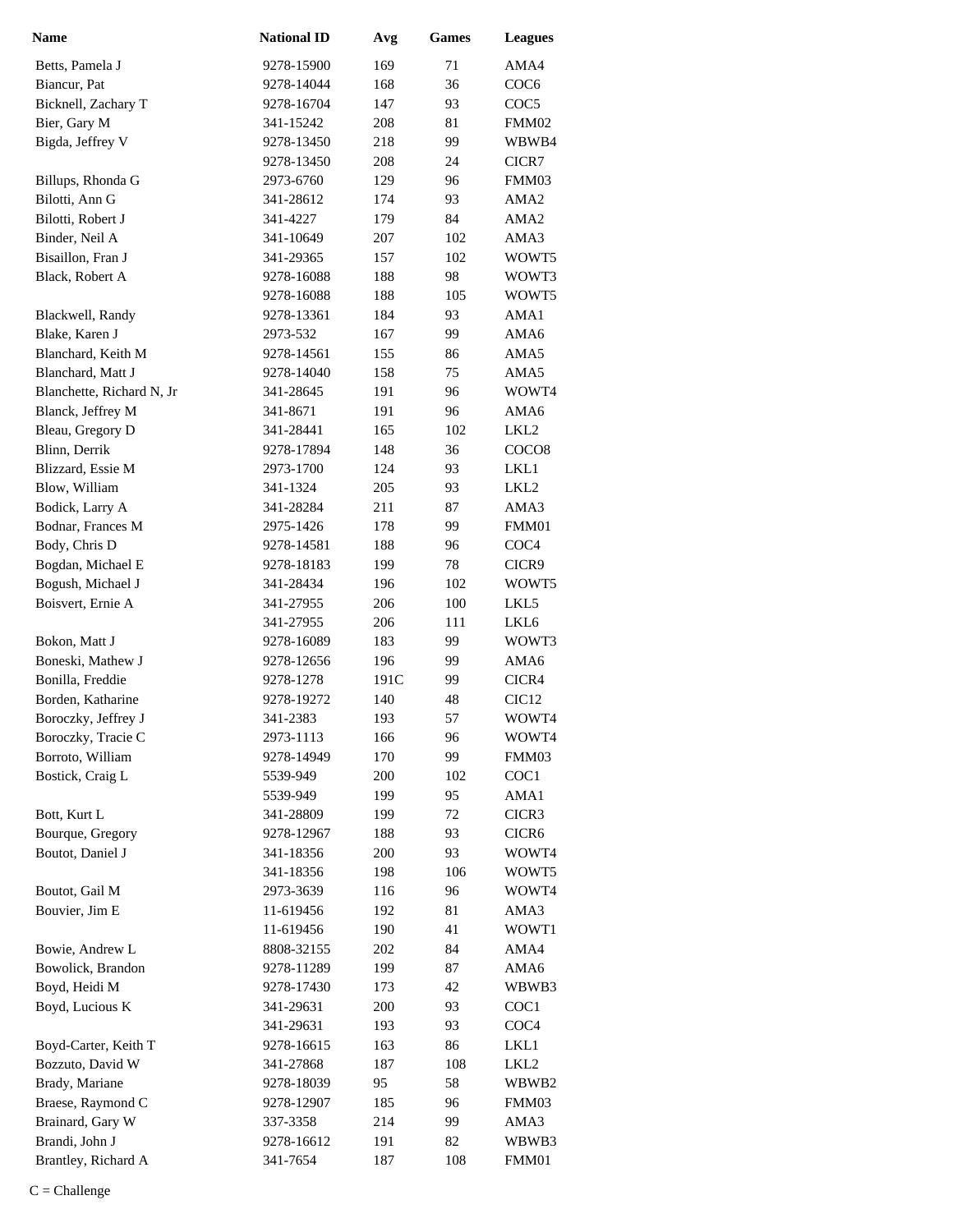| <b>Name</b>              | <b>National ID</b> | Avg  | <b>Games</b> | <b>Leagues</b>    |
|--------------------------|--------------------|------|--------------|-------------------|
|                          | 341-7654           | 186  | 35           | FMM03             |
| Braun, Susan J           | 9278-16640         | 125  | 96           | FMM03             |
| Braunstein, Carl D       | 9278-12877         | 187  | 93           | FMM02             |
| Brazzell, Thomas L       | 341-10655          | 193  | 96           | CICR <sub>6</sub> |
|                          | 341-10655          | 190  | 108          | COC <sub>1</sub>  |
|                          | 341-10655          | 186  | 96           | AMA1              |
| Breitenbach, Richard C   | 341-6072           | 211  | 66           | AMA3              |
| Breslof, Stephen J       | 341-25895          | 224  | 93           | LKL5              |
|                          | 341-25895          | 222  | 96           | WBWB3             |
| Brickett, Timothy        | 341-4044           | 197  | 84           | AMA5              |
| Bright, Christopher      | 16-155527          | 200  | 96           | LKL <sub>2</sub>  |
| Brinsmade, Trevor K      | 9278-17041         | 153  | 87           | FMM06             |
| Brissett, Anthony        | 341-13794          | 192  | 66           | AMA4              |
|                          | 341-13794          | 178  | 94           | CIC <sub>12</sub> |
| Brockamer, Paul M        | 341-25745          | 172  | 96           | COC <sub>4</sub>  |
| Brockett, Matthew        | 15-197923          | 211  | 105          | WBWB3             |
|                          | 15-197923          | 202  | 96           | AMA3              |
| Broderick, Celina K      | 2972-13709         | 204  | 86           | AMA3              |
| Brooking, Francis B, RD  | 9278-17743         | 127  | 79           | FMM02             |
| Brooks, Leslie M, Jr     | 341-6284           | 191  | 33           | LKL <sub>2</sub>  |
| Brooks, Richard W        | 341-13169          | 149  | 99           | Clc10             |
| Brouillette, Andrew J    | 9278-15820         | 207  | 93           | WBWB3             |
| Brouker, Peter D         | 341-9542           | 185  | 114          | WOWT2             |
| Brown, Bobby E           | 341-12092          | 203  | 108          | COC1              |
| Brown, Chris J           | 9278-18130         | 172  | 102          | LKL3              |
| Brown, James C, III      | 9278-17649         | 143  | 96           | COC <sub>4</sub>  |
| Brown, Ryan D            | 9278-13986         | 193  | 101          | COC <sub>2</sub>  |
| Bruder, Matt D           | 341-25478          | 175  | 87           | FMM02             |
| Bruhin, Darlene M        | 2973-3857          | 126  | 87           | AMA6              |
| Bruno, John A            | 341-4936           | 190  | 69           | FMM02             |
| Brunson, Kelvin D        | 341-29126          | 172  | 90           | COC <sub>1</sub>  |
|                          | 341-29126          | 168  | 84           | CICR <sub>6</sub> |
| Bryant, Jewel B          | 2973-712           | 152  | 93           | CICR <sub>6</sub> |
| Bryant, John O           | 341-14546          | 198  | 102          | LKL <sub>2</sub>  |
| Bryant, Krystal          | 9278-11033         | 208  | 108          | COC1              |
|                          | 9278-11033         | 204  | 105          | AMA1              |
| Bryant, Nathaniel M      | 9278-17810         | 169  | 90           | COC7              |
| Bryant, Phillip M, Jr    | 341-29017          | 199  | 102          | COC <sub>1</sub>  |
|                          | 341-29017          | 195  | 105          | FMM01             |
| Bryant, Todd L           | 341-28511          | 175  | 81           | CICR5             |
| Bryant, William T        | 341-27359          | 157  | 99           | CICR5             |
| Budd, Amy                | 9278-13919         | 118  | 78           | WBWB2             |
| Buden, Robert W          | 341-17318          | 211  | 83           | COC <sub>4</sub>  |
| Buenger, Robert G, Jr    | 341-2714           | 197  | 99           | COC <sub>4</sub>  |
| Bullock, James E, Jr     | 9278-12635         | 151  | 84           | COC1              |
| Bunk, Leon J             | 341-8679           | 190  | 79           | AMA6              |
| Bunk, Tom D              | 341-18035          | 212  | 88           | AMA6              |
| Bunnell, Chris           | 9278-17411         | 188  | 84           | CICR7             |
| Buonocore, Joseph P, III | 341-27899          | 198C | 102          | CICR4             |
| Buonome, Stephen J       | 341-29177          | 182  | 98           | COC <sub>2</sub>  |
| Burke, Gwendolyn D       | 2973-888           | 149  | 71           | COC <sub>1</sub>  |
|                          | 2973-888           | 147  | 65           | CICR <sub>6</sub> |
| Burnell, Michael W, Jr   | 9278-15560         | 186  | 90           | AMA6              |
| Burnell, Michael W, Sr   | 9278-15559         | 182  | 99           | AMA6              |
| Burns, Debora M          | 9278-19274         | 144  | 45           | CIC <sub>12</sub> |
| Burns, Nicholas S        | 9278-16705         | 179  | 90           | COC <sub>5</sub>  |
| Burr, Michael S          | 341-28617          | 181  | 87           | FMM03             |
| Burr, Robert L           | 10-381830          | 219  | 84           | CICR9             |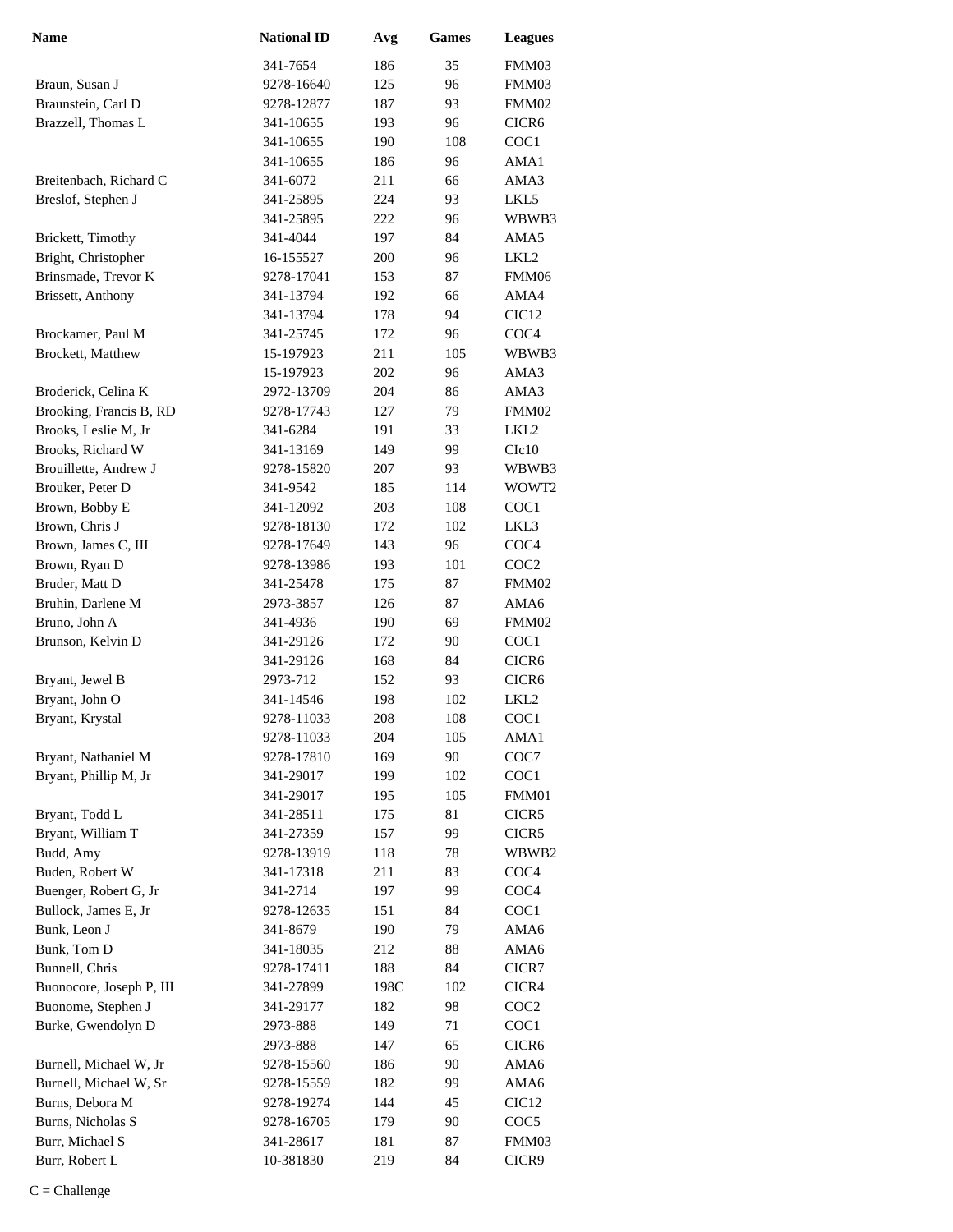| <b>Name</b>                            | <b>National ID</b>      | Avg             | Games     | <b>Leagues</b>    |
|----------------------------------------|-------------------------|-----------------|-----------|-------------------|
|                                        | 10-381830               | 215             | 30        | CICR3             |
|                                        | 10-381830               | 215             | 93        | CICR5             |
| Burr, William                          | 341-415                 | 208             | 90        | FMM03             |
| Burt, William R                        | 9278-18005              | 107             | 87        | CICR <sub>2</sub> |
| Burton, John M                         | 341-1543                | 229             | 84        | AMA <sub>2</sub>  |
|                                        | 341-1543                | 213             | 105       | CICR3             |
|                                        | 341-1543                | 205C            | 93        | CICR4             |
| Burton, Wendy S                        | 2973-5723               | 160             | 108       | CICR3             |
| Burwell, Raymond P, Sr                 | 341-10002               | 201             | 99        | CICR8             |
| Butler, Matthew J                      | 341-26730               | 221             | 90        | CICR7             |
| Butttaarm, Stephen E                   | 9278-18118              | 162             | 95        | WBWB5             |
| Buzelle, Bruce P                       | 341-28844               | 186             | 90        | FMM04             |
| Bychkowski, Justin                     | 337-4530                | 218             | 27        | COC <sub>2</sub>  |
| Cacioppo, John J                       | 9278-12882              | 134             | 84        | CICR7             |
| Cacioppo, Michael                      | 9278-12885              | 139             | 96        | CICR7             |
| Cairns, Fred M                         | 337-3044                | 215             | 89        | AMA1              |
| Caisse, David R                        | 341-3451                | 228             | 105       | LKL5              |
|                                        | 341-3451                | 226             | 105       | WOWT1             |
|                                        | 341-3451                | 223             | 30        | WOWT2             |
|                                        | 341-3451                | 223             | 99        | WOWT3             |
| Caisse, Dawn M                         | 9278-15363              | 127             | 87        | WOWT3             |
| Calabrese, Alfred M                    | 341-29369               | 170             | 108       | WOWT5             |
| Calabro, Roger T, Jr                   | 10-798797               | 215             | 21        | WOWT5             |
| Calandrelli, Joseph                    | 5538-3146               | 205             | 89        | CICR8             |
| Call, John F                           | 9278-15128              | 201             | 96        | CICR <sub>6</sub> |
| Call, Shauna L                         | 2973-6929               | 138             | 81        | CICR <sub>6</sub> |
| Cameron, Catherine A                   | 2973-6104               | 125             | 93        | COCO <sub>8</sub> |
| Cameron, Peter D                       | 341-26748               | 181             | 87        | COCO <sub>8</sub> |
| Campagna, Frank, Jr                    | 341-28442               | 213             | 105       | LKL5              |
| Campbell, Charles                      | 337-6649                | 169             | 72        | CICR5             |
| Campbell, Jeffrey J                    | 9278-19287              | 148             | 24        | WOWT3             |
| Campbell, Tylor J<br>Candido, Gerald A | 9278-17425              | 178             | 87        | WOWT3<br>FMM03    |
| Cannata, David E                       | 9278-16637<br>341-10684 | 175<br>222      | 81<br>117 | WOWT2             |
|                                        | 341-13950               | 183             | 60        | FMM01             |
| Capasso, James<br>Capasso, Lisa A      | 2973-1345               | 170             | 108       | FMM01             |
| Capobiamco, Louis                      | 341-28421               | 181             | 65        | CICR9             |
| Capozzo, Anthony A                     | 10-7262                 | 215             | 90        | AMA3              |
|                                        | 10-7262                 | 203C            | 108       | CICR4             |
| Capozzo, Anthony T                     | 341-3823                | 207             | 102       | AMA3              |
|                                        | 341-3823                | 198C            | 90        | CICR4             |
| Cappetta, Dan L                        | 341-29111               | 210             | 45        | COC <sub>2</sub>  |
| Caraballo, Armando E                   | 9278-10928              | 221             | 93        | WBWB4             |
| Caraballo, Erica L                     | 9278-14955              | 141             | 80        | WBWB4             |
| Carangelo, Deserae A                   | 15-25052                | 118             | 98        | LKL3              |
| Carasone, Robert P                     | 341-20138               | 206             | 102       | CICR3             |
| Carattini, Luis A, Jr                  | 9278-12823              | 197             | 90        | FMM05             |
| Carbone, Chris J                       | 9278-17307              | 179             | 87        | FMM03             |
| Carbone, Renne                         | 9278-19278              | 122             | 96        | CIC <sub>12</sub> |
| Card, Doug H, Jr                       | 337-3130                | 219             | 102       | AMA1              |
| Cardillo, Anthony M, III               | 9278-12721              | 177             | 90        | FMM06             |
|                                        | 9278-12721              | 164             | 21        | CICR <sub>6</sub> |
| Cardillo, Anthony M, Jr                | 337-1839                | 202             | 87        | FMM06             |
|                                        | 337-1839                | 193             | 21        | CICR6             |
| Cardinale, Anthony J                   | 9278-16094              | 176             | 91        | WOWT3             |
| Cardinale, Heather L                   | 9278-16095              | 140             | 95        | WOWT3             |
| Cardone, Michael A                     | 341-21671               | 225             | 96        | CICR3             |
|                                        | 341-21671               | $206\mathrm{C}$ | 108       | CICR4             |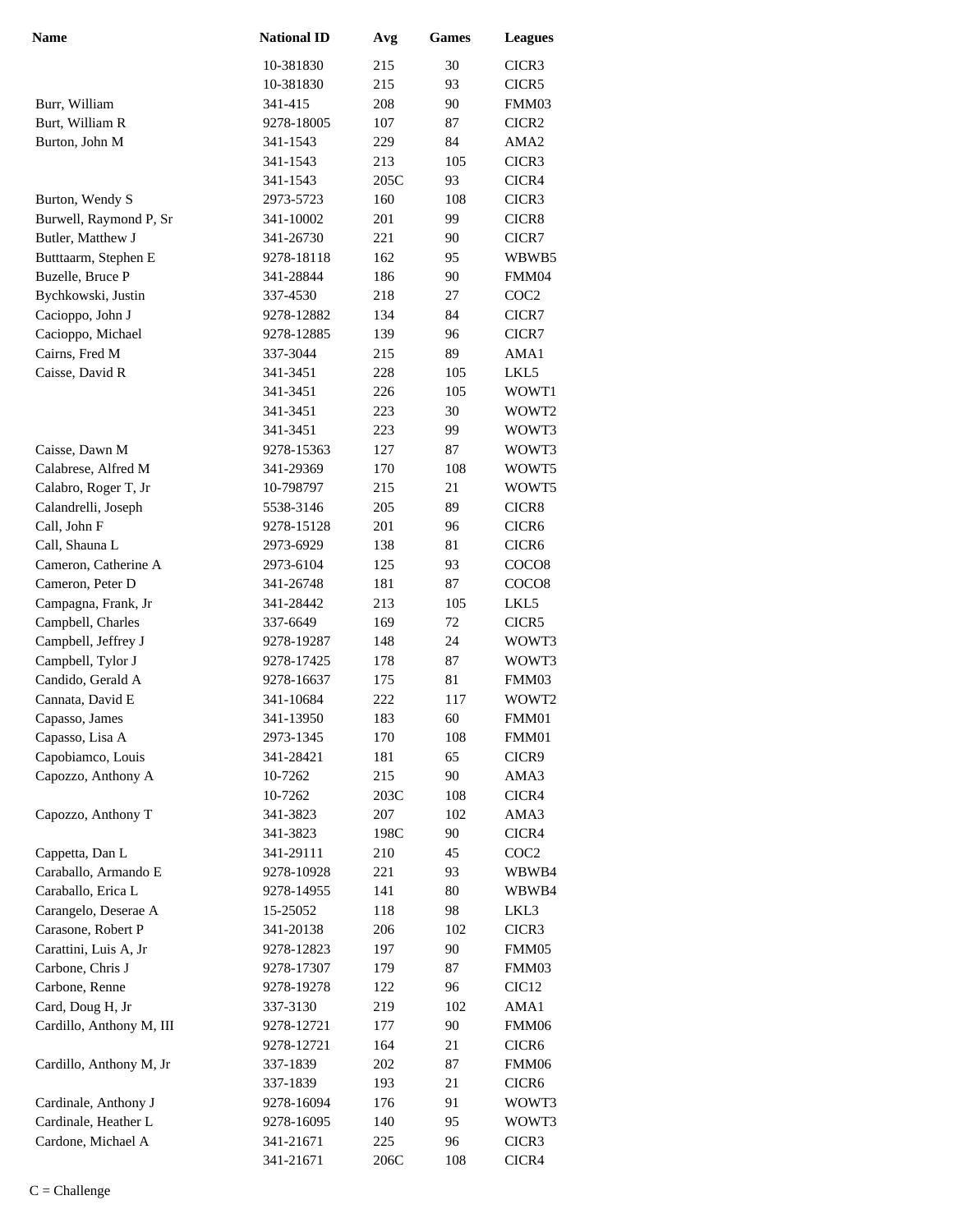| <b>Name</b>                         | <b>National ID</b>     | Avg        | <b>Games</b> | <b>Leagues</b>            |
|-------------------------------------|------------------------|------------|--------------|---------------------------|
| Carisio, Fran                       | 9278-11171             | 212        | 108          | WOWT5                     |
| Carlo, Lisa M                       | 994-8969               | 181        | 84           | CIC <sub>12</sub>         |
| Carlson, Chris A                    | 343-1351               | 218C       | 108          | CICR4                     |
| Carlson, Edward C, Jr               | 341-1836               | 186        | 102          | CICR8                     |
|                                     | 341-1836               | 173C       | 108          | CICR4                     |
| Carlson, Kimberly A                 | 9278-11878             | 207        | 96           | CICR6                     |
|                                     | 9278-11878             | 193        | 108          | FMM01                     |
| Carlson, Richard M                  | 341-15243              | 196        | 102          | AMA3                      |
|                                     | 341-15243              | 189        | 96           | CICR <sub>6</sub>         |
|                                     | 341-15243              | 180        | 48           | FMM01                     |
| Carnein, Thomas E                   | 9278-15648             | 173        | 93           | WOWT4                     |
| Carney, Deborah J                   | 2973-2970              | 175        | 108          | COC1                      |
|                                     | 2973-2970              | 171        | 108          | FMM01                     |
| Carney, Joel C                      | 9278-13749             | 153        | 96           | CICR7                     |
|                                     | 9278-13749             | 150        | 93           | CIC <sub>12</sub>         |
| Carney, Willie E                    | 341-5218               | 185        | 108          | COC1                      |
|                                     | 341-5218               | 169        | 108          | FMM01                     |
| Caron, Andrea E                     | 8808-31103             | 143        | 84           | COC7                      |
| Caron, David J, Jr                  | 9278-17610             | 152        | 90           | CICR7                     |
| Caron, Michele E                    | 9278-15663             | 114        | 72           | CICR7                     |
| Caron, Philippe L                   | 8808-31100             | 158        | 93           | COC7                      |
| Carpenter, David G                  | 9278-16278             | 145        | 90           | WOWT4                     |
| Carr, Ezekiel                       | 341-5219               | 161        | 108          | COC1                      |
| Carranzo, Midge E                   | 9278-18067             | 181        | 54           | COC <sub>2</sub>          |
| Carreiro, Rebekah D                 | 9278-11014             | 165        | 102          | WOWT2                     |
| Carroll, Colleen M                  | 9278-18027             | 109        | 96           | WOWT3                     |
| Carroll, Eric                       | 9278-12915             | 188        | 88           | FMM02                     |
| Carroll, Jeremy W                   | 341-27071              | 212        | 62           | LKL <sub>2</sub>          |
| Carroll, Kevin J                    | 341-959                | 181        | 85           | FMM02                     |
|                                     | 341-959                | 179        | 81           | FMM03                     |
| Carroll, Thomas J                   | 341-27285              | 212        | 93           | AMA6                      |
| Carroll, Tommy, Jr                  | 9278-18169             | 164        | 90           | AMA6                      |
| Carroll, William C                  | 341-1220               | 195        | 59           | FMM02                     |
| Carta, Harold R                     | 341-26190              | 168        | 21           | COC <sub>6</sub>          |
| Carter, Ellen M                     | 2973-233               | 147<br>144 | 84           | CIC <sub>12</sub>         |
|                                     | 2973-233<br>9278-15350 | 176        | 87           | CICR3                     |
| Casey, Patrick J<br>Casiano, Delfin | 9278-13699             | 173        | 96<br>87     | CIC <sub>12</sub><br>AMA3 |
| Casiano, Mary C                     | 9278-13179             | 141        | 93           | AMA6                      |
|                                     | 9278-13179             | 138        | 30           | AMA3                      |
| Cassan, Michael A                   | 341-14858              | 170        | 90           | COCO <sub>8</sub>         |
| Cassan, Rita M                      | 2973-7038              | 147        | 93           | COCO <sub>8</sub>         |
| Cassanova, Antony A                 | 9278-14571             | 186        | 90           | CICR9                     |
| Cassella, John J, Sr                | 341-29055              | 219        | 36           | AMA5                      |
|                                     | 341-29055              | 216        | 96           | FMM05                     |
|                                     | 341-29055              | 208        | 87           | FMM06                     |
| Castelli, Gregory D                 | 9278-16496             | 193        | 93           | COC <sub>2</sub>          |
| Castelot, Timothy R                 | 341-631                | 167        | 33           | FMM04                     |
| Castro, Carlos                      | 8808-37512             | 189        | 99           | WBWB5                     |
| Caterbone, Joseph J                 | 2044-12151             | 184        | 26           | AMA5                      |
| Celotto, Matt J                     | 9278-17684             | 141        | 84           | COC <sub>2</sub>          |
| Centrone, Michael A                 | 1663-17989             | 239        | 87           | LKL5                      |
|                                     | 1663-17989             | 235        | 84           | WOWT2                     |
|                                     | 1663-17989             | 234        | 93           | WOWT1                     |
| Cetano, Erick M                     | 9278-17015             | 182        | 102          | CICR3                     |
| Chabot, Paul J                      | 9278-16280             | 200        | 96           | WOWT4                     |
| Chabot, Peter R                     | 9278-15646             | 184        | 87           | WOWT4                     |
| Challenger, David                   | 341-15144              | 193        | 80           | AMA5                      |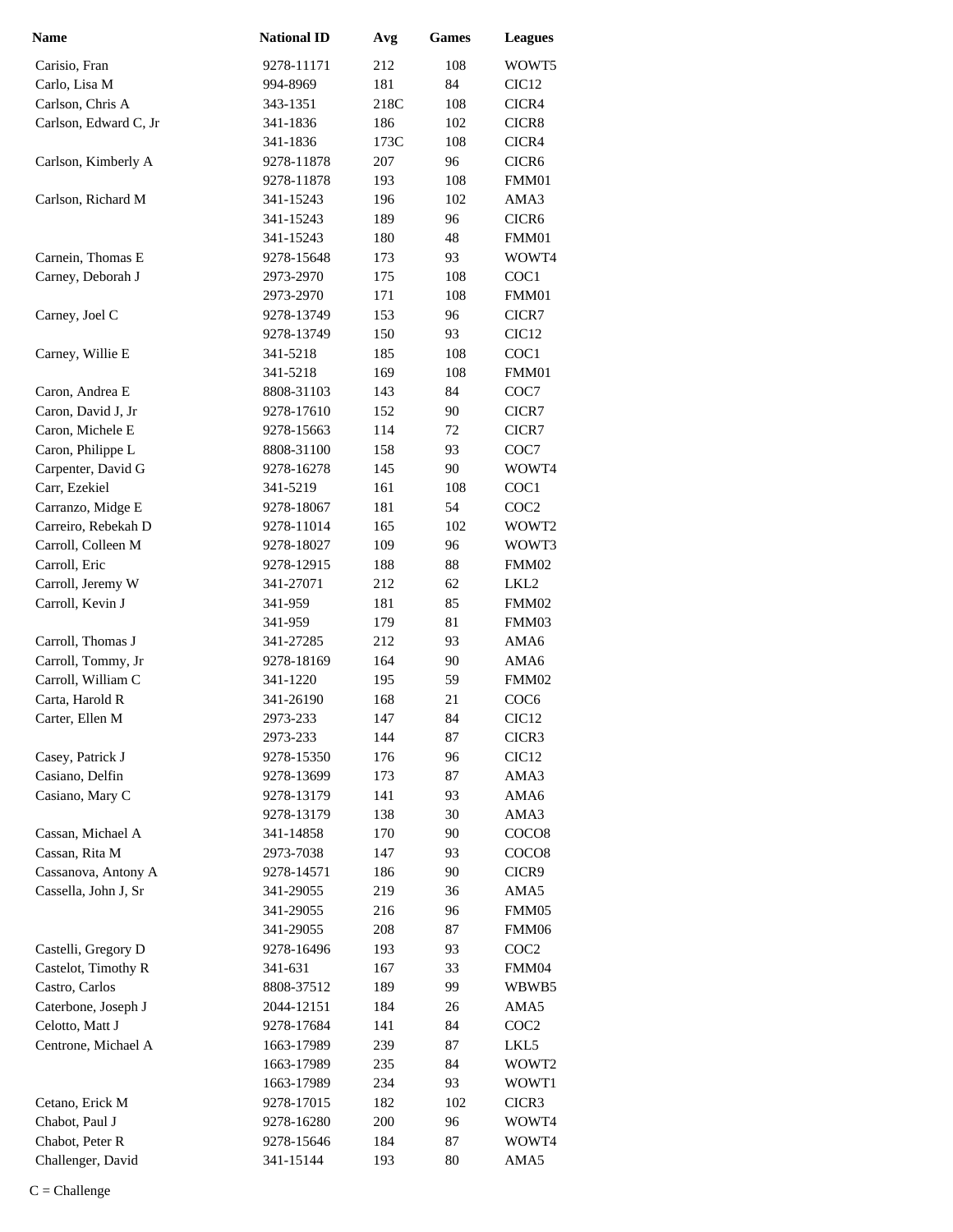| <b>Name</b>               | <b>National ID</b> | Avg | Games | <b>Leagues</b>    |
|---------------------------|--------------------|-----|-------|-------------------|
| Chapman, Doug D           | 341-24767          | 222 | 105   | WOWT1             |
|                           | 341-24767          | 210 | 21    | AMA3              |
| Chapman, Richard W        | 9278-17169         | 127 | 66    | CICR <sub>6</sub> |
| Cheezic, Scott A          | 341-17904          | 230 | 114   | LKL6              |
|                           | 341-17904          | 222 | 96    | LKL5              |
| Cheng, John               | 337-4802           | 218 | 93    | CIC <sub>12</sub> |
| Cheng, Mindy              | 9431-9873          | 161 | 87    | CIC <sub>12</sub> |
| Chernesky, Victor W       | 9278-16098         | 171 | 57    | WOWT3             |
| Chernok, Andrew R         | 341-7973           | 196 | 90    | AMA4              |
| Chester, Peter R, Mr.     | 9278-18040         | 139 | 78    | WBWB2             |
| Chiaraluce, Chris M       | 1675-50602         | 237 | 93    | WBWB1             |
| Chiarluce, Leo J          | 9278-15854         | 166 | 90    | FMM03             |
| Chieffo, Anthony R        | 9278-15215         | 181 | 81    | CICR9             |
| Chieppo, Angelo T         | 9278-15360         | 165 | 30    | COC <sub>2</sub>  |
| Chipello, John M          | 341-21473          | 176 | 73    | AMA4              |
| Christiano, Nieco C       | 9278-16099         | 205 | 56    | WOWT3             |
|                           | 9278-16099         | 200 | 54    | WOWT5             |
| Christoforo, Ronald M     | 341-28513          | 147 | 78    | CICR5             |
| Ciambriello, Jerri        | 9278-16638         | 121 | 74    | FMM03             |
| Ciambriello, Robert       | 341-22236          | 217 | 96    | FMM03             |
| Ciarcia, Thomas R         | 9278-13466         | 183 | 96    | COC <sub>4</sub>  |
| Ciarlone, Robert L        | 11-774555          | 185 | 72    | LKL <sub>2</sub>  |
| Cidela, Joseph M, Jr      | 341-29091          | 174 | 100   | LKL <sub>2</sub>  |
| Cieslewski, Raymond M, Jr | 341-29270          | 204 | 117   | LKL <sub>6</sub>  |
|                           | 341-29270          | 188 | 92    | LKL5              |
| Cifarelli, Adolph P       | 341-12515          | 190 | 93    | COC <sub>4</sub>  |
| Cifarelli, Andrea C       | 9278-17571         | 108 | 99    | WOWT3             |
| Cifarelli, Clare F        | 9278-14208         | 130 | 81    | WOWT3             |
| Cifarelli, John A         | 341-27879          | 210 | 120   | WOWT2             |
|                           | 341-27879          | 208 | 45    | AMA6              |
|                           | 341-27879          | 205 | 90    | WOWT3             |
|                           | 341-27879          | 203 | 30    | CICR <sub>5</sub> |
|                           | 341-27879          | 199 | 108   | WOWT1             |
|                           | 341-27879          | 192 | 96    | AMA3              |
| Cioffi. Sharon A          | 2973-20            | 134 | 63    | COC <sub>3</sub>  |
|                           | 2973-20            | 131 | 54    | CICR <sub>2</sub> |
| Cipriani, Susan           | 9278-17219         | 110 | 81    | COC <sub>3</sub>  |
| Ciskowski, Stephen M      | 341-28958          | 190 | 96    | FMM02             |
| Ciufo, Matt A             | 9278-17613         | 165 | 93    | CICR <sub>6</sub> |
| Cividanes, Howard         | 8808-32540         | 180 | 87    | COC1              |
|                           | 8808-32540         | 176 | 90    | AMA1              |
| Civitillo, Michael J      | 341-2674           | 218 | 39    | WBWB5             |
|                           | 341-2674           | 207 | 30    | WBWB3             |
|                           | 341-2674           | 197 | 102   | COC <sub>4</sub>  |
| Claiborne, Christopher J  | 9278-13416         | 160 | 33    | COC <sub>6</sub>  |
| Claiborne, Keith B        | 341-27615          | 178 | 93    | COC <sub>6</sub>  |
| Clark, Stuart C           | 341-9859           | 158 | 76    | FMM04             |
| Clark, William R          | 9278-11255         | 222 | 45    | WBWB4             |
| Clarke, Maria L           | 9278-17242         | 117 | 105   | WBWB3             |
| Coady, David A            | 9278-15796         | 145 | 81    | CIC <sub>11</sub> |
| Coane, Matthew C          | 9278-17391         | 151 | 75    | COC <sub>5</sub>  |
| Cocchia, Scott M          | 337-159            | 213 | 45    | AMA3              |
| Cochran, David            | 341-28995          | 164 | 93    | FMM03             |
| Cocozza, Mario G          | 8808-36421         | 213 | 105   | LKL6              |
| Cody, Eldon A             | 9278-10924         | 178 | 93    | COC <sub>2</sub>  |
| Coe, Matthew S            | 1005-33            | 224 | 27    | WOWT1             |
|                           | 1005-33            | 216 | 102   | AMA3              |
| Cohen, James H            | 9278-11982         | 177 | 106   | WBWB3             |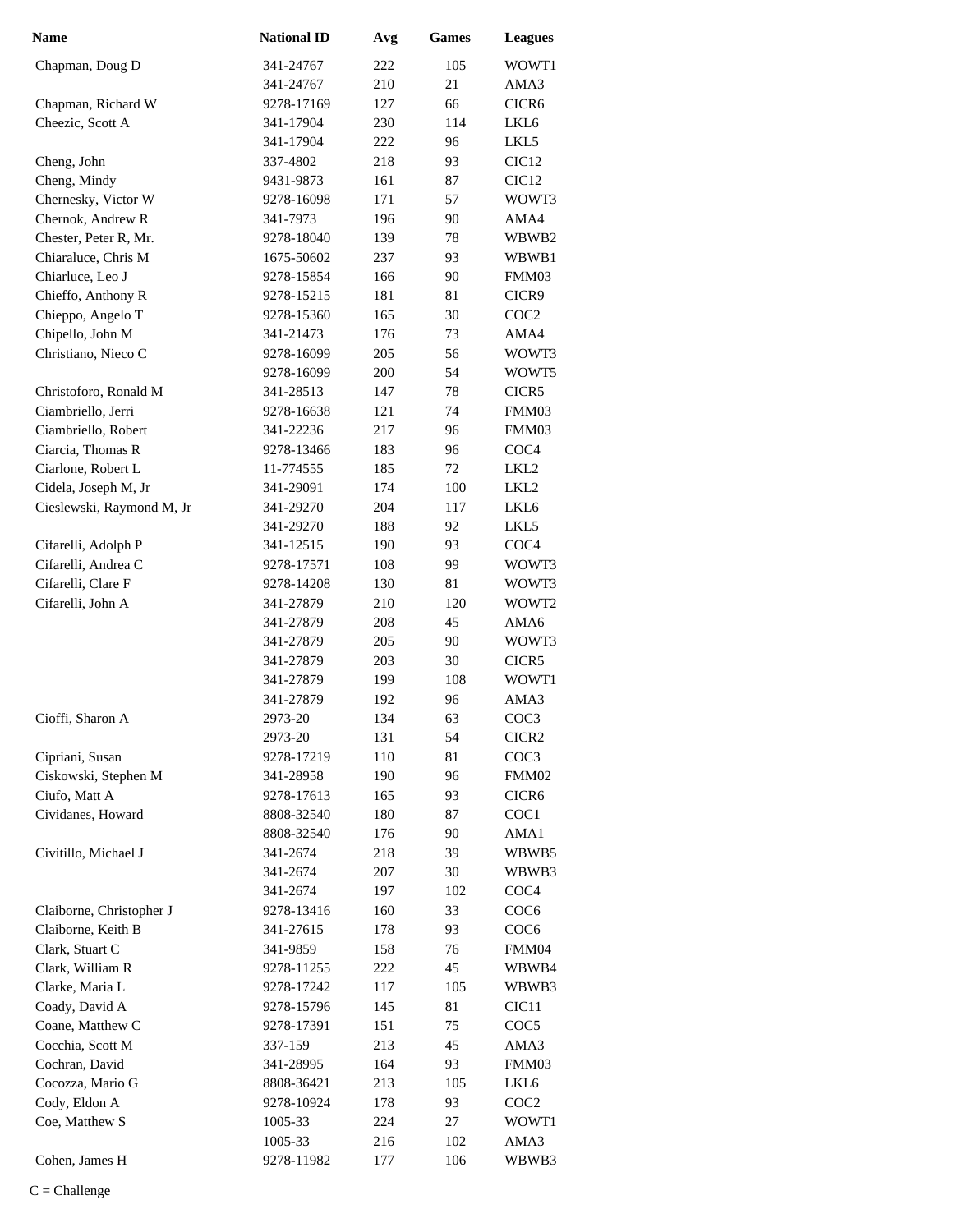| <b>Name</b>               | <b>National ID</b> | Avg  | Games | <b>Leagues</b>    |
|---------------------------|--------------------|------|-------|-------------------|
| Cohen, Joann M            | 2973-807           | 151  | 91    | WOWT3             |
| Cohen, Megan C            | 8808-35025         | 130  | 105   | WBWB3             |
| Colandrea, Michael F, Jr  | 5538-278           | 201  | 78    | CICR9             |
| Cole, Candie L            | 9278-15948         | 125  | 77    | FMM01             |
| Cole, Lynne               | 17-83450           | 110  | 78    | COC <sub>3</sub>  |
| Colella, John             | 341-26581          | 160  | 102   | CICR5             |
| Coleman, Bennie W         | 341-12965          | 172  | 96    | AMA6              |
| Coleman, David K          | 341-13296          | 207  | 105   | COC1              |
| Coles, Deneisha           | 341-29623          | 171  | 80    | COC1              |
|                           | 341-29623          | 169  | 69    | CIC <sub>12</sub> |
| Collette, Yvonne          | 9278-17799         | 130  | 27    | WOWT3             |
| Collins, Elizabeth N      | 9278-17134         | 154  | 71    | CICR <sub>6</sub> |
| Collins, Hadizah          | 9278-17713         | 114  | 87    | FMM03             |
| Collins, Nathan J         | 9278-17136         | 188  | 90    | CIC <sub>12</sub> |
|                           | 9278-17136         | 183  | 71    | CICR <sub>6</sub> |
|                           | 9278-17136         | 162C | 93    | CICR4             |
| Collucci, Joseph F        | 341-11393          | 149  | 92    | CICR <sub>6</sub> |
| Colon, Carmen D           | 2973-3617          | 133  | 81    | FMM03             |
| Colonese, Catherine       | 2973-154           | 180  | 93    | AMA2              |
|                           | 2973-154           | 170  | 87    | COC <sub>6</sub>  |
| Colonese, Greg J          | 9278-17891         | 172  | 101   | COC <sub>2</sub>  |
| Condos, George S          | 337-6328           | 173  | 33    | CICR3             |
| Conforte, Anthony E       | 9278-14752         | 160  | 96    | WBWB3             |
| Conlon, Marc              | 9278-17893         | 191  | 98    | WBWB3             |
| Conlon, TJ                | 9278-17244         | 196  | 107   | WBWB3             |
| Connolly, Bill J          | 341-3181           | 186  | 93    | COC <sub>2</sub>  |
| Connolly, Johnston M, Jr  | 341-28819          | 170  | 30    | COC <sub>4</sub>  |
|                           | 341-28819          | 167  | 84    | COC <sub>6</sub>  |
| Conrad, Garry L           | 338-33259          | 205  | 102   | WBWB3             |
| Conris, Elaine            | 9278-18001         | 144  | 71    | FMM01             |
| Consiglio, Jason R        | 9278-10912         | 157  | 91    | CICR7             |
| Cook, Brian M             | 341-17065          | 209  | 105   | WOWT5             |
| Cook, David M             | 9278-11906         | 215  | 95    | WOWT5             |
| Coombs, Amanda S          | 9278-15471         | 161  | 78    | COC1              |
| Coppola, John W           | 341-530            | 181  | 90    | AMA6              |
| Coppola, Nicholas L       | 9278-18149         | 173  | 102   | CICR8             |
| Corey, Hilda              | 2975-6273          | 156  | 90    | CICR3             |
| Corkery, John J           | 5538-875           | 230  | 96    | WBWB1             |
| Cormac, Kevin             | 9278-18132         | 123  | 99    | LKL3              |
| Corner, Myles R           | 9278-16334         | 160  | 83    | FMM01             |
| Corris, Anne E            | 9278-16894         | 132  | 75    | FMM05             |
| Corris, Richard L         | 9278-15709         | 172  | 81    | FMM01             |
|                           | 9278-15709         | 171  | 63    | FMM05             |
| Corvari, Bonnie L         | 9278-17273         | 128  | 108   | CICR3             |
| Corvari, Vincent P        | 9278-17019         | 172  | 108   | CICR3             |
| Costanzo, David J         | 9278-15102         | 196  | 87    | COC <sub>6</sub>  |
| Cotto, Randy              | 341-28086          | 163  | 48    | FMM06             |
| Coughlin, James S, Jr     | 10-1966488         | 171  | 81    | COC <sub>2</sub>  |
| Coughlin, Jim D           | 341-23338          | 173  | 99    | COC <sub>2</sub>  |
| Coulter, Douglas J        | 9278-15105         | 182  | 105   | WBWB3             |
| Cowan, Kyle J             | 11-109530          | 153  | 78    | FMM06             |
| Cowell, John              | 341-29618          | 179  | 96    | FMM02             |
| Cowell, Thomas            | 9278-18095         | 151  | 93    | FMM02             |
| Crego, Robert L           | 9278-12811         | 150  | 81    | FMM06             |
| Crespo, Yvonne            | 9278-17820         | 107  | 89    | CICR7             |
| Criscio, Salvatore W, Mr. | 9278-19268         | 171  | 81    | CIC <sub>11</sub> |
| Criscuolo, Gina M         | 9278-15797         | 135  | 54    | COC5              |
| Cronin, Dennis            | 341-27766          | 189  | 102   | LKL3              |
|                           |                    |      |       |                   |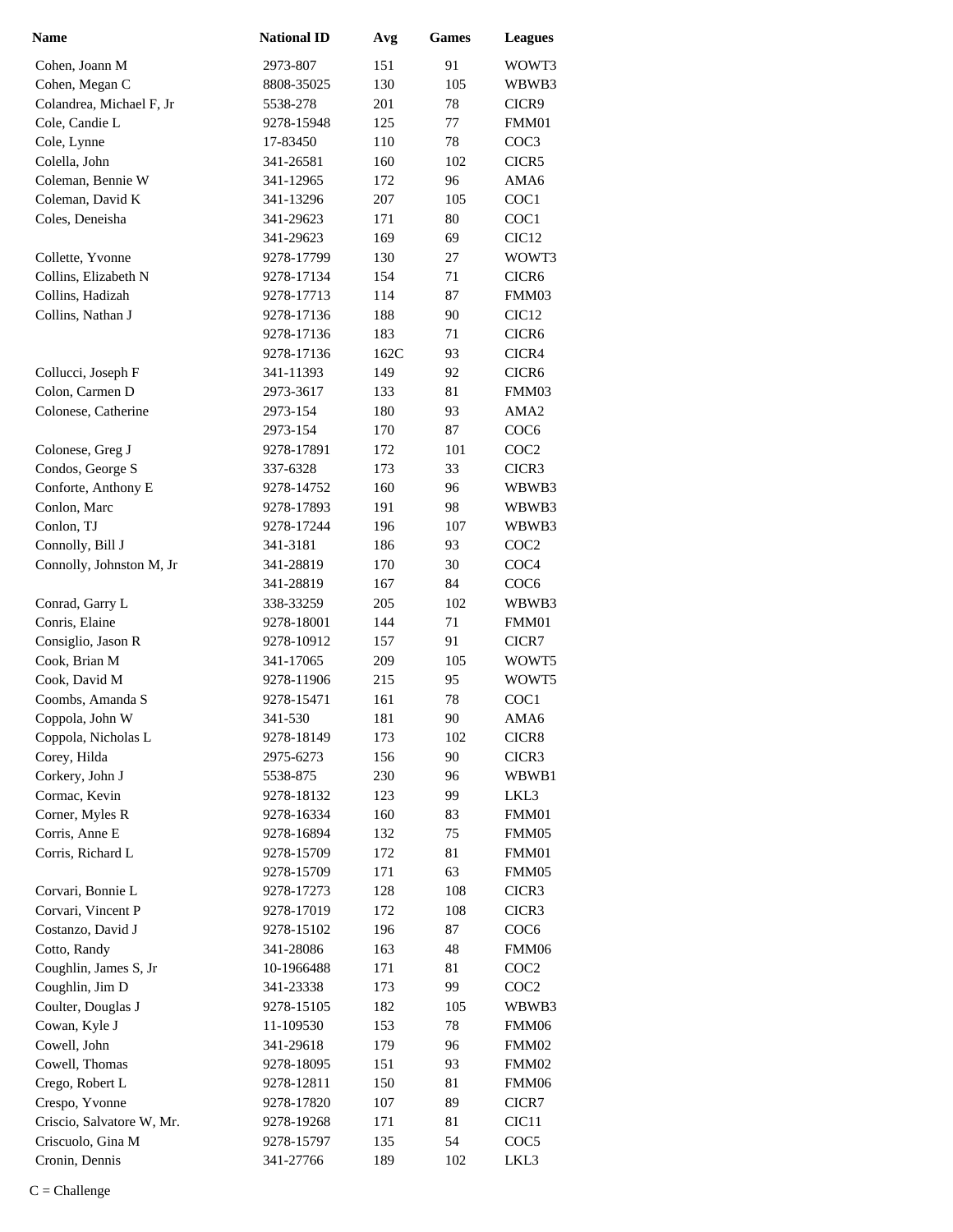| Name                    | <b>National ID</b> | Avg | <b>Games</b> | <b>Leagues</b>    |
|-------------------------|--------------------|-----|--------------|-------------------|
| Cronin, Jeff M          | 341-20005          | 225 | 104          | LKL3              |
| Cropley, Donna M        | 11-356481          | 142 | 51           | CICR5             |
| Csvihinka, Stephen, III | 9278-12952         | 184 | 78           | FMM02             |
| Culmo, Ronald J         | 341-8634           | 162 | 69           | AMA6              |
| Cummings, Michael J     | 9278-18064         | 90  | 81           | CICR7             |
| Curran, John A          | 341-7836           | 184 | 96           | CIC <sub>12</sub> |
| Curran, Ryan J          | 9278-17902         | 158 | 84           | CIC <sub>12</sub> |
| Curtis, Lonnie          | 9278-17420         | 120 | 99           | LKL3              |
| Cusello, Fortunato      | 341-4040           | 156 | 39           | AMA6              |
| Cyr, Randy              | 9278-17034         | 203 | 93           | WOWT5             |
| Czaja, Scott C, Jr      | 9278-15639         | 226 | 75           | CICR8             |
| Czarnecki, Alli         | 9278-18006         | 107 | 69           | CICR <sub>2</sub> |
| Czubatyj, Jake          | 337-1037           | 172 | 96           | FMM01             |
| Czubatyj, Stephen M     | 341-25068          | 186 | 90           | FMM01             |
| Dacey, Hope             | 17-83449           | 119 | 69           | COC <sub>3</sub>  |
| Dacey, Nancy J          | 9278-9107          | 163 | 75           | COC <sub>6</sub>  |
| DaCunto, Patricia A     | 2973-1724          | 161 | 90           | CICR7             |
| DaCunto, Ronnie         | 341-15005          | 180 | 90           | CICR7             |
| D'Addio, Eric J         | 341-28875          | 178 | 87           | CICR6             |
| D'Addio, Rocky M        | 341-1017           | 209 | 102          | AMA3              |
|                         | 341-1017           | 203 | 39           | COC <sub>2</sub>  |
| Daddona, Kyle           | 9278-16100         | 199 | 77           | WOWT3             |
| Daddona, Lynn G         | 341-27626          | 143 | 69           | WOWT3             |
| Dagliere, Jean A        | 2973-2382          | 162 | 75           | FMM04             |
| Dais, Jeffery A         | 337-936            | 202 | 69           | COC1              |
| D'Alessio, Joe C        | 9278-11327         | 183 | 75           | FMM04             |
| Dalkin, Chris S         | 341-27951          | 162 | 75           | AMA4              |
| Daly, Robert R          | 341-12282          | 235 | 105          | LKL5              |
| D'Amato, Adam J         | 338-33703          | 213 | 120          | LKL6              |
| D'Amico, Jeanette L     | 2973-3756          | 133 | 87           | CICR7             |
| D'Amico, Paul S         | 9278-16951         | 155 | 81           | CIC <sub>12</sub> |
| D'Amico, Scot A         | 341-12552          | 195 | 108          | FMM01             |
| D'Aniello, John R       | 341-25714          | 213 | 105          | LKL5              |
| Danna, Tony             | 341-25680          | 207 | 81           | LKL6              |
|                         | 341-25680          | 201 | 108          | LKL <sub>2</sub>  |
| D'Antonio, Tony         | 341-3793           | 183 | 78           | CICR9             |
| D'Auria, Alphonse P     | 341-3443           | 178 | 102          | CICR8             |
| Davidson, Brandon       | 9278-20312         | 132 | 32           | COC <sub>2</sub>  |
| Davila, Dominick M      | 9278-16447         | 163 | 96           | CICR5             |
| D'Avino, Debra M        | 2973-1836          | 198 | 96           | WOWT1             |
| Davis, Aida L           | 9278-15950         | 123 | 96           | CICR <sub>6</sub> |
| Davis, Darrell          | 341-26350          | 166 | 91           | WOWT4             |
| Davis, Deborah          | 2973-234           | 152 | 96           | CIC <sub>12</sub> |
| Davis, Doris L          | 2973-2981          | 139 | 35           | LKL1              |
| Davis, Jonathan G       | 9278-15273         | 167 | 87           | FMM06             |
| Davis, Kemba D          | 9431-9565          | 117 | 78           | FMM05             |
| Davis, Laura            | 9278-15265         | 119 | 54           | FMM06             |
| Davis, Laurie K         | 2973-541           | 140 | 78           | AMA6              |
| Davis, Leighton A       | 9278-15358         | 154 | 96           | CIC <sub>12</sub> |
| Davis, Winston E        | 9278-15951         | 188 | 96           | CICR <sub>6</sub> |
| Day, David              | 9278-17383         | 187 | 93           | COCO <sub>8</sub> |
| DeAguila, Nicholas      | 9278-15093         | 167 | 69           | CICR <sub>6</sub> |
| Dean, Gerald O          | 9278-17663         | 162 | 90           | COC <sub>6</sub>  |
| DeAndrus, Ronald R      | 9278-17305         | 137 | 96           | CIC <sub>12</sub> |
| DeAndrus, Sharon M      | 9278-17304         | 122 | 93           | CIC <sub>12</sub> |
| DeAngelis, Michael L    | 9278-12655         | 213 | 96           | LKL6              |
| Deangelo, Alex          | 9278-14368         | 169 | 81           | FMM06             |
| DeAngelo, Jim P         | 9278-16290         | 173 | 84           | AMA3              |
|                         |                    |     |              |                   |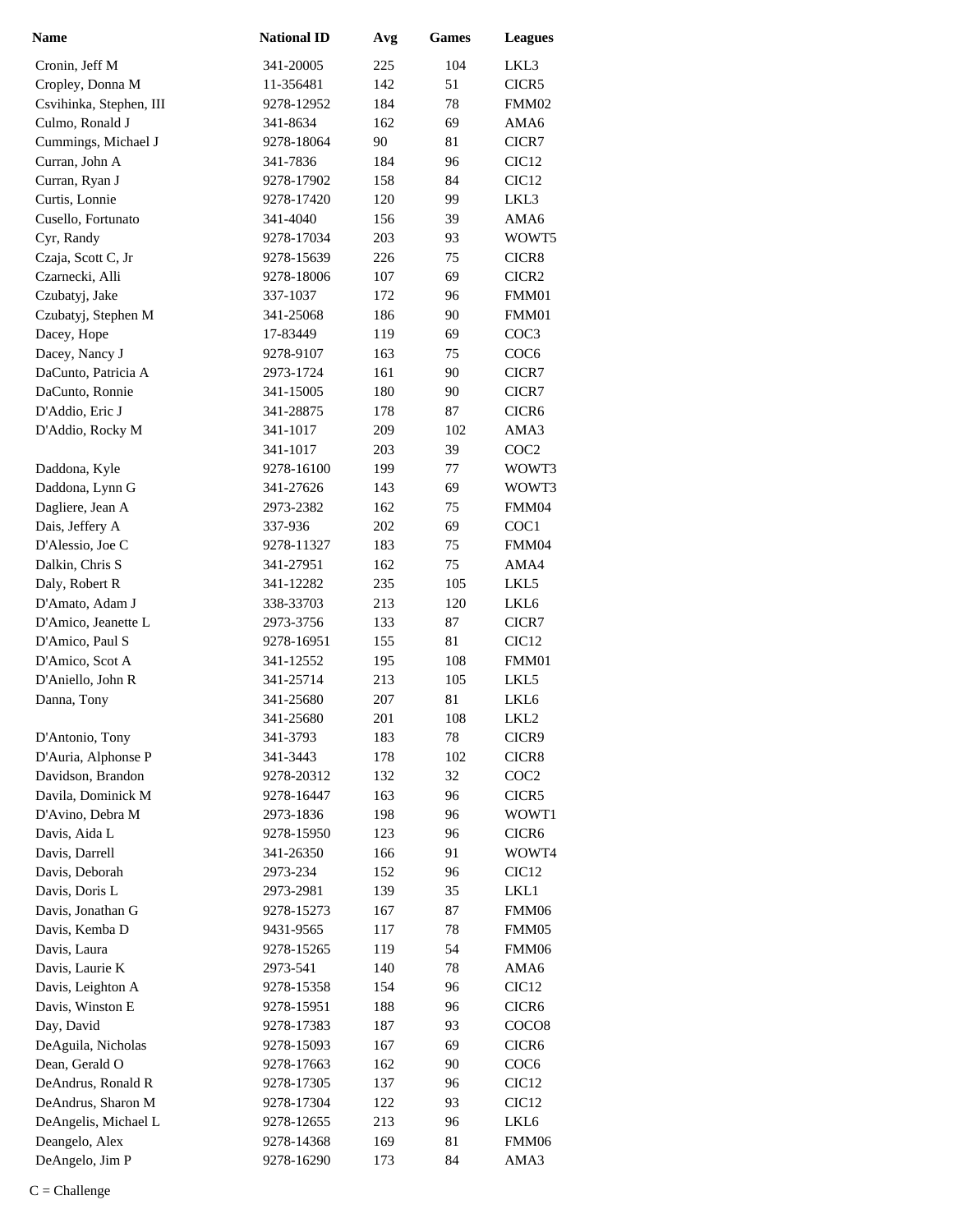| <b>Name</b>                          | <b>National ID</b>     | Avg        | <b>Games</b> | <b>Leagues</b>    |
|--------------------------------------|------------------------|------------|--------------|-------------------|
| DeBiase, David C                     | 341-644                | 217        | 72           | FMM06             |
| Debiase, Marlo                       | 9278-19245             | 106        | 72           | FMM06             |
| Decaprio, Anthony J, Jr              | 341-5976               | 183        | 95           | AMA3              |
| Decaprio, Michael L                  | 9278-12934             | 186        | 89           | AMA3              |
| Dedmond, Bryan W                     | 341-28329              | 199        | 95           | CICR5             |
| Defusco, Lynne M, Mrs.               | 8808-36739             | 143        | 87           | WBWB5             |
| DeGumbia, Mary K                     | 2973-4746              | 145        | 33           | AMA4              |
| Delaney, Patrick M                   | 9278-18145             | 187        | 35           | FMM03             |
| Deleo, Scott E                       | 341-4685               | 152        | 78           | CICR3             |
| DelGrego, Michael R                  | 9278-10976             | 202        | 99           | WBWB3             |
| Delgrego, William                    | 9278-18085             | 163        | 99           | WBWB3             |
| Delizio, John                        | 341-27418              | 196        | 99           | AMA3              |
| Dellamonica, David                   | 341-9086               | 200        | 96           | AMA6              |
| Dellavolpe, Peter P                  | 341-4039               | 210        | 96           | AMA6              |
|                                      | 341-4039               | 210        | 99           | WOWT1             |
|                                      | 341-4039               | 207        | 93           | AMA3              |
|                                      | 341-4039               | 198        | 86           | AMA1              |
| DeLoughery, Leanora A                | 2973-3381              | 131        | 39           | CICR3             |
| DeLozier, Adam J                     | 9278-11697             | 195        | 96           | FMM05             |
| Delozier, Erica L                    | 2973-1838              | 167        | 96           | FMM05             |
| Delsole, Donna L                     | 2973-2793              | 152        | 90           | FMM03             |
| Delvalle, Jason                      | 9278-16277             | 191        | 102          | LKL2              |
| DelVecchio, Chris                    | 341-25171              | 213        | 72           | CICR8             |
| Delvecchio, Mitch                    | 9278-19239             | 135        | 87           | FMM06             |
| Demarest, Lisa R                     | 9278-18089             | 166        | 24           | LKL1              |
| DeMarzo, Eddie                       | 9278-15294             | 144        | 93           | CICR5             |
| DeMarzo, Vincent J, Jr               | 9278-13266             | 155        | 102          | CICR5             |
| DeMarzo, Wenda A                     | 2973-6315              | 152        | 81           | CICR5             |
| DeMayo, Michael A                    | 341-25053              | 203C       | 103          | CICR4             |
| DeMunda, John W                      | 9278-11126             | 216        | 99           | WBWB3             |
|                                      | 9278-11126             | 211        | 93           | COC <sub>4</sub>  |
|                                      | 9278-11126             | 202        | 27           | AMA <sub>2</sub>  |
| DeNigris, Michael A                  | 9278-13350             | 186        | 87           | FMM02             |
| Denny, Michael A                     | 9278-15427             | 194        | 58           | FMM03             |
| Denny, Ronnie L                      | 9278-11985             | 135        | 96           | CICR <sub>5</sub> |
| DePalma, Mike A                      | 9278-16700             | 196        | 48           | CICR8             |
| Depalma, Richard D                   | 341-3800               | 210C       | 99           | CICR4             |
| DePonte, Richard D                   | 341-10900              | 161        | 93           | COC <sub>2</sub>  |
| Derbabian, George E                  | 341-28941              | 170        | 87           | FMM04             |
| Derbabian, James D                   | 341-28940              | 161        | 27           | FMM04             |
| Derbacher, Karl F, Sr                | 9278-14411             | 179C       | 108          | CICR4             |
| Derbacher, Karl J, Jr                | 9278-14410             | 202        | 45           | COC <sub>4</sub>  |
|                                      | 9278-14410             | 184C       | 99           | CICR4             |
| DeRosa, Norma                        | 2973-1265              | 135        | 90           | COC <sub>6</sub>  |
| DeRosa, SILVANA                      | 9278-19279             | 140        | 93           | CIC <sub>12</sub> |
| Desautelle, Justin R                 | 9278-15730             | 167        | 102          | FMM03             |
| Desautels, Christine D               | 2973-6527              | 153        | 105          | FMM01             |
|                                      | 2973-6527              | 148        | 102          | CICR5             |
| DeStefano, David A                   | 341-27401              | 134        | 84           | CICR <sub>2</sub> |
| Destefano, Lori A<br>Devine, Susan P | 9278-10902             | 158        | 75           | COC <sub>6</sub>  |
|                                      | 2973-2577              | 155        | 87           | AMA4              |
| Devito, Erik                         | 337-5496               | 228        | 108          | LKL5              |
| DeWarga, Chris J                     | 337-5496<br>9278-13079 | 221<br>193 | 102<br>93    | WOWT1<br>WBWB3    |
| Diaz, Candido                        | 9278-17349             | 185        | 85           | LKL1              |
| Diaz, Elvis                          | 9278-16998             | 138        | 97           | CICR3             |
| DiBlasi, Jeffrey T                   | 338-32976              | 203        | 99           | WOWT5             |
| DiBona, Frank                        | 341-3069               | 203        | 105          | WOWT1             |
|                                      |                        |            |              |                   |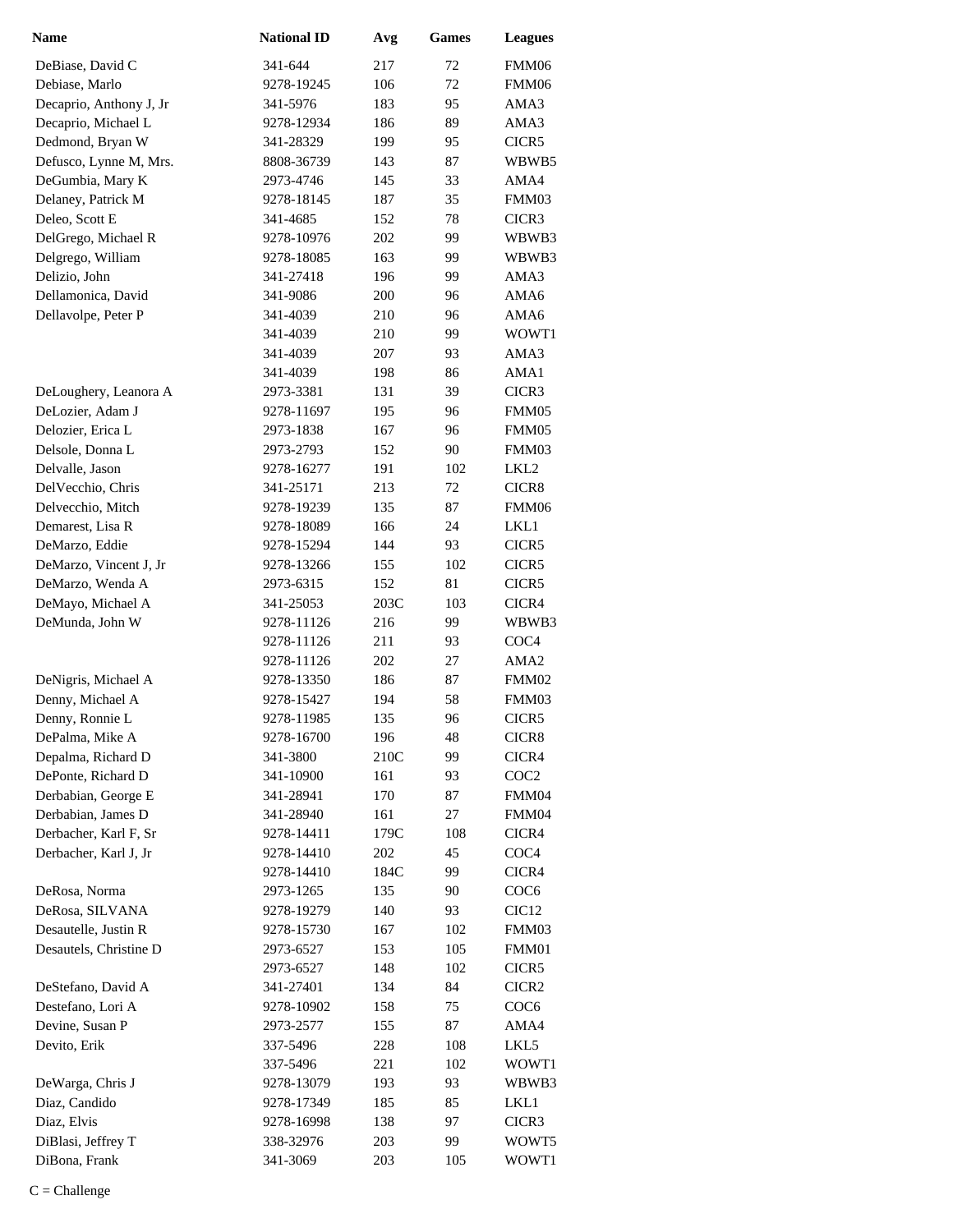| Name                   | <b>National ID</b> | Avg  | <b>Games</b> | <b>Leagues</b>    |
|------------------------|--------------------|------|--------------|-------------------|
| DiCarlo, Vincent       | 341-5982           | 184  | 93           | AMA3              |
|                        | 341-5982           | 181  | 87           | FMM02             |
| Dickinson, Gary M      | 341-28919          | 164  | 101          | WBWB3             |
| Dickson, Kevin S       | 9278-14463         | 197  | 93           | AMA6              |
| Dicostanzo, Steve B    | 341-3173           | 185  | 94           | COC <sub>4</sub>  |
| DiFederico, Al A       | 341-10324          | 211  | 102          | WOWT1             |
| DiFederico, John S, Jr | 341-8392           | 222  | 117          | WOWT2             |
|                        | 341-8392           | 212  | 105          | WOWT1             |
| Diggs, Angel L         | 2973-1902          | 158  | 102          | COC1              |
| Diggs, Beverly A       | 2975-2045          | 167  | 96           | COC1              |
| Digioia, Anthony       | 9278-19232         | 146  | 84           | COC <sub>6</sub>  |
| Dilieto, Anthony D     | 341-7778           | 189  | 48           | AMA1              |
|                        | 341-7778           | 185  | 33           | COC <sub>4</sub>  |
| Dillon, William E      | 341-2028           | 171  | 102          | COC <sub>2</sub>  |
| Dilorenzo, Joseph J    | 9278-20319         | 171  | 87           | COCO <sub>8</sub> |
| Dineson, DJ            | 341-20105          | 190  | 93           | FMM05             |
| Dineson, Nikki M, MS   | 9278-17630         | 134  | 69           | FMM05             |
| Dinicola, Gary A       | 341-8018           | 197  | 99           | COC <sub>4</sub>  |
| Dion, Kara             | 9278-17944         | 110  | 90           | WBWB3             |
| Dipetto, Joseph A      | 5538-2795          | 233  | 24           | CICR5             |
|                        | 5538-2795          | 227  | 99           | WBWB4             |
|                        | 5538-2795          | 225  | 39           | CICR3             |
|                        | 5538-2795          | 223  | 90           | COC1              |
|                        | 5538-2795          | 219  | 102          | AMA3              |
|                        | 5538-2795          | 212C | 108          | CICR4             |
| Dixon, Mark P          | 9278-11206         | 198  | 98           | WBWB3             |
| Dixon, Sara R          | 2973-7040          | 187  | 102          | WBWB3             |
| Doak, Rachel           | 11-523451          | 160  | 46           | COC1              |
| Dobek, Michael         | 341-21603          | 159  | 96           | FMM04             |
| Doctor, Tyrone S       | 341-10527          | 184  | 108          | COC1              |
| Doerner, Pamela P      | 9278-11425         | 127  | 78           | COC3              |
| Dolega, Keith E        | 9278-17287         | 147  | 84           | FMM04             |
| Dolny, David E         | 341-28340          | 192  | 86           | CIC <sub>12</sub> |
| Domack, Josh           | 337-6114           | 204  | 66           | FMM02             |
| Dominello, David       | 9278-17069         | 155  | 54           | WBWB3             |
| Dominello, Michael D   | 9278-18084         | 167  | 108          | WBWB3             |
| Domondon, Kevin C      | 9278-18129         | 165  | 96           | LKL3              |
| Donaldson, Amanda B    | 9278-11700         | 130  | 81           | CICR7             |
| Donnert, Alex          | 9278-18128         | 182  | 102          | LKL3              |
| Donovan, Garry A       | 338-5259           | 226  | 51           | LKL6              |
|                        | 338-5259           | 223  | 108          | LKL5              |
| Doolittle, Bradley T   | 337-2670           | 205  | 99           | FMM01             |
| Doran, Raymond F, Jr   | 341-2516           | 210  | 72           | AMA3              |
|                        | 341-2516           | 188C | 74           | CICR4             |
| Dorazio, Michael J     | 8676-2024          | 198  | 99           | AMA3              |
|                        | 8676-2024          | 194  | 96           | WBWB4             |
| Doucette, Dennis J     | 341-29207          | 199  | 87           | AMA6              |
| Doucette, Michael D    | 341-1419           | 218  | 90           | AMA6              |
| Douglass, Lamont E     | 341-25684          | 208  | 51           | FMM01             |
|                        | 341-25684          | 206  | 102          | COC <sub>4</sub>  |
|                        | 341-25684          | 206  | 108          | COC <sub>1</sub>  |
|                        | 341-25684          | 199  | 103          | AMA1              |
| Dow, Alex              | 10-1972238         | 193  | 93           | CICR6             |
| Dow, Amanda            | 9278-18044         | 121  | 90           | CICR6             |
| Downey, Brian D        | 9278-12730         | 194  | 86           | FMM01             |
| Downey, Joseph B       | 341-1546           | 146  | 60           | CICR3             |
| Downey, Paul H         | 341-28723          | 166  | 108          | FMM01             |
|                        | 341-28723          | 163  | 90           | FMM03             |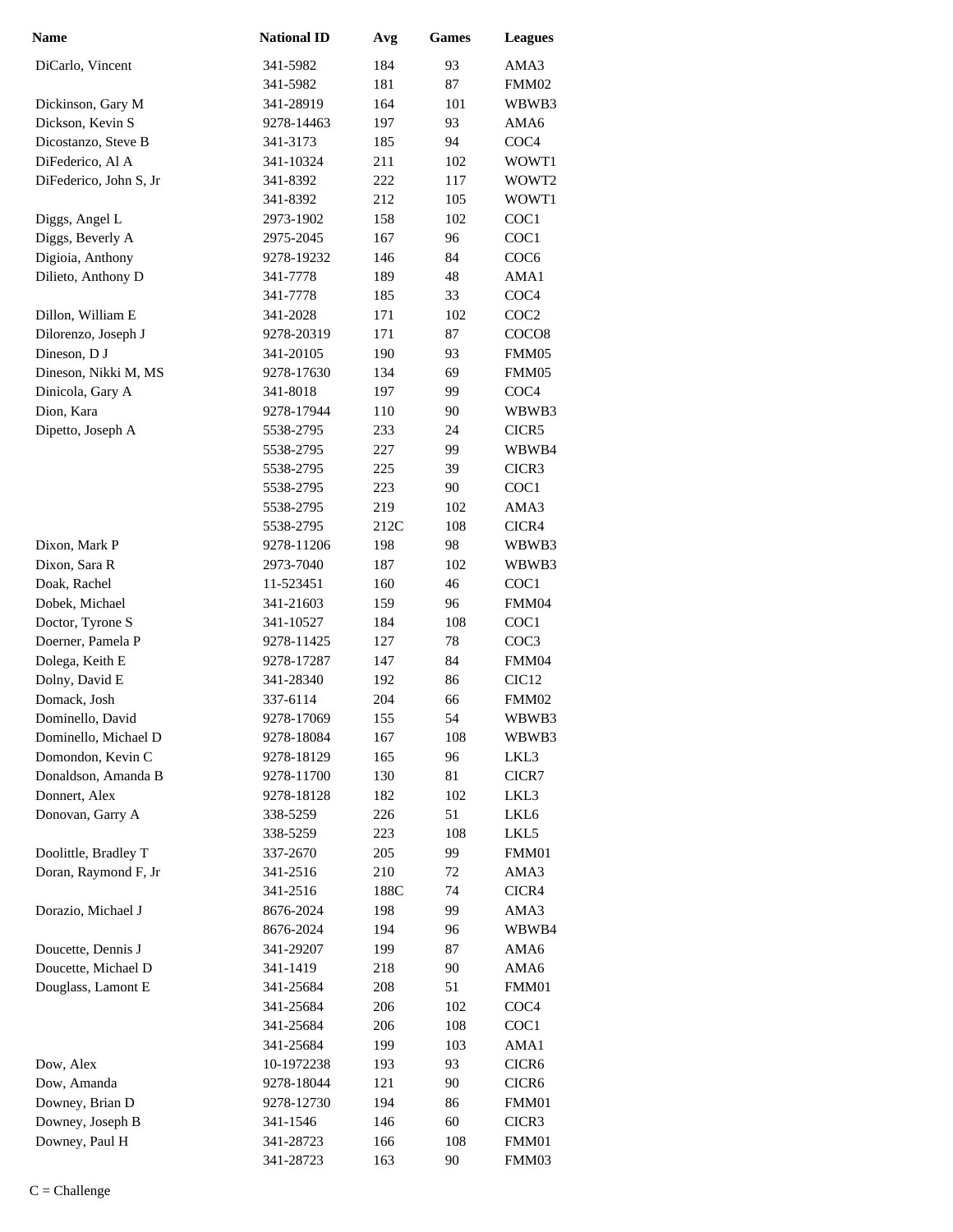| <b>Name</b>                 | <b>National ID</b> | Avg  | <b>Games</b> | <b>Leagues</b>   |
|-----------------------------|--------------------|------|--------------|------------------|
| Downey, Rosanna M           | 9278-12731         | 129  | 94           | FMM01            |
| Downs, Michele P            | 2973-3286          | 165  | 81           | FMM04            |
| Drechsler, Robert H, Jr     | 341-6902           | 181  | 90           | WBWB1            |
| Dringoli, Douglas M         | 9278-17396         | 120  | 21           | COC <sub>2</sub> |
| Drohan, John E              | 341-28959          | 195  | 87           | FMM02            |
| Drotos, Bill                | 341-24609          | 207  | 78           | FMM02            |
| Duarte, Patricia A          | 2973-1789          | 167  | 90           | FMM01            |
| Dubar, Ann H                | 2973-29            | 162  | 87           | COC <sub>6</sub> |
| Dubar, Jason                | 8808-31920         | 212  | 84           | WBWB5            |
|                             | 8808-31920         | 208  | 96           | COC <sub>4</sub> |
| Dubar, Kenneth W            | 341-535            | 217  | 96           | COC <sub>4</sub> |
| DuBois, David A             | 341-27015          | 203  | 99           | AMA3             |
| Duffy, Christopher E        | 341-28443          | 215  | 96           | LKL5             |
| Dunbar, Alberto A           | 337-445            | 200  | 84           | AMA1             |
| Dunklin-Dorazio, Jennifer N | 4215-529           | 202  | 81           | AMA3             |
|                             | 4215-529           | 200  | 74           | WBWB4            |
|                             | 4215-529           | 199  | 94           | COC1             |
| Dunlop, William S           | 9278-16440         | 175  | 76           | AMA6             |
| Dunn, Bernadine             | 8808-29553         | 202  | 114          | LKL6             |
|                             | 8808-29553         | 201  | 105          | LKL1             |
| Durand, Tom R               | 341-17347          | 224  | 21           | AMA3             |
|                             | 341-17347          | 224  | 102          | COC1             |
| D'Urbano, David M           | 341-27650          | 229  | 120          | LKL <sub>6</sub> |
|                             | 341-27650          | 225  | 63           | LKL5             |
| Durley, John J              | 341-28111          | 176  | 57           | AMA <sub>2</sub> |
| Durso, Robin W              | 2973-6677          | 152  | 51           | CICR7            |
| Dussan, Diego A             | 341-28032          | 180  | 48           | CICR9            |
| Dyrek, Patrick W            | 341-24392          | 220  | 93           | WBWB1            |
| Ebert, Kevin J              | 9431-9203          | 173  | 90           | FMM06            |
| Ebron, Phaedra A            | 2973-6928          | 137  | 93           | WBWB3            |
| Eckleberry, Denis           | 341-29596          | 193  | 87           | CICR8            |
|                             | 341-29596          | 183C | 94           | CICR4            |
| Edelman, Joshua S           | 9278-18083         | 139  | 36           | WBWB3            |
| Edens, Marcus K             | 341-25636          | 203  | 90           | WBWB3            |
|                             | 341-25636          | 202  | 30           | WBWB5            |
| Edmonds, Richard F          | 337-578            | 215  | 96           | AMA1             |
| Edwards, Larry D            | 9278-16292         | 189  | 102          | FMM01            |
|                             | 9278-16292         | 186  | 90           | COC1             |
| Ehr, Jim D                  | 9278-17384         | 176  | 96           | COC7             |
| Ehr, Susan M                | 9278-17385         | 150  | 90           | COC7             |
| Elliott, David S            | 341-11032          | 202  | 108          | COC <sub>1</sub> |
|                             | 341-11032          | 193  | 93           | AMA1             |
|                             | 341-11032          | 189  | 27           | COC <sub>4</sub> |
|                             | 341-11032          | 182  | 21           | FMM01            |
| Ellison, Jayson L           | 11-504126          | 213  | 101          | AMA1             |
|                             | 11-504126          | 213  | 108          | COC1             |
| Emerton, Karen A            | 9278-18038         | 88   | 59           | WBWB2            |
| Emery, Rod D                | 9278-18082         | 144  | 93           | WBWB3            |
| Emery, Sheryl A             | 9278-18081         | 131  | 93           | WBWB3            |
| Engelhard, Howard D         | 11-197570          | 195  | 67           | AMA3             |
|                             | 11-197570          | 192  | 62           | AMA1             |
| Engtrakul, Luba             | 9278-13893         | 140  | 102          | FMM03            |
| Engtrakul, Somchai          | 341-24290          | 196  | 102          | FMM03            |
| Enright, John L             | 9278-16020         | 170  | 94           | FMM03            |
| Enright, Kevin T            | 9278-16018         | 172  | 94           | FMM03            |
| Erodici, James E            | 8808-26550         | 182  | 99           | AMA6             |
| Erodici, Michael            | 9278-14773         | 203  | 93           | AMA6             |
| Esposito, David J           | 341-3508           | 204  | 81           | FMM02            |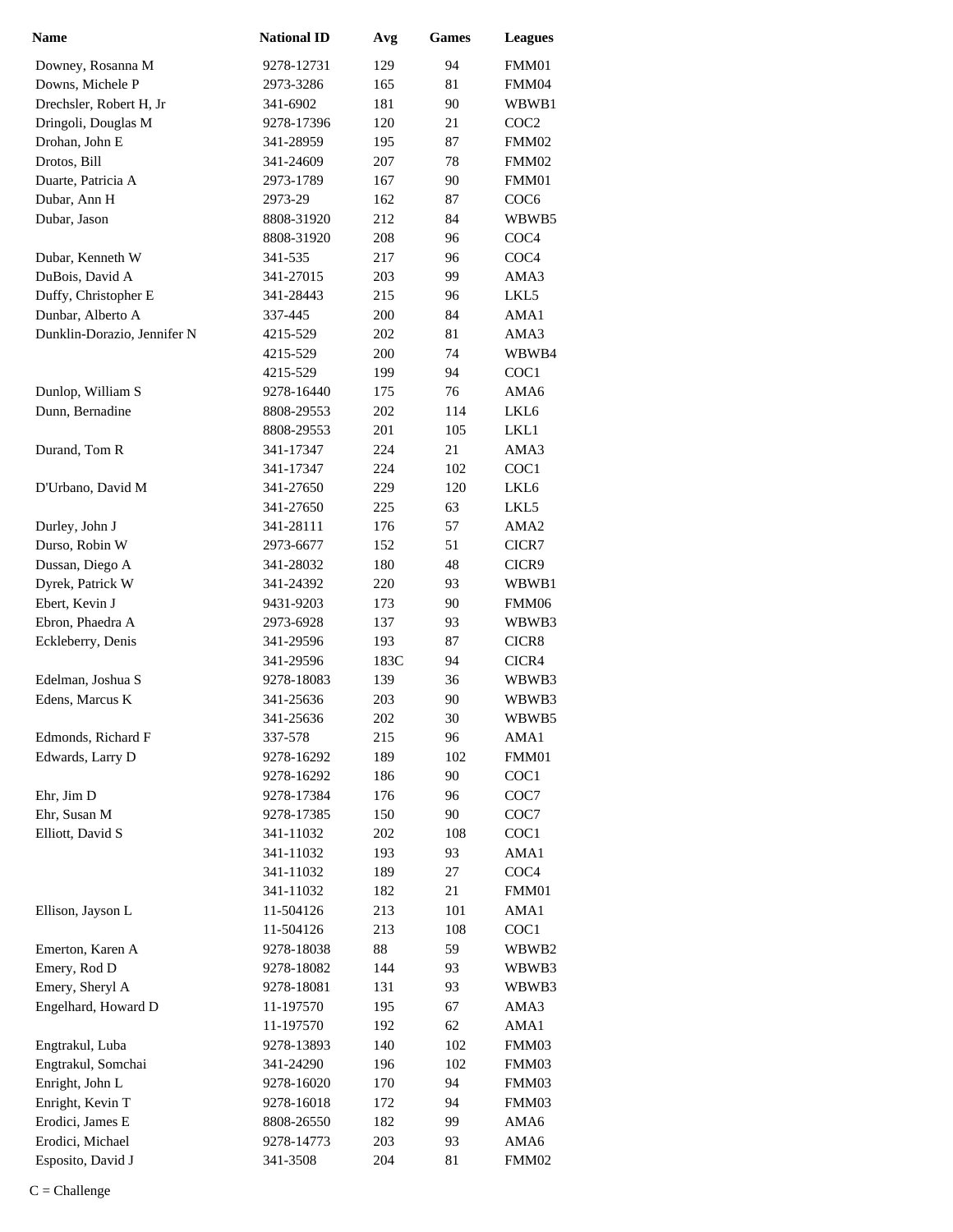| <b>Name</b>           | <b>National ID</b> | Avg | <b>Games</b> | <b>Leagues</b>    |
|-----------------------|--------------------|-----|--------------|-------------------|
| Esposito, Mark A      | 9278-17702         | 188 | 85           | CICR9             |
| Esposito, Philip A    | 341-19169          | 201 | 102          | COC2              |
| Estes, Walter L       | 341-18573          | 190 | 52           | COCO <sub>8</sub> |
| Estrada, Pac          | 341-2885           | 197 | 102          | WOWT5             |
| Evangelista, Gennaro  | 17-30537           | 137 | 57           | WOWT3             |
| Everett, Bob          | 341-27229          | 201 | 96           | FMM02             |
| Falcigno, Anthony P   | 341-1398           | 164 | 96           | CICR <sub>6</sub> |
| Falt, Gina M          | 2974-3324          | 173 | 89           | CICR5             |
|                       | 2974-3324          | 171 | 80           | CICR3             |
| Fann, April D         | 2973-2795          | 175 | 98           | LKL1              |
| Farrell, JoAnn        | 9278-19261         | 105 | 30           | CICR <sub>2</sub> |
| Farrow, Kirk B        | 341-15623          | 214 | 114          | WOWT2             |
| Faruolo, Carol L      | 9278-15190         | 160 | 72           | AMA4              |
| Fasano, Jennifer      | 9278-11091         | 204 | 113          | LKL6              |
|                       | 9278-11091         | 199 | 102          | LKL5              |
|                       | 9278-11091         | 187 | 26           | LKL <sub>2</sub>  |
| Fasano, Mark          | 341-4103           | 193 | 21           | LKL6              |
| Faulkner, Charles, Jr | 341-1709           | 191 | 99           | AMA6              |
| Faulkner, Paul C      | 341-268            | 217 | 92           | AMA6              |
| Favreau, Matthew L    | 337-4253           | 210 | 87           | AMA3              |
| Fazzina, Steve        | 8808-29569         | 219 | 96           | COC <sub>4</sub>  |
| Fazzino, Anthony      | 9278-17814         | 168 | 102          | COC7              |
| Fazzino, Brandon M    | 9278-13720         | 200 | 33           | COC <sub>2</sub>  |
|                       | 9278-13720         | 195 | 21           | COC7              |
| Feero, Roger, Jr      | 9278-16052         | 184 | 54           | LKL <sub>2</sub>  |
| Feitel, Paul E        | 9278-16709         | 185 | 108          | WBWB3             |
| Feitel, Robert H      | 9278-17246         | 132 | 36           | WBWB3             |
| Ferguson, Reginald E  | 341-3683           | 161 | 108          | FMM01             |
| Ferguson, Theresa B   | 2973-265           | 127 | 84           | CIC <sub>12</sub> |
| Ferraiuolo, Gaetano P | 341-332            | 198 | 51           | COC1              |
|                       | 341-332            | 195 | 45           | FMM02             |
| Ferrante, Daniel L    | 341-879            | 176 | 102          | COC <sub>4</sub>  |
| Ferranti, Linda L     | 9278-16900         | 121 | 93           | FMM05             |
| Ferranti, Tony F      | 9278-16899         | 179 | 96           | FMM05             |
| Ferrara, Anthony M    | 341-27926          | 182 | 96           | CICR5             |
| Ferrara, Thomas, Jr   | 9278-11356         | 177 | 93           | CICR5             |
| Ferrari, Paul         | 9278-18148         | 130 | 45           | COC <sub>4</sub>  |
| Ferraro, Emilio A     | 341-28065          | 206 | 87           | CICR8             |
| Ferrary, Laura        | 9278-17914         | 119 | 102          | WOWT3             |
| Ferris, Paige         | 9278-17357         | 121 | 80           | AMA5              |
| Ferrucci, Anthony     | 9278-15665         | 111 | 87           | CICR7             |
| Festa, Chelsey J      | 9278-14798         | 158 | 62           | FMM06             |
| Festa, Kimberly A     | 2973-1330          | 156 | 69           | FMM06             |
| Festa, Robert F       | 9278-14528         | 132 | 75           | CICR7             |
| Festa, Sal J          | 9278-19184         | 130 | 66           | CICR9             |
| Fiddler, Joseph R     | 9278-15556         | 138 | 96           | AMA <sub>2</sub>  |
| Fiddler, Richard J    | 9278-14564         | 171 | 87           | AMA <sub>2</sub>  |
| Fiderio, Mark J       | 341-25432          | 191 | 87           | WBWB1             |
| Fields, Antonio       | 341-27123          | 188 | 95           | WBWB1             |
|                       | 341-27123          | 188 | 99           | WBWB4             |
| Figuenick, Merlin, Jr | 341-6623           | 173 | 84           | CICR9             |
| Filanowski, Mike P    | 9278-15557         | 158 | 63           | AMA5              |
| Fine, Joseph          | 341-591            | 128 | 98           | COC7              |
| Finn, Jennifer J      | 9278-10999         | 141 | 54           | COC <sub>6</sub>  |
| Finnegan, Nancy       | 9278-15208         | 149 | 29           | WOWT4             |
| Fiore, Joshua         | 9278-12937         | 209 | 70           | CICR9             |
| Fiore, Matthew J      | 341-9365           | 195 | 81           | CICR9             |
| Firmani, Ann          | 9278-16103         | 107 | 78           | WOWT4             |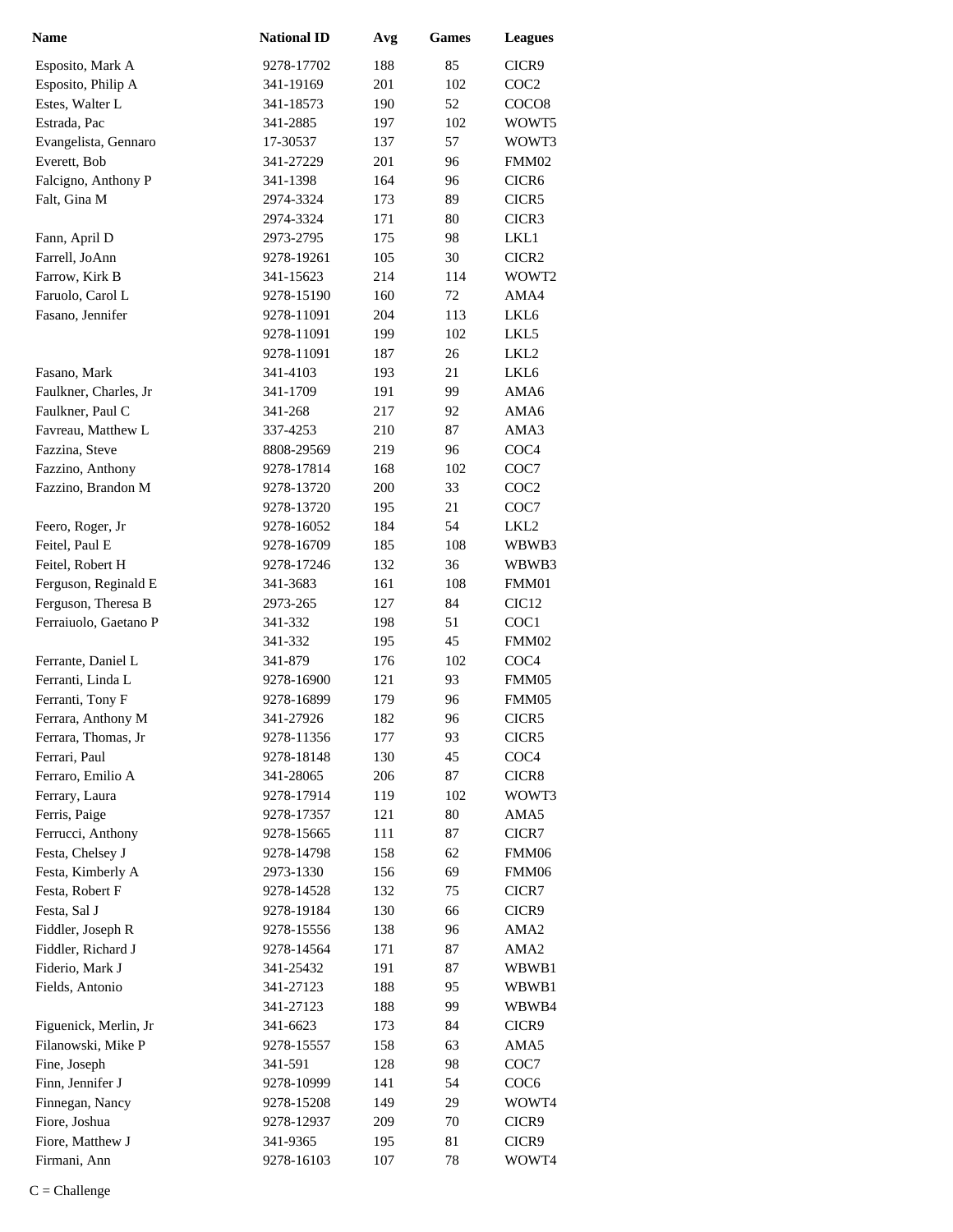| <b>Name</b>             | <b>National ID</b> | Avg  | <b>Games</b> | <b>Leagues</b>    |
|-------------------------|--------------------|------|--------------|-------------------|
| Firmani, Dennis         | 9278-16104         | 188  | 93           | WOWT4             |
| Fishbein, Stewart M     | 1576-2564          | 176  | 75           | CICR2             |
| Fiske, Margaret A       | 2973-6694          | 167  | 95           | WBWB3             |
| Fistola, Anthony J      | 9278-14486         | 193  | 93           | WOWT5             |
| Fitzsimons, Mark J      | 341-28429          | 207  | 91           | WOWT5             |
| Flannigan, Charles J    | 341-19184          | 162  | 87           | COC <sub>2</sub>  |
| Flathers, Christopher A | 341-26515          | 178  | 93           | FMM05             |
| Fletcher, George V      | 341-28031          | 174  | 52           | CICR9             |
| Fletcher, Phillip C     | 9278-14402         | 228  | 51           | LKL5              |
| Florentino, Michael     | 11-617585          | 233  | 105          | WBWB3             |
| Flores, Albert J        | 341-28853          | 208  | 98           | COC1              |
|                         | 341-28853          | 206  | 57           | CICR <sub>6</sub> |
| Floyd, Eric M           | 9278-16399         | 147  | 81           | CICR7             |
| Floyd, Herb             | 1663-3932          | 201  | 99           | AMA1              |
| Flynn, Maureen E        | 9278-13421         | 92   | 60           | COC <sub>3</sub>  |
| Flynn, Shannon J        | 9278-17734         | 139  | 78           | CIC <sub>12</sub> |
| Folcarelli, Mark A      | 341-28120          | 202  | 79           | CICR8             |
| Foley, Thomas J         | 341-19626          | 191  | 90           | FMM04             |
|                         | 341-19626          | 187  | 48           | AMA5              |
| Forcier, Danny J        | 9278-16693         | 188  | 87           | CICR <sub>6</sub> |
| Ford, Angela S          | 2973-470           | 175  | 105          | FMM01             |
|                         | 2973-470           | 174  | 99           | LKL1              |
| Ford, Troy              | 8808-33392         | 194  | 33           | COCO <sub>8</sub> |
|                         | 8808-33392         | 189  | 99           | WBWB3             |
| Forsberg, Ashlie R      | 5538-2851          | 198  | 105          | CICR3             |
| Forsberg, Betty A       | 2973-267           | 175  | 24           | AMA <sub>2</sub>  |
|                         | 2973-267           | 167  | 105          | CICR3             |
| Forsberg, Edward W      | 341-8118           | 214  | 108          | COC1              |
|                         | 341-8118           | 212  | 102          | COC <sub>4</sub>  |
| Forsberg, Martin G      | 341-8119           | 213  | 105          | COC1              |
| Forsberg, Rich K        | 341-1112           | 220  | 102          | CICR3             |
|                         | 341-1112           | 218  | 90           | AMA <sub>2</sub>  |
|                         | 341-1112           | 217  | 33           | COC <sub>2</sub>  |
| Forte, Sharon A         | 2973-2950          | 134  | 84           | CICR7             |
| Foster, Kent R, Sr      | 341-24304          | 186  | 96           | FMM01             |
|                         | 341-24304          | 184  | 87           | FMM03             |
| Foster, Stephen A       | 341-24066          | 174  | 97           | AMA6              |
| Foster, Vancardi D      | 9278-17233         | 117  | 99           | CICR5             |
| Foti, Lisa M            | 9278-14503         | 139  | 88           | AMA <sub>2</sub>  |
|                         | 9278-14503         | 137  | 78           | WBWB4             |
| Fox, Christopher E      | 343-6217           | 180  | 87           | WBWB3             |
| Fox, John P             | 341-14389          | 162  | 90           | CICR9             |
| Franceschet, Roy D      | 9278-14412         | 163C | 102          | CICR4             |
| Franco, Antonio S       | 9278-15340         | 185  | 102          | CICR3             |
| Francoeur, Mark         | 341-21656          | 181  | 99           | AMA6              |
| Frawley, Rich T         | 9278-13856         | 160  | 72           | CICR <sub>6</sub> |
| Frazier, Ricky R        | 10-1859059         | 199  | 105          | LKL1              |
| Freedman, Max J         | 9278-18150         | 196  | 90           | CICR8             |
| Freeman, Caroline       | 2973-6722          | 137  | 99           | FMM01             |
| Freiheit, William J, Sr | 341-8654           | 178  | 30           | AMA6              |
| French, Jeff R          | 9278-14403         | 197  | 99           | AMA3              |
| Fresa, Joseph L         | 341-23009          | 191C | 96           | CICR4             |
| Frese, Paul R           | 9278-15268         | 161  | 90           | CICR <sub>6</sub> |
| Fritzsche, Robert T     | 9278-12893         | 169  | 80           | AMA4              |
| Frouge, Clark D         | 9278-17784         | 131  | 87           | FMM06             |
| Fry, Gary S             | 9278-17777         | 169  | 84           | FMM06             |
| Fry, Michael A          | 9278-17089         | 168  | 81           | FMM06             |
| Fuller, Shane M         | 341-29321          | 216  | 93           | COC <sub>6</sub>  |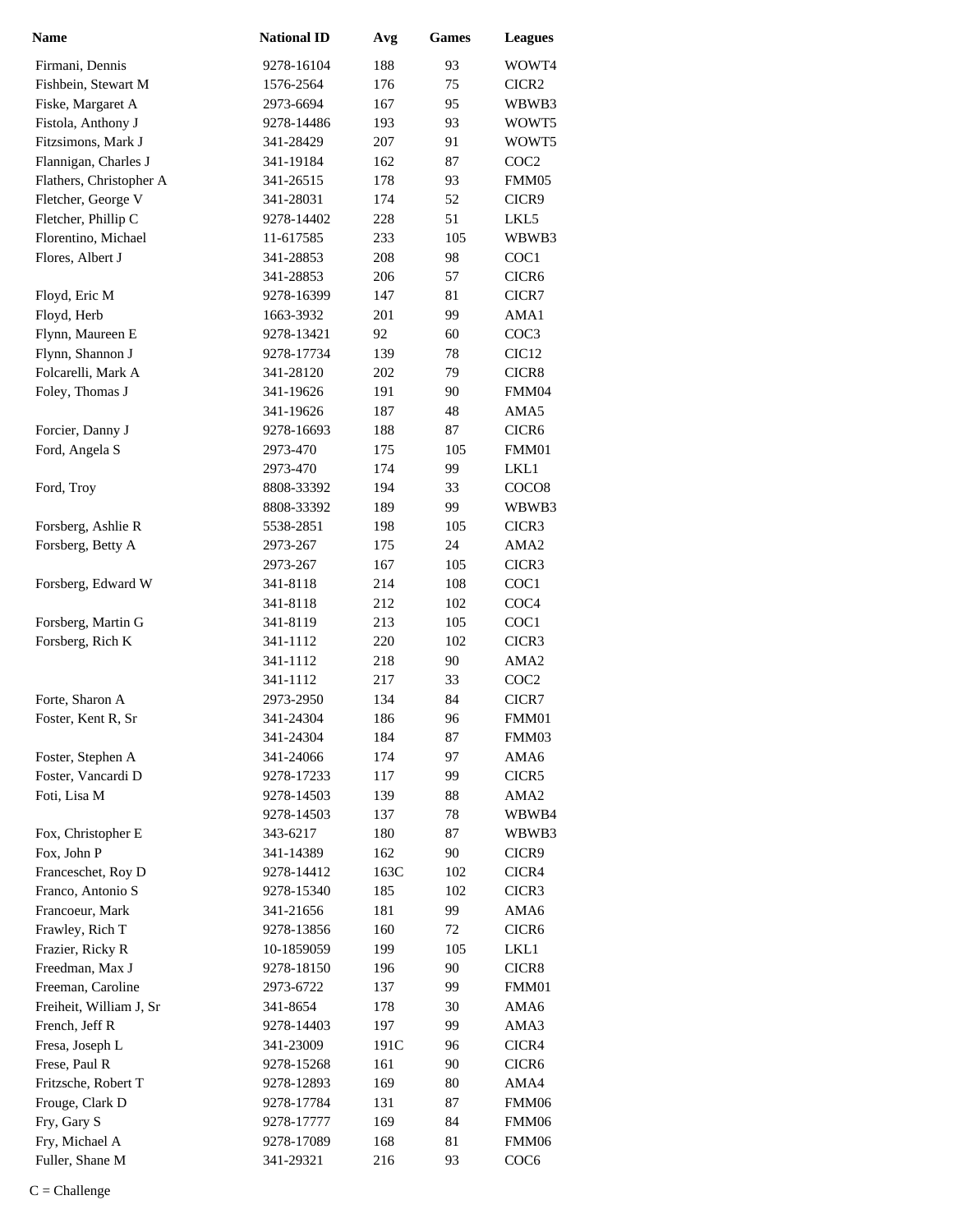| Name                   | <b>National ID</b> | Avg  | <b>Games</b> | <b>Leagues</b>    |
|------------------------|--------------------|------|--------------|-------------------|
|                        | 341-29321          | 214  | 99           | COC <sub>2</sub>  |
| Funston, Bob B         | 9278-16019         | 167  | 72           | FMM03             |
| Fusco, Edward J        | 341-6643           | 162  | 84           | CICR9             |
| Gagne, Patty M         | 2973-3             | 163  | 81           | CIC <sub>12</sub> |
| Gagne, Scott A         | 9278-16228         | 183  | 93           | COC <sub>4</sub>  |
| Gagnon, Alan R         | 9278-15320         | 167  | 108          | WOWT5             |
| Gagnon, Carmela E      | 9278-13557         | 140  | 83           | COC <sub>5</sub>  |
| Gagnon, Michael G      | 9278-13558         | 191  | 83           | COC <sub>5</sub>  |
| Gaj, Daniel            | 9278-11942         | 215  | 96           | AMA6              |
|                        | 9278-11942         | 204  | 84           | AMA1              |
| Gaj, Lisa              | 9278-11943         | 151  | 57           | AMA6              |
| Galgano, Gary          | 341-8716           | 161  | 90           | AMA6              |
| Galich, George D, III  | 9278-17286         | 181  | 85           | FMM04             |
| Galich, Michelle L     | 9278-16377         | 143  | 90           | FMM04             |
| Galich, Todd L         | 9278-14477         | 179  | 92           | FMM04             |
| Gallagher, Ted         | 341-376            | 202  | 99           | COC <sub>4</sub>  |
| Gallo, David A         | 341-14971          | 205  | 99           | AMA6              |
| Galloway, Bobby        | 341-29440          | 204  | 81           | AMA4              |
| Galloway, Earl E       | 341-4060           | 210  | 75           | LKL1              |
|                        | 341-4060           | 198  | 84           | FMM01             |
|                        | 341-4060           | 191  | 75           | FMM03             |
| Galloway, Juanita      | 9278-14566         | 122  | 90           | AMA4              |
| Galloway, Shirley S    | 2973-3533          | 161  | 33           | AMA4              |
| Gambardella, Stephen M | 9278-15802         | 209  | 96           | AMA3              |
|                        | 9278-15802         | 184C | 93           | CICR4             |
| Gambino, Michael J     | 9278-15751         | 129  | 78           | WBWB2             |
| Gamelli, Sara J        | 9278-16470         | 145  | 81           | CICR3             |
| Gamelli, William R, Jr | 9278-16999         | 148  | 72           | CICR3             |
| Ganley, Ed K           | 9278-15742         | 223  | 117          | LKL6              |
|                        | 9278-15742         | 222  | 99           | LKL5              |
| Garcia, Jordan         | 9278-13088         | 184  | 93           | CICR6             |
| Gardner, Robert W      | 338-5119           | 235  | 96           | LKL5              |
|                        | 338-5119           | 231  | 90           | WOWT1             |
| Garrison, Wayne        | 9278-17892         | 185C | 96           | CICR4             |
| Gaspar, Marco P        | 9278-14671         | 187  | 54           | WBWB3             |
| Gaudioso, Jamie V      | 9278-18151         | 145  | 39           | CIC <sub>12</sub> |
|                        | 9278-18151         | 116  | 33           | CICR8             |
| Gayda, Robert W        | 341-16218          | 162  | 78           | AMA5              |
| Geffert, George A      | 341-2525           | 161  | 93           | AMA6              |
| Gehm, Brian W          | 341-29578          | 232  | 107          | LKL5              |
|                        | 341-29578          | 230  | 105          | WBWB3             |
|                        | 341-29578          | 223  | 93           | CICR7             |
|                        | 341-29578          | 217  | 72           | CICR <sub>6</sub> |
| Gehm, John P           | 341-10493          | 193  | 45           | AMA5              |
| Gehm, John P, Jr       | 341-29576          | 217  | 51           | LKL5              |
|                        | 341-29576          | 214  | 90           | AMA <sub>2</sub>  |
| Gehm, Stephanie A      | 9278-15302         | 185  | 105          | WBWB3             |
|                        | 9278-15302         | 180  | 66           | LKL5              |
|                        | 9278-15302         | 177  | 66           | CICR <sub>6</sub> |
|                        | 9278-15302         | 174  | 90           | CICR7             |
| Genova, Steven, Jr     | 16-2323            | 194  | 102          | LKL2              |
| Gentile, Andrea M      | 2973-271           | 132  | 100          | CICR5             |
| George, Don            | 341-8908           | 214  | 93           | WBWB5             |
|                        | 341-8908           | 213  | 99           | COC <sub>4</sub>  |
| George, Linda A        | 2973-113           | 164  | 102          | WBWB5             |
| Gerardi, Scott K       | 9278-15195         | 182  | 79           | FMM02             |
| Gerhard, Roland W      | 9278-18028         | 115  | 24           | WOWT3             |
| German, Donald         | 341-29075          | 155  | 87           | FMM02             |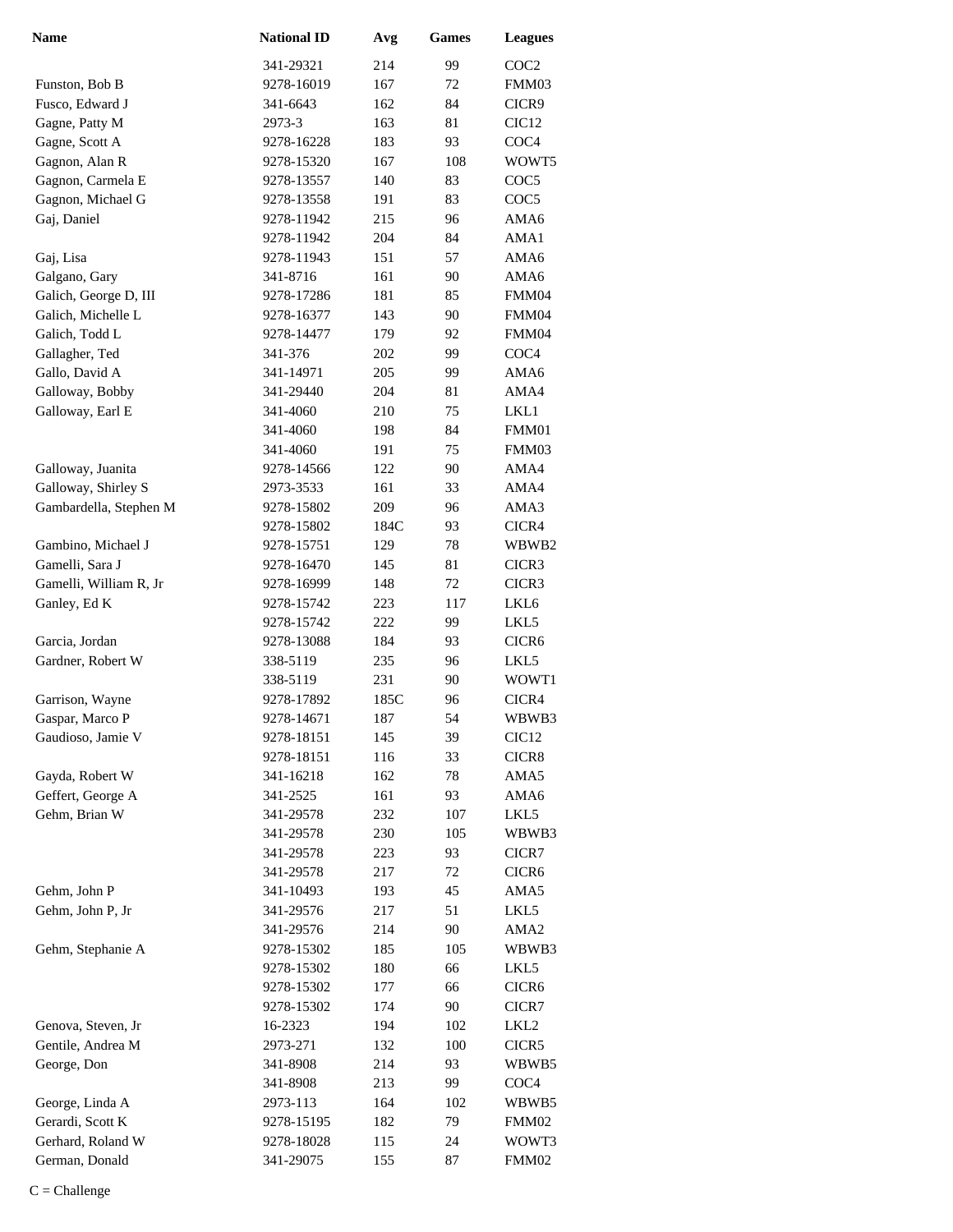| Name                    | <b>National ID</b> | Avg  | <b>Games</b> | <b>Leagues</b>    |
|-------------------------|--------------------|------|--------------|-------------------|
| Germe, Anthony A        | 9278-14759         | 200  | 105          | WBWB3             |
| Germe, Chad             | 9278-17682         | 163  | 78           | COC2              |
| Gherlone, Gary          | 9278-17332         | 173  | 89           | FMM06             |
| Giamo, Lou M            | 9278-14206         | 164  | 102          | COC <sub>4</sub>  |
| Giamo, Mike             | 341-27737          | 193C | 108          | CICR4             |
| Gianakos, Jerry O       | 341-5595           | 173  | 99           | COC <sub>4</sub>  |
| Giardina, Dominic E     | 339-1086           | 218  | 93           | COC <sub>4</sub>  |
| Giardina, Michelle L    | 2973-1440          | 211  | 24           | COC1              |
|                         | 2973-1440          | 193C | 99           | CICR4             |
| Gibbs, Daniel T         | 341-28066          | 184  | 99           | COC <sub>4</sub>  |
| Gibson, Jonathan A, Sr  | 341-1235           | 214  | 91           | WBWB4             |
|                         | 341-1235           | 213  | 76           | AMA3              |
|                         | 341-1235           | 211  | 90           | LKL5              |
| Gilbert, Jennifer A     | 2973-6622          | 133  | 99           | FMM03             |
| Gilbert. Natasha A      | 2974-4017          | 199  | 93           | CIC <sub>12</sub> |
| Gilbertie, Amanda L     | 9278-17705         | 184  | 82           | WOWT4             |
| Gildart, John           | 9278-17945         | 128  | 102          | WBWB3             |
| Gildersleeve, John P    | 341-4680           | 189  | 36           | CICR9             |
| Gilkes, Bruce           | 9278-19217         | 167  | 87           | FMM05             |
| Gill, Ellis M           | 9278-15835         | 207  | 93           | COC <sub>2</sub>  |
|                         | 9278-15835         | 205  | 96           | COC <sub>5</sub>  |
| Gill, Matthew           | 341-23405          | 144  | 24           | COC <sub>2</sub>  |
| Gill, Sally Ann         | 2973-4275          | 130  | 84           | COC <sub>3</sub>  |
| Gilliard, Charles E     | 341-25361          | 179  | 108          | COC1              |
| Gilliard, Sharon M      | 2973-1595          | 159  | 101          | COC1              |
| Gilligan, Gary W        | 341-5966           | 183  | 99           | COC <sub>2</sub>  |
|                         | 341-5966           | 183  | 102          | COC <sub>4</sub>  |
| Gilligan, Laurie J      | 2973-6281          | 123  | 75           | WBWB5             |
| Gilluly, Kyle P         | 11-777642          | 193  | 21           | COC <sub>4</sub>  |
| Ginger, Matthew M, Mr.  | 9278-19264         | 147  | 39           | CICR <sub>2</sub> |
| Ginn, Michael E         | 341-23374          | 214  | 21           | LKL5              |
|                         | 341-23374          | 209  | 117          | WOWT2             |
| Ginter, David M         | 341-4837           | 178  | 86           | COC <sub>4</sub>  |
| Giuliano, Dante V       | 9278-16872         | 216  | 81           | WBWB4             |
|                         | 9278-16872         | 215  | 96           | AMA1              |
| Given, Christopher G    | 9278-15104         | 179  | 86           | COC <sub>6</sub>  |
| Givens, Brian           | 9278-17911         | 178  | 87           | FMM06             |
| Gizzie, Marc C          | 9278-16493         | 172  | 86           | LKL <sub>2</sub>  |
| Gladney, Scott M        | 341-27241          | 190  | 84           | COC <sub>6</sub>  |
|                         | 341-27241          | 189  | 45           | COC <sub>2</sub>  |
| Gladue, Barry           | 9278-14540         | 122  | 84           | CICR2             |
| Gleason, Jordan J       | 9278-17393         | 162  | 54           | COC2              |
| Glenn, Bob W            | 9278-11761         | 215  | 27           | COC <sub>4</sub>  |
|                         | 9278-11761         | 213  | 96           | WBWB1             |
| Glisson, Willie         | 341-26950          | 194  | 92           | LKL1              |
| Glover, Adgar L         | 9278-17762         | 143  | 93           | CICR <sub>6</sub> |
| Goad, Donna M           | 9278-16124         | 133  | 83           | WOWT3             |
| Goad, Raymond V         | 9278-16106         | 148  | 84           | WOWT3             |
| Goldin, Coleen          | 9278-16209         | 162  | 87           | CICR <sub>6</sub> |
| Goldin, Scott C         | 337-1258           | 206  | 72           | CICR <sub>6</sub> |
| Goleniewski, Stanley M  | 9278-16107         | 193  | 30           | WOWT3             |
| Golias, Angela C        | 2975-1494          | 152  | 89           | FMM01             |
| Gomez, Marcos A         | 9278-17189         | 194  | 99           | WOWT3             |
| Goncalo, Gary M         | 341-29419          | 190  | 30           | AMA5              |
| Gontarek, John F, III   | 341-11401          | 205  | 96           | CICR3             |
| Gontarek, John F, IV    | 5538-3605          | 192  | 24           | CICR3             |
| Gonzalez, Javier E      | 341-21872          | 191  | 95           | WBWB3             |
| Goodness, Richard R, Jr | 9278-15177         | 84   | 95           | COC <sub>5</sub>  |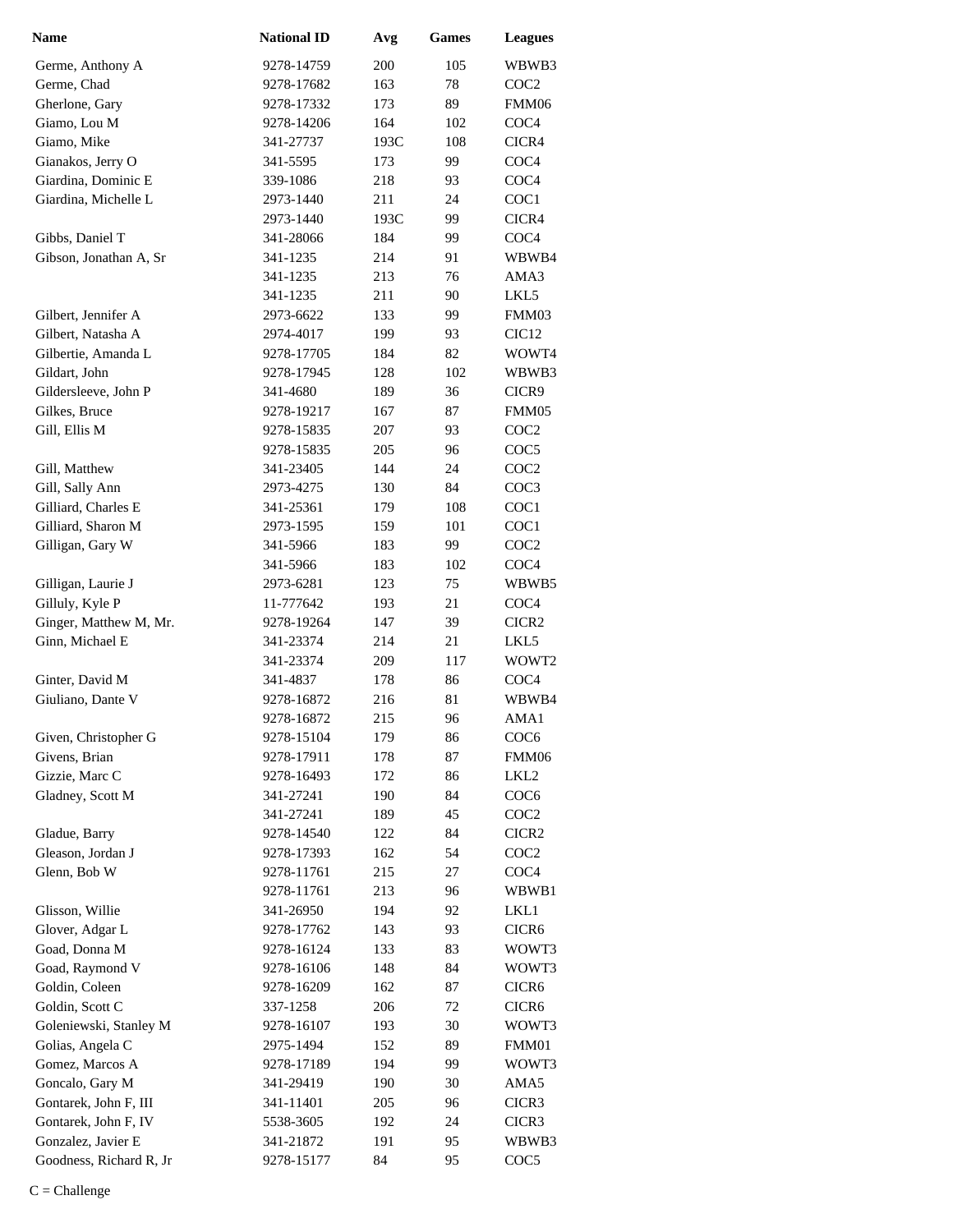| <b>Name</b>                         | <b>National ID</b>       | Avg        | Games    | <b>Leagues</b>            |
|-------------------------------------|--------------------------|------------|----------|---------------------------|
| Gormley, Michael D                  | 337-986                  | 184        | 96       | FMM04                     |
| Goss, Kenneth J                     | 341-7175                 | 202        | 108      | LKL6                      |
| Grabber, Ernie                      | 10-1847911               | 185        | 90       | AMA5                      |
| Graham, Catherine                   | 9278-14644               | 157        | 90       | FMM05                     |
| Graham, Dave                        | 9278-16885               | 122        | 87       | WBWB1                     |
|                                     | 9278-16885               | 117        | 84       | WBWB3                     |
| Graham, Edward R                    | 8808-27075               | 168        | 93       | WBWB1                     |
|                                     | 8808-27075               | 162        | 105      | WBWB3                     |
| Graham, Jonathan T                  | 5539-1780                | 209        | 96       | AMA6                      |
|                                     | 5539-1780                | 207        | 84       | CICR <sub>6</sub>         |
|                                     | 5539-1780                | 191        | 57       | FMM03                     |
| Graham, Kevin J                     | 341-12178                | 189        | 69       | AMA <sub>2</sub>          |
| Graham, Linda L                     | 2973-6578                | 163        | 96       | AMA6                      |
| Graham, Mark                        | 337-6473                 | 130        | 69       | AMA6                      |
|                                     | 337-6473                 | 121        | 84       | CICR <sub>6</sub>         |
| Graham, Norma                       | 9278-16964               | 121        | 93       | FMM03                     |
| Graham, Ryan J                      | 341-28273                | 168        | 93       | FMM05                     |
| Graham, Susan J                     | 9278-16191               | 114        | 81       | CICR <sub>6</sub>         |
| Graham, Thomas W                    | 338-13883                | 139        | 21       | WBWB3                     |
| Graham, Walter                      | 338-13885                | 210        | 102      | WBWB3                     |
|                                     | 338-13885                | 200        | 54       | WBWB1                     |
| Graham, William, Jr                 | 8808-31271               | 200        | 84       | WBWB3                     |
|                                     | 8808-31271               | 197        | 30       | WBWB1                     |
| Grant, Gary S                       | 337-528                  | 197        | 95       | COC <sub>2</sub>          |
| Gray, Dan E, Jr                     | 341-29078                | 190        | 78       | AMA5                      |
| Gray, Daniel E, Sr                  | 341-29077                | 206        | 66       | AMA5                      |
| Gray, Eric R                        | 9278-13316               | 221        | 105      | WOWT5                     |
| Greene, Robert N                    | 9431-8693                | 219        | 99       | AMA3                      |
| Gregoire, Jennifer A                | 341-29009                | 179        | 96       | AMA3                      |
| Grennan, Thomas E                   | 341-6244                 | 178        | 72       | COC <sub>6</sub>          |
| Griffin, William J                  | 341-242                  | 198        | 93       | FMM02                     |
| Grogan, Jean C                      | 2973-2306                | 160        | 87       | FMM06                     |
| Grogan, Keith J                     | 341-1124                 | 201        | 93       | FMM02                     |
|                                     | 341-1124                 | 193        | 87       | FMM06                     |
| Gronau, Jeanne E                    | 9278-16048               | 148        | 96       | COC7                      |
| Gronau, Thomas G                    | 9278-17812               | 154        | 96       | COC7                      |
| Grosjean, John R                    | 341-11618                | 211        | 93       | COC <sub>6</sub>          |
|                                     | 341-11618                | 205        | 54       | AMA <sub>2</sub>          |
| Guadagnino, Charles A               | 341-2433                 | 146        | 93       | CICR5                     |
| Guandalini, David F                 | 9278-16108               | 138        | 96       | WOWT3                     |
| Guandalini, Tomilene J              | 9278-16109               | 135        | 99       | WOWT3                     |
| Guardiani, Thomas J                 | 341-3873                 | 188        | 105      | LKL <sub>2</sub>          |
| Guarino, Frank A                    | 11-479193                | 187        | 93       | FMM04                     |
| Guckian, Colleen M                  | 9278-17605               | 147        | 96       | COC <sub>5</sub>          |
|                                     | 9278-17605               | 143        | 81       | COC3                      |
| Gudshuk, Jonathan A                 | 9278-17143               | 145        | 98       | FMM03                     |
| Guernsey, Bill P                    | 9278-17150               | 134        | 108      | FMM01                     |
| Gugliemo, James P<br>Guiel, James M | 9278-14415               | 218        | 96       | COC <sub>2</sub>          |
| Gulienetti, Noele E                 | 9278-16707<br>9278-18096 | 132<br>112 | 90<br>96 | COC <sub>5</sub><br>WOWT4 |
| Gulley, Rodney A                    | 341-29496                | 155        | 42       | COC <sub>1</sub>          |
| Guthrie, Kevin J                    | 9278-15392               | 209        | 105      | WBWB3                     |
|                                     | 9278-15392               | 205        | 93       | WBWB1                     |
| Guyette, Brian K                    | 341-968                  | 188        | 96       | COC <sub>4</sub>          |
|                                     | 341-968                  | 184        | 99       | COC7                      |
| Guyette, Tracy M                    | 2973-114                 | 203        | 96       | COC7                      |
| Guzman, Robert F                    | 16-155991                | 202        | 108      | LKL2                      |
| Gwilliam, Tom                       | 9278-17576               | 163        | 72       | FMM02                     |
|                                     |                          |            |          |                           |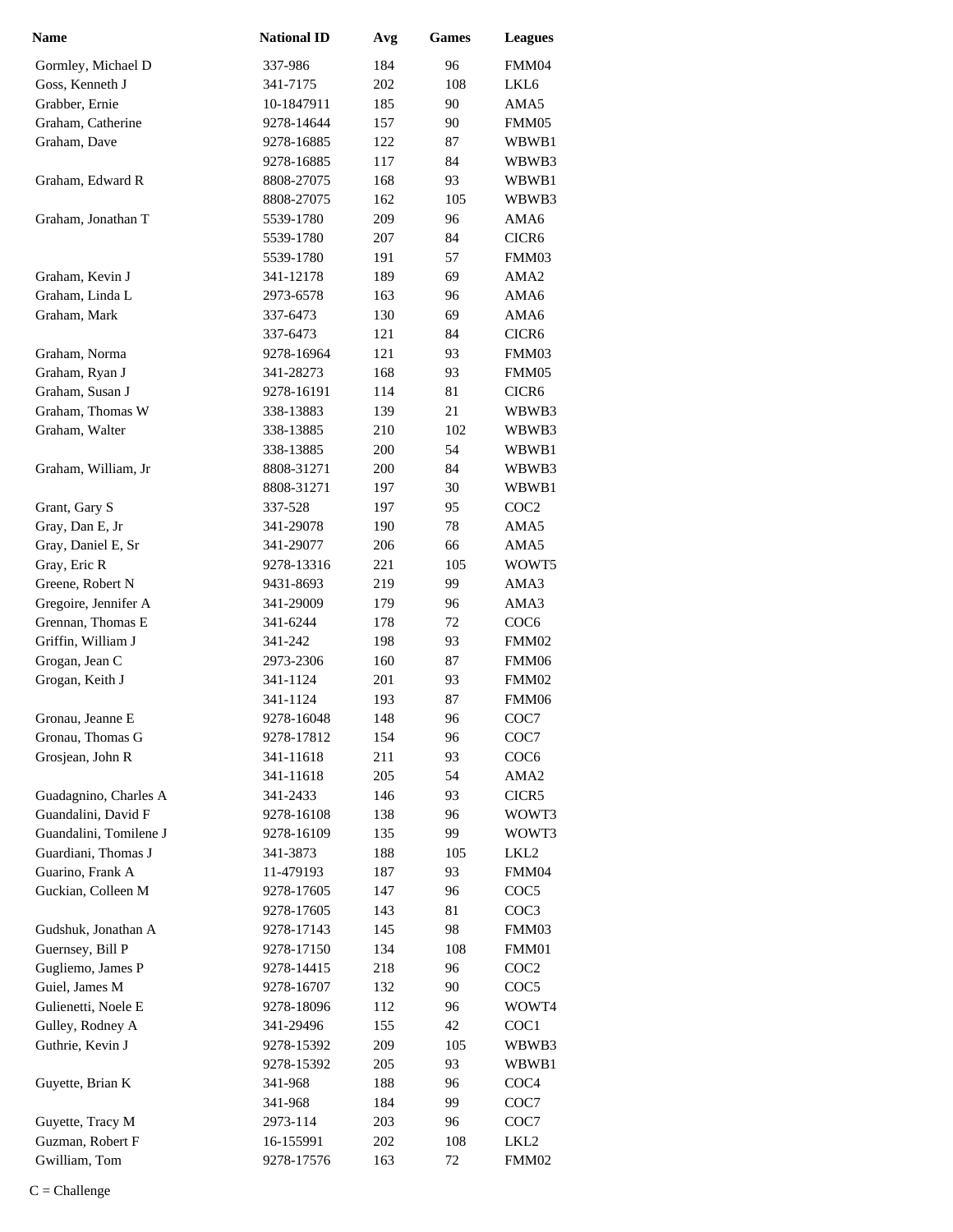| <b>Name</b>              | <b>National ID</b> | Avg  | Games | <b>Leagues</b>    |
|--------------------------|--------------------|------|-------|-------------------|
| Haesche, Marianne E      | 2973-858           | 152  | 39    | WBWB3             |
| Hagerty, James           | 9278-15876         | 200  | 93    | COC <sub>6</sub>  |
| Hagerty, Jimmy           | 9278-15877         | 164  | 96    | COC <sub>6</sub>  |
| Haight, Scott T          | 390-27247          | 158  | 84    | CICR <sub>2</sub> |
| Hakun, Dee Dee           | 9278-16528         | 150  | 96    | CIC <sub>12</sub> |
| Halchak, Dan, Jr         | 9278-15366         | 181  | 24    | AMA6              |
| Halchak, Dan, Sr         | 341-2611           | 169  | 81    | AMA6              |
| Hall, Jennifer A         | 2973-3507          | 139  | 90    | CICR7             |
| Hall, Michael B          | 341-3572           | 209  | 95    | COC <sub>2</sub>  |
|                          | 341-3572           | 207  | 99    | COC <sub>4</sub>  |
| Hall, Phil T             | 9278-17598         | 194  | 88    | FMM01             |
| Hall, Thomas J           | 341-3562           | 210  | 84    | COC <sub>4</sub>  |
| Hamm, Chelsea            | 9278-18109         | 134  | 99    | WBWB5             |
| Hancock, Karen G         | 2972-13241         | 187  | 81    | COC <sub>6</sub>  |
| Handy, Courtland F, Jr   | 341-26125          | 174  | 105   | C1c10             |
| Handy, Everlena M        | 2973-3547          | 136  | 107   | C1c10             |
| Hanley, Dave M           | 341-4340           | 226  | 24    | LKL5              |
|                          | 341-4340           | 221  | 120   | LKL6              |
| Hanna, Willie J          | 341-4726           | 222  | 105   | AMA1              |
|                          | 341-4726           | 221  | 105   | COC1              |
| Hanson, Philip B, Jr     | 341-6427           | 157  | 99    | COC <sub>2</sub>  |
|                          | 341-6427           | 154  | 93    | COC <sub>5</sub>  |
| Hardy, David P           | 341-20653          | 164  | 78    | FMM04             |
| Harger, Don L, III       | 341-10524          | 206  | 96    | COC <sub>2</sub>  |
| Hargrove, James L        | 9278-13860         | 167  | 101   | FMM01             |
| Harlow, Robert B         | 341-27930          | 185  | 102   | WBWB3             |
| Harrigan, Kevin W        | 9278-16221         | 181  | 96    | FMM03             |
| Harris, Anthony W        | 9278-15832         | 154  | 81    | CIC <sub>12</sub> |
| Harrison, Kellie L       | 9278-15431         | 136  | 84    | FMM06             |
| Harrison, Mike A, Jr     | 9278-15432         | 185  | 69    | FMM06             |
| Hart, Timothy J          | 341-8737           | 206  | 108   | LKL5              |
| Hartman, Aaron T         | 341-27537          | 172  | 90    | WOWT3             |
| Hartnett, Jack           | 341-29263          | 170  | 39    | CICR6             |
| Hassinger, Christopher M | 341-29205          | 221  | 105   | LKL5              |
| Hassinger, Donna M       | 9278-11138         | 129  | 78    | LKL3              |
| Hatch, John R, Jr        | 341-5144           | 201  | 90    | AMA1              |
| Hattenback, Michael P    | 6324-12315         | 206  | 99    | COC <sub>4</sub>  |
| Hawkins, Katie G         | 9278-13697         | 129  | 80    | AMA4              |
| Hawkins, Paul S          | 341-7968           | 166  | 81    | AMA4              |
| Hay, Michael M           | 9278-19206         | 135  | 48    | CICR6             |
| Hayes, Michael J         | 341-11422          | 138  | 43    | AMA6              |
| Haynes, Jaison A         | 10-1237647         | 229  | 30    | LKL5              |
|                          | 10-1237647         | 219  | 78    | COC1              |
|                          | 10-1237647         | 189C | 72    | CICR4             |
| Haynes, Marvin           | 341-29020          | 196  | 93    | COC1              |
| Heck, John K, Jr         | 341-28374          | 218  | 84    | COC <sub>2</sub>  |
|                          | 341-28374          | 214  | 66    | COC <sub>4</sub>  |
| Heil, Mark F             | 9278-14544         | 122  | 75    | CICR <sub>2</sub> |
| Hein, Robert E           | 341-14663          | 158  | 99    | LKL3              |
| Heller, Bill             | 341-24801          | 200  | 42    | AMA4              |
| Henderson, Candace M     | 9278-14708         | 128  | 78    | CICR6             |
| Henderson, Dyran         | 9278-11411         | 216  | 117   | LKL6              |
|                          | 9278-11411         | 211  | 105   | LKL2              |
| Hendrickson, Venus L     | 9278-15642         | 145  | 87    | WOWT4             |
| Herbst, Susan A          | 2973-40            | 143  | 57    | COC <sub>3</sub>  |
| Hernandez, Chris         | 9278-16275         | 203  | 83    | LKL2              |
| Hernandez, Eliu          | 341-26949          | 210  | 105   | LKL <sub>2</sub>  |
| Hernandez, Maria R       | 2973-3620          | 136  | 102   | LKL1              |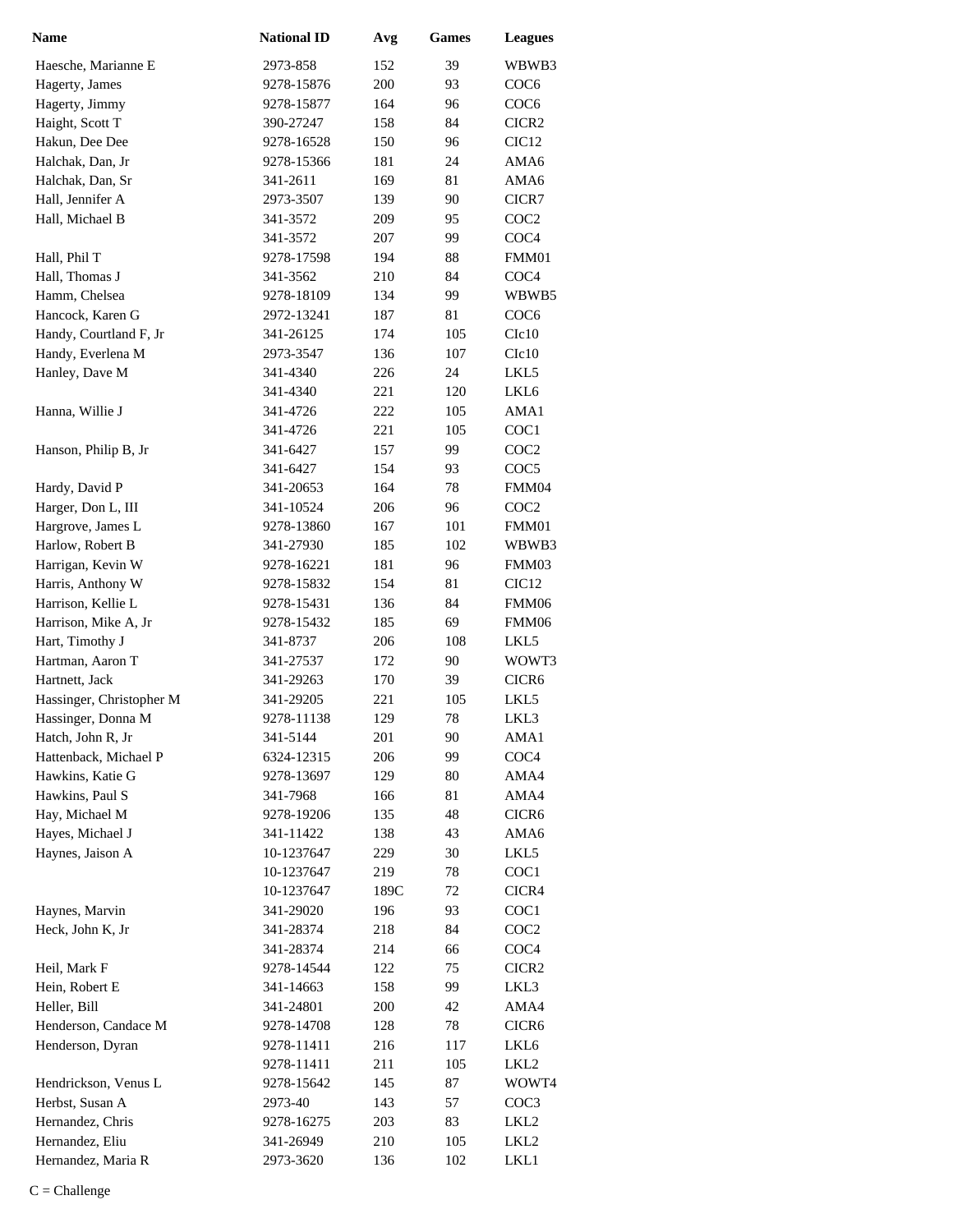| <b>Name</b>               | <b>National ID</b> | Avg | <b>Games</b> | <b>Leagues</b>    |
|---------------------------|--------------------|-----|--------------|-------------------|
| Hessberger, Courtney B    | 9278-13106         | 99  | 80           | FMM04             |
| Hessberger, Michael P     | 341-28839          | 162 | 88           | FMM04             |
| Hester, Stanley           | 341-24899          | 183 | 78           | COC1              |
| Heusser, Frank            | 9278-12749         | 161 | 84           | AMA6              |
| Hiatt, Stephen P          | 519-12783          | 213 | 102          | AMA3              |
|                           | 519-12783          | 196 | 87           | FMM02             |
| Hickey, Joe N             | 338-1846           | 184 | 102          | LKL <sub>2</sub>  |
| Hickey, Lydell            | 338-14456          | 235 | 108          | LKL5              |
| Hicks, Jason R            | 341-29481          | 212 | 66           | COC <sub>4</sub>  |
| Higgins, Jeffrey L        | 157-28646          | 215 | 96           | FMM03             |
| Hill, Alvin               | 9278-17599         | 180 | 104          | FMM01             |
| Hill, Cliff D             | 9278-17228         | 177 | 80           | COC <sub>2</sub>  |
| Hill, Marie C             | 2973-152           | 171 | 69           | CIC <sub>12</sub> |
| Hillman, Anita            | 2973-1488          | 156 | 97           | WBWB3             |
|                           | 2973-1488          | 153 | 93           | WBWB4             |
| Hillman, Martin           | 341-15202          | 203 | 93           | WBWB1             |
|                           | 341-15202          | 193 | 93           | WBWB4             |
|                           | 341-15202          | 191 | 106          | WBWB3             |
| Hine, Darryl H            | 9278-13881         | 178 | 99           | FMM03             |
| Hines, Edward E           | 341-16387          | 159 | 93           | AMA1              |
|                           | 341-16387          | 153 | 99           | COC1              |
| Hislop, Jennifer L        | 9278-19205         | 138 | 63           | CICR <sub>6</sub> |
| Holda, Richard E          | 341-2049           | 190 | 87           | COC <sub>2</sub>  |
| Holloway, Shirley         | 2973-5034          | 136 | 105          | C1c10             |
| Holmgren, Matt C          | 9278-17416         | 178 | 96           | FMM05             |
| Holness, Donald C, Jr     | 9278-17763         | 146 | 81           | CICR <sub>6</sub> |
| Hongo, Paul J, Jr         | 341-29461          | 209 | 81           | AMA3              |
| Hood, Terry W             | 341-17765          | 202 | 76           | CICR5             |
| Horgan, Evelyn A          | 9278-18041         | 137 | 72           | WBWB2             |
| Horner, William L         | 341-11467          | 177 | 90           | CICR <sub>6</sub> |
| House, Thomas E, Jr       | 9278-13673         | 192 | 96           | COC1              |
|                           | 9278-13673         | 184 | 87           | AMA1              |
| Howard, Andrew B          | 5538-2971          | 219 | 102          | WBWB3             |
|                           | 5538-2971          | 216 | 87           | WBWB4             |
|                           | 5538-2971          | 214 | 93           | AMA3              |
|                           | 5538-2971          | 212 | 87           | WBWB1             |
|                           | 5538-2971          | 212 | 102          | AMA1              |
| Howard, Brian H           | 341-21020          | 187 | 102          | WBWB3             |
| Howard, Bruce             | 9278-17247         | 195 | 106          | WBWB3             |
| Howard, Stephanie E       | 5538-2973          | 215 | 102          | WBWB3             |
| Hreschak, Joe             | 9278-13832         | 152 | 58           | FMM04             |
| Hubeny, Shane M           | 9278-14379         | 224 | 96           | LKL5              |
| Hudyma, James J           | 9278-20318         | 186 | 96           | COCO <sub>8</sub> |
| Hughes, Betty S           | 2973-2291          | 123 | 98           | LKL3              |
| Hughes, James T           | 341-29218          | 174 | 102          | LKL3              |
| Hugo, Steve T             | 341-25995          | 216 | 99           | COC <sub>4</sub>  |
| Hull, Frank               | 9278-15868         | 148 | 78           | AMA6              |
| Hull, Tom E               | 341-133            | 205 | 78           | CIC <sub>11</sub> |
| Humiston, Ron J           | 9278-20320         | 140 | 21           | COCO <sub>8</sub> |
| Humphries, Gregory W, Jr  | 9278-14481         | 171 | 29           | FMM04             |
| Hunt, Scott D, Jr         | 9278-17282         | 183 | 51           | COC <sub>5</sub>  |
| Hurst, Lisa M             | 9278-19260         | 127 | 66           | WBWB3             |
| Hutchinson, Christopher E | 341-27246          | 178 | 84           | COC <sub>2</sub>  |
| Hyder, Debra A            | 2973-275           | 151 | 96           | CIC <sub>12</sub> |
| Hyder, Kristin L          | 9278-19271         | 101 | 45           | CIC <sub>12</sub> |
| Iacobellis, Joseph        | 341-28996          | 192 | 93           | FMM02             |
| Iacono, Sam M, Jr         | 337-1732           | 228 | 87           | WOWT1             |
| Iazzetta, Linda J         | 2973-2587          | 150 | 93           | CICR5             |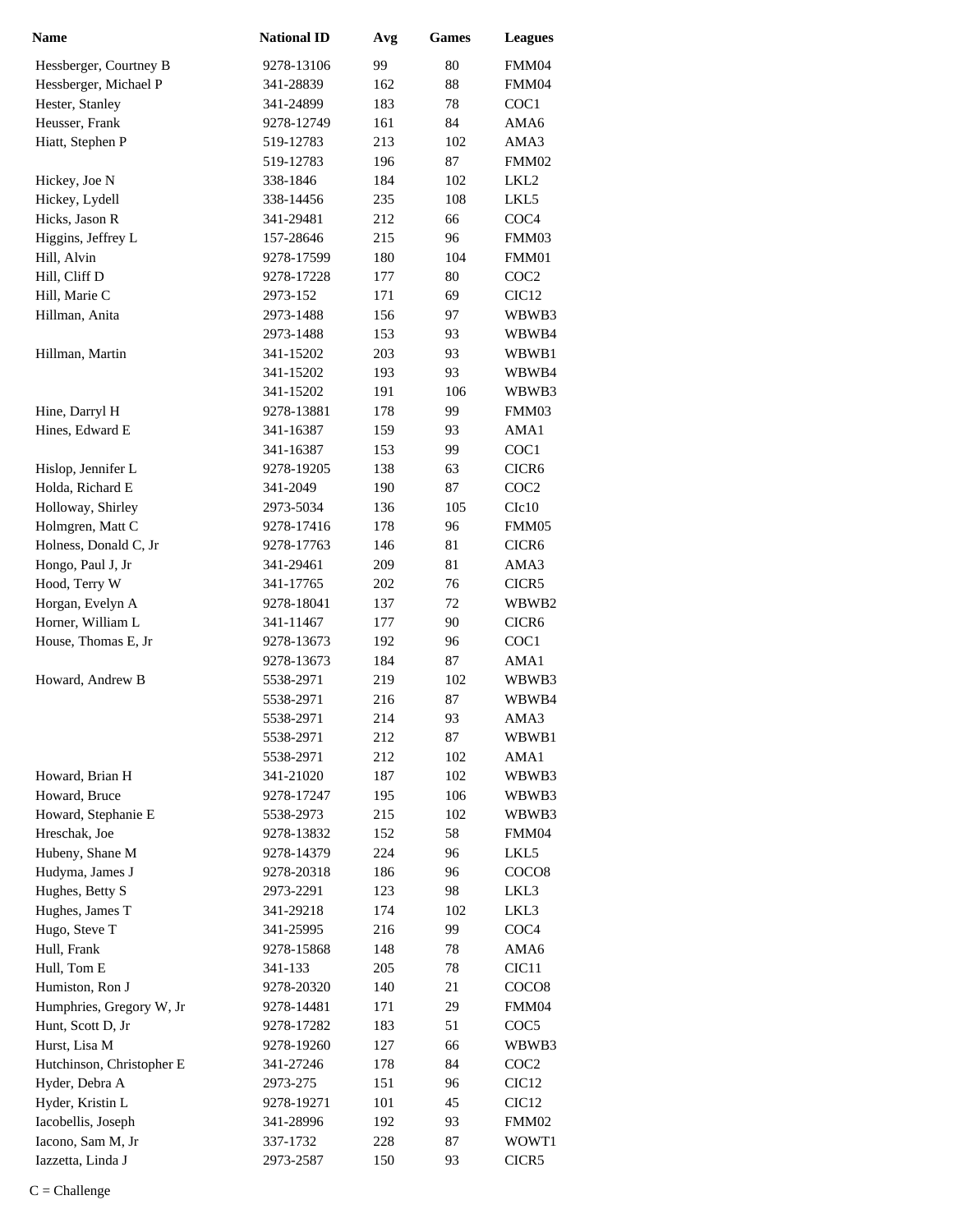| <b>Name</b>            | <b>National ID</b> | Avg  | <b>Games</b> | <b>Leagues</b>    |
|------------------------|--------------------|------|--------------|-------------------|
| Ieraci, Joseph         | 338-29915          | 154  | 81           | COC <sub>6</sub>  |
| Ifill, Tony            | 341-29023          | 182  | 105          | COC1              |
| Ignoto, Alphonse, Jr   | 341-2676           | 204  | 57           | COC <sub>4</sub>  |
| Imme, Michael          | 341-29212          | 131  | 105          | COC1              |
| Innes, Sabrina E       | 5538-1353          | 210  | 111          | WOWT2             |
| Ireland, Jeanne M      | 9278-16160         | 163  | 93           | CICR <sub>6</sub> |
| Ives, Brian W          | 341-28498          | 161C | 45           | CICR4             |
| Izzi, Carmen M, III    | 8808-31522         | 212  | 99           | WOWT3             |
|                        | 8808-31522         | 209  | 33           | WOWT5             |
|                        | 8808-31522         | 209  | 114          | WOWT2             |
| Izzi, Carmen M, Jr     | 5538-1464          | 175  | 102          | WOWT3             |
| Izzi, Lisa A           | 8808-28466         | 177  | 92           | WOWT3             |
| Izzi, Vincent F        | 5538-1508          | 205  | 96           | WOWT3             |
|                        | 5538-1508          | 199  | 111          | WOWT2             |
| Izzo, Maria G          | 9278-19230         | 89   | 87           | COC <sub>6</sub>  |
| Jackson, Kenneth W     | 341-1637           | 174  | 102          | FMM03             |
| Jackson, Timothy M     | 9278-11172         | 203  | 102          | WOWT5             |
| Jacques, Paul E        | 341-2259           | 200  | 55           | FMM02             |
| Jadach, Eric M         | 9278-17355         | 156  | 86           | AMA5              |
| James, Al J            | 341-29382          | 198  | 87           | COC <sub>2</sub>  |
| Jannetty, Donald A     | 10-1990217         | 230  | 105          | LKL <sub>6</sub>  |
| Jansen, Wayne J        | 9431-9509          | 186  | 93           | FMM03             |
| Jeffreys, Amanda L     | 9278-12095         | 127  | 24           | FMM04             |
| Jeffreys, Justin       | 5538-150           | 192  | 96           | FMM04             |
| Jellison, Bill A       | 9278-15309         | 139  | 57           | WBWB2             |
| Jenkins, Dakotah       | 9278-20309         | 151  | 39           | LKL <sub>2</sub>  |
| Jenkins, John L        | 341-24831          | 187  | 81           | CICR <sub>2</sub> |
| Jennings, Barbara      | 2973-686           | 104  | 81           | CIC <sub>12</sub> |
| Jeong, Dennis E        | 9278-14761         | 170  | 99           | WBWB3             |
| Jerrell, Jason         | 9278-13560         | 178  | 66           | COC <sub>2</sub>  |
| Jimenez, Jose L        | 1956-7238          | 153  | 39           | CICR9             |
| Johns, Susan           | 2973-2394          | 147  | 45           | AMA <sub>2</sub>  |
| Johnson, Calvin        | 9278-15818         | 167  | 108          | COC1              |
| Johnson, Christopher A | 16-149120          | 210  | 108          | LKL <sub>2</sub>  |
| Johnson, Clark A       | 9278-16424         | 200  | 96           | COC <sub>2</sub>  |
| Johnson, Deborah A     | 9278-18073         | 106  | 96           | WBWB3             |
| Johnson, Derrick       | 341-28937          | 212  | 108          | WBWB3             |
|                        | 341-28937          | 209  | 102          | WBWB5             |
| Johnson, Dianne L      | 3647-1841          | 195  | 101          | COC <sub>1</sub>  |
|                        | 3647-1841          | 183  | 87           | FMM05             |
| Johnson, Douglas E     | 9278-18074         | 159  | 96           | WBWB3             |
| Johnson, Kenneth R     | 341-28830          | 156  | 67           | FMM03             |
| Johnson, Leon J        | 341-1319           | 191  | 111          | LKL6              |
|                        | 341-1319           | 187  | 105          | WOWT5             |
| Johnson, Milton        | 9278-17823         | 200  | 105          | LKL <sub>2</sub>  |
| Johnson, Ray L         | 9278-18152         | 138  | 24           | CICR8             |
| Johnson, Ron E         | 9278-16772         | 188  | 93           | FMM01             |
|                        | 9278-16772         | 186  | 108          | COC1              |
| Johnson, Shelly        | 9278-15116         | 150  | 72           | CIC <sub>12</sub> |
| Jones, Arnie           | 9278-18159         | 126  | 69           | AMA5              |
| Jones, Beth A          | 2973-127           | 163  | 83           | CIC <sub>12</sub> |
| Jones, Betty D         | 9278-19197         | 106  | 99           | C1c10             |
| Jones, Eustace T       | 341-5241           | 199  | 96           | FMM01             |
| Jones, Kenneth F       | 9278-17790         | 117  | 90           | C1c10             |
| Jones, Leonard P       | 341-16675          | 198  | 96           | COC <sub>4</sub>  |
|                        | 341-16675          | 186C | 66           | CICR4             |
| Jones, McClendon       | 341-2711           | 180  | 84           | COC1              |
|                        | 341-2711           | 178  | 87           | AMA1              |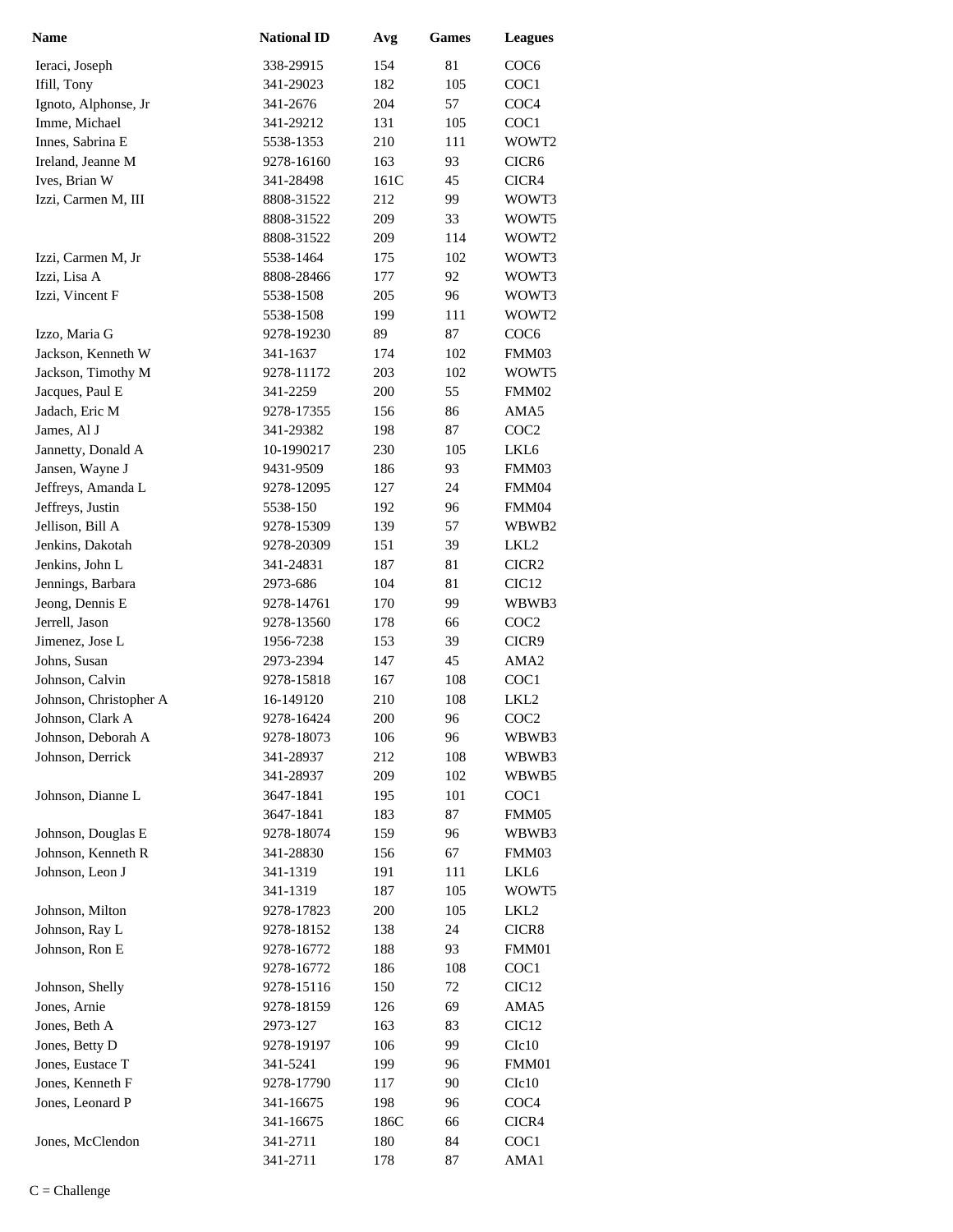| <b>Name</b>            | <b>National ID</b>       | Avg        | <b>Games</b> | <b>Leagues</b>            |
|------------------------|--------------------------|------------|--------------|---------------------------|
| Jones, Theresa L       | 2973-1762                | 142        | 53           | C1c10                     |
| Joyce, Mike J          | 9278-19269               | 114        | 84           | CIC <sub>12</sub>         |
| Joyce, Norman          | 341-3386                 | 211        | 86           | COC <sub>4</sub>          |
| Jurczak, Jason E       | 341-19511                | 221        | 96           | CICR5                     |
| Kalkowski, James G     | 341-546                  | 195        | 87           | COC <sub>4</sub>          |
| Kaminsky, Lou L        | 341-1802                 | 169        | 75           | CICR5                     |
| Kane, Anthony W        | 5538-605                 | 226        | 111          | WOWT2                     |
| Kane, Daniel           | 341-19385                | 176        | 120          | WOWT2                     |
| Kane, Darlene          | 9278-11599               | 180        | 93           | COC <sub>6</sub>          |
|                        | 9278-11599               | 175        | 99           | CICR3                     |
| Kane, Edward           | 341-24154                | 166        | 39           | FMM04                     |
| Kapavitch, John        | 341-1857                 | 176        | 96           | COC <sub>2</sub>          |
| Kapinos, Christopher J | 5538-1563                | 214        | 63           | CICR5                     |
|                        | 5538-1563                | 213        | 99           | CICR3                     |
| Kapinos, Frank R, III  | 5538-1562                | 208        | 87           | CICR5                     |
|                        | 5538-1562                | 198        | 102          | CICR3                     |
| Kapinos, Frank R, Jr   | 341-4677                 | 183        | 30           | CICR3                     |
|                        | 341-4677                 | 181        | 27           | CICR5                     |
| Kapinos, Michael E     | 9278-18016               | 167        | 45           | CICR3                     |
| Kapitan, Thomas J, Sr  | 337-250                  | 212        | 78           | AMA3                      |
| Kapitan, Tom J, Jr     | 337-2476                 | 222        | 27           | AMA3                      |
| Karrass, Sharon M      | 9278-11973               | 118        | 81           | COC3                      |
| Karsmarski, Beth       | 9278-13006               | 133        | 96           | CIC <sub>12</sub>         |
| Kasey, Christine A     | 2973-3487                | 142        | 84           | FMM03                     |
| Kasey, John            | 341-21748                | 174        | 90           | FMM03                     |
|                        | 341-21748                | 169        | 83           | FMM01                     |
| Kasprzycki, Ryan R     | 9278-14186               | 170        | 81           | CICR5                     |
| Kasten, Raymond, Sr    | 341-27925                | 175        | 99           | WBWB3                     |
| Kearney, John J        | 8651-6050                | 205        | 96           | AMA <sub>2</sub>          |
| Kearse, Aaron          | 341-27674                | 210        | 24           | COC <sub>4</sub>          |
|                        | 341-27674                | 207        | 105          | COC1                      |
| Keddy, Kaitlyn E       | 9278-17191               | 126        | 93           | WOWT3                     |
| Keddy, Timothy E       | 341-27151                | 191        | 99           | WOWT3                     |
| Keeler, Robert         | 341-19874                | 166        | 108          | FMM01                     |
| Keena, Cathy           | 9278-15459               | 111        | 96           | COC <sub>5</sub>          |
| Keena, Melody A        | 9278-15463               | 144        | 96           | COC <sub>5</sub>          |
| Keiser, Steven R       | 343-6447                 | 227        | 108          | WBWB3                     |
| Kelly, James W         | 341-5143                 | 176        | 90           | COC <sub>4</sub>          |
| Kelly, Michael J       | 8808-34858               | 153        | 99           | WOWT2                     |
| Kelvey, Jim E          | 341-3137                 | 176        | 69           | COC <sub>2</sub>          |
| Kemp, Richard P        | 341-4023                 | 179        | 93           | AMA6                      |
| Kerski, Ken            | 8808-26652               | 196        | 96           | WOWT1                     |
| Kerski, Kody S         | 5538-2464                | 208        | 27           | WOWT1                     |
| Kerski, Kyle D         | 5538-1921                | 235        | 90           | WOWT1                     |
| Kikosicki, John R, Jr. | 9278-18021               | 133        | 90           | CICR3                     |
| Kimball, Joshua S      | 9278-20317               | 178        | 96           | COCO <sub>8</sub>         |
| Kimball, Scott A       | 341-20165                | 198        | 96           | COCO <sub>8</sub>         |
| King, Dan R            | 9278-14198               | 162        | 93           | CICR3                     |
| King, Joseph J         | 341-2920                 | 192        | 87           | COC <sub>6</sub>          |
| Kipperman, Andrew S    | 341-2712                 | 209        | 75           | COC <sub>4</sub>          |
| Kipperman, Ashlie S    | 8293-52489               | 220        | 102          | LKL5                      |
|                        | 8293-52489               | 218        | 54           | WOWT2                     |
|                        | 8293-52489<br>8293-52489 | 214<br>210 | 24<br>102    | COC <sub>1</sub>          |
| Kipperman, David L     |                          |            |              | WOWT1                     |
|                        | 337-5730                 | 240        | 108          | WOWT1                     |
|                        | 337-5730                 | 234        | 108          | LKL5                      |
| Klatzkin, Ed M         | 337-5730                 | 227<br>154 | 98<br>87     | COC <sub>4</sub><br>FMM06 |
|                        | 9278-16005               |            |              |                           |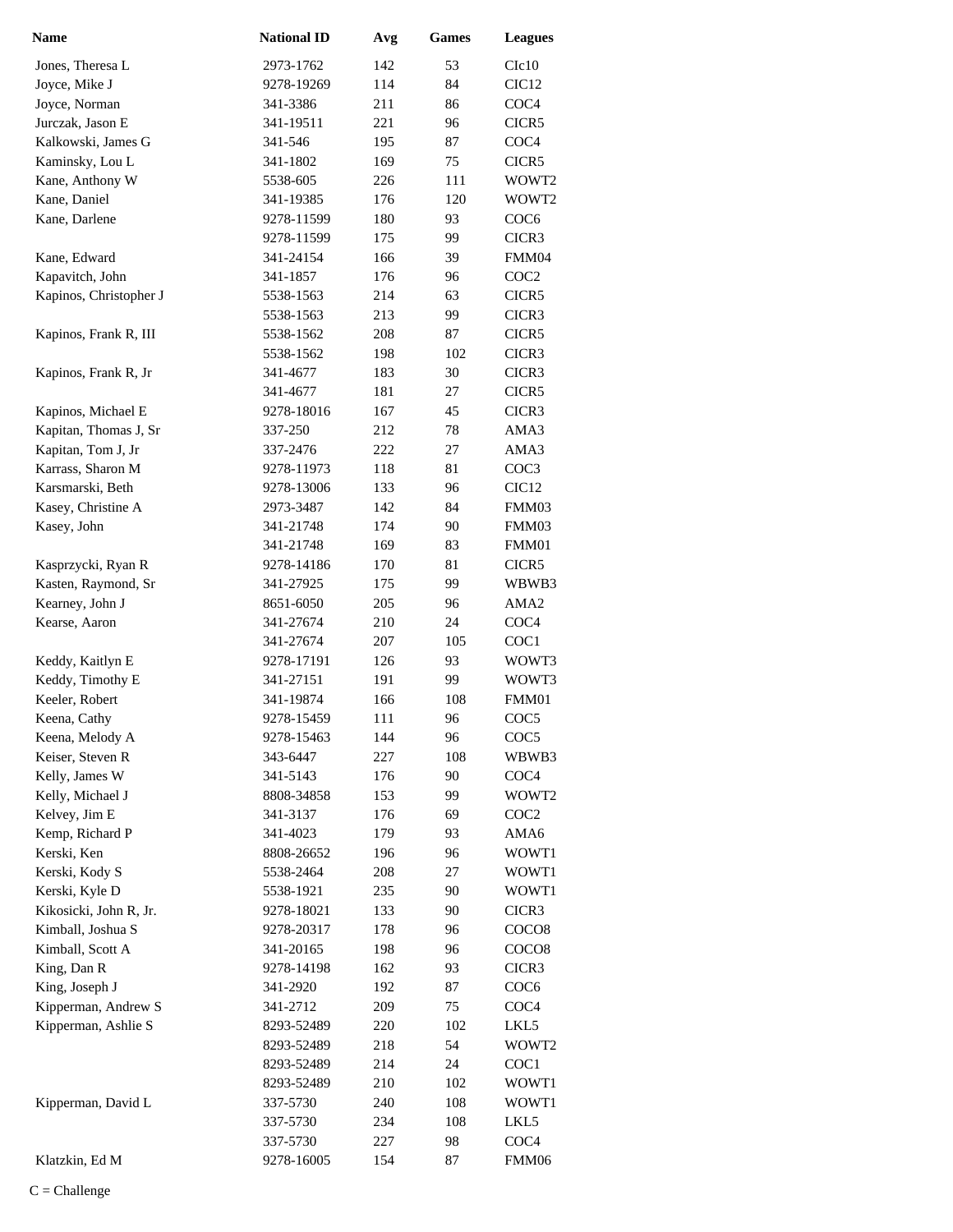| <b>Name</b>            | <b>National ID</b> | Avg  | <b>Games</b> | <b>Leagues</b>    |
|------------------------|--------------------|------|--------------|-------------------|
| Klatzkin, Joe C        | 9278-16003         | 199  | 90           | FMM06             |
| Klein, Matt            | 9278-12985         | 233  | 81           | WOWT1             |
|                        | 9278-12985         | 232  | 99           | WOWT2             |
| Klisus, Kevin          | 9278-11395         | 197  | 70           | FMM02             |
| Klisus, William F      | 341-4922           | 193  | 93           | FMM02             |
| Kloeppner, Leon J      | 341-8875           | 183  | 101          | FMM03             |
| Klohr, Michael         | 337-2544           | 218  | 105          | AMA1              |
| Kluth, Michael T, Sr   | 341-328            | 186C | 108          | CICR4             |
| Knapp, Charles A       | 341-12529          | 181  | 87           | FMM04             |
| Knapp, Jeffrey A       | 337-2169           | 181  | 75           | FMM04             |
| Kogelis, Aaron R       | 5538-956           | 230  | 108          | LKL <sub>2</sub>  |
| Kogelis, Robert J      | 341-19750          | 182  | 39           | LKL2              |
| Kohler, Chris          | 9278-19243         | 181  | 90           | FMM06             |
| Kohler, Pam            | 9278-19244         | 135  | 87           | FMM06             |
| Kopchak, Alan R        | 339-2581           | 173  | 75           | FMM02             |
| Kopchak, Kenneth A     | 9278-11619         | 212  | 90           | FMM02             |
| Kopchinski, Richard    | 341-29169          | 185  | 90           | FMM04             |
| Kopylec, Jeremy W      | 9278-17392         | 159  | 96           | COC <sub>5</sub>  |
|                        | 9278-17392         | 158  | 60           | COC <sub>2</sub>  |
| Korsko, Anthony J      | 9278-16115         | 223  | 99           | WOWT3             |
|                        | 9278-16115         | 217  | 102          | WOWT1             |
|                        | 9278-16115         | 214  | 105          | WBWB3             |
|                        | 9278-16115         | 212  | 117          | WOWT <sub>2</sub> |
| Kos, Mathew R          | 341-27726          | 218  | 105          | LKL5              |
|                        | 341-27726          | 216  | 30           | AMA <sub>2</sub>  |
|                        | 341-27726          | 212  | 98           | AMA3              |
| Kos, Rachel M          | 15-47144           | 126  | 93           | AMA2              |
|                        | 15-47144           | 121  | 92           | WBWB4             |
| Kos, Shawn T           | 9278-16560         | 167  | 24           | AMA <sub>2</sub>  |
|                        | 9278-16560         | 167  | 107          | WBWB3             |
|                        | 9278-16560         | 162  | 98           | WBWB4             |
| Kosa, Thomas J         | 341-17605          | 193  | 75           | CICR <sub>6</sub> |
|                        | 341-17605          | 191  | 81           | FMM05             |
| Kosarko, David J       | 9278-17670         | 169  | 93           | FMM04             |
| Kosofsky, Jodi M       | 9278-18115         | 148  | 86           | WBWB5             |
| Kovalsky, Paul B       | 341-2139           | 128  | 102          | COC <sub>2</sub>  |
| Kozak, Scott B         | 9278-16937         | 191  | 90           | COC <sub>2</sub>  |
| Koziell, Terri         | 9278-19273         | 114  | 42           | CIC <sub>12</sub> |
| Krause, Denise         | 9278-17398         | 130  | 75           | COC <sub>3</sub>  |
| Krupienski, Jonathan E | 9278-15248         | 194  | 96           | WBWB1             |
| Kubic, Robert L        | 341-3338           | 119  | 96           | FMM04             |
| Kupsik, Fran A         | 9278-16427         | 152  | 63           | FMM05             |
|                        | 9278-16427         | 151  | 66           | FMM04             |
| Kurensky, Gary, Jr     | 337-2227           | 237  | 96           | COC <sub>2</sub>  |
|                        | 337-2227           | 232  | 48           | COC1              |
| Kyle, Dave W, III      | 341-1534           | 202  | 93           | AMA3              |
|                        | 341-1534           | 185C | 102          | CICR4             |
| Labacz, Scott E        | 8808-31250         | 188  | 113          | WOWT2             |
|                        | 8808-31250         | 185  | 93           | WBWB3             |
| Labonte, Thomas J      | 341-4094           | 189  | 120          | LKL6              |
| Lackman, Catherine C   | 9278-15794         | 122  | 78           | COC <sub>3</sub>  |
| Lafleur, Robert J      | 341-23142          | 223  | 102          | COC <sub>4</sub>  |
| Lagace, James F        | 341-24659          | 215  | 75           | WBWB1             |
| LaGrave, Sandie A      | 9278-16121         | 125  | 81           | WOWT3             |
| Lamb, Gail A           | 9278-18033         | 116  | 21           | WBWB2             |
| Lanche, Bernard, Mr.   | 9278-19265         | 113  | 37           | CICR <sub>2</sub> |
| Landino, Frank C       | 9278-15339         | 164  | 93           | COC <sub>4</sub>  |
| Lang, Diane L          | 2975-651           | 146  | 102          | FMM03             |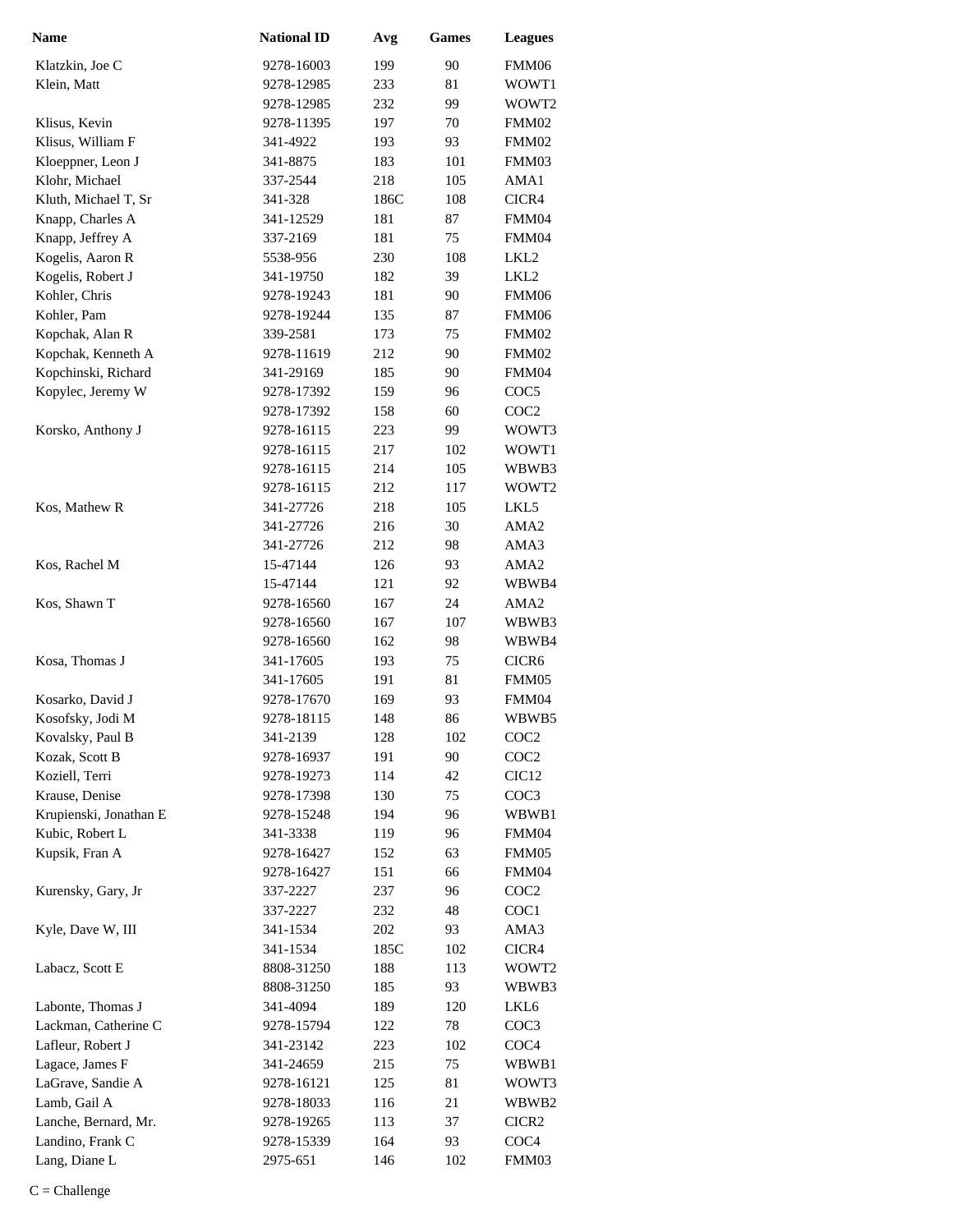| <b>Name</b>              | <b>National ID</b> | Avg  | <b>Games</b> | <b>Leagues</b>    |
|--------------------------|--------------------|------|--------------|-------------------|
| Langley, Eddie F         | 338-614            | 168  | 96           | COC <sub>2</sub>  |
|                          | 338-614            | 168  | 101          | COC1              |
| Lanno, Richard J         | 9278-19212         | 190  | 27           | CICR3             |
| Lanza, Charles W         | 341-3481           | 223  | 24           | LKL5              |
|                          | 341-3481           | 221  | 32           | LKL <sub>2</sub>  |
| Lanza, Chelsea M         | 5538-2370          | 187  | 99           | LKL <sub>2</sub>  |
| Lanza, Cory C            | 5538-945           | 226  | 101          | LKL <sub>2</sub>  |
|                          | 5538-945           | 225  | 105          | LKL5              |
| Lanzara, Robert E        | 9278-11168         | 211  | 102          | WOWT5             |
| Lanzillotta, MaryJo      | 9278-14494         | 113  | 78           | CICR2             |
| Lapiccirella, Brittney L | 9278-18086         | 143  | 99           | WBWB3             |
|                          | 9278-18086         | 135  | 78           | WBWB4             |
| LaPolt, Mark             | 9278-14557         | 174  | 75           | CIC <sub>11</sub> |
| Larese, Todd A           | 9278-15534         | 189  | 93           | COC <sub>4</sub>  |
| Larson, Glenn O          | 341-4639           | 212  | 84           | CICR7             |
|                          | 341-4639           | 201  | 96           | COC <sub>2</sub>  |
| Laskowski, Charlie J     | 341-8514           | 220  | 105          | LKL5              |
|                          | 341-8514           | 219  | 117          | LKL <sub>6</sub>  |
|                          | 341-8514           | 213  | 99           | LKL <sub>2</sub>  |
| Laudano, Sal J           | 341-4460           | 198  | 102          | COC <sub>4</sub>  |
|                          | 341-4460           | 180C | 21           | CICR4             |
| Lavoie, Cassandra        | 9278-18137         | 101  | 81           | AMA4              |
| Lavoie, Cindy            | 9278-16898         | 138  | 87           | FMM05             |
| Lavoie, Paul             | 9278-16897         | 187  | 84           | FMM05             |
| Lavoie, Spring D         | 2973-100           | 175  | 54           | WBWB3             |
| Lawrence, Alexis         | 9278-14022         | 120  | 84           | FMM01             |
| Lawrence, Norman C       | 9278-16354         | 200  | 108          | FMM01             |
| Lawson, Vicki L          | 9278-13423         | 150  | 38           | COC <sub>3</sub>  |
| Lea, Hilary B            | 2973-6686          | 173  | 66           | FMM03             |
| Lea, Michael L           | 341-28362          | 175  | 102          | FMM03             |
| Leach, Dennis N          | 341-17416          | 161  | 87           | AMA5              |
| Leak, Sean               | 341-1667           | 214  | 105          | COC1              |
| Leblanc, Kenneth E       | 3613-156           | 226  | 99           | AMA3              |
|                          | 3613-156           | 206C | 102          | CICR4             |
| Lebron, Chrisann L       | 2975-7581          | 150  | 54           | CICR3             |
| Lecza, Mike F            | 341-420            | 217  | 90           | CICR7             |
| Lee, Joocheol            | 341-24025          | 211  | 102          | AMA3              |
| Lee, Sabrina G           | 9278-19195         | 152  | 99           | C1c10             |
| Leeper, Joan             | 9278-16148         | 114  | 57           | COC <sub>3</sub>  |
| Legere, Glen S           | 338-27476          | 211  | 45           | COC <sub>2</sub>  |
|                          | 338-27476          | 210  | 99           | COC <sub>4</sub>  |
|                          | 338-27476          | 204  | 30           | COC <sub>6</sub>  |
| Lenches, David           | 338-26527          | 225  | 84           | LKL6              |
|                          | 338-26527          | 221  | 81           | LKL <sub>2</sub>  |
|                          | 338-26527          | 220  | 84           | LKL5              |
| Lendroth, Martin J       | 9278-18019         | 108  | 39           | CICR3             |
| Lentine, Mark A          | 341-3588           | 224  | 99           | WOWT1             |
| Lentini, Jonathan A      | 5535-2661          | 215  | 99           | COC <sub>2</sub>  |
| Leon, Lance A            | 9278-17350         | 151  | 90           | LKL1              |
| Leonardo, Donna M        | 2973-3714          | 151  | 99           | WBWB3             |
| Lepak, Ronald J          | 341-8462           | 182  | 72           | COC <sub>6</sub>  |
| Lerma, Jason A           | 341-20838          | 206  | 45           | CICR8             |
|                          | 341-20838          | 203  | 81           | CICR <sub>6</sub> |
| Lerner, Cindi            | 9278-18036         | 118  | 78           | WBWB2             |
| Lesczczynski, Christine  | 9278-12762         | 156  | 84           | CIC <sub>12</sub> |
| Leslie, Lawanda          | 2973-2811          | 162  | 102          | COC <sub>1</sub>  |
|                          | 2973-2811          | 161  | 87           | COC <sub>6</sub>  |
| Lester, Terry L          | 341-27325          | 168  | 93           | COC <sub>2</sub>  |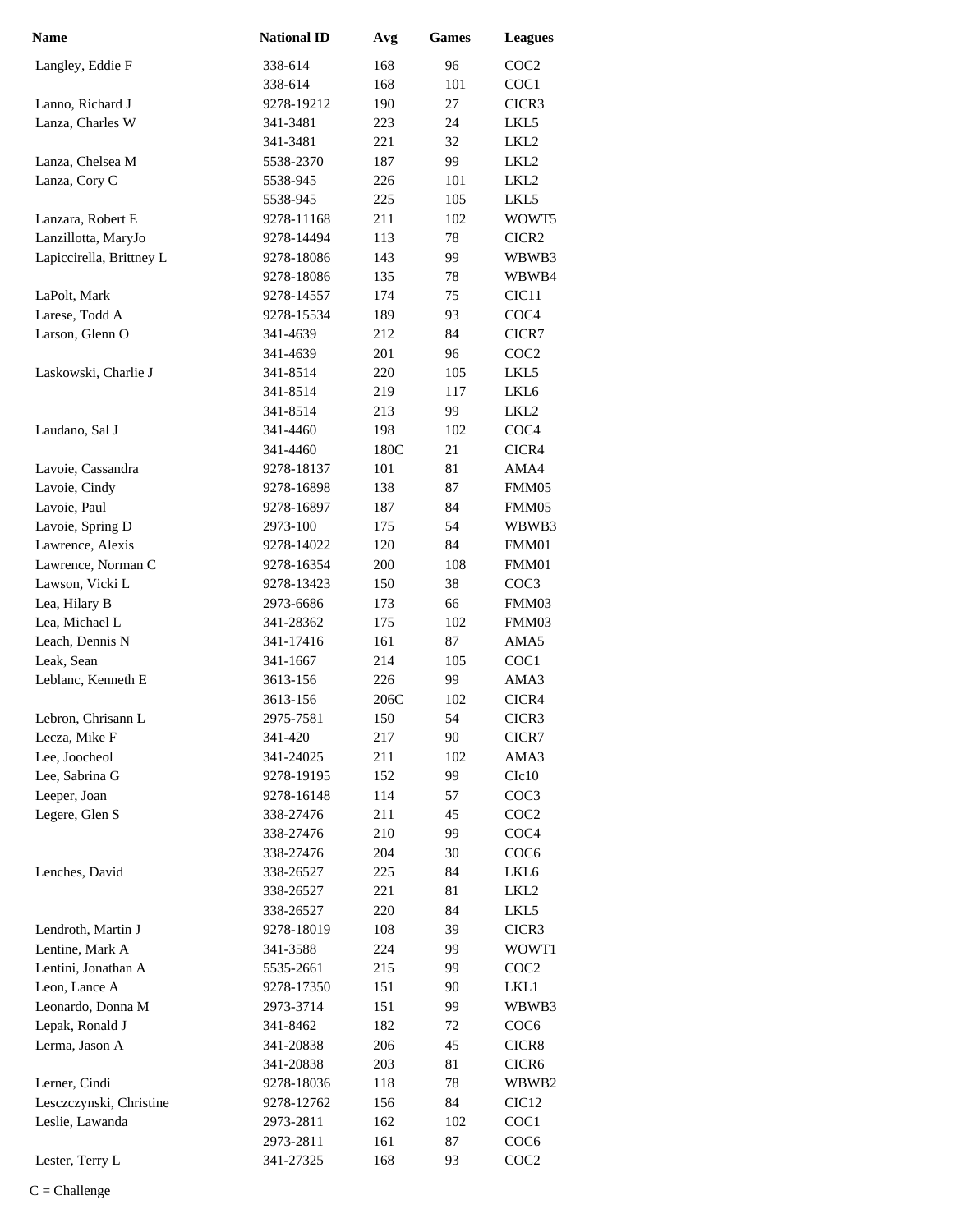| <b>Name</b>           | <b>National ID</b> | Avg  | Games | <b>Leagues</b>    |
|-----------------------|--------------------|------|-------|-------------------|
| Levatino, Steve, Jr.  | 9278-18075         | 122  | 99    | WBWB3             |
| Levatino, Steve J     | 341-28324          | 222  | 105   | WBWB3             |
|                       | 341-28324          | 212  | 96    | COC <sub>4</sub>  |
| Levesque, Robert E    | 338-5235           | 221  | 102   | WOWT1             |
| Levine, Priscilla B   | 341-27412          | 113  | 93    | AMA6              |
| Levy, Louis R         | 9278-18035         | 124  | 72    | WBWB2             |
| Lewis, Chris M        | 337-6033           | 229  | 87    | LKL <sub>6</sub>  |
|                       | 337-6033           | 228  | 21    | LKL5              |
|                       | 337-6033           | 228  | 90    | AMA <sub>2</sub>  |
|                       | 337-6033           | 221  | 87    | WBWB4             |
|                       | 337-6033           | 214  | 93    | AMA3              |
|                       | 337-6033           | 214  | 102   | WOWT1             |
| Lewis, Linda          | 2973-2996          | 147  | 90    | AMA <sub>2</sub>  |
| Lewis, Michelle M     | 9278-15456         | 142  | 84    | FMM06             |
| Lewis, Terry          | 9278-17697         | 133  | 100   | LKL3              |
| Libby, Keith E        | 341-3410           | 177C | 108   | CICR4             |
| Libby, Robert D       | 341-778            | 207  | 99    | COC <sub>2</sub>  |
| Likley, Robert K, Jr  | 5538-3832          | 226  | 108   | LKL5              |
|                       | 5538-3832          | 221  | 120   | LKL6              |
| Likley, Robert K, Sr  | 9278-13009         | 176  | 81    | LKL6              |
| Lindberg, Michael J   | 9278-11317         | 189  | 31    | FMM03             |
| Lindholm, Elizabeth   | 2973-6207          | 105  | 102   | LKL3              |
| Linnoff, Brenda       | 9278-17693         | 92   | 77    | LKL3              |
| Lionetti, Leo         | 341-2680           | 184  | 87    | COC1              |
|                       | 341-2680           | 178C | 108   | CICR4             |
| Liptak, Patricia A    | 2973-2294          | 119  | 87    | FMM03             |
| Livigne, Matt         | 9278-17234         | 163  | 99    | WBWB3             |
| Livolsi, Jon A        | 9278-13521         | 199  | 75    | AMA6              |
| Lizak, Barbi J        | 9278-16349         | 147  | 75    | FMM06             |
| Lockman, Ralph P      | 341-2734           | 202  | 99    | COC <sub>2</sub>  |
| Logan, Larry E        | 341-3708           | 170  | 81    | COC <sub>2</sub>  |
| Lohr, Peter A         | 341-18219          | 179  | 96    | COC <sub>2</sub>  |
| Lombardi, Joseph F    | 341-8504           | 184  | 93    | AMA <sub>2</sub>  |
|                       | 341-8504           | 183  | 96    | AMA6              |
| Lombardi, Rocco V, Jr | 341-3243           | 190  | 87    | COC <sub>4</sub>  |
| Long, Bobby           | 341-9013           | 196  | 57    | COC1              |
| Longhi, David J       | 338-32811          | 234  | 87    | LKL5              |
|                       | 338-32811          | 234  | 105   | LKL6              |
|                       | 338-32811          | 221  | 96    | LKL <sub>2</sub>  |
| Longley, Pamela J     | 9278-19277         | 102  | 36    | CIC <sub>12</sub> |
| Longobardi, Richard V | 9278-19234         | 152  | 86    | COC <sub>6</sub>  |
| Longway, Timothy M    | 9278-17249         | 161  | 84    | CICR7             |
| Lopez, Alejandro      | 341-24293          | 175  | 96    | FMM05             |
| Lopez, Angelo R       | 341-29026          | 130  | 87    | AMA4              |
| LoPresto, Kory        | 5538-3553          | 217  | 90    | WBWB4             |
| Lorenz, Neil          | 341-12769          | 190  | 90    | FMM03             |
| Losnes, Donald W      | 341-6187           | 128  | 91    | CICR5             |
| Losnes, Wanda S       | 2973-244           | 154  | 87    | CIC <sub>12</sub> |
|                       | 2973-244           | 149  | 93    | CICR5             |
| Loubier, Alberta M    | 2973-48            | 156  | 87    | COC <sub>6</sub>  |
| Lowery, Ralph         | 9278-17913         | 180  | 91    | WOWT3             |
| Lucatino, Albert      | 341-27470          | 181  | 66    | CICR9             |
| Lucatino, Chris       | 9278-14043         | 175  | 84    | CICR9             |
| Lucatino, Gino        | 9278-16258         | 195  | 70    | CICR9             |
| Lucatino, Vincent     | 341-25718          | 194  | 82    | CICR9             |
| Lucia, Jason D        | 9278-15503         | 214  | 102   | LKL5              |
| Lucier, Angela        | 9278-18142         | 121  | 27    | COC3              |
| Lucuk, Ivan           | 9278-18158         | 150  | 55    | AMA5              |
|                       |                    |      |       |                   |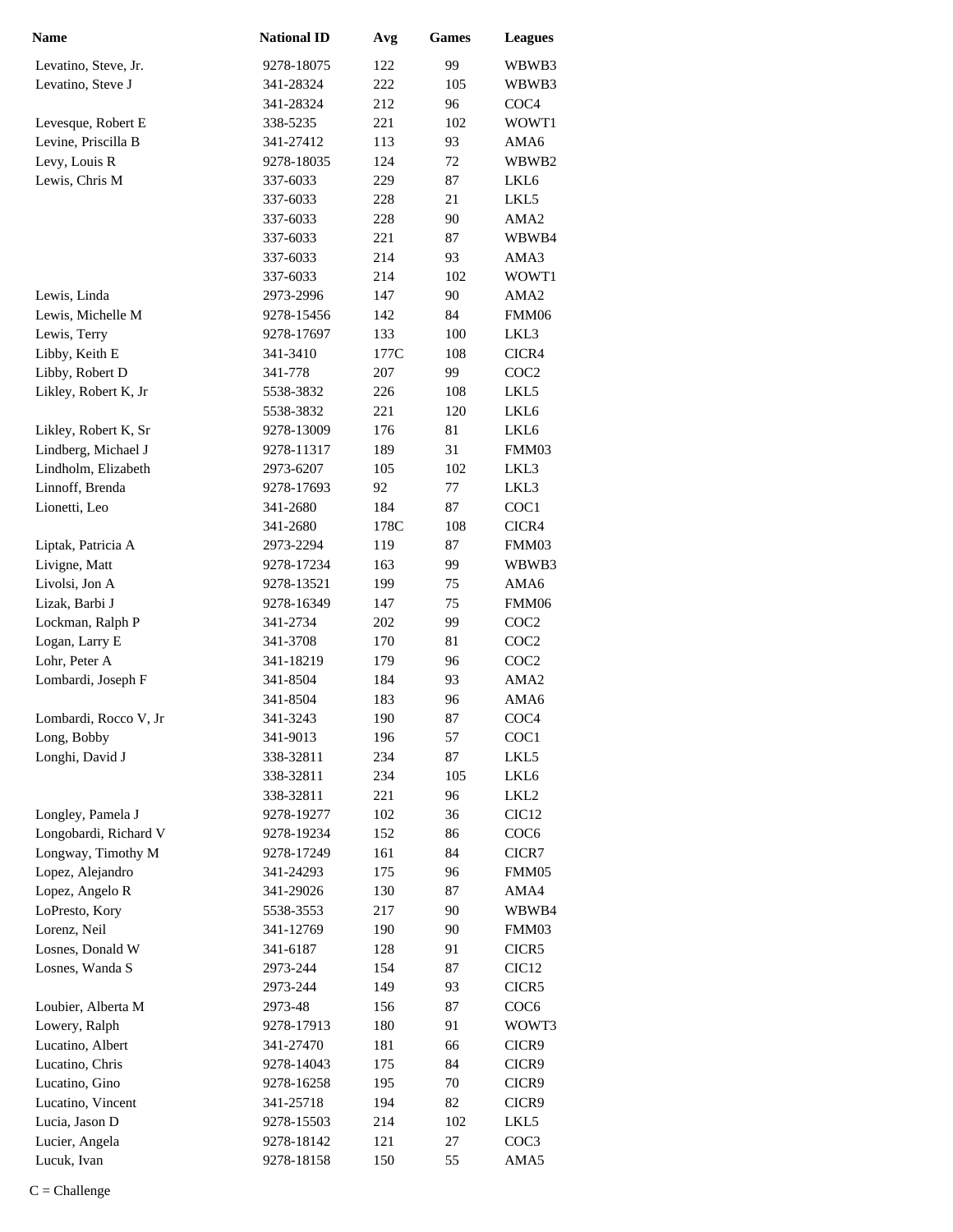| <b>Name</b>             | <b>National ID</b> | Avg  | Games | <b>Leagues</b>    |
|-------------------------|--------------------|------|-------|-------------------|
| Luft, Dave J            | 9278-17212         | 203  | 71    | WBWB1             |
| Lugauskas, Andrew V     | 341-1330           | 225  | 120   | LKL6              |
| Lugo, Danny J           | 9278-15656         | 202  | 99    | CICR3             |
|                         | 9278-15656         | 175C | 75    | CICR4             |
| Lugo, Raquel            | 2973-1708          | 128  | 105   | LKL1              |
| Lukos, Randy            | 9278-13297         | 206  | 87    | WOWT3             |
|                         | 9278-13297         | 199  | 99    | WOWT5             |
| Lukos, Robert M         | 341-4064           | 209  | 90    | WOWT5             |
| Lukos, Sue H            | 9278-16791         | 100  | 39    | WOWT3             |
| Lupo, Debbie E          | 9278-17078         | 157  | 81    | COC3              |
|                         | 9278-17078         | 157  | 102   | COC1              |
| Lupo, Ruth R            | 2973-1643          | 201  | 81    | COC <sub>3</sub>  |
|                         | 2973-1643          | 196  | 102   | COC1              |
| Lutheran, Brian S       | 341-29555          | 193  | 36    | FMM03             |
|                         | 341-29555          | 190  | 102   | FMM01             |
| Lynch, Candice E        | 9278-15953         | 120  | 81    | FMM05             |
| Lynch, Cathleen M       | 2973-1507          | 144  | 84    | FMM03             |
| Lynch, Kelly            | 9278-18037         | 115  | 75    | WBWB2             |
| Lynch, Steven L         | 341-3051           | 199  | 108   | WOWT5             |
| Lynch, Terry A          | 337-5264           | 196  | 102   | FMM01             |
|                         | 337-5264           | 190  | 99    | COC1              |
| Lynn, Stephen A         | 341-28560          | 231  | 99    | COC1              |
|                         | 341-28560          | 217C | 39    | CICR4             |
| Lyons, Joseph R         | 9278-13835         | 187  | 77    | FMM04             |
| Lyons, Kahlil H         | 341-21321          | 204  | 105   | AMA1              |
|                         | 341-21321          | 199  | 105   | COC1              |
| Maars, Dave W           | 341-26118          | 193  | 99    | CICR3             |
| Maars, Robert R         | 9278-15295         | 169  | 108   | CICR3             |
| Macek, Gretchen         | 9278-17721         | 109  | 87    | AMA6              |
| Mackiewicz, Gordon A    | 341-29399          | 174  | 21    | COC <sub>4</sub>  |
| MacMillen, Robert S     | 9278-11144         | 163  | 99    | CICR5             |
| Madden, Nikia S         | 11-209686          | 185  | 100   | COC1              |
| Madonna, Steve          | 9278-14046         | 169  | 40    | CICR9             |
| Magliochetti, Dominic J | 341-7230           | 199  | 77    | AMA <sub>2</sub>  |
|                         | 341-7230           | 198  | 27    | CICR3             |
| Magliochetti, Joseph    | 341-4291           | 194  | 96    | CICR3             |
|                         | 341-4291           | 179C | 105   | CICR4             |
| Magliochetti, Michael   | 341-27752          | 196  | 78    | CICR3             |
|                         | 341-27752          | 186C | 102   | CICR4             |
| Magrath, Michael E      | 9278-13002         | 188  | 99    | WBWB3             |
| Maheu, Gary R           | 341-26575          | 190  | 84    | LKL <sub>2</sub>  |
| Mailhot, Justin D       | 338-28763          | 207  | 106   | WBWB3             |
| Maillet, Renee F        | 9278-16006         | 136  | 88    | CICR <sub>6</sub> |
| Maisonet, Jose          | 341-27275          | 153  | 33    | COC <sub>2</sub>  |
| Majewski, Phillip M     | 341-16456          | 156  | 69    | WBWB2             |
| Makara, Michael C       | 9278-17380         | 159  | 90    | CICR3             |
| Maksymiw, Chris B       | 9278-15558         | 194  | 75    | AMA5              |
| Malaro, David P         | 341-3798           | 226  | 96    | AMA3              |
| Malavasi, Mark A        | 341-3896           | 196  | 105   | WBWB3             |
|                         | 341-3896           | 191  | 102   | COC <sub>4</sub>  |
| Maldonado, Robert, Sr   | 11-216017          | 213  | 96    | CICR <sub>6</sub> |
|                         | 11-216017          | 206  | 102   | FMM03             |
| Malena, Chris J         | 341-25452          | 219  | 93    | WOWT4             |
| Malena, Gail A          | 2973-5421          | 133  | 56    | WOWT4             |
| Malerba, Ron D, Sr      | 341-27350          | 179  | 96    | COC <sub>4</sub>  |
| Malone, Edward          | 5538-2596          | 179  | 70    | CICR9             |
| Maloney, Juleen A       | 9278-13768         | 128  | 84    | AMA6              |
| Mann, David F           | 9278-17374         | 167  | 108   | WBWB3             |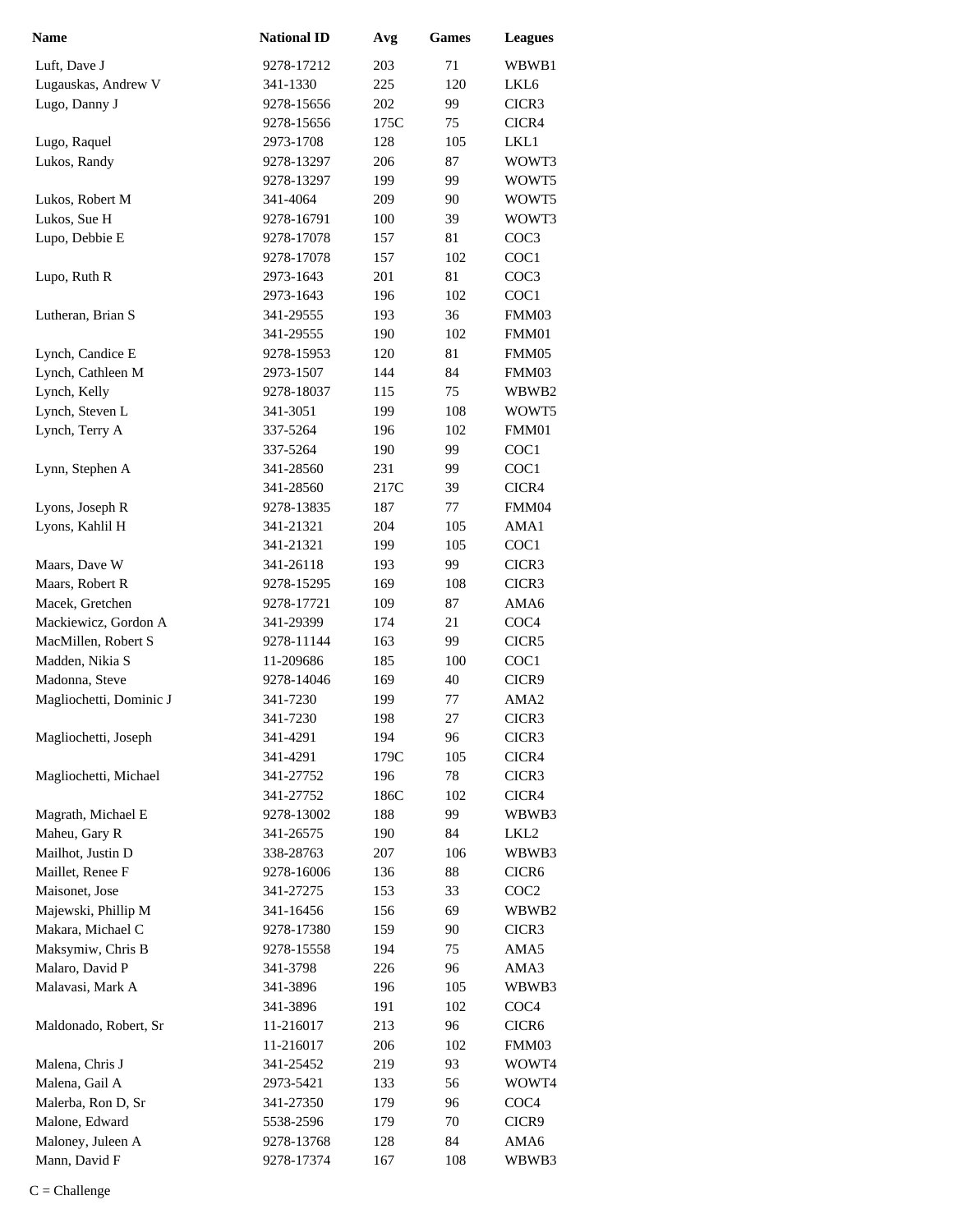| <b>Name</b>           | <b>National ID</b>   | Avg        | <b>Games</b> | <b>Leagues</b>    |
|-----------------------|----------------------|------------|--------------|-------------------|
|                       | 9278-17374           | 166        | 90           | WBWB1             |
| Manning, John, Jr     | 8808-32474           | 221        | 106          | LKL5              |
|                       | 8808-32474           | 220        | 120          | LKL6              |
|                       | 8808-32474           | 211        | 96           | WOWT1             |
| Marcelis, Anthony     | 9278-17551           | 206        | 96           | LKL <sub>2</sub>  |
| Marcello, Nancy L     | 2973-1956            | 150        | 52           | FMM04             |
| Marcello, Tom         | 341-3320             | 194        | 78           | FMM04             |
| Marchese, John C      | 337-2175             | 157        | 105          | FMM01             |
| Marchitto, Anthony    | 9278-17322           | 163        | 72           | FMM06             |
| Marchitto, John J, Sr | 341-1354             | 103        | 55           | CICR7             |
| Marcinko, Paul C      | 337-210              | 195        | 102          | AMA1              |
| Marcus, Donna M       | 9278-18062           | 94         | 81           | CICR <sub>6</sub> |
| Maresca, Marge        | 9278-17728           | 126        | 93           | CIC <sub>12</sub> |
| Marfino, Justin A     | 9278-17542           | 157        | 105          | CICR3             |
| Marguy, Toney S, Jr   | 341-29127            | 155        | 108          | FMM01             |
| Mariano, Paul M       | 9278-18161           | 174        | 76           | WBWB5             |
| Markesich, Mike       | 9278-14207           | 173        | 36           | COC <sub>4</sub>  |
| Markey, Richard M     | 9278-17792           | 193        | 98           | WOWT5             |
| Markowicz, Laura J    | 9278-17644           | 136        | 48           | COC <sub>3</sub>  |
| Markowicz, Mark       | 341-26291            | 194        | 99           | COC <sub>2</sub>  |
|                       | 341-26291            | 189        | 102          | COC7              |
| Marmaras, Barbara     | 9278-17415           | 115        | 58           | FMM05             |
| Marotta, Mike A       | 341-21945            | 221        | 96           | COC1              |
| Marottolo, Carmen F   | 341-19183            | 163        | 99           | COC <sub>2</sub>  |
| Marple, Jonathan M    | 5538-3697            | 190        | 87           | LKL3              |
| Marple, Melvyn G      | 338-28813            | 207        | 99           | LKL3              |
| Marsolf, Cole A       | 9278-17951           | 128        | 63           | FMM06             |
| Martancik, Andrea N   | 2973-53              | 131        | 51           | COC3              |
| Martel, Dennis M      | 9278-15501           | 221        | 102          | WOWT1             |
| Marti, Jamie L        | 9278-15003           | 146        | 91           | AMA6              |
| Marticello, Joe, Jr   | 9278-17429           | 224        | 24           | AMA6              |
| Martinez, Brian       | 9431-12433           | 114        | 33           | AMA6              |
| Martinez, Leslie R    | 9278-17351           | 108        | 87           | LKL1              |
| Martinez, Theresa     | 9278-18170           | 137        | 90           | AMA6              |
| Martinez, Tyler       | 5538-1968            | 215        | 73           | CICR9             |
| Martorella, Cathy C   | 2973-148             | 190        | 96           | COC <sub>1</sub>  |
| Martorella, David J   | 341-135              | 214        | 84           | COC1              |
| Maselli, Dorene M     | 2973-358             | 150        | 90           | FMM03             |
| Masonotti, Tom D      | 9278-17641           | 140        | 84           | FMM05             |
| Masotta, Vin P        | 341-431              | 171        | 87           | COC <sub>4</sub>  |
| Massaro, Frank        | 341-28423            | 201        | 75           | CICR9             |
| Masserelli, Bonnie    | 2973-658             | 163        | 87           | CIC <sub>12</sub> |
|                       | 2973-658             | 152        | 81           | CICR7             |
| Massicott, Roy S      | 341-8432             | 213        | 90           | COC5              |
|                       | 341-8432             | 212        | 102          | COC <sub>2</sub>  |
| Massicott, Susan M    | 2973-1618            | 128        | 93           | COC5              |
| Mastriano, Robert P   | 341-4453             | 149        | 93           | CICR5             |
| Mastroianni, Joseph M | 9278-13989           | 207        | 105          | LKL6              |
|                       | 9278-13989           | 203        | 93           | LKL5              |
| Mathe, Kevin          | 341-26475            | 216        | 93           | COC <sub>2</sub>  |
| Matthews, Austin D    | 9278-15086           | 162        | 48           | FMM04             |
| Matthews, Patricia A  | 2973-6197            | 164        | 64           | FMM04             |
| Mattice, Sharon A     | 9278-18034           | 117        | 30           | WBWB2             |
| Matts, Joan           | 9278-11703           | 132        | 84           | CICR7             |
| Matts, Phillip N      | 9278-11706           | 201        | 96           | CICR7             |
| Mauro, Chris B        | 341-210              | 201        | 91           | COC2              |
| Mazzaferro, Jim L, Jr | 341-210<br>341-22681 | 189<br>197 | 86<br>99     | FMM02             |
|                       |                      |            |              | WOWT3             |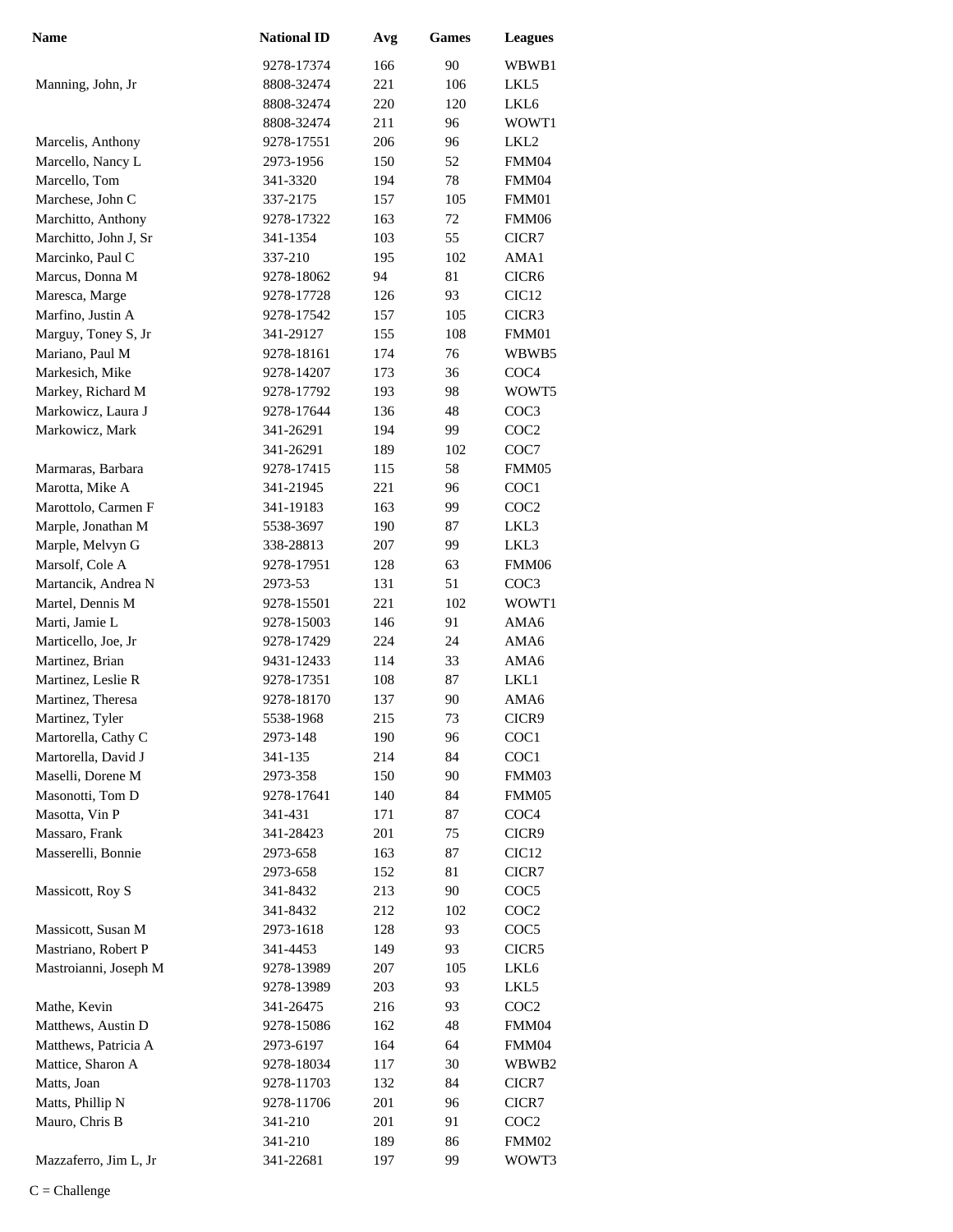| <b>Name</b>             | <b>National ID</b> | Avg  | <b>Games</b> | <b>Leagues</b>    |
|-------------------------|--------------------|------|--------------|-------------------|
| Mazzaferro, Lisa L      | 2973-812           | 196  | 98           | WOWT3             |
| Mazzella, Giuseppe      | 5538-2318          | 214  | 90           | CICR9             |
| McBride, Jeffrey A      | 9278-16187         | 162  | 84           | COC <sub>6</sub>  |
| McCann, Bridget M       | 9278-11041         | 133  | 84           | CIC <sub>12</sub> |
| McCarthy, Edward J, III | 341-19671          | 136  | 61           | COCO <sub>8</sub> |
| McCarthy, Kevin D       | 341-23322          | 137  | 96           | COCO <sub>8</sub> |
| McCarthy, Pat R         | 341-21448          | 209C | 101          | CICR4             |
| McClendon, Anthony C    | 341-13549          | 202  | 88           | COC1              |
| McCrorken, Michael A    | 9278-14817         | 212  | 33           | WOWT4             |
| McDade, Timothy W       | 9278-17395         | 182  | 84           | COC <sub>2</sub>  |
| Mcdanieal, Searl        | 9278-18090         | 104  | 48           | LKL1              |
| McDaniel, Allan L, Jr   | 5538-3343          | 184  | 87           | CICR <sub>6</sub> |
| McDaniel, Kimberly A    | 9278-14454         | 130  | 93           | CICR <sub>6</sub> |
| McDuffie, Kevin M       | 341-2537           | 208  | 87           | AMA3              |
|                         | 341-2537           | 205  | 93           | AMA6              |
| Mcfarland, Robert       | 9278-19213         | 207  | 30           | CICR3             |
| Mcgeehan, Richard M     | 341-28253          | 159  | 90           | CICR9             |
| McGirr, David P         | 9278-16294         | 199  | 93           | COC <sub>6</sub>  |
| McGirr, Stephen P       | 9278-16295         | 211  | 42           | COC <sub>6</sub>  |
| McGray, Lance J         | 338-3882           | 217  | 105          | WOWT1             |
| McGregor, Danny R       | 5538-3252          | 220  | 27           | CICR8             |
|                         | 5538-3252          | 180C | 30           | CICR4             |
| Mcguire, Jay P          | 341-3473           | 235  | 120          | LKL6              |
| McHugh, Scott P         | 341-26553          | 188  | 81           | AMA6              |
|                         | 341-26553          | 188  | 84           | AMA <sub>2</sub>  |
| Mckie, Don A            | 9278-17608         | 152  | 86           | AMA5              |
| Mclain, Paul H          | 341-8330           | 122  | 80           | AMA5              |
| Mclaughlin, Sean M      | 341-13020          | 200  | 81           | CICR9             |
| McMahon, William J      | 9278-16580         | 174  | 87           | CICR7             |
| McNair, Damon L         | 337-1411           | 204  | 105          | AMA1              |
| McNamara, Kelly         | 9278-11524         | 167  | 93           | AMA <sub>2</sub>  |
| McNary, Kevin L         | 9278-17901         | 203  | 90           | LKL2              |
| McNeill, John K         | 341-5201           | 190  | 102          | COC1              |
|                         | 341-5201           | 189  | 93           | COC <sub>4</sub>  |
| McNerney, Cindy L       | 2973-2458          | 154  | 93           | WOWT4             |
| McNerney, David         | 9278-16866         | 215  | 105          | WOWT5             |
| McNerney, Thomas J      | 341-2361           | 210  | 96           | WOWT4             |
| McNiff, Megan E         | 9278-13932         | 160  | 87           | CICR <sub>6</sub> |
| Mcsheffrey, Jason P     | 9278-17648         | 142  | 69           | COC <sub>4</sub>  |
| Medeirus, Kim A         | 9278-18144         | 151  | 81           | FMM03             |
| Medina, Carlos A        | 11-481179          | 236  | 102          | LKL5              |
| Medley, Buck            | 10-1203539         | 143  | 63           | C1c10             |
| Meier, Matthew A        | 9278-16122         | 178  | 27           | WOWT5             |
| Melendez, James N, Jr   | 5538-705           | 200  | 93           | LKL3              |
| Mena, Marinella         | 9278-11788         | 158  | 102          | WOWT3             |
| Mena, Raul E            | 9278-11787         | 194  | 102          | WOWT3             |
| Mendoza, Juan A         | 9278-19240         | 121  | 65           | FMM06             |
| Mendoza, Samantha S     | 9278-18087         | 186  | 66           | FMM06             |
| Mennillo, Anthony E     | 9278-17791         | 183  | 108          | WOWT5             |
| Mennillo, Dean A, Jr    | 9278-17488         | 177  | 100          | WOWT5             |
| Mennillo, Dean A, Sr    | 341-8390           | 216  | 105          | WOWT5             |
| Mennillo, Mark S        | 341-25135          | 163  | 87           | WOWT5             |
| Merola, Kai             | 5538-3852          | 207  | 50           | CICR8             |
|                         | 5538-3852          | 200C | 81           | CICR4             |
| Merola, Nicky L         | 341-25654          | 204  | 39           | LKL5              |
|                         | 341-25654          | 194  | 54           | COC <sub>1</sub>  |
|                         | 341-25654          | 173C | 54           | CICR4             |
| Merritt, Aaron T, Sr    | 341-28661          | 192  | 78           | CIC11             |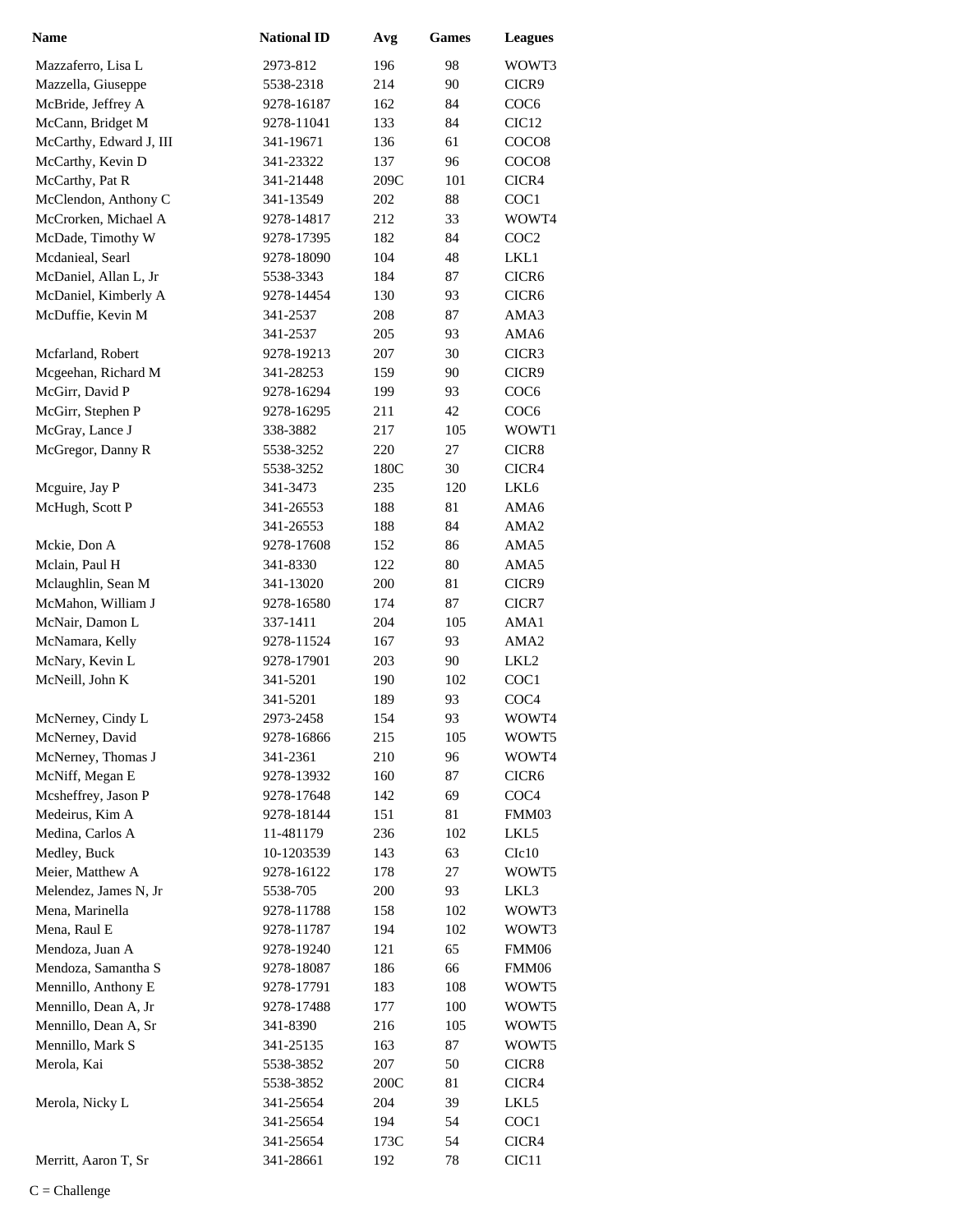| Name                        | <b>National ID</b> | Avg | <b>Games</b> | <b>Leagues</b>                        |
|-----------------------------|--------------------|-----|--------------|---------------------------------------|
| Merritt, Anthony J          | 9278-15433         | 189 | 72           | WBWB4                                 |
| Merritt, Mage M             | 2973-3534          | 165 | 105          | COC1                                  |
| Merritt, Mike               | 341-21826          | 212 | 44           | COC1                                  |
|                             | 341-21826          | 211 | 105          | AMA1                                  |
| Merritt, Walter J           | 9278-13807         | 162 | 102          | LKL3                                  |
| Messenger, Brandon J        | 9278-18136         | 183 | 65           | AMA4                                  |
| Messenger, James B, Jr      | 341-24456          | 159 | 61           | AMA4                                  |
| Michaud, Aaron C            | 9278-12462         | 171 | 90           | LKL3                                  |
| Michaud, Daryl J            | 9278-19236         | 201 | 51           | WBWB5                                 |
| Michaud, David G            | 9278-17954         | 142 | 96           | FMM05                                 |
| Michaud, Edward J           | 9278-14120         | 135 | 72           | FMM06                                 |
| Michaud, Mariah M           | 9278-17815         | 120 | 90           | FMM03                                 |
| Michaud, Mary D             | 9278-17953         | 129 | 84           | FMM05                                 |
| Midolo, Joseph A, Jr        | 341-1869           | 207 | 96           | COC <sub>2</sub>                      |
| Miessau, Johnathan W        | 341-22021          | 185 | 65           | CICR5                                 |
| Mieth, Christopher S        | 9278-11549         | 194 | 105          | LKL <sub>2</sub>                      |
| Might, Daryl S              | 9278-15222         | 223 | 99           | AMA6                                  |
| Milardo, Matt V, Jr         | 341-20184          | 152 | 84           | AMA6                                  |
| Millea, Edward K, III       | 341-27413          | 185 | 84           | AMA6                                  |
| Miller, Brandon             | 9278-19238         | 139 | 83           | FMM06                                 |
| Miller, Cheryl A            | 9278-17783         | 133 | 41           | FMM01                                 |
|                             | 9278-17783         | 126 | 90           | FMM06                                 |
| Miller, Edward A            | 9278-18133         | 158 | 93           | LKL3                                  |
| Miller, Ernestine P         | 2973-528           | 164 | 51           | CIC <sub>12</sub>                     |
|                             | 2973-528           | 118 | 75           | CICR7                                 |
| Miller, Joseph M            | 341-27916          | 229 | 105          | LKL5                                  |
| Miller, Kristie R           | 9278-16297         | 128 | 54           | COC <sub>6</sub>                      |
| Miller, Nathan M            | 9278-18139         | 122 | 45           | AMA4                                  |
| Miller, Robert T, III       | 9278-14938         | 196 | 105          | CICR3                                 |
| Miller, Robert T, Jr        | 9278-14937         | 190 | 99           | CICR3                                 |
| Miller, Sidney L            | 341-28472          | 164 | 51           | CIC <sub>12</sub>                     |
| Miner, Eric J               | 341-25514          | 187 | 90           | AMA6                                  |
| Miskolczi, Roger S          | 5538-2345          | 246 | 105          | LKL5                                  |
|                             | 5538-2345          | 233 | 111          | LKL <sub>6</sub>                      |
| Moccia-Worrell, Steffanie G | 9278-13747         | 145 | 79           | CICR7                                 |
| Molina, Angel L             | 8808-26284         | 172 | 75           | WBWB5                                 |
| Molina, June M              | 9278-18103         | 100 | 81           | WBWB5                                 |
| Monaco, Joseph W            | 9278-18063         | 160 | 93           | CICR7                                 |
| Montagna, Gail E            | 2973-1716          | 136 | 72           | FMM03                                 |
| Montagna, Joseph, Jr        | 9278-15635         | 195 | 84           | CICR9                                 |
| Montagna, Joseph, Sr        | 9278-15637         | 162 | 72           | CICR9                                 |
| Montanez, Angel D           | 341-25235          | 173 | 72           | CICR <sub>6</sub>                     |
| Montanez, Carmen J          | 2973-4987          | 127 | 59           | CICR <sub>6</sub>                     |
| Montanino, Nick             | 9278-17037         | 203 | 84           | COC <sub>2</sub>                      |
| Moore, Charlie, Jr          | 9278-13004         | 188 | 108          | C1c10                                 |
| Moquin, Tony                | 9278-10914         | 170 | 69           | CICR7                                 |
| Mora, Greg                  | 9278-17637         | 175 | 84           | FMM05                                 |
|                             | 9278-17637         | 174 | 71           | FMM06                                 |
| Moran, Ashley M             | 5538-3365          | 199 | 36           | WOWT1                                 |
|                             | 5538-3365          | 196 | 90           | WOWT <sub>2</sub>                     |
|                             | 5538-3365          | 192 | 79           | COC <sub>1</sub>                      |
| Moran, Carole J             | 2973-1200          | 114 | 75           | COC <sub>5</sub>                      |
| Moran, Lynn M               | 2973-1794          | 158 | 87           | COC <sub>5</sub>                      |
| Moreno, Alex                | 9278-15542         | 178 | 93           | LKL3                                  |
| Morgan, Christine           | 9278-13279         | 118 | 75           | CICR5                                 |
| Morgan, Kimberly A          | 2973-3503          | 144 | 90           |                                       |
| Morgan, Scott               | 5538-1775          | 225 | 78           | CICR <sub>2</sub><br>LKL <sub>2</sub> |
| Morin, Breanna I            | 9278-17611         | 149 | 84           | CICR <sub>6</sub>                     |
|                             |                    |     |              |                                       |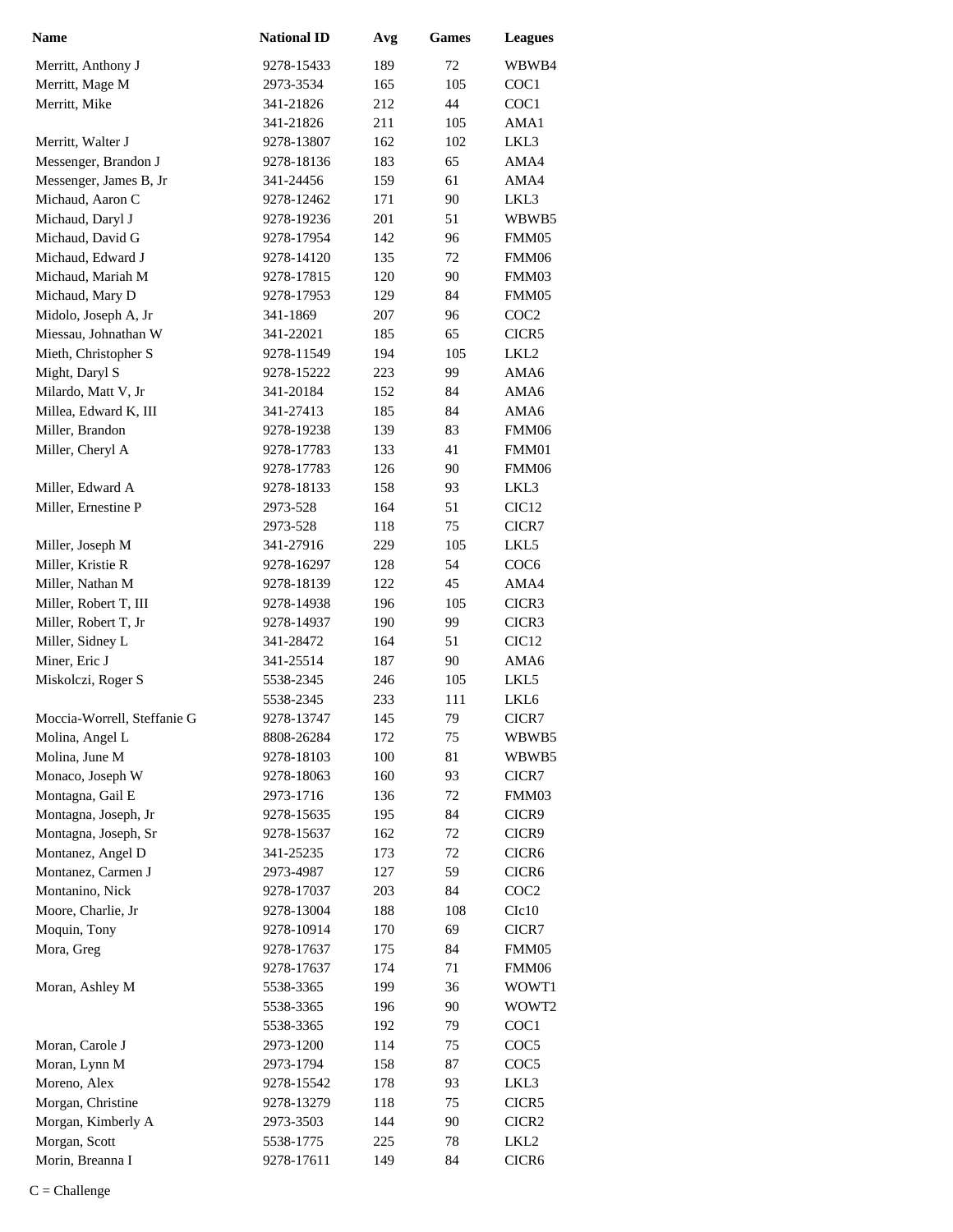| <b>Name</b>                        | <b>National ID</b>       | Avg  | <b>Games</b> | <b>Leagues</b>    |
|------------------------------------|--------------------------|------|--------------|-------------------|
| Morin, Travis                      | 15-172477                | 215  | 45           | WOWT5             |
|                                    | 15-172477                | 215  | 117          | WOWT2             |
|                                    | 15-172477                | 212  | 105          | WOWT1             |
| Moritz, Mike                       | 9278-16833               | 159  | 84           | FMM06             |
| Morosko, Ronald                    | 9278-13177               | 179  | 93           | AMA6              |
| Morrill, Kevin, Mr.                | 9278-19267               | 143  | 66           | CIC <sub>11</sub> |
| Morrison, Christopher M            | 9278-16082               | 152  | 93           | COCO <sub>8</sub> |
| Morrison, Michael                  | 9278-17746               | 230  | 120          | LKL <sub>6</sub>  |
| Morrison, Natasha E                | 6306-1941                | 210  | 120          | WOWT2             |
|                                    | 6306-1941                | 205  | 105          | LKL5              |
|                                    | 6306-1941                | 205  | 105          | WOWT1             |
| Moscato, Marlies                   | 9278-17356               | 110  | 80           | AMA5              |
| Moskey, Adam                       | 9278-10956               | 181  | 82           | COC <sub>4</sub>  |
| Moskey, Nicholas P                 | 338-33218                | 191  | 60           | COC <sub>4</sub>  |
| Mott, Glenn S, Jr                  | 9278-14939               | 195  | 89           | CIC <sub>12</sub> |
|                                    | 9278-14939               | 191  | 65           | CIC <sub>11</sub> |
| Moyher, Mark F                     | 9431-8345                | 194  | 81           | FMM02             |
| Mudry, Michal                      | 9278-18179               | 134  | 71           | FMM04             |
| Muir, Lisa L                       | 9278-18007               | 107  | 90           | CICR <sub>2</sub> |
| Mullally, James F                  | 341-845                  | 211  | 96           | WOWT1             |
|                                    | 341-845                  | 190  | 93           | COC <sub>4</sub>  |
| Mullally, Linda S                  | 9278-18141               | 134  | 84           | COC3              |
| Mullen, Brian P                    | 341-7354                 | 124  | 66           | WBWB2             |
| Mulvey, James J                    | 341-12947                | 172  | 90           | CICR5             |
| Murgatroy, Frank                   | 341-7179                 | 231  | 108          | LKL5              |
|                                    | 341-7179                 | 225  | 120          | LKL6              |
| Murphy, Kathleen F                 | 2973-845                 | 144  | 81           | AMA4              |
| Murphy, Regina N                   | 9278-16861               | 116  | 93           | WOWT3             |
| Murphy, Richard B, Jr              | 341-3556                 | 174  | 90           | AMA3              |
| Murphy, Richard M                  | 9278-16860               | 166  | 102          | WOWT3             |
| Murphy, Rodney A                   | 341-891                  | 160  | 93           | COC <sub>2</sub>  |
| Murphy, Sean P                     | 9278-15735               | 161  | 81           | FMM06             |
| Murray, Christal                   | 9431-8364                | 200  | 96           | AMA1              |
|                                    | 9431-8364                | 191  | 92           | COC1              |
|                                    | 341-18376                | 168  | 102          | COC1              |
| Murray, Jerome R                   | 341-3820                 | 206  | 96           | COC <sub>4</sub>  |
| Musco, George A                    |                          |      |              | COC <sub>4</sub>  |
| Musgrave, Matt<br>Mushinski, Joe   | 9278-17426<br>9278-15603 | 204  | 93           |                   |
|                                    | 9278-15603               | 184  | 102          | COC <sub>2</sub>  |
|                                    |                          | 182  | 96<br>57     | COC <sub>6</sub>  |
| Musso, Paul J, Jr                  | 341-24814                | 203  | 90           | WOWT3<br>WOWT3    |
| Musso, Theresa C<br>Myer, Nicole M | 9278-16123               | 119  |              |                   |
|                                    | 5538-3221                | 193  | 96           | CICR <sub>6</sub> |
|                                    | 5538-3221                | 186  | 61           | FMM01             |
| Najda, John                        | 341-27561                | 133  | 70           | FMM04             |
| Napoletano, Richard                | 9278-18069               | 189  | 51           | COC <sub>2</sub>  |
| Narrow, James E, Sr.               | 341-3177                 | 170  | 85           | COC <sub>4</sub>  |
| Narus, Kevin L                     | 9278-14705               | 190  | 43           | WOWT4             |
| Narus, Susan L                     | 2973-3977                | 153  | 87           | WOWT4             |
| Nash, Jacqueline                   | 9278-18172               | 150  | 85           | AMA6              |
| Natale, Brandon J                  | 9278-18065               | 150  | 84           | CICR7             |
| Natter, Vincent J                  | 341-27881                | 182C | 108          | CICR4             |
| Navarro, Anthony                   | 341-23873                | 194  | 69           | WBWB2             |
| Negron, Mike P                     | 9278-17098               | 161  | 96           | CICR7             |
| Nehm, Carl L                       | 9278-18111               | 122  | 87           | WBWB5             |
| Neidt, Scott W                     | 341-4810                 | 208  | 90           | WOWT5             |
| Nemet, Lois                        | 2973-556                 | 147  | 87           | AMA <sub>2</sub>  |
| Nemeth, Sandy C, Jr                | 337-2553                 | 222  | 105          | LKL5              |
| Newman, Marcus C                   | 9278-17695               | 185  | 33           | LKL3              |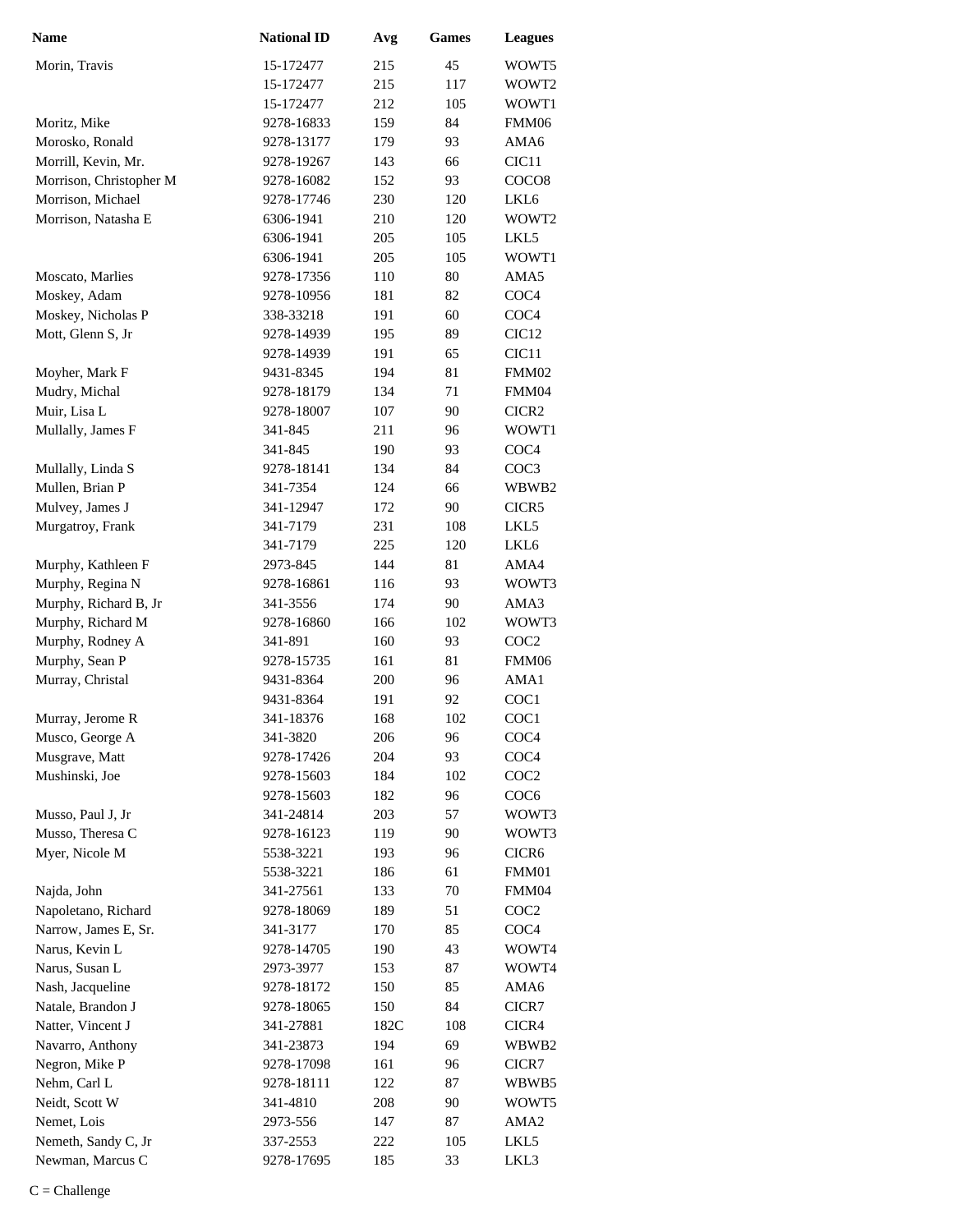| <b>Name</b>           | <b>National ID</b> | Avg  | <b>Games</b> | <b>Leagues</b>    |
|-----------------------|--------------------|------|--------------|-------------------|
| Newsome, Perry L, Jr  | 341-9744           | 193  | 117          | LKL6              |
|                       | 341-9744           | 183  | 105          | LKL <sub>2</sub>  |
| Newton, Willie        | 341-24121          | 158  | 84           | COC1              |
| Nguyen, Dan T         | 9278-18076         | 166  | 96           | WBWB3             |
| Nichols, Barbara D    | 2973-3033          | 159  | 90           | LKL3              |
| Nichols, Bob E, Jr.   | 9278-20315         | 135  | 24           | COCO <sub>8</sub> |
| Nichols, Bruce A      | 341-29074          | 141  | 81           | FMM02             |
| Nichols, Geoff        | 9278-20313         | 134  | 27           | COCO <sub>8</sub> |
| Nichols, Rodney F     | 2357-14583         | 225  | 105          | LKL5              |
|                       | 2357-14583         | 224  | 105          | LKL <sub>2</sub>  |
| Nichols, Ryan F       | 9278-17090         | 210  | 102          | LKL <sub>2</sub>  |
| Nicholson, Calvin     | 341-29438          | 178  | 96           | AMA1              |
| Nied, Ralph E         | 341-7962           | 175  | 30           | AMA4              |
| Nieves, Daniel J      | 9278-14516         | 178  | 86           | AMA1              |
|                       | 9278-14516         | 173  | 105          | COC1              |
|                       | 9278-14516         | 169  | 90           | COC <sub>6</sub>  |
| Nihill, Todd M        | 341-21512          | 191  | 73           | AMA6              |
| Nikles, Aaron         | 9278-17627         | 149  | 96           | FMM05             |
| Nimons, Albert P      | 341-2589           | 176  | 99           | AMA6              |
| Niro, Frank J         | 341-1878           | 213C | 102          | CICR4             |
|                       | 341-1878           | 210  | 36           | COC <sub>4</sub>  |
| Noonan, Joann F       | 2973-7067          | 122  | 87           | COC <sub>3</sub>  |
| Normand, Jennifer R   | 9278-18091         | 143  | 99           | LKL1              |
| Normand, Kenneth R    | 9278-18092         | 146  | 99           | LKL1              |
| Normand, Pamela M     | 9278-18093         | 120  | 105          | LKL1              |
| Normand, Paul M       | 9278-18094         | 147  | 66           | LKL1              |
| Novaco, Bryan J       | 9278-17754         | 217  | 54           | CICR8             |
|                       | 9278-17754         | 197C | 105          | CICR4             |
| Novaco, Jason A       | 341-22403          | 206C | 99           | CICR4             |
| Novella, William      | 337-1509           | 164  | 93           | FMM01             |
| Nunley, Arthur T, III | 9278-14827         | 179  | 93           | FMM02             |
| Nurnberg, Charles J   | 341-26622          | 205  | 90           | CIC <sub>12</sub> |
| Nuzzo, Michael        | 341-14487          | 169  | 93           | CICR8             |
| Nyholt, Elaine G      | 9278-19266         | 105  | 69           | CIC <sub>11</sub> |
| Nyholt, Michael D     | 9278-16261         | 185  | 81           | CIC <sub>11</sub> |
|                       | 9278-16261         | 173C | 102          | CICR4             |
| Obelnicki, Andy       | 9278-18080         | 172  | 99           | WBWB3             |
| O'Brien, Daniel P     | 9278-16848         | 136  | 75           | WBWB2             |
| Och, John J           | 9278-14871         | 200  | 90           | FMM04             |
| O'Connor, Joe R       | 9278-17517         | 177  | 99           | WBWB3             |
| O'Connor, Michael     | 341-26028          | 148  | 81           | FMM04             |
| Oliver, Ernest A, Sr  | 341-4134           | 172  | 75           | AMA5              |
| Oliver, James C       | 341-1007           | 189  | 101          | AMA1              |
|                       | 341-1007           | 179  | 107          | COC1              |
| Oliver, Robert D      | 341-4133           | 170  | 82           | AMA5              |
| Olmstead, Jay         | 338-9863           | 225  | 54           | WOWT2             |
| Olsen, John R         | 9278-16601         | 172  | 30           | CICR3             |
|                       | 9278-16601         | 172  | 96           | CICR5             |
| Olson, Ed C           | 341-5137           | 148  | 75           | COC <sub>4</sub>  |
| Olszewski, John J     | 341-26167          | 182C | 108          | CICR4             |
| O'Neil, James F       | 341-4993           | 197  | 90           | FMM02             |
| O'Neil, Jonathan P    | 341-27983          | 196  | 43           | FMM02             |
| Onofrio, John F       | 341-4448           | 195  | 78           | AMA5              |
|                       | 341-4448           | 194  | 84           | FMM03             |
| Oram, Robyn           | 9278-13424         | 158  | 85           | COC <sub>3</sub>  |
| Ordonez, Israel, Jr   | 8808-27963         | 130  | 96           | WBWB5             |
| Ordonez, Vanessa      | 9278-18107         | 104  | 96           | WBWB5             |
| Oropeza, Anny         | 9278-19216         | 115  | 93           | FMM05             |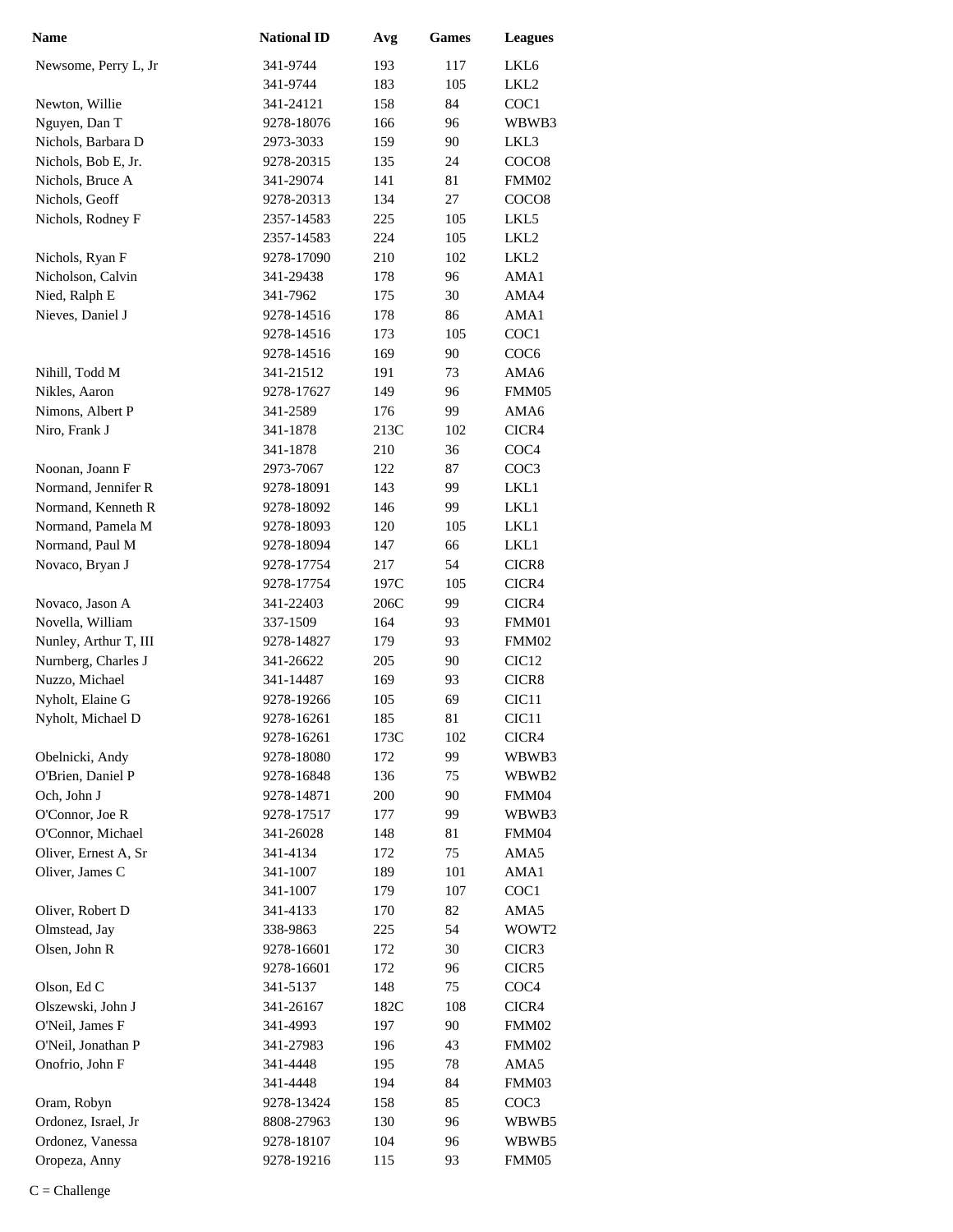| <b>Name</b>             | <b>National ID</b> | Avg  | <b>Games</b> | <b>Leagues</b>    |
|-------------------------|--------------------|------|--------------|-------------------|
| Orosz, Joshua D         | 337-4775           | 203  | 96           | FMM04             |
| Orosz, Richard J        | 9278-13712         | 187  | 63           | FMM04             |
| Ortiz, Mikey A          | 9278-15804         | 185  | 60           | CICR3             |
| Osanitsch, Art          | 8808-31246         | 200  | 102          | LKL5              |
|                         | 8808-31246         | 190  | 75           | WOWT1             |
| Osborne, Marge P        | 2973-70            | 148  | 90           | COC <sub>6</sub>  |
| Ostrowski, Kristen A    | 9278-17172         | 116  | 21           | CICR <sub>6</sub> |
| Otfinski, Matthew       | 9278-20321         | 118  | 24           | COCO <sub>8</sub> |
| Oun, Nick J             | 10-1846600         | 205  | 90           | LKL5              |
|                         | 10-1846600         | 203  | 105          | WOWT2             |
| Outlaw, Michael D       | 9278-15241         | 175  | 66           | CICR7             |
| Owen, Patrick D         | 341-16142          | 222  | 99           | COC <sub>4</sub>  |
| Owens, Donald W, Jr     | 9278-16125         | 167  | 84           | WOWT3             |
| Owens, George B, IV     | 9278-16858         | 158  | 102          | WOWT3             |
| Owens, Leroy, Jr        | 341-279            | 202  | 75           | AMA1              |
|                         | 341-279            | 196  | 83           | COC1              |
| Owens, Valerie J        | 9278-16126         | 160  | 102          | WOWT3             |
| Packo, Edward C, Jr     | 341-11597          | 196  | 90           | AMA1              |
| Padden, Mary M          | 2973-3255          | 144  | 75           | COC <sub>6</sub>  |
|                         | 2973-3255          | 137  | 81           | CICR5             |
| Pagliaro, Christopher J | 9278-14442         | 164  | 89           | AMA6              |
| Pagliaro, Ernest H, III | 341-28162          | 214  | 90           | AMA6              |
| Pagliaro, Ernie H, Jr   | 341-6708           | 169  | 96           | AMA6              |
| Paiva, Joann            | 9278-17631         | 130  | 87           | FMM05             |
| Paiva, Mike             | 9278-17632         | 162  | 54           | FMM05             |
| Pal, Botond             | 9278-15988         | 180  | 90           | CICR3             |
| Pallace, Robert         | 341-24406          | 200  | 90           | CICR5             |
| Pallatto, Mary          | 9278-17620         | 112  | 93           | CICR <sub>6</sub> |
| Palmer, Glenn F         | 341-1882           | 214C | 105          | CICR4             |
| Palmer, Roger A         | 341-4797           | 165  | 63           | WOWT5             |
| Palmieri, Patrick       | 9278-18022         | 124  | 97           | CICR3             |
| Palumbo, David L        | 9278-13136         | 213  | 90           | AMA <sub>2</sub>  |
|                         | 9278-13136         | 209  | 27           | CICR3             |
|                         | 9278-13136         | 205  | 39           | COC <sub>6</sub>  |
|                         | 9278-13136         | 203  | 81           | COC <sub>4</sub>  |
|                         | 9278-13136         | 199  | 45           | CICR5             |
| Palumbo, Joseph D, Jr   | 341-5950           | 178  | 68           | AMA3              |
| Paluszewski, Walter J   | 341-27515          | 180  | 72           | COC <sub>2</sub>  |
| Pandolfi, Jason S       | 9278-15004         | 141  | 30           | AMA6              |
| Pandolfi, William L     | 341-2596           | 175  | 96           | AMA6              |
| Pannone, Jesse          | 9278-17215         | 178  | 84           | CICR9             |
| Papakos, John P         | 9278-16321         | 186  | 33           | WBWB4             |
| Papale, Christine       | 9278-16803         | 135  | 60           | COC <sub>6</sub>  |
| Papale, Laurie P        | 9278-15037         | 179  | 89           | COC <sub>6</sub>  |
| Paradis, Mark A         | 338-11345          | 235  | 54           | WOWT1             |
|                         | 338-11345          | 228  | 54           | WOWT <sub>2</sub> |
| Parcella, Cheryl L      | 2973-5200          | 148  | 108          | WBWB3             |
| Pardes, Sandy           | 8808-29016         | 122  | 83           | CICR <sub>2</sub> |
| Parker, Richard J       | 341-28793          | 210  | 90           | CICR <sub>6</sub> |
|                         | 341-28793          | 204  | 96           | FMM02             |
|                         | 341-28793          | 190  | 33           | AMA3              |
| Parker, Robert D, III   | 9278-18182         | 130  | 24           | FMM04             |
| Parniawski, Charles R   | 341-28835          | 206  | 90           | CICR <sub>6</sub> |
| Parrino, Laurie A       | 2973-4665          | 214  | 36           | LKL2              |
| Parrish, James R        | 341-26313          | 177  | 96           | CICR <sub>6</sub> |
|                         | 341-26313          | 166  | 108          | FMM01             |
| Parrish, Jesse L        | 341-3865           | 186  | 102          | LKL2              |
| Parrish, Lorna R        | 2973-5768          | 137  | 87           | CICR <sub>6</sub> |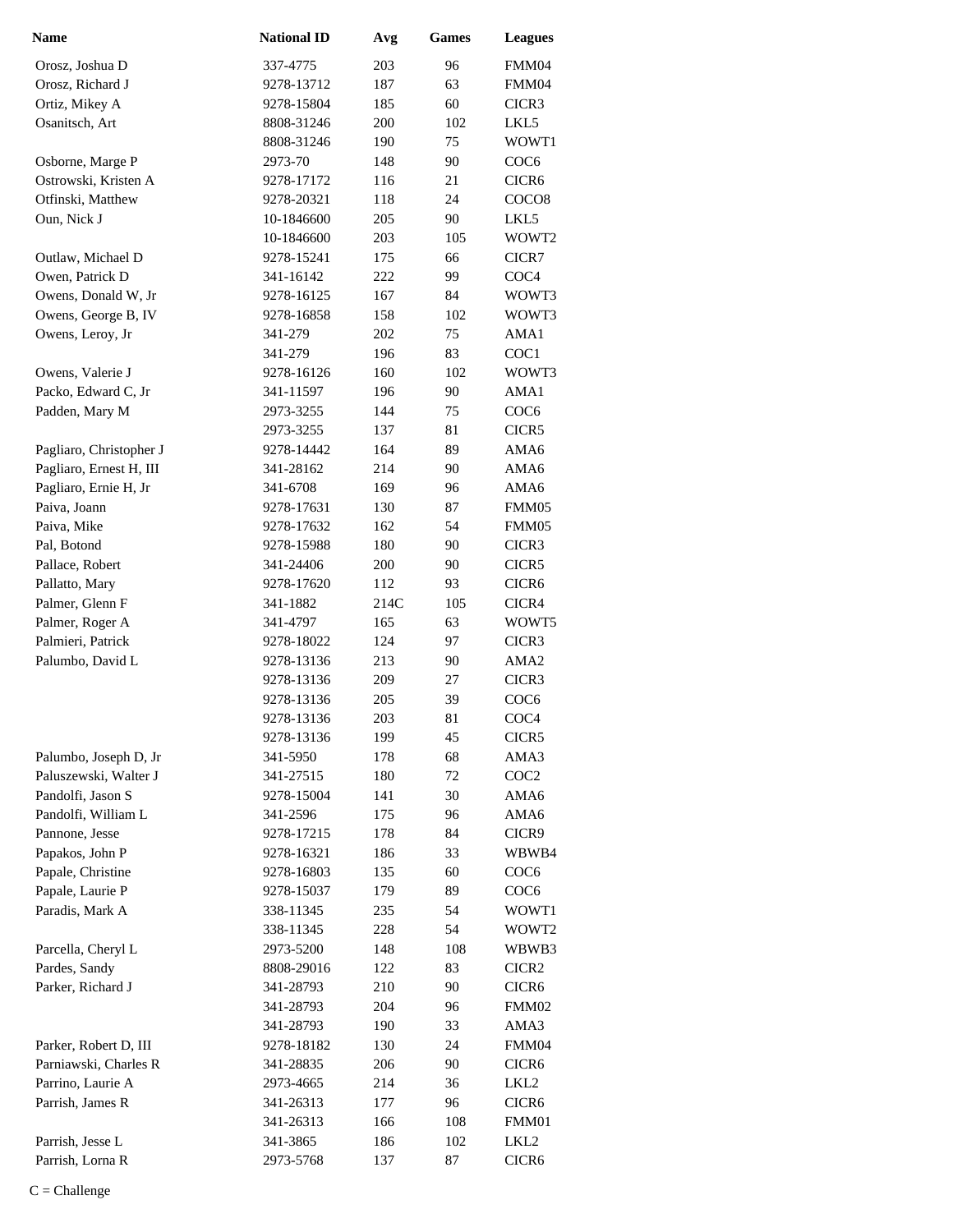| <b>Name</b>                           | <b>National ID</b>    | Avg        | Games    | <b>Leagues</b>            |
|---------------------------------------|-----------------------|------------|----------|---------------------------|
| Paskin, Todd J                        | 341-28848             | 212        | 102      | AMA3                      |
| Passmore, Jonathan W, Sr              | 9278-17394            | 174        | 87       | COC <sub>2</sub>          |
| Pastore, Frank J                      | 341-28431             | 208        | 105      | WOWT5                     |
| Pastore, James M                      | 341-11807             | 146        | 99       | AMA6                      |
| Pastore, Leonard F                    | 341-1715              | 198        | 93       | WBWB3                     |
|                                       | 341-1715              | 193        | 93       | WBWB4                     |
|                                       | 341-1715              | 188        | 93       | WBWB1                     |
| Pastrana, Ramon                       | 9278-16538            | 184        | 102      | CICR5                     |
|                                       | 9278-16538            | 180        | 93       | CIC <sub>12</sub>         |
|                                       | 9278-16538            | 178        | 102      | CICR3                     |
| Pataky, Daryle                        | 341-27002             | 166        | $75\,$   | FMM01                     |
| Patella, Robert A                     | 9278-18017            | 197        | 93       | CICR3                     |
| Patterson, Wayne                      | 9278-15107            | 153        | 56       | COC <sub>6</sub>          |
| Patton, Garland E                     | 341-12908             | 202        | 105      | COC1                      |
|                                       | 341-12908             | 199        | 99       | FMM01                     |
| Patton, Zachary D                     | 9278-17048            | 171        | 90       | AMA1                      |
|                                       | 9278-17048            | 164        | 100      | AMA3                      |
| Pavlo, Robert M                       | 9278-13758            | 191        | 88       | FMM02                     |
| Pavone, Anthony J                     | 9278-19198            | 155        | 78       | AMA <sub>2</sub>          |
| Pavone, Kyle J                        | 9278-19199            | 146        | 75       | AMA <sub>2</sub>          |
| Pavone, Madonna D                     | 9278-19201            | 128        | 75       | AMA <sub>2</sub>          |
| Pavone, Tyler J                       | 9278-19200            | 144        | 84       | AMA <sub>2</sub>          |
| Pawlak, Tracey H                      | 9278-15257            | 144        | 93       | FMM03                     |
| Pawson, Daniel W                      | 11-618709             | 219        | 98       | WOWT1                     |
|                                       | 11-618709             | 214        | 108      | WOWT5                     |
|                                       | 11-618709             | 213        | 120      | WOWT2                     |
| Payne, Cortney G                      | 341-28359             | 214        | 78       | AMA3                      |
|                                       | 341-28359             | 213        | 84       | WBWB4                     |
| Payne, Diane D                        | 2973-74               | 178        | 69       | CICR <sub>6</sub>         |
|                                       | 2973-74               | 174        | 65       | COC <sub>3</sub>          |
|                                       | 2973-74               | 170        | 90       | FMM03                     |
| Payne, Louis T                        | 341-20921             | 197        | 90       | WBWB4                     |
| Payne, Rachel M<br>Payne, Virginia    | 2973-3026             | 146        | 90       | WBWB4                     |
|                                       | 2973-6043             | 131        | 93<br>81 | LKL1                      |
| Pazsak, Michael J<br>Pecor, Richard J | 341-28078<br>341-4738 | 149<br>203 | 90       | CIC <sub>11</sub><br>AMA3 |
|                                       | 341-4738              | 195C       | 87       | CICR4                     |
| Pelkey, Christopher                   | 9278-11508            | 213        | 90       | WBWB1                     |
| Pelletier, Tim R                      | 9278-11458            | 217        | 47       | WOWT5                     |
| Pello, John W                         | 341-4508              | 169        | 93       | COC <sub>2</sub>          |
| Peloquin, Tyler                       | 9278-18138            | 141        | 77       | AMA4                      |
| Pena, Eric J                          | 9278-18018            | 163        | 105      | CICR3                     |
| Pennetti, Jacquelin                   | 9278-18105            | 140        | 87       | WBWB5                     |
| Pentino, JoAnne P                     | 2973-3051             | 155        | 93       | COC <sub>6</sub>          |
| Pereira, Louis J                      | 341-25023             | 217        | 39       | COC <sub>2</sub>          |
| Perillo, John D, III                  | 341-24517             | 223        | 102      | WOWT1                     |
| Perillo, Louis M                      | 9278-13701            | 139        | 96       | CICR3                     |
| Perillo, Melanie C                    | 9278-18079            | 100        | 102      | WBWB3                     |
| Perkins, Michael P                    | 9278-17774            | 163        | 81       | FMM06                     |
| Perna, Andy                           | 9278-16777            | 221        | 102      | LKL5                      |
| Perrin, Ronald                        | 338-28653             | 209        | 102      | COC <sub>4</sub>          |
|                                       | 338-28653             | 204        | 102      | COC <sub>2</sub>          |
|                                       | 338-28653             | 203        | 96       | COC <sub>6</sub>          |
| Perssico, Cathy                       | 2973-1501             | 163        | 93       | AMA6                      |
| Perssico, Terry K, Jr                 | 341-1024              | 233        | 105      | WOWT1                     |
| Perugini, Judy                        | 2972-14072            | 144        | 87       | WOWT3                     |
| Perugini, Salvatore, Jr               | 341-4358              | 218        | 114      | WOWT2                     |
|                                       | 341-4358              | 215        | 87       | WOWT3                     |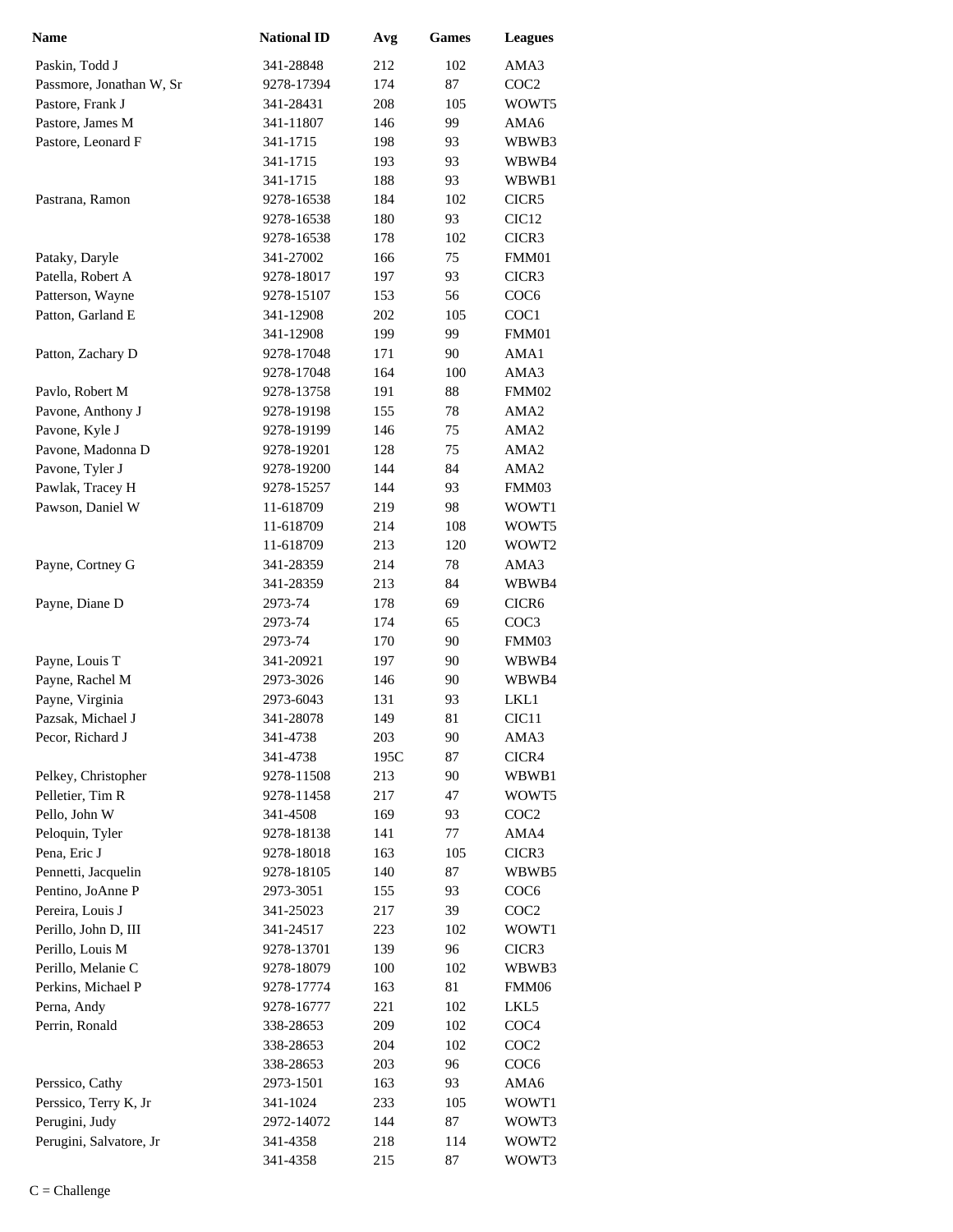| <b>Name</b>             | <b>National ID</b> | Avg  | Games | <b>Leagues</b>    |
|-------------------------|--------------------|------|-------|-------------------|
|                         | 341-4358           | 212  | 21    | WOWT5             |
| Pesce, Salvatore        | 341-3096           | 191  | 84    | WOWT1             |
| Peterson, Jeremy W      | 5538-2075          | 206  | 93    | CICR <sub>6</sub> |
| Peterson, Jerry         | 341-18477          | 150C | 24    | CICR4             |
| Peterson, Lexy A        | 9278-15614         | 170  | 96    | AMA2              |
| Peterson, Mark J        | 337-2627           | 211  | 90    | AMA <sub>2</sub>  |
| Peterson, Monica        | 9278-15615         | 175  | 93    | AMA <sub>2</sub>  |
| Petrillo, Gary M, Jr    | 341-28411          | 166  | 89    | COC <sub>2</sub>  |
| Petrillo, John A        | 9278-19196         | 149  | 87    | C1c10             |
| Petrillo, Rob J         | 341-3400           | 175C | 90    | CICR4             |
| Petrillo, Steven A      | 5538-3317          | 199  | 96    | COC <sub>2</sub>  |
| Petrillo, Steven D      | 341-10548          | 196  | 48    | COC <sub>2</sub>  |
| Petrucci, Harry J       | 341-5983           | 190  | 93    | AMA3              |
| Petruzielo, Scott F     | 341-4900           | 202  | 21    | COC <sub>4</sub>  |
| Pettis, Kevin C         | 341-27162          | 202C | 78    | CICR4             |
| Pharr, Dwight J         | 337-6652           | 201  | 96    | AMA1              |
| Pharr, Evan E           | 337-912            | 216  | 105   | AMA1              |
| Philibert, Jeffrey L    | 338-29058          | 220  | 21    | WOWT2             |
| Philipse, Peter A       | 341-7960           | 186  | 90    | AMA4              |
| Piascik, Edward B, Jr   | 341-18321          | 197  | 93    | AMA3              |
| Piascik, Edward B, Sr   | 341-20922          | 143  | 87    | AMA3              |
| Piccirillo, Edward, Jr. | 341-17479          | 182  | 21    | AMA4              |
| Pickett, DiaQuan T      | 9278-18181         | 98   | 45    | FMM04             |
| Pidskalny, Robert W, Jr | 9278-17699         | 145  | 72    | AMA4              |
| Pierce, Kevin M         | 338-3708           | 174  | 23    | COC <sub>2</sub>  |
| Pierro, Louis R         | 341-27018          | 189  | 96    | FMM02             |
| Pilato, Joseph S, Jr    | 341-26139          | 193  | 84    | AMA5              |
| Pilloise, Joseph J      | 341-25723          | 204  | 96    | WOWT5             |
| Pinney, George L        | 9278-16039         | 180  | 96    | CICR3             |
| Pinter, Eric J          | 9278-17094         | 151  | 108   | CICR3             |
| Piscitelli, Alphonse M  | 341-19748          | 216  | 108   | WOWT1             |
|                         | 341-19748          | 203  | 96    | COC <sub>4</sub>  |
| Piscitelli, Clemente    | 341-1887           | 195  | 24    | COC <sub>4</sub>  |
|                         | 341-1887           | 190C | 102   | CICR4             |
| Piscitelli, Philip C    | 341-695            | 201  | 92    | AMA6              |
|                         | 341-695            | 196  | 42    | COC <sub>6</sub>  |
| Pittman, Dwayne M, Jr   | 5538-3092          | 229  | 87    | LKL5              |
|                         | 5538-3092          | 228  | 102   | LKL2              |
| Plank, Edward J         | 9278-13775         | 173  | 90    | LKL3              |
| Plavcan, Michael J      | 341-27010          | 211C | 72    | CICR4             |
| Plavcan, Sheila         | 2973-678           | 195  | 95    | COC <sub>1</sub>  |
|                         | 2973-678           | 193  | 96    | CICR <sub>6</sub> |
|                         | 2973-678           | 190  | 108   | FMM01             |
| Plourde, Albert J, IV   | 341-27128          | 193  | 99    | COC1              |
| Plourde, Paul           | 341-3471           | 225  | 77    | WOWT3             |
|                         | 341-3471           | 224  | 87    | LKL5              |
|                         | 341-3471           | 223  | 30    | WOWT5             |
|                         | 341-3471           | 221  | 105   | WOWT <sub>2</sub> |
|                         | 341-3471           | 219  | 81    | WOWT1             |
| Plucinski, Stephen J    | 9278-16594         | 156  | 90    | FMM04             |
| Podermanski, Martin     | 9278-17771         | 146  | 84    | COC <sub>4</sub>  |
| Polick, Jason R         | 341-25278          | 210  | 102   | WBWB5             |
| Polick, Matthew J       | 341-22291          | 213  | 102   | WBWB5             |
| Polino, Jeffery         | 341-25867          | 129  | 93    | AMA6              |
| Polino, Richard T       | 341-17875          | 208  | 93    | CIC <sub>12</sub> |
|                         | 341-17875          | 205  | 96    | AMA6              |
|                         | 341-17875          | 189  | 21    | COC <sub>4</sub>  |
| Polony, Dave            | 341-29076          | 206  | 84    | AMA5              |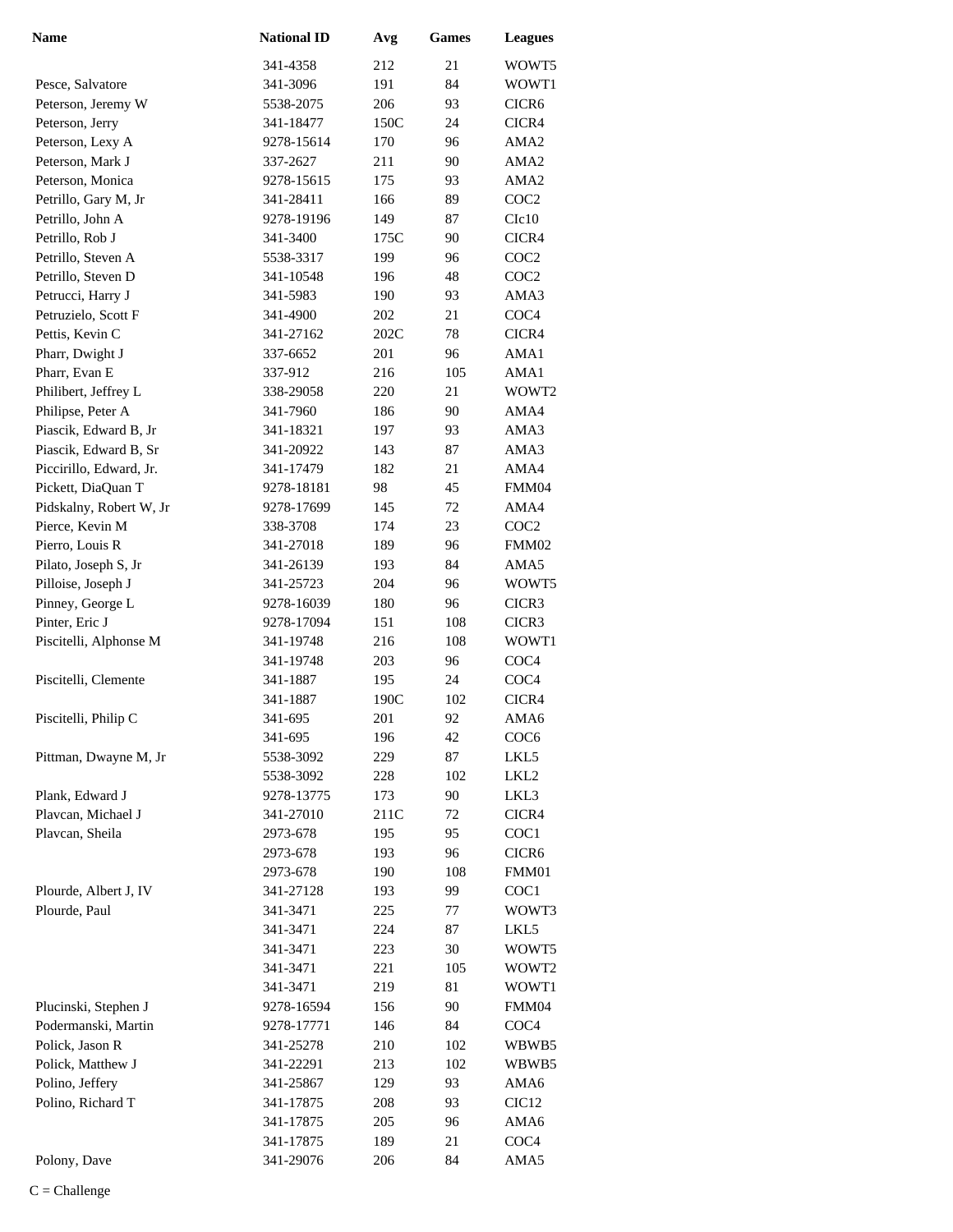| <b>Name</b>               | <b>National ID</b> | Avg  | <b>Games</b> | <b>Leagues</b>    |
|---------------------------|--------------------|------|--------------|-------------------|
|                           | 341-29076          | 205  | 90           | FMM04             |
| Polzella, Annette A       | 9278-15364         | 183  | 102          | WOWT3             |
| Polzella, Mark A          | 341-24802          | 217  | 93           | WOWT3             |
|                           | 341-24802          | 214  | 21           | WOWT1             |
|                           | 341-24802          | 212  | 96           | WOWT5             |
| Polzella, Nicole M        | 9278-17193         | 177  | 82           | WOWT3             |
| Pontelandolfo, Tara N     | 9278-12499         | 143  | 108          | LKL6              |
| Ponzillo, Joseph J        | 341-4668           | 196  | 90           | AMA <sub>2</sub>  |
| Pope, Connie V            | 2973-3485          | 149  | 108          | FMM01             |
|                           | 2973-3485          | 148  | 102          | LKL1              |
| Poulin, Barry M           | 341-5614           | 197  | 96           | COC <sub>4</sub>  |
| Poulsen, John W           | 9278-17744         | 153  | 75           | FMM02             |
| Powell, Dennis K          | 341-2357           | 147  | 78           | WOWT4             |
| Powell, Martin J          | 341-8790           | 174  | 95           | FMM03             |
| Powell, Michael S         | 341-23039          | 210  | 78           | FMM03             |
| Powell, Reginald          | 9278-17223         | 203  | 30           | LKL <sub>2</sub>  |
| Prasinos, Michael G       | 9278-17730         | 161  | 96           | CIC <sub>12</sub> |
| Prentice, Michael R       | 9278-17650         | 181  | 102          | COC <sub>4</sub>  |
| Prentice, Robert W        | 341-1725           | 205  | 84           | COC <sub>4</sub>  |
| Pressley, Amy S           | 2973-6292          | 136  | 85           | FMM04             |
| Preston, Ursalene M       | 2973-3715          | 189  | 105          | COC <sub>1</sub>  |
| Privott, Denise M         | 9278-18116         | 134  | 102          | WBWB5             |
| Privott, Marvin L         | 8808-25628         | 184  | 102          | WBWB3             |
|                           | 8808-25628         | 181  | 102          | WBWB5             |
| Privott, Rodney E         | 341-9015           | 191  | 105          | WBWB3             |
|                           | 341-9015           | 181  | 102          | WBWB5             |
| Prutting, Charlie N       | 337-6326           | 210  | 96           | AMA <sub>2</sub>  |
| Pucci, Eric               | 9278-16162         | 170  | 87           | FMM01             |
| Pudvah, Bernard E         | 341-18924          | 179  | 102          | COC <sub>4</sub>  |
| Puglisi, Anthony R, Jr    | 9278-13951         | 191  | 102          | AMA3              |
| Puglisi, Mario, Jr        | 341-23942          | 189  | 21           | AMA3              |
| Pullman, Robert J         | 9278-10983         | 216  | 72           | AMA4              |
| Quarz, Robert             | 341-27968          | 177  | 86           | COC <sub>2</sub>  |
| Quinn, Michael J          | 341-28768          | 203  | 93           | FMM05             |
|                           | 341-28768          | 200  | 105          | FMM01             |
| Quinn, Michelle           | 9278-16129         | 166  | 87           | WOWT4             |
| Quiriconi, Mary Ann C     | 2973-513           | 170  | 102          | FMM01             |
| Rabbitt, Ian E            | 337-5873           | 192  | 27           | AMA6              |
| Rainey, Ronald D          | 341-17014          | 181  | 87           | FMM01             |
|                           | 341-17014          | 174  | 105          | COC1              |
| Ramos, Hector             | 341-18429          | 177  | 33           | WBWB3             |
| Ramos, Martina R          | 9278-16773         | 109  | 99           | COC1              |
| Ramos, Oscar              | 9278-16429         | 166  | 90           | FMM05             |
| Ramos, Tiemarcie          | 9278-11354         | 193  | 54           | COC1              |
| Randall, David L          | 341-27292          | 181  | 89           | AMA5              |
| Randis, Edward J          | 9278-13571         | 216  | 99           | WOWT5             |
| Rasmussen, Rob J          | 10-1847913         | 213C | 105          | CICR4             |
| Ratchford, Geraldine G    | 2973-4925          | 173  | 105          | AMA1              |
| Ravenell, Sheryl L        | 2973-3551          | 184  | 102          | AMA1              |
|                           | 2973-3551          | 180  | 105          | COC1              |
| Ravenscroft, George A, Jr | 341-2356           | 181  | 75           | COC <sub>6</sub>  |
| Readel, Joanne            | 9278-16412         | 152  | 90           | WOWT3             |
| Readel, Robert J          | 9278-12539         | 160  | 96           | WOWT3             |
| Reale, Dominic A, III     | 341-18138          | 183  | 96           | WOWT3             |
| Rebstock, Chris L         | 338-13879          | 221  | 27           | AMA3              |
| Reed, Lee F               | 9278-11815         | 179  | 39           | WBWB1             |
| Reese, Julee C            | 2975-2124          | 136  | 102          | FMM01             |
| Regan, Daniel T           | 341-27896          | 194  | 93           | AMA1              |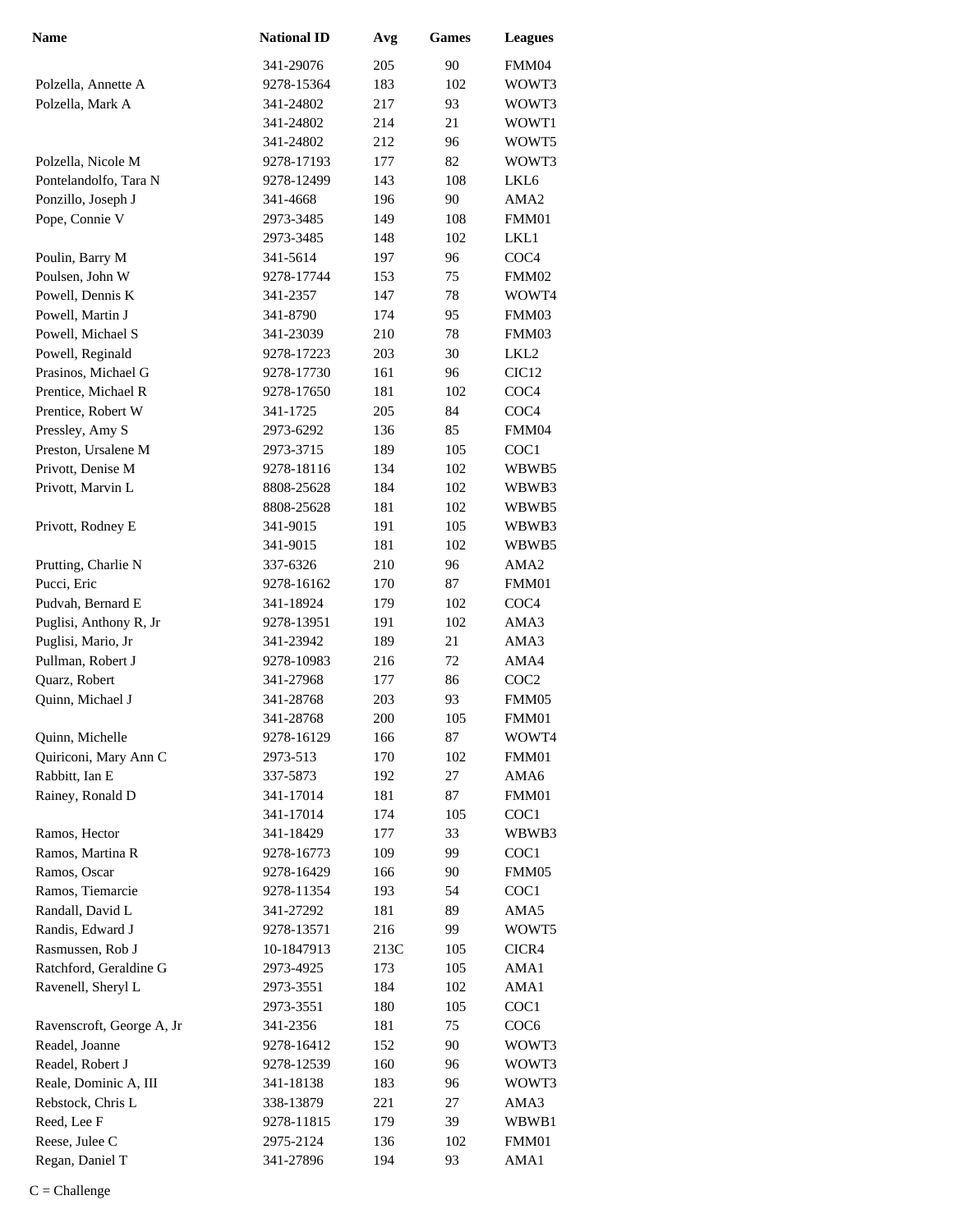| <b>Name</b>              | <b>National ID</b> | Avg | <b>Games</b> | <b>Leagues</b>    |
|--------------------------|--------------------|-----|--------------|-------------------|
|                          | 341-27896          | 192 | 105          | COC1              |
| Regina, Joseph           | 341-29010          | 191 | 99           | WBWB3             |
| Reid, Emmett             | 341-6266           | 131 | 92           | LKL1              |
| Reid, Gloria H           | 2973-7143          | 139 | 24           | AMA4              |
| Reiff, Thomas K          | 341-21014          | 229 | 99           | LKL5              |
|                          | 341-21014          | 223 | 102          | LKL <sub>2</sub>  |
| Reiff, Wanda I           | 2973-2214          | 162 | 93           | LKL1              |
| Reilly, Frank P          | 341-17769          | 180 | 99           | COC <sub>4</sub>  |
| Reis, John               | 337-6670           | 196 | 92           | FMM04             |
|                          | 337-6670           | 185 | 87           | FMM05             |
| Reitberg, Darren         | 9278-15754         | 186 | 90           | CICR2             |
| Reuter, Christel J       | 9278-16096         | 157 | 92           | WOWT3             |
| Reuter, Steven J         | 9278-16130         | 190 | 76           | WOWT3             |
| Reyes, Henry, Jr         | 9278-17541         | 168 | 105          | CICR3             |
| Ricci, Mike              | 341-16386          | 188 | 86           | AMA5              |
| Ricciardi, Joseph A, Jr  | 341-281            | 193 | 99           | COC <sub>2</sub>  |
|                          | 341-281            | 192 | 90           | COC <sub>6</sub>  |
| Ricciuti, Robert A       | 341-26069          | 218 | 90           | AMA3              |
| Rice, Ronald S           | 341-21428          | 220 | 102          | COC1              |
|                          | 341-21428          | 205 | 96           | FMM01             |
| Richardson, Garry A      | 341-4073           | 178 | 81           | WOWT2             |
| Richardson, Kendall      | 341-22363          | 196 | 102          | COC1              |
|                          | 341-22363          | 195 | 96           | AMA1              |
| Rickevicius, Steve P, Sr | 341-14944          | 222 | 99           | WOWT1             |
|                          | 341-14944          | 220 | 108          | LKL5              |
| Ridolfi, Christopher W   | 341-1703           | 164 | 90           | FMM04             |
| Ridolfi, Darlene S       | 2975-1             | 148 | 71           | FMM04             |
| Riep, William J          | 341-29153          | 168 | 96           | FMM04             |
| Rifenburgh, Diedre       | 9278-18008         | 100 | 30           | CICR <sub>2</sub> |
| Rignoli, Michael F       | 341-1211           | 186 | 34           | FMM02             |
| Riles, Babe              | 2973-525           | 181 | 44           | AMA1              |
|                          | 2973-525           | 178 | 96           | CICR <sub>6</sub> |
|                          | 2973-525           | 177 | 108          | COC1              |
| Riley, Michael J         | 9278-19231         | 120 | 90           | COC <sub>6</sub>  |
| Ritchotte, Jennifer L    | 9278-17518         | 144 | 102          | WBWB3             |
| Ritchotte, John E        | 9278-17519         | 194 | 33           | COCO <sub>8</sub> |
|                          | 9278-17519         | 186 | 102          | WBWB3             |
| Rivellini, Lou T         | 9278-18155         | 186 | 40           | CIC <sub>12</sub> |
|                          | 9278-18155         | 152 | 33           | CICR8             |
| Rivera, Angel M          | 341-28825          | 161 | 96           | FMM02             |
| Rivera, Juan R           | 9278-17250         | 131 | 105          | WBWB3             |
| Rivera, Lou              | 9278-20323         | 180 | 57           | AMA6              |
| Rivera, Sammy            | 9278-16881         | 197 | 105          | LKL <sub>2</sub>  |
| Robidoux, Chris D        | 9278-18070         | 111 | 96           | AMA <sub>2</sub>  |
| Robinson, Donald H, Jr   | 341-5616           | 170 | 96           | COC <sub>4</sub>  |
| Robinson, Edward L       | 341-9495           | 178 | 105          | COC1              |
| Robles, Justin C         | 9278-16513         | 172 | 81           | CICR <sub>6</sub> |
| Roby, Gerry L            | 9278-14383         | 132 | 93           | CICR7             |
| Rockhill, Denise M       | 2973-2467          | 141 | 102          | LKL3              |
| Rockhill, Joseph E       | 341-1374           | 171 | 102          | WOWT3             |
| Roddy, Doreen T          | 9278-13426         | 116 | 60           | COC <sub>3</sub>  |
| Rodrigues, Denise M      | 337-3990           | 202 | 105          | COC1              |
|                          | 337-3990           | 192 | 33           | AMA1              |
| Rodrigues, Mark A        | 9278-20308         | 110 | 72           | AMA6              |
| Rodrigues, Pablo         | 337-1052           | 204 | 105          | COC1              |
|                          | 337-1052           | 199 | 90           | AMA1              |
| Rodriguez, Jeremy        | 9278-18127         | 168 | 96           | LKL3              |
| Rodriguez, Michael A     | 9278-17669         | 157 | 96           | FMM04             |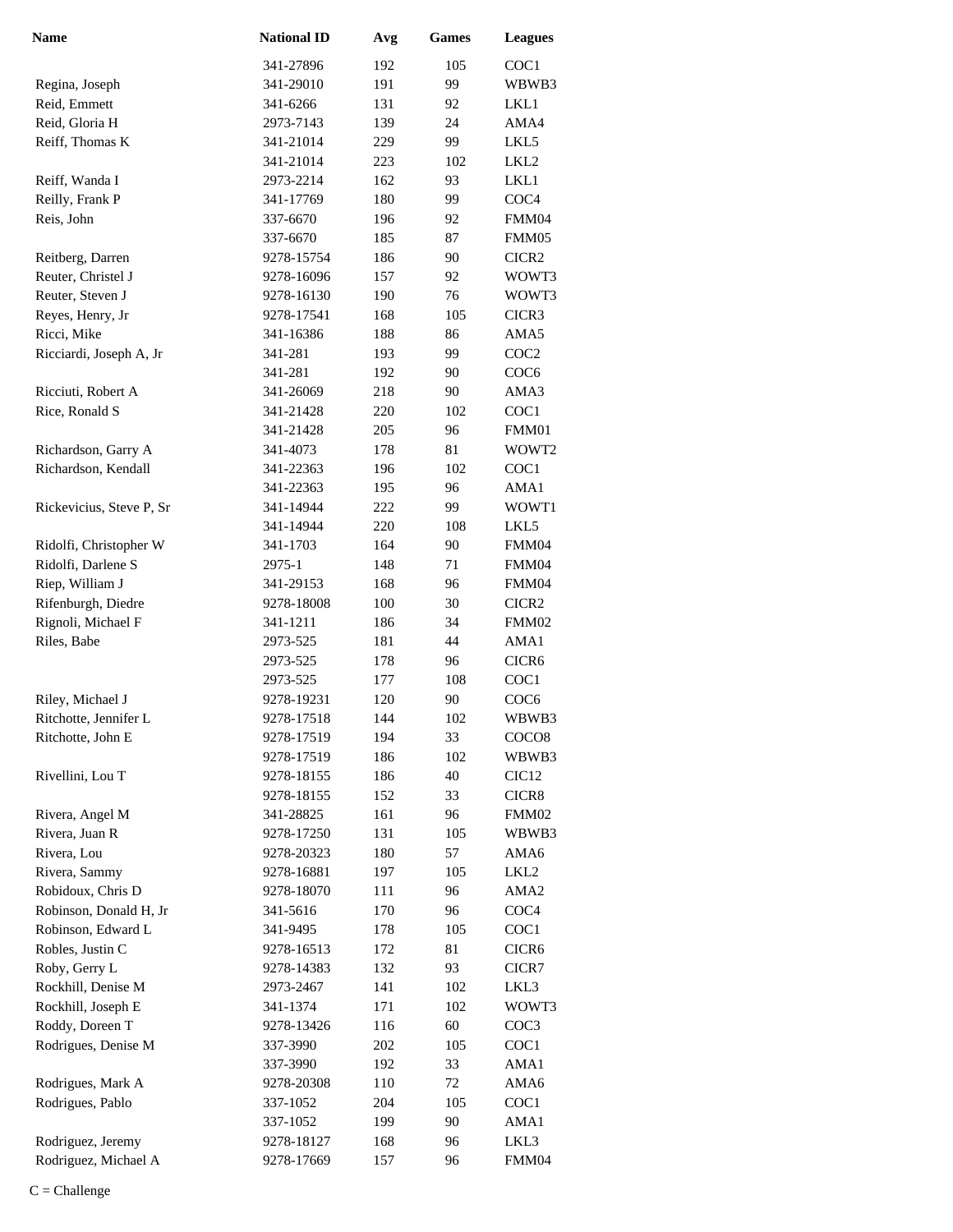| Name                    | <b>National ID</b> | Avg  | <b>Games</b> | <b>Leagues</b>    |
|-------------------------|--------------------|------|--------------|-------------------|
| Rodriguez, Ricardo      | 9278-17079         | 176  | 93           | AMA1              |
| Rodriguez, Tony         | 9278-18102         | 192  | 99           | WBWB5             |
| Roedel, John R          | 341-26854          | 152  | 93           | CICR5             |
| Rohne, Raymond E        | 341-1815           | 166  | 93           | CICR5             |
| Romano, Nick E          | 341-2500           | 183  | 74           | FMM02             |
| Rondinello, Jan L       | 2973-773           | 147  | 87           | FMM03             |
| Rosa, Hermes            | 341-6264           | 164  | 90           | LKL1              |
| Rosado, Marysel         | 9278-15398         | 155  | 99           | WBWB3             |
| Rose, Tina L            | 2973-3290          | 155  | 99           | AMA6              |
| Rosello, Ken L          | 9278-15118         | 203  | 99           | COC <sub>2</sub>  |
| Rosman, Ian             | 9278-14537         | 144  | 87           | CICR2             |
| Ross, Allison           | 9278-14246         | 141  | 106          | CICR3             |
| Ross, John              | 9278-14247         | 166  | 108          | CICR3             |
|                         | 9278-14247         | 162  | 58           | CIC <sub>11</sub> |
| Ross, Sharon            | 9278-18175         | 127  | 83           | FMM04             |
| Rossi, Catherine M      | 2971-344           | 157  | 93           | WOWT4             |
| Rossi, Charles C        | 339-1605           | 180  | 96           | WOWT4             |
| Rossi, Daniel C         | 339-3034           | 215  | 81           | WOWT4             |
| Rossi, Ryan P           | 9278-16792         | 198  | 96           | WOWT5             |
| Rossignol, Scott S      | 341-20887          | 206  | 102          | WOWT5             |
| Rostkowski, Carolyn A   | 9278-15351         | 132  | 96           | CIC <sub>12</sub> |
| Rotatori, Jay M         | 9278-14488         | 206  | 96           | WOWT5             |
| Rotatori, Michael       | 9278-14987         | 178  | 84           | FMM06             |
| Rothwell, Danny B       | 341-28486          | 216  | 36           | COC <sub>4</sub>  |
|                         | 341-28486          | 213  | 102          | COC <sub>2</sub>  |
| Roure, Johnny A         | 341-1326           | 196  | 66           | WOWT2             |
| Rourke, James A         | 9278-11877         | 159  | 99           | FMM03             |
| Rourke, Michael T       | 9278-16926         | 171  | 81           | C1c10             |
| Rowe, Brandi L          | 2973-2456          | 214  | 106          | WOWT2             |
|                         | 2973-2456          | 211  | 87           | LKL5              |
| Rowe, Chris             | 341-24130          | 220  | 99           | LKL5              |
|                         | 341-24130          | 213  | 114          | WOWT <sub>2</sub> |
| Roy, Judy A             | 9278-16793         | 123  | 54           | WOWT3             |
| Rubbo, Marc             | 341-27708          | 224  | 96           | LKL5              |
|                         | 341-27708          | 222  | 60           | WOWT2             |
|                         | 341-27708          | 220  | 105          | WOWT1             |
| Rubbo, Steven           | 9278-16131         | 182  | 53           | WOWT3             |
| Rucker, Anthony S       | 341-4070           | 217  | 102          | LKL1              |
| Rucker, Pamela S        | 2973-1352          | 168  | 87           | LKL1              |
| Ruderman, Deborah A     | 2973-5369          | 137  | 88           | FMM03             |
| Ruffoni, Karen A        | 2973-7177          | 148  | 90           | COCO <sub>8</sub> |
| Ruggiero, Amber         | 11-496851          | 163  | 90           | WBWB4             |
|                         | 11-496851          | 163  | 96           | WBWB3             |
| Ruggiero, Christine V   | 8808-24714         | 149  | 78           | WBWB4             |
|                         | 8808-24714         | 145  | 85           | AMA <sub>2</sub>  |
| Ruggiero, Dominic A, Jr | 341-10529          | 216  | 97           | LKL5              |
|                         | 341-10529          | 213  | 83           | WBWB4             |
|                         | 341-10529          | 213  | 91           | AMA2              |
|                         | 341-10529          | 208  | 108          | WBWB3             |
|                         | 341-10529          | 202  | 96           | AMA3              |
|                         | 341-10529          | 187C | 87           | CICR4             |
| Ruggiero, Mandy         | 9278-17719         | 101  | 84           | AMA6              |
| Ruggiero, Richard A     | 5538-2077          | 195  | 78           | FMM06             |
| Russell, Eric S, Sr     | 9278-11208         | 189  | 102          | WBWB3             |
| Russell, Fitzroy        | 337-5396           | 169  | 90           | C1c10             |
| Russell, Kevin P        | 5538-3404          | 203  | 93           | AMA3              |
| Russell, Sharon L       | 9278-11207         | 146  | 58           | WBWB3             |
| Russo, Joseph           | 9278-10921         | 191  | 96           | WBWB1             |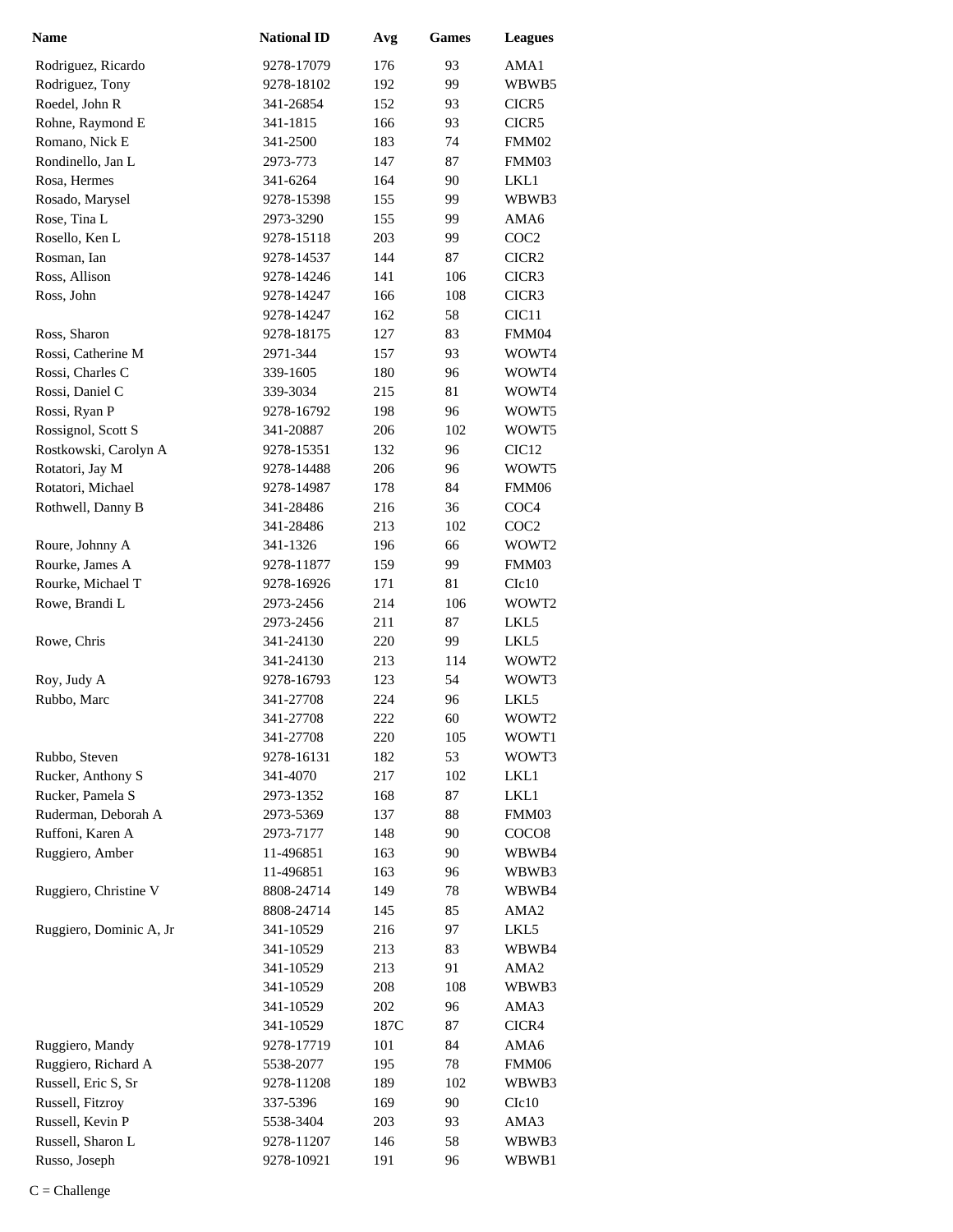| Name                  | <b>National ID</b> | Avg  | <b>Games</b> | <b>Leagues</b>    |
|-----------------------|--------------------|------|--------------|-------------------|
|                       | 9278-10921         | 178  | 102          | COC1              |
| Russo, Michael J      | 9278-16431         | 169  | 95           | FMM05             |
| Russo, Nick           | 9278-18015         | 152  | 33           | CICR3             |
| Rutherford, Timothy R | 341-9813           | 190  | 93           | FMM05             |
| Ruzicka, Frank J      | 341-28874          | 207  | 93           | AMA3              |
|                       | 341-28874          | 189C | 84           | CICR4             |
| Ruzicka, John V       | 341-310            | 197  | 93           | FMM02             |
| Ryan, Mark S          | 9278-17612         | 111  | 31           | CICR <sub>6</sub> |
| Ryan, Raymond R, Jr   | 11-350893          | 216  | 102          | AMA1              |
| Ryan, Sharon R        | 9278-17171         | 121  | 75           | COC <sub>3</sub>  |
| Sabella, Daniel V     | 337-5282           | 182  | 87           | FMM02             |
| Saddler, Marvin       | 337-4257           | 209  | 93           | AMA1              |
| Sakowicz, Carl M, Sr  | 341-26318          | 195  | 96           | CICR <sub>6</sub> |
| Sakowicz, Charles M   | 9278-11038         | 190  | 93           | CICR6             |
| Salamarca, Tony M     | 9278-17706         | 185  | 45           | FMM03             |
| Salas, Amanda I       | 9278-17696         | 109  | 66           | LKL3              |
| Sampietro, Linda      | 9278-17318         | 123  | 75           | FMM06             |
| Sampietro, Marshall   | 9278-17778         | 158  | 69           | FMM06             |
| San Marco, Anthony    | 9278-17781         | 151  | 90           | FMM06             |
| San Marco, Maria      | 9278-17787         | 129  | 84           | FMM06             |
| SanAngelo, Dan M      | 9278-14189         | 229  | 105          | WOWT1             |
|                       | 9278-14189         | 224  | 97           | WOWT3             |
|                       | 9278-14189         | 224  | 117          | WOWT2             |
|                       | 9278-14189         | 219  | 24           | LKL5              |
| Sanchez, Timothy L    | 9278-17666         | 164  | 63           | COC <sub>6</sub>  |
| Sanford, Guy E        | 1-394              | 210  | 102          | WBWB5             |
| Sanford, Jennifer L   | 9278-18113         | 169  | 102          | WBWB5             |
| Sansone, James A      | 341-18402          | 223  | 102          | AMA3              |
|                       | 341-18402          | 220  | 108          | COC1              |
|                       | 341-18402          | 205C | 99           | CICR4             |
| Santiago, Hector L    | 341-2876           | 219  | 111          | LKL6              |
|                       | 341-2876           | 212  | 99           | LKL5              |
|                       | 341-2876           | 211  | 21           | WOWT5             |
| Santiago, Maritza     | 9278-17310         | 122  | 25           | CICR3             |
| Santiago, Will        | 9278-11692         | 163  | 78           | FMM05             |
| Santoli, Douglas J    | 341-1313           | 214  | 120          | LKL <sub>6</sub>  |
| Santore, Frank D      | 9278-15317         | 197  | 97           | LKL <sub>2</sub>  |
| Santore, Luke         | 5538-3566          | 219  | 39           | CICR8             |
|                       | 5538-3566          | 184C | 105          | CICR4             |
| Santore, Phillip, Jr  | 341-29448          | 165  | 84           | CICR3             |
| Santore, Theresa A    | 9278-16279         | 157  | 95           | LKL2              |
| Santos, John A        | 9278-14416         | 209  | 102          | COC <sub>2</sub>  |
| Santos, John J        | 9278-18068         | 160  | 99           | COC <sub>2</sub>  |
| Sass, Edward P        | 341-792            | 223  | 39           | COC <sub>6</sub>  |
| Sass, Judy A          | 2972-13245         | 151  | 96           | COC <sub>6</sub>  |
| Sasso, James C        | 341-26048          | 124  | 99           | LKL3              |
| Saturno, Edward F     | 341-26439          | 211  | 117          | LKL6              |
| Saunders, Michelle R  | 9278-17764         | 112  | 78           | CICR <sub>6</sub> |
| Sautter, Kenneth C    | 9278-18042         | 137  | 69           | WBWB2             |
| Savage, Richard A     | 341-4069           | 199  | 96           | LKL1              |
| Savarese, Richard A   | 9278-14585         | 195  | 102          | CICR8             |
| Savinelli, Jeff A     | 341-22696          | 156  | 84           | FMM04             |
| Savo, Toni A          | 9278-10946         | 132  | 105          | CICR3             |
| Saylor, Mary-Ellen    | 2973-5862          | 160  | 87           | AMA6              |
| Scaccia, Sisto C      | 341-17475          | 184  | 63           | AMA5              |
| Scarpa, John          | 9278-17225         | 149  | 89           | COC <sub>2</sub>  |
| Scarzella, Denise M   | 9278-16133         | 143  | 93           | WOWT3             |
| Scarzella, Joseph A   | 341-13884          | 193  | 105          | WOWT5             |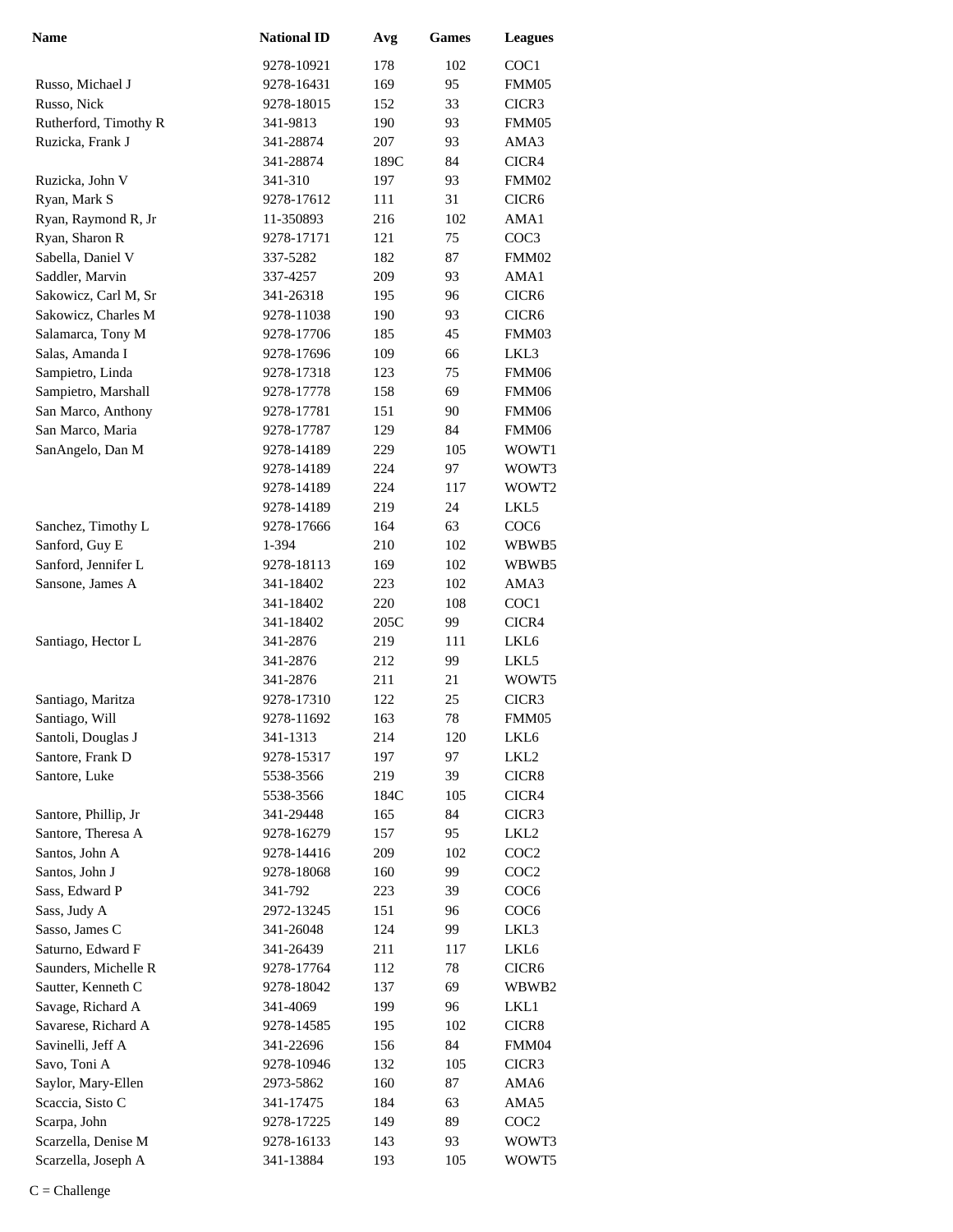| <b>Name</b>                      | <b>National ID</b>       | Avg        | <b>Games</b> | <b>Leagues</b>            |
|----------------------------------|--------------------------|------------|--------------|---------------------------|
|                                  | 341-13884                | 187        | 102          | WOWT3                     |
| Schaeffer, Julie R               | 341-21168                | 214        | 24           | AMA3                      |
|                                  | 341-21168                | 203        | 105          | COC1                      |
|                                  | 341-21168                | 196        | 90           | COC <sub>3</sub>          |
| Scheller, Andrew                 | 9278-18009               | 128        | 84           | CICR <sub>2</sub>         |
| Scherb, Robert C                 | 341-20284                | 202        | 99           | COC4                      |
| Schiffer, James B                | 341-10343                | 222        | 96           | AMA6                      |
|                                  | 341-10343                | 221        | 93           | AMA <sub>2</sub>          |
| Schiffer, Norma J                | 9278-16433               | 150        | 87           | AMA <sub>2</sub>          |
| Schilkowski, Andrew V            | 341-25872                | 230        | 105          | WOWT1                     |
|                                  | 341-25872                | 229        | 102          | AMA3                      |
| Schley-santana, Burgandee J      | 9278-18010               | 84         | 39           | CICR <sub>2</sub>         |
| Schley-santana, Erin             | 9278-18011               | 112        | 34           | CICR <sub>2</sub>         |
| Schmidt, Dustin                  | 9278-17253               | 179        | 92           | WBWB3                     |
| Schmitt, George J, RD            | 338-27447                | 220        | 96           | LKL5                      |
| Schmitt, William P, III          | 338-30906                | 227        | 99           | LKL5                      |
| Schneider, Ethan                 | 9278-18140               | 142        | 84           | AMA4                      |
| Schnitzke, John W                | 341-2323                 | 170        | 87           | CICR7                     |
| Schofield, Agnes                 | 2973-6267                | 136        | 104          | C1c10                     |
| Schroeder, Zeke                  | 341-141                  | 216        | 99           | AMA3                      |
| Schuelke, Fran A                 | 16-33572                 | 179        | 105          | AMA1                      |
| Schumacher, James W              | 9278-16655               | 150        | 69           | FMM01                     |
| Schwabe, Bill J                  | 9278-17928               | 118        | 90           | COCO <sub>8</sub>         |
| Schwabe, Daniel R                | 9278-17929               | 128        | 75           | COCO <sub>8</sub>         |
| Schwartz, Monica                 | 11-678023                | 215        | 99           | LKL5                      |
|                                  | 11-678023                | 205        | 93           | AMA3                      |
| Schweikert, Kelly F              | 9278-18114               | 164        | 90           | WBWB5                     |
| Schweiss, Jake                   | 9278-20316               | 173        | 36           | COCO8                     |
| Sciaraffa, Deborah M             | 2973-6525                | 136        | 93           | FMM01                     |
| Sciaraffa, Paul                  | 9278-16677               | 132        | 33           | FMM01                     |
| Scioscia, Robin E                | 2973-6195                | 149        | 56           | FMM04                     |
| Scipio, Betty P                  | 2973-3524                | 131        | 104          | FMM01                     |
| Scott, Donna L                   | 9278-16300               | 160        | 84           | COC <sub>6</sub>          |
| Scott, Dorothy M                 | 2973-5941                | 133        | 60           | CICR3                     |
| Scott, Ronald S                  | 341-8884                 | 167        | 84           | COC <sub>6</sub>          |
| Scott, Timothy E                 | 9278-11070               | 235        | 99           | WBWB4                     |
|                                  | 9278-11070               | 230        | 90           | CICR7                     |
|                                  | 9278-11070               | 222        | 96           | COC <sub>6</sub>          |
| Scranton, Christopher M          | 9278-10891               | 187        | 83           | FMM02                     |
| Seal, Joyceanne                  | 9278-17073               | 169        | 89           | COC <sub>3</sub>          |
|                                  | 9278-17073               | 168        | 108          | COC <sub>1</sub>          |
| Secki, Louis J                   | 11-666775                | 186        | 24           | AMA3                      |
| Seeds, Brian K                   | 341-27201                | 181        | 81           | CIC <sub>11</sub>         |
| Seeds, Eric J                    | 341-25845                | 164        | 93           | CICR5                     |
| Seeley, Steven A                 | 9278-13693               | 202        | 93           | CICR <sub>6</sub>         |
|                                  | 9278-13693               | 181C       | 102          | CICR4                     |
| Segarra, John A<br>Segui, Luis O | 337-320                  | 224        | 102          | AMA1                      |
| Seidel, Rick J                   | 9278-13066<br>9278-13809 | 199<br>202 | 96<br>87     | WOWT3<br>LKL <sub>2</sub> |
| Sellers, Calvin M                | 337-2782                 |            | 90           | WOWT1                     |
| Serapiglia, Marla J              | 9278-13122               | 230<br>137 | 78           | FMM05                     |
| Serkins, Ray J                   | 337-6506                 | 202        | 84           | AMA6                      |
|                                  | 337-6506                 | 200        | 87           | CICR <sub>6</sub>         |
|                                  | 337-6506                 | 198        | 84           | CICR7                     |
|                                  | 337-6506                 | 198        | 87           | CIC <sub>12</sub>         |
| Serra, Jay J                     | 9278-17606               | 160        | 30           | AMA5                      |
| Serra, Karen C                   | 9278-17607               | 143        | 42           | AMA5                      |
| Server, Shawn M                  | 341-29110                | 197        | 99           | COC <sub>4</sub>          |
|                                  |                          |            |              |                           |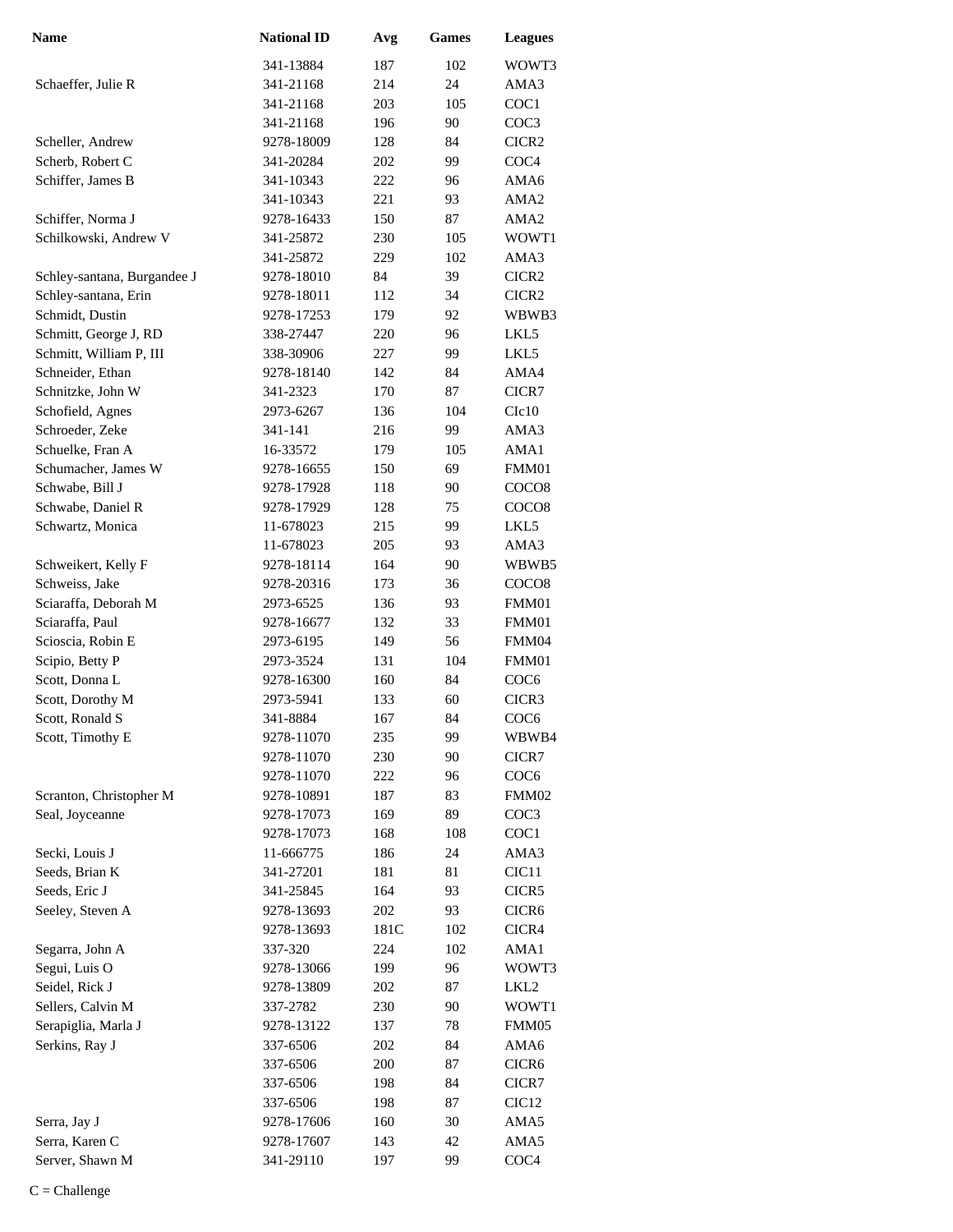| <b>Name</b>           | <b>National ID</b> | Avg | <b>Games</b> | <b>Leagues</b>    |
|-----------------------|--------------------|-----|--------------|-------------------|
| Shahen, Alex          | 9278-17575         | 177 | 90           | WOWT3             |
| Shahen, Frances       | 9278-17574         | 129 | 93           | WOWT3             |
| Shandro, Beatrice C   | 9278-16225         | 150 | 90           | FMM03             |
| Shanklin, Kevin O     | 338-28649          | 184 | 30           | COC1              |
| Shara, Patricia A     | 338-34035          | 153 | 68           | COC3              |
| Sharik, Cathie R      | 2973-540           | 144 | 87           | AMA6              |
| Sharog, Brett A       | 9278-18180         | 181 | 87           | FMM04             |
| Sharoh, Traci E       | 9278-17195         | 118 | 30           | WOWT3             |
| Sharpe, Heather       | 9278-14391         | 121 | 90           | FMM04             |
| Sharpe, Jacob         | 9278-18176         | 179 | 67           | FMM04             |
| Shatas, Bill C        | 341-27232          | 166 | 72           | COC <sub>6</sub>  |
| Shatford, Ryan        | 9005-27554         | 159 | 93           | FMM01             |
| Shaw, Harold E        | 341-915            | 212 | 45           | LKL5              |
|                       | 341-915            | 208 | 117          | LKL6              |
|                       | 341-915            | 207 | 108          | LKL2              |
| Shaw, Samuel K        | 341-25224          | 174 | 93           | LKL1              |
| Shea, Catrina D       | 2973-5092          | 186 | 105          | COC1              |
| Shea, John            | 9278-14652         | 162 | 120          | LKL <sub>6</sub>  |
| Sheltman, James       | 9278-12940         | 214 | 93           | COC <sub>2</sub>  |
| Sheltman, Sonny       | 341-24450          | 202 | 90           | COC <sub>2</sub>  |
| Shepard, Mark         | 9278-19210         | 139 | 24           | CICR <sub>6</sub> |
| Shepard, Seth         | 9278-19203         | 160 | 54           | FMM01             |
| Sherman, Barbara J    | 2973-1492          | 159 | 42           | CICR5             |
|                       | 2973-1492          | 157 | 105          | COC1              |
|                       | 2973-1492          | 155 | 96           | WBWB1             |
|                       | 2973-1492          | 155 | 105          | CICR3             |
| Sherman, Jason        | 9278-16403         | 207 | 33           | CIC <sub>12</sub> |
|                       | 9278-16403         | 207 | 50           | CICR3             |
|                       | 9278-16403         | 207 | 105          | COC1              |
|                       | 9278-16403         | 204 | 95           | AMA1              |
| Sherman, Marjorie A   | 9278-18123         | 134 | 87           | WBWB5             |
| Sherwood, Andrew R    | 9278-11094         | 177 | 84           | COC <sub>2</sub>  |
| Shields, Connie       | 2975-7720          | 177 | 93           | CICR3             |
| Shields, Tyiesha      | 9278-15108         | 160 | 45           | CICR <sub>6</sub> |
| Shields, Vincent G    | 341-29630          | 195 | 102          | CICR3             |
|                       | 341-29630          | 191 | 90           | CICR <sub>6</sub> |
| Shiley, Mark D        | 341-7956           | 141 | 87           | CICR <sub>2</sub> |
| Shirling, Michael J   | 341-23825          | 204 | 90           | WOWT4             |
| Shirling, Teresa N    | 2973-4448          | 116 | 78           | WOWT4             |
| Shupenis, Paul V, Sr. | 9278-13544         | 204 | 89           | AMA4              |
| Shura, Stephen M      | 341-20702          | 170 | 56           | WBWB2             |
| Siconolfi, Albert J   | 338-17490          | 200 | 30           | COC <sub>2</sub>  |
| Sikorski, William M   | 338-20523          | 131 | 75           | CICR <sub>2</sub> |
| Silva, Jason          | 9278-16518         | 178 | 81           | FMM05             |
| Silva, Nathan         | 5538-768           | 199 | 99           | CICR8             |
| Silvestros, Louis N   | 341-17280          | 170 | 72           | CICR5             |
| Sirois, Dawn M        | 2973-7168          | 173 | 99           | WOWT3             |
| SIROIS, DEAN J        | 341-29260          | 220 | 96           | AMA6              |
|                       | 341-29260          | 204 | 93           | CICR <sub>6</sub> |
|                       | 341-29260          | 201 | 104          | FMM01             |
| Sirois, Peter W       | 9278-19290         | 123 | 42           | CICR <sub>6</sub> |
| Skelly, Brian         | 341-4995           | 190 | 84           | FMM02             |
| Skurga, Scott R       | 9278-18045         | 160 | 66           | CICR <sub>6</sub> |
| Skurja, Gerard M, Sr  | 9278-13855         | 180 | 95           | CICR <sub>6</sub> |
| Slack, Ronald A       | 341-29150          | 183 | 102          | COC <sub>2</sub>  |
|                       | 341-29150          | 182 | 102          | COC7              |
|                       | 341-29150          | 180 | 96           | COC <sub>6</sub>  |
| Slowinski, Summer R   | 9278-13398         | 181 | 102          | LKL <sub>2</sub>  |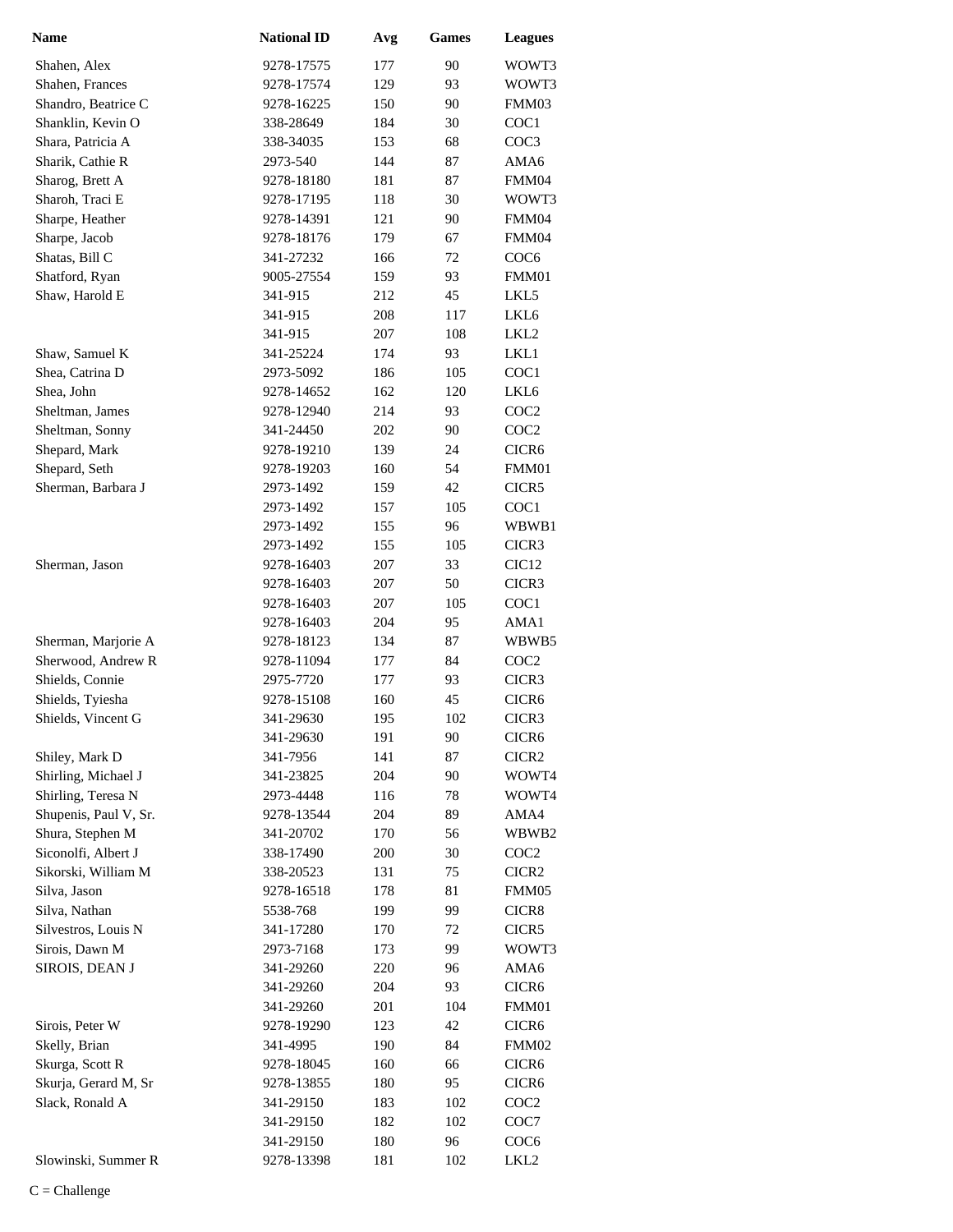| <b>Name</b>                              | <b>National ID</b>      | Avg        | <b>Games</b> | <b>Leagues</b>                        |
|------------------------------------------|-------------------------|------------|--------------|---------------------------------------|
| Slowinski, William F                     | 341-12631               | 211        | 90           | LKL <sub>2</sub>                      |
| Smart, Gladys M                          | 2973-2393               | 173        | 87           | AMA4                                  |
|                                          | 2973-2393               | 171        | 21           | COC1                                  |
|                                          | 2973-2393               | 170        | 93           | CIC <sub>12</sub>                     |
| Smith, Carla D                           | 2975-161                | 181        | 87           | AMA1                                  |
|                                          | 2975-161                | 173        | 87           | AMA3                                  |
| Smith, Charles E                         | 9278-14376              | 215        | 106          | COC1                                  |
|                                          | 9278-14376              | 210        | 85           | CIC <sub>12</sub>                     |
| Smith, Daniel K                          | 9278-19215              | 178        | 78           | FMM05                                 |
| Smith, Gwendolyn I                       | 2973-3348               | 151        | 92           | COC1                                  |
| Smith, Irene L                           | 2973-6703               | 127        | 91           | CICR <sub>6</sub>                     |
| Smith, Jacques K                         | 341-2266                | 213        | 102          | AMA3                                  |
|                                          | 341-2266                | 210        | 102          | AMA1                                  |
|                                          | 341-2266                | 209        | 104          | COC1                                  |
| Smith, Jaime L                           | 5538-504                | 179        | 24           | WBWB2                                 |
| Smith, Jerome B                          | 341-25981               | 144        | 96           | WBWB3                                 |
| Smith, Kyle C                            | 341-26545               | 128        | 84           | CICR <sub>2</sub>                     |
|                                          | 5538-2281               | 202        | 69           | CICR <sub>6</sub>                     |
| Smith, Matthew                           | 5538-2281               |            | 70           |                                       |
|                                          |                         | 200        |              | FMM02<br>CICR3                        |
| Smith, Morgan E                          | 9278-15100              | 132        | 96           |                                       |
| Smith, Richard W                         | 341-26707               | 192        | 87           | COC <sub>6</sub><br>CICR <sub>6</sub> |
|                                          | 341-26707               | 186        | 96           |                                       |
| Smith, Robert J                          | 9278-18135              | 140        | 48<br>84     | AMA4                                  |
| Smith, Rosemary                          | 2973-6662               | 98<br>124  | 66           | COC <sub>3</sub><br>CICR <sub>2</sub> |
| Smith, Stacey A<br>Smith, William A      | 9278-18012<br>341-22077 | 154        | 102          | COC <sub>2</sub>                      |
| Snedeker, Ana M                          |                         | 144        |              |                                       |
|                                          | 9278-13959              |            | 105<br>81    | CICR3                                 |
| Snedeker, William R, Jr<br>Snow, William | 341-25204<br>341-3787   | 189<br>192 | 86           | CICR3<br>CICR5                        |
| Snyder, Chelsea A                        | 9278-17274              | 130        | 78           | CICR7                                 |
|                                          | 9278-17274              | 130        | 93           | COC <sub>6</sub>                      |
| Snyder, Dawna                            | 9278-17276              | 151        | 96           | COC <sub>6</sub>                      |
| Sobczak, John J                          | 337-6108                | 202        | 60           | FMM02                                 |
| Sodalith, Joseph B                       | 9278-16243              | 142        | 80           | CICR <sub>2</sub>                     |
| Sommo, Michael J                         | 341-1641                | 172        | 27           | FMM02                                 |
| Sonsini, Nicole L                        | 9278-16922              | 215        | 90           | WOWT2                                 |
|                                          | 9278-16922              | 206        | 45           | COC1                                  |
| Sordi, Joseph A, III                     | 9278-17387              | 187        | 102          | COC7                                  |
|                                          | 9278-17387              | 184        | 84           | COC <sub>2</sub>                      |
|                                          | 9278-17387              | 180        | 93           | COC <sub>5</sub>                      |
| Sorensen, Deborah L                      | 9278-18020              | 132        | 39           | CICR3                                 |
| Sortini, Jennifer                        | 9278-19247              | 99         | 45           | WBWB3                                 |
| Spadacenta, Dave A                       | 9278-15135              | 170        | 87           | COC <sub>6</sub>                      |
|                                          | 9278-15135              | 164        | 93           | CICR7                                 |
| Spadacenta, Deana M                      | 9278-12542              | 156        | 78           | WBWB4                                 |
|                                          | 9278-12542              | 155        | 54           | COC <sub>6</sub>                      |
| Sparks, Janet                            | 2973-5366               | 132        | 102          | FMM03                                 |
| Spath, Gregory A                         | 341-22525               | 175        | 87           | AMA6                                  |
| Spear, Lisa A                            | 9278-16090              | 152        | 98           | WOWT3                                 |
| Spear, Timothy R, Sr                     | 9278-16134              | 206        | 98           | WOWT3                                 |
|                                          | 9278-16134              | 205        | 99           | WOWT5                                 |
| Speers, Anthony                          | 11-36477                | 191C       | 108          | CICR4                                 |
| Speers, Robert G, Jr                     | 341-29548               | 189C       | 57           | CICR4                                 |
| Spell-Ashmore, Delores I                 | 2973-3158               | 138        | 93           | CIC <sub>12</sub>                     |
|                                          | 2973-3158               | 137        | 90           | CICR7                                 |
| Spellman, Henry L                        | 341-28463               | 218        | 102          | LKL5                                  |
| Spickle, Mary C                          | 2973-5881               | 173        | 102          | FMM01                                 |
| Spikes, Freddie L                        | 341-6537                | 156        | 105          | FMM01                                 |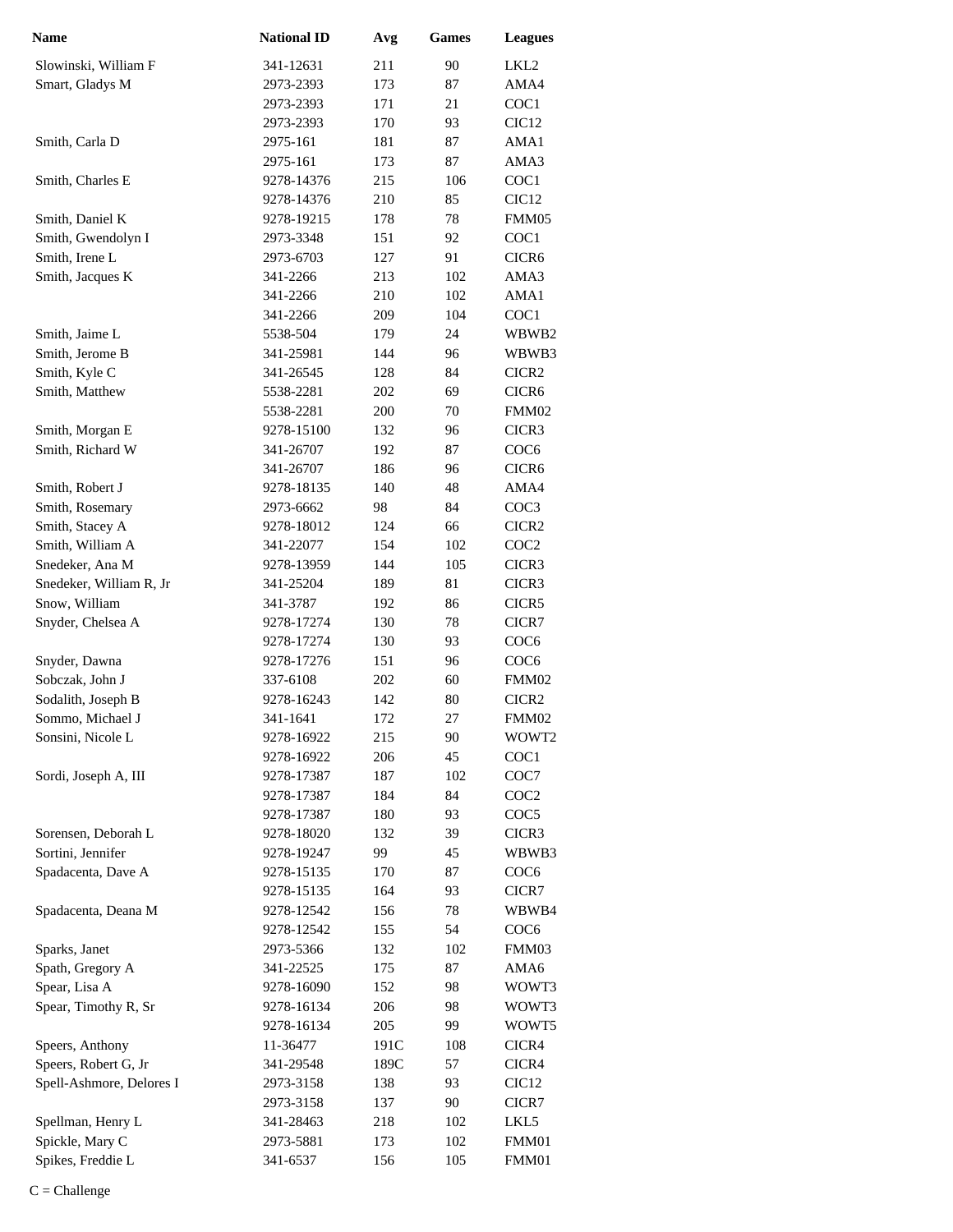| <b>Name</b>            | <b>National ID</b>   | Avg | <b>Games</b> | <b>Leagues</b>    |
|------------------------|----------------------|-----|--------------|-------------------|
| Spinnato, Paul J, III  | 341-24560            | 220 | 83           | COC <sub>2</sub>  |
| Splain, Steve A        | 341-2733             | 224 | 102          | WOWT1             |
|                        | 341-2733             | 223 | 27           | AMA3              |
| Stabach, Theresa A     | 2973-4436            | 137 | 84           | COC3              |
| Stanley, Francine L    | 2973-1971            | 180 | 96           | COC1              |
|                        | 2973-1971            | 174 | 99           | CICR5             |
|                        | 2973-1971            | 171 | 105          | AMA1              |
| Stark, Craig L         | 9278-14250           | 185 | 69           | CICR7             |
| Starno, Fred P, III    | 341-27830            | 209 | 81           | AMA1              |
| Staskiewiez, Raymond J | 341-16788            | 173 | 90           | AMA6              |
| Stefanowicz, Cheryl A  | 2973-5422            | 129 | 60           | WOWT4             |
| Stefko, Richard J      | 341-11547            | 186 | 99           | WBWB3             |
| Stevens, Jason E       | 8808-36526           | 205 | 84           | WBWB5             |
| Stewart, Daniel G, Jr  | 341-7855             | 187 | 105          | COC1              |
|                        | 341-7855             | 185 | 108          | FMM01             |
| Stewart, Josette A     | 2973-3399            | 160 | 108          | FMM01             |
| Stilkey, Hazen O       | 341-3111             | 169 | 90           | WOWT5             |
| Stowell, Paul          | 9278-16892           | 195 | 72           | FMM06             |
|                        | 9278-16892           | 192 | 90           | FMM05             |
| Stowell, Wendy         | 9278-17417           | 141 | 90           | FMM05             |
| Strout, Douglas J      | 341-28199            | 192 | 81           | COC1              |
|                        | 341-28199            | 189 | 84           | COC <sub>6</sub>  |
| Strout, Tyler J        | 9278-15034           | 182 | 93           | COC <sub>6</sub>  |
| Styles, Gloria O       | 2973-1711            | 163 | 99           | LKL1              |
| Sudell, Andrew T       | 337-1565             | 201 | 84           | FMM05             |
| Sullivan, John J       | 341-5135             | 157 | 30           | COC <sub>4</sub>  |
| Summa, Cristina A      | 9278-15673           | 124 | 81           | CICR <sub>6</sub> |
| Summa, Frank J         | 341-19288            | 194 | 96           | CICR <sub>6</sub> |
| Summa, Frank M         | 341-28558            | 208 | 96           | CICR <sub>6</sub> |
| Summa, Nicholas C      | 5538-1628            | 205 | 93           | CICR <sub>6</sub> |
| Summerfield, Alan K    | 341-6670             | 222 | 102          | WOWT1             |
|                        | 341-6670             | 216 | 26           | WOWT5             |
| Super, Elinore E       | 2973-3353            | 142 | 105          | FMM01             |
| Supple, Ed C           | 341-23165            | 192 | 27           | FMM02             |
| Suraci, Jessica M      | 2973-5946            | 188 | 90           | AMA6              |
| Swaby, Everton         | 10-1994288           | 215 | 99           | AMA3              |
| Swanson, Kevin R, Jr   | 341-26375            | 179 | 21           | COC <sub>4</sub>  |
| Swanson, Kevin R, Sr   | 341-29340            | 183 | 102          | COC <sub>4</sub>  |
| Swindell, Cherise E    | 9278-17999           | 91  | 59           | FMM01             |
| Swirsky, Nicole D      | 9278-17665           | 123 | 30           | COC <sub>6</sub>  |
| Swoszowski, Daniel     | 341-27295            | 180 | 93           | AMA6              |
| Swoszowski, Kathleen M | 2973-3039            | 156 | 36           | AMA6              |
| Sylvester, Eric D      | 9278-16972           | 195 | 36           | WOWT4             |
| Sylvester, Gregory D   | 341-29358            | 164 | 57           | WOWT4             |
| Synott, Felicia M      | 9278-15322           | 140 | 100          | LKL3              |
| Syombathy, Clinton J   | 9278-18171           | 163 | 78           | AMA6              |
| Szafko, John L, Jr     | 9278-15925           | 176 | 21           | COC <sub>2</sub>  |
| Szigeti, Amanda M      | 5538-305             | 165 | 81           | CICR3             |
| Szigeti, Vincent       | 341-3427             | 179 | 93           | COC <sub>2</sub>  |
|                        | 341-3427             | 172 | 54           | CICR3             |
| Szmajlo, Walter        | 9278-11513           | 224 | 108          | WOWT5             |
| Tacchi, John Q, Jr.    | 9278-18032           | 124 | $78\,$       | WBWB2             |
| Tackos, Katie E        | 9278-17016           | 155 | 102          | CICR <sub>3</sub> |
| Taft, Jacqueline       | 2973-838             | 156 | 96           | C1c10             |
| Tafuto, David A        | 341-16078            | 196 | 66           | AMA3              |
| Talarczyk, Joe         |                      |     | 96           | AMA3              |
| Talento, Tim J         | 341-998<br>341-28782 | 238 | 93           | COC <sub>2</sub>  |
| Talnose, William E     |                      | 193 |              |                   |
|                        | 341-16370            | 204 | 90           | FMM02             |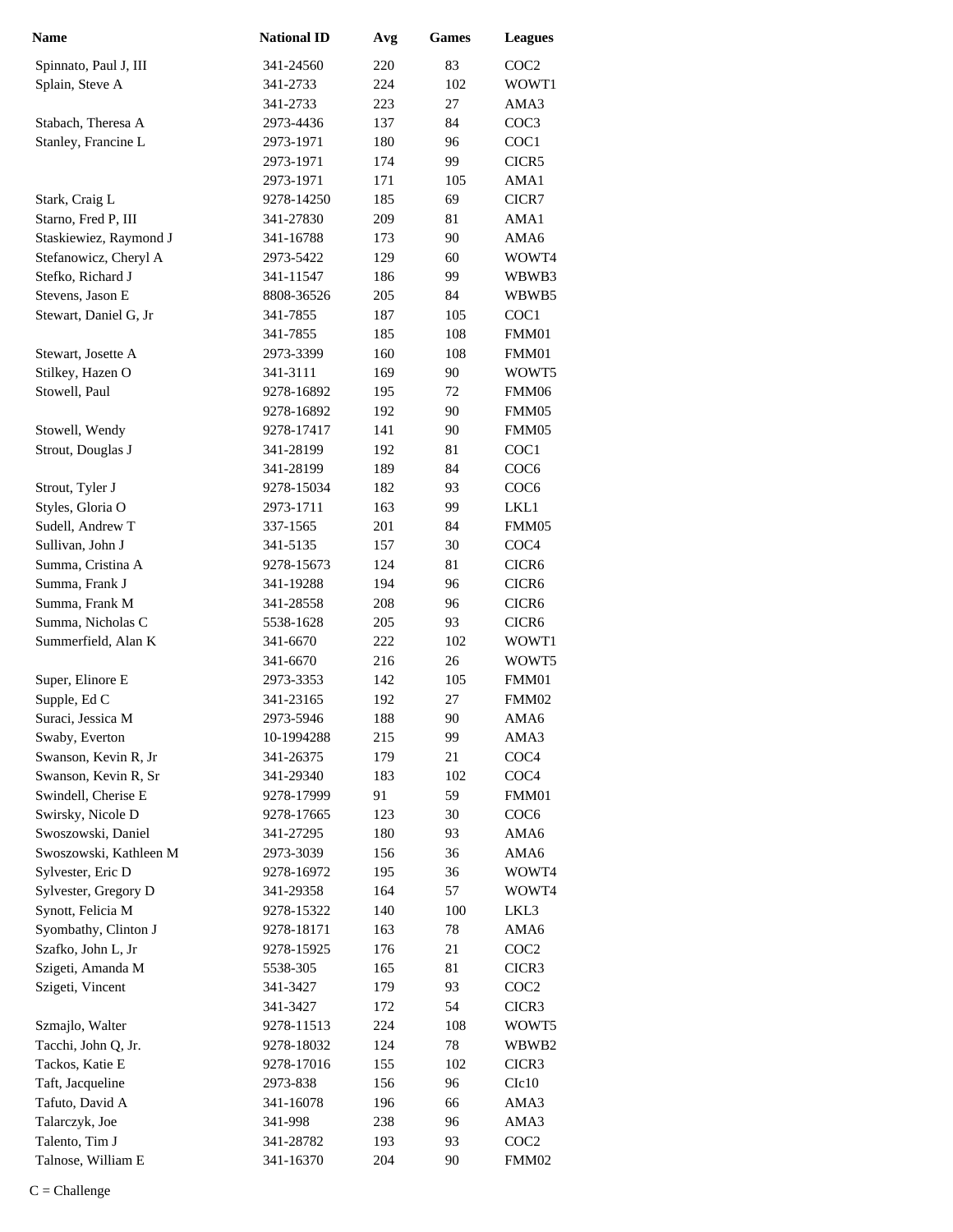| Name                     | <b>National ID</b> | Avg  | <b>Games</b> | <b>Leagues</b>    |
|--------------------------|--------------------|------|--------------|-------------------|
| Tardif, Yvan J           | 341-13776          | 201  | 96           | WOWT4             |
|                          | 341-13776          | 190  | 108          | LKL2              |
| Tasco, Bill A            | 341-28964          | 206  | 74           | AMA5              |
|                          | 341-28964          | 196  | 93           | AMA3              |
| Tauoa, Tyler M           | 9278-17197         | 150  | 93           | WOWT3             |
| Taylor, Emma L           | 2973-2119          | 145  | 21           | LKL1              |
| Taylor, Walter           | 341-29031          | 205  | 90           | COC1              |
| Teixeira, Kathy          | 9278-17483         | 112  | 42           | FMM01             |
| Tendler, David E         | 341-2692           | 207  | 72           | COC <sub>4</sub>  |
| Testagrossa, Peter M     | 341-15959          | 194  | 87           | COC2              |
| Teti, James A, Jr        | 9278-17747         | 223  | 36           | LKL5              |
|                          | 9278-17747         | 221  | 120          | LKL <sub>6</sub>  |
| Tetrault, Anita R        | 9278-18110         | 138  | 90           | WBWB5             |
| Texidor, Natasha L, Mrs. | 9278-18126         | 153  | 90           | WBWB5             |
| Texidor, William S, Mr.  | 9278-18106         | 172  | 89           | WBWB5             |
| Thayer, Sarah            | 9278-18173         | 123  | 21           | FMM03             |
| Thibodeau, Dave L        | 9278-14063         | 225  | 120          | WOWT2             |
|                          | 9278-14063         | 221  | 102          | WOWT5             |
| Thibodeau, Joe W         | 9278-14062         | 212  | 99           | WOWT5             |
| Thissell, Rachel L       | 2973-5209          | 171  | 63           | COC <sub>6</sub>  |
| Thomas, Brian R          | 9278-13921         | 146  | 66           | WBWB2             |
| Thomas, Christi C        | 2972-16808         | 109  | 59           | COC3              |
| Thomas, Greg V, Jr       | 341-26967          | 170  | 80           | CICR5             |
| Thomas, Malcolm C        | 9278-15395         | 200  | 90           | WBWB1             |
| Thomas, Phil             | 341-21126          | 172  | 96           | CICR5             |
| Thomas, Timothy E        | 341-28534          | 208  | 90           | WBWB3             |
|                          | 341-28534          | 195  | 105          | COC1              |
|                          | 341-28534          | 192  | 42           | C1c10             |
| Thompson, Leona N        | 2975-1431          | 173  | 102          | FMM01             |
| Thompson, Michelle M     | 2973-5579          | 118  | 70           | COC <sub>3</sub>  |
| Ticino, Ryan M           | 8808-37191         | 200  | 96           | COC4              |
| Ticino, Scott E          | 338-22650          | 203  | 72           | COC <sub>4</sub>  |
| Tingley, Kevin E         | 341-28102          | 161  | 81           | AMA5              |
| Tippett, Donna M         | 2972-16585         | 141  | 96           | COC7              |
| Tippett, Terry C         | 9278-11630         | 193  | 33           | COC <sub>4</sub>  |
|                          | 9278-11630         | 189  | 99           | COC7              |
| Titcomb, Chris           | 341-28322          | 157  | 102          | CICR5             |
| Titus, Christopher M     | 9278-16549         | 181  | 87           | COC <sub>2</sub>  |
| Titus, Margaret M        | 2973-6313          | 154  | 84           | COC <sub>3</sub>  |
| Titus, Scott             | 9278-16546         | 212  | 96           | COC <sub>2</sub>  |
| Tolla, Mark A            | 9278-18156         | 150  | 30           | CICR8             |
|                          | 9278-18156         | 150  | 39           | CIC <sub>12</sub> |
| Tones, Lou E             | 337-431            | 229  | 102          | LKL6              |
|                          | 337-431            | 212  | 90           | CICR3             |
| Toni, Sergio, Jr         | 9278-11827         | 121  | 63           | CICR9             |
| Toni, Sergio F, Sr       | 341-3948           | 139  | 78           | CICR9             |
| Torgerson, Stuart        | 9278-18143         | 103  | 23           | FMM03             |
| Torino, John             | 341-5115           | 175  | 57           | FMM03             |
|                          | 341-5115           | 168C | 33           | CICR4             |
| Torre, Anthony           | 5538-267           | 220  | 99           | AMA3              |
| Torres, Carl E, Jr       | 11-405087          | 184  | 90           | LKL <sub>2</sub>  |
| Torres, Daniel           | 338-27228          | 170C | 87           | CICR4             |
| Torres, Luis E           | 9278-18004         | 153  | 87           | AMA1              |
| Torres, Marcos W         | 341-19493          | 199  | 48           | AMA1              |
|                          | 341-19493          | 193  | 54           | COC <sub>4</sub>  |
|                          | 341-19493          | 192  | 48           | COC1              |
| Torres, Roger V          | 9278-14057         | 177  | 90           | COC <sub>4</sub>  |
| Torres, Wilfor G, Sr.    | 1663-2618          | 218  | 108          | COC1              |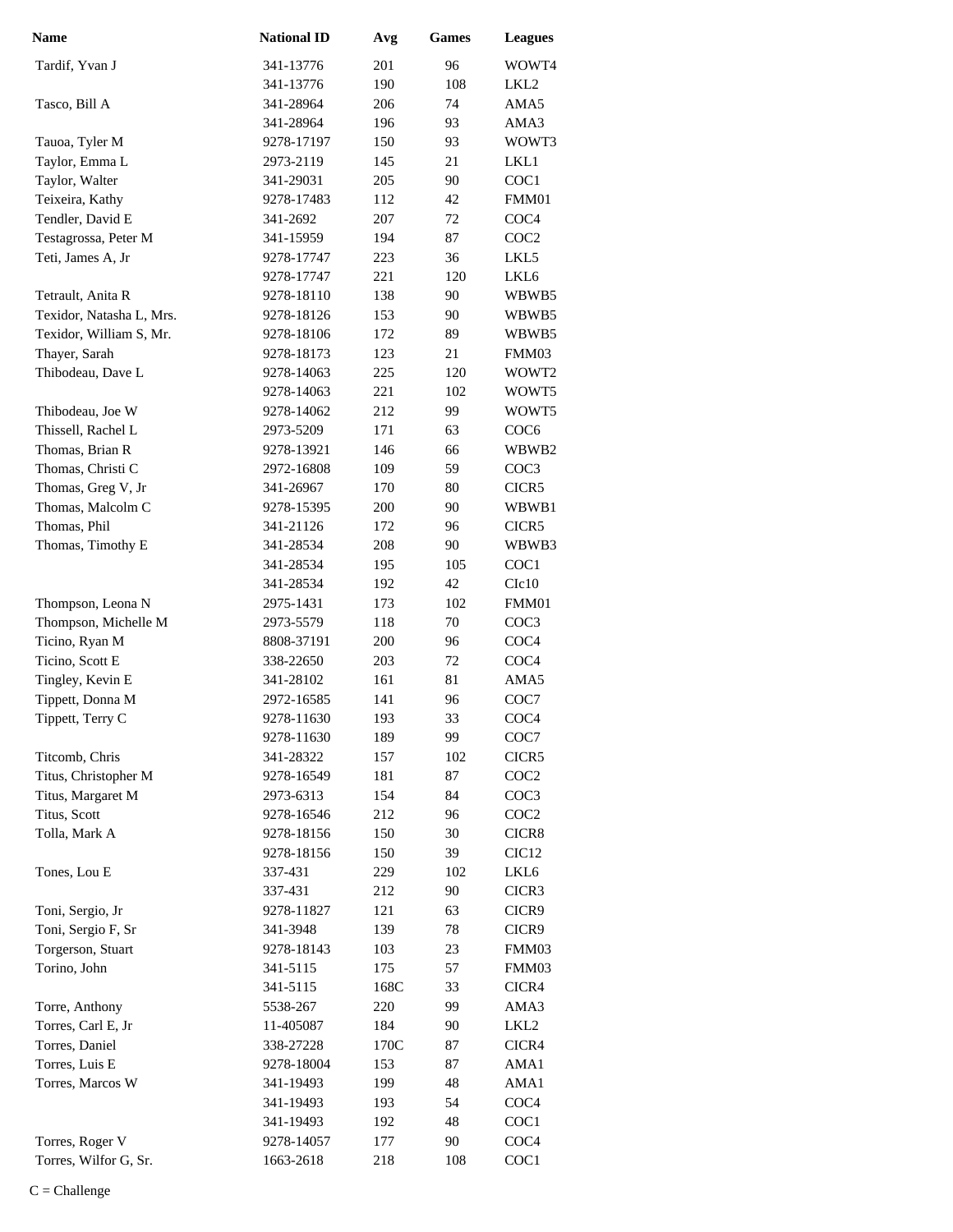| 1663-2618<br>211<br>102<br>AMA1<br>210<br>99<br>COC <sub>4</sub><br>1663-2618<br>199<br>107<br>COC1<br>Torres, Wilfor X, Jr<br>9278-14058<br>99<br>COC <sub>4</sub><br>9278-14058<br>190<br>Torres, William, Jr<br>337-3595<br>181<br>84<br>AMA1<br>Tosetti, Robert J, III<br>208<br>96<br>FMM03<br>9278-15438<br>201<br>87<br>9278-15438<br>CICR9<br>183<br>81<br>Tosetti, Robert J, Jr<br>9278-15437<br>CICR9<br>Tosetti, Yvonne<br>152<br>99<br>9278-15436<br>FMM03<br>Towers, Howard T<br>337-3222<br>171<br>21<br>AMA3<br>Tramontano, Harry P<br>9278-12965<br>165<br>99<br>AMA6<br>Treloar, Kenny W<br>9278-19289<br>135<br>39<br>WOWT3<br>Trimarchi, Michael A<br>9278-15727<br>156<br>89<br>FMM03<br>Tripler, Vaughn<br>8808-35804<br>173<br>99<br>COC1<br>Trippodo, Daniel<br>341-27371<br>188<br>21<br>CICR5<br>Tuazon, Glenn D<br>208<br>FMM01<br>341-9998<br>105<br>Tubman, Graylon L<br>130<br>93<br>FMM04<br>9278-11332<br>Tuozzoli, Michael C<br>341-26852<br>96<br>COC <sub>2</sub><br>170<br>Turcotte, Richard S<br>338-15402<br>225<br>102<br>WBWB5<br>Turek, Andrew J<br>140<br>93<br>341-23498<br>WOWT4<br>Turek, Diane D<br>148<br>87<br>2973-3923<br>WOWT4<br>Turgeon, Beth A<br>9278-16233<br>110<br>90<br>AMA <sub>2</sub><br>Turgeon, John P<br>337-51<br>216<br>85<br>AMA <sub>2</sub><br>Turiano, Robert W<br>9278-15499<br>225<br>87<br>WOWT1<br>Turner, Daniel J<br>341-9677<br>120<br>233<br>LKL6<br>224<br>102<br>341-9677<br>LKL5<br>221<br>54<br>LKL <sub>2</sub><br>341-9677<br>Turner, Glenn T<br>161<br>104<br>COC1<br>341-17129<br>Turner, Raymond C<br>225<br>WOWT2<br>9278-12381<br>36<br>218<br>LKL5<br>9278-12381<br>108<br>Tuttle, Gary P<br>93<br>AMA6<br>341-11222<br>188<br>Tyson, Ethel L<br>90<br>AMA6<br>2973-5488<br>197<br>90<br>CIC <sub>12</sub><br>2973-5488<br>191<br>AMA1<br>2973-5488<br>191<br>102<br>2973-5488<br>181<br>COC1<br>108<br>21<br>180<br>CICR <sub>6</sub><br>2973-5488<br>Tyson, Kevin<br>161<br>C1c10<br>341-28567<br>86<br>Uliano, Barbara J<br>142<br>84<br>2973-105<br>COC <sub>3</sub><br>Uliase, Hazel A<br>81<br>2973-6720<br>130<br>COC <sub>3</sub><br>Uluski, Bill<br>341-8260<br>164<br>84<br>AMA6<br>Untiet, Elizabeth J<br>135<br>39<br>WOWT3<br>9278-17805<br>Urbanowicz, Vincent D<br>341-3544<br>192<br>90<br>FMM02<br>Ursini, Louis<br>341-28036<br>159<br>47<br>CICR9<br>Vaccaro, Daniel A<br>10-371099<br>200<br>45<br>AMA3<br>Vadnais, Adam<br>183<br>LKL1<br>341-27592<br>96<br>Vaiuso, David P<br>90<br>COC <sub>4</sub><br>341-4494<br>153<br>Valdez, Luis<br>FMM01<br>9278-17998<br>157<br>105<br>Valenti, Daniel R<br>197<br>93<br>COC7<br>9278-13719<br>Valenti, Peter S, Jr<br>341-6958<br>206C<br>96<br>CICR4<br>Valenti, Rich P<br>341-22263<br>232<br>117<br>WOWT2<br>341-22263<br>208C<br>108<br>CICR4<br>204<br>341-22263<br>33<br>COC <sub>4</sub><br>Valentine, Tina-Marie<br>2973-1354<br>159<br>85<br>AMA6<br>AMA <sub>2</sub><br>2973-1354<br>77<br>154<br>Vallati, Tony P<br>AMA3<br>9278-15772<br>81<br>187<br>Vallone, Michael N<br>9278-19233<br>142<br>93<br>COC <sub>6</sub><br>Vanacore, Cindy Lou<br>2973-3034<br>152<br>79<br>CICR5 | <b>Name</b>            | <b>National ID</b> | Avg | <b>Games</b> | <b>Leagues</b> |
|----------------------------------------------------------------------------------------------------------------------------------------------------------------------------------------------------------------------------------------------------------------------------------------------------------------------------------------------------------------------------------------------------------------------------------------------------------------------------------------------------------------------------------------------------------------------------------------------------------------------------------------------------------------------------------------------------------------------------------------------------------------------------------------------------------------------------------------------------------------------------------------------------------------------------------------------------------------------------------------------------------------------------------------------------------------------------------------------------------------------------------------------------------------------------------------------------------------------------------------------------------------------------------------------------------------------------------------------------------------------------------------------------------------------------------------------------------------------------------------------------------------------------------------------------------------------------------------------------------------------------------------------------------------------------------------------------------------------------------------------------------------------------------------------------------------------------------------------------------------------------------------------------------------------------------------------------------------------------------------------------------------------------------------------------------------------------------------------------------------------------------------------------------------------------------------------------------------------------------------------------------------------------------------------------------------------------------------------------------------------------------------------------------------------------------------------------------------------------------------------------------------------------------------------------------------------------------------------------------------------------------------------------------------------------------------------------------------------------------------------------------------------------------------------------------------------------------------------------------------------------------------------------------------------------------------------------------------------------------------------------------------------------------------------------------------------------------------------------------------------------------------------------------|------------------------|--------------------|-----|--------------|----------------|
|                                                                                                                                                                                                                                                                                                                                                                                                                                                                                                                                                                                                                                                                                                                                                                                                                                                                                                                                                                                                                                                                                                                                                                                                                                                                                                                                                                                                                                                                                                                                                                                                                                                                                                                                                                                                                                                                                                                                                                                                                                                                                                                                                                                                                                                                                                                                                                                                                                                                                                                                                                                                                                                                                                                                                                                                                                                                                                                                                                                                                                                                                                                                                          |                        |                    |     |              |                |
|                                                                                                                                                                                                                                                                                                                                                                                                                                                                                                                                                                                                                                                                                                                                                                                                                                                                                                                                                                                                                                                                                                                                                                                                                                                                                                                                                                                                                                                                                                                                                                                                                                                                                                                                                                                                                                                                                                                                                                                                                                                                                                                                                                                                                                                                                                                                                                                                                                                                                                                                                                                                                                                                                                                                                                                                                                                                                                                                                                                                                                                                                                                                                          |                        |                    |     |              |                |
|                                                                                                                                                                                                                                                                                                                                                                                                                                                                                                                                                                                                                                                                                                                                                                                                                                                                                                                                                                                                                                                                                                                                                                                                                                                                                                                                                                                                                                                                                                                                                                                                                                                                                                                                                                                                                                                                                                                                                                                                                                                                                                                                                                                                                                                                                                                                                                                                                                                                                                                                                                                                                                                                                                                                                                                                                                                                                                                                                                                                                                                                                                                                                          |                        |                    |     |              |                |
|                                                                                                                                                                                                                                                                                                                                                                                                                                                                                                                                                                                                                                                                                                                                                                                                                                                                                                                                                                                                                                                                                                                                                                                                                                                                                                                                                                                                                                                                                                                                                                                                                                                                                                                                                                                                                                                                                                                                                                                                                                                                                                                                                                                                                                                                                                                                                                                                                                                                                                                                                                                                                                                                                                                                                                                                                                                                                                                                                                                                                                                                                                                                                          |                        |                    |     |              |                |
|                                                                                                                                                                                                                                                                                                                                                                                                                                                                                                                                                                                                                                                                                                                                                                                                                                                                                                                                                                                                                                                                                                                                                                                                                                                                                                                                                                                                                                                                                                                                                                                                                                                                                                                                                                                                                                                                                                                                                                                                                                                                                                                                                                                                                                                                                                                                                                                                                                                                                                                                                                                                                                                                                                                                                                                                                                                                                                                                                                                                                                                                                                                                                          |                        |                    |     |              |                |
|                                                                                                                                                                                                                                                                                                                                                                                                                                                                                                                                                                                                                                                                                                                                                                                                                                                                                                                                                                                                                                                                                                                                                                                                                                                                                                                                                                                                                                                                                                                                                                                                                                                                                                                                                                                                                                                                                                                                                                                                                                                                                                                                                                                                                                                                                                                                                                                                                                                                                                                                                                                                                                                                                                                                                                                                                                                                                                                                                                                                                                                                                                                                                          |                        |                    |     |              |                |
|                                                                                                                                                                                                                                                                                                                                                                                                                                                                                                                                                                                                                                                                                                                                                                                                                                                                                                                                                                                                                                                                                                                                                                                                                                                                                                                                                                                                                                                                                                                                                                                                                                                                                                                                                                                                                                                                                                                                                                                                                                                                                                                                                                                                                                                                                                                                                                                                                                                                                                                                                                                                                                                                                                                                                                                                                                                                                                                                                                                                                                                                                                                                                          |                        |                    |     |              |                |
|                                                                                                                                                                                                                                                                                                                                                                                                                                                                                                                                                                                                                                                                                                                                                                                                                                                                                                                                                                                                                                                                                                                                                                                                                                                                                                                                                                                                                                                                                                                                                                                                                                                                                                                                                                                                                                                                                                                                                                                                                                                                                                                                                                                                                                                                                                                                                                                                                                                                                                                                                                                                                                                                                                                                                                                                                                                                                                                                                                                                                                                                                                                                                          |                        |                    |     |              |                |
|                                                                                                                                                                                                                                                                                                                                                                                                                                                                                                                                                                                                                                                                                                                                                                                                                                                                                                                                                                                                                                                                                                                                                                                                                                                                                                                                                                                                                                                                                                                                                                                                                                                                                                                                                                                                                                                                                                                                                                                                                                                                                                                                                                                                                                                                                                                                                                                                                                                                                                                                                                                                                                                                                                                                                                                                                                                                                                                                                                                                                                                                                                                                                          |                        |                    |     |              |                |
|                                                                                                                                                                                                                                                                                                                                                                                                                                                                                                                                                                                                                                                                                                                                                                                                                                                                                                                                                                                                                                                                                                                                                                                                                                                                                                                                                                                                                                                                                                                                                                                                                                                                                                                                                                                                                                                                                                                                                                                                                                                                                                                                                                                                                                                                                                                                                                                                                                                                                                                                                                                                                                                                                                                                                                                                                                                                                                                                                                                                                                                                                                                                                          |                        |                    |     |              |                |
|                                                                                                                                                                                                                                                                                                                                                                                                                                                                                                                                                                                                                                                                                                                                                                                                                                                                                                                                                                                                                                                                                                                                                                                                                                                                                                                                                                                                                                                                                                                                                                                                                                                                                                                                                                                                                                                                                                                                                                                                                                                                                                                                                                                                                                                                                                                                                                                                                                                                                                                                                                                                                                                                                                                                                                                                                                                                                                                                                                                                                                                                                                                                                          |                        |                    |     |              |                |
|                                                                                                                                                                                                                                                                                                                                                                                                                                                                                                                                                                                                                                                                                                                                                                                                                                                                                                                                                                                                                                                                                                                                                                                                                                                                                                                                                                                                                                                                                                                                                                                                                                                                                                                                                                                                                                                                                                                                                                                                                                                                                                                                                                                                                                                                                                                                                                                                                                                                                                                                                                                                                                                                                                                                                                                                                                                                                                                                                                                                                                                                                                                                                          |                        |                    |     |              |                |
|                                                                                                                                                                                                                                                                                                                                                                                                                                                                                                                                                                                                                                                                                                                                                                                                                                                                                                                                                                                                                                                                                                                                                                                                                                                                                                                                                                                                                                                                                                                                                                                                                                                                                                                                                                                                                                                                                                                                                                                                                                                                                                                                                                                                                                                                                                                                                                                                                                                                                                                                                                                                                                                                                                                                                                                                                                                                                                                                                                                                                                                                                                                                                          |                        |                    |     |              |                |
|                                                                                                                                                                                                                                                                                                                                                                                                                                                                                                                                                                                                                                                                                                                                                                                                                                                                                                                                                                                                                                                                                                                                                                                                                                                                                                                                                                                                                                                                                                                                                                                                                                                                                                                                                                                                                                                                                                                                                                                                                                                                                                                                                                                                                                                                                                                                                                                                                                                                                                                                                                                                                                                                                                                                                                                                                                                                                                                                                                                                                                                                                                                                                          |                        |                    |     |              |                |
|                                                                                                                                                                                                                                                                                                                                                                                                                                                                                                                                                                                                                                                                                                                                                                                                                                                                                                                                                                                                                                                                                                                                                                                                                                                                                                                                                                                                                                                                                                                                                                                                                                                                                                                                                                                                                                                                                                                                                                                                                                                                                                                                                                                                                                                                                                                                                                                                                                                                                                                                                                                                                                                                                                                                                                                                                                                                                                                                                                                                                                                                                                                                                          |                        |                    |     |              |                |
|                                                                                                                                                                                                                                                                                                                                                                                                                                                                                                                                                                                                                                                                                                                                                                                                                                                                                                                                                                                                                                                                                                                                                                                                                                                                                                                                                                                                                                                                                                                                                                                                                                                                                                                                                                                                                                                                                                                                                                                                                                                                                                                                                                                                                                                                                                                                                                                                                                                                                                                                                                                                                                                                                                                                                                                                                                                                                                                                                                                                                                                                                                                                                          |                        |                    |     |              |                |
|                                                                                                                                                                                                                                                                                                                                                                                                                                                                                                                                                                                                                                                                                                                                                                                                                                                                                                                                                                                                                                                                                                                                                                                                                                                                                                                                                                                                                                                                                                                                                                                                                                                                                                                                                                                                                                                                                                                                                                                                                                                                                                                                                                                                                                                                                                                                                                                                                                                                                                                                                                                                                                                                                                                                                                                                                                                                                                                                                                                                                                                                                                                                                          |                        |                    |     |              |                |
|                                                                                                                                                                                                                                                                                                                                                                                                                                                                                                                                                                                                                                                                                                                                                                                                                                                                                                                                                                                                                                                                                                                                                                                                                                                                                                                                                                                                                                                                                                                                                                                                                                                                                                                                                                                                                                                                                                                                                                                                                                                                                                                                                                                                                                                                                                                                                                                                                                                                                                                                                                                                                                                                                                                                                                                                                                                                                                                                                                                                                                                                                                                                                          |                        |                    |     |              |                |
|                                                                                                                                                                                                                                                                                                                                                                                                                                                                                                                                                                                                                                                                                                                                                                                                                                                                                                                                                                                                                                                                                                                                                                                                                                                                                                                                                                                                                                                                                                                                                                                                                                                                                                                                                                                                                                                                                                                                                                                                                                                                                                                                                                                                                                                                                                                                                                                                                                                                                                                                                                                                                                                                                                                                                                                                                                                                                                                                                                                                                                                                                                                                                          |                        |                    |     |              |                |
|                                                                                                                                                                                                                                                                                                                                                                                                                                                                                                                                                                                                                                                                                                                                                                                                                                                                                                                                                                                                                                                                                                                                                                                                                                                                                                                                                                                                                                                                                                                                                                                                                                                                                                                                                                                                                                                                                                                                                                                                                                                                                                                                                                                                                                                                                                                                                                                                                                                                                                                                                                                                                                                                                                                                                                                                                                                                                                                                                                                                                                                                                                                                                          |                        |                    |     |              |                |
|                                                                                                                                                                                                                                                                                                                                                                                                                                                                                                                                                                                                                                                                                                                                                                                                                                                                                                                                                                                                                                                                                                                                                                                                                                                                                                                                                                                                                                                                                                                                                                                                                                                                                                                                                                                                                                                                                                                                                                                                                                                                                                                                                                                                                                                                                                                                                                                                                                                                                                                                                                                                                                                                                                                                                                                                                                                                                                                                                                                                                                                                                                                                                          |                        |                    |     |              |                |
|                                                                                                                                                                                                                                                                                                                                                                                                                                                                                                                                                                                                                                                                                                                                                                                                                                                                                                                                                                                                                                                                                                                                                                                                                                                                                                                                                                                                                                                                                                                                                                                                                                                                                                                                                                                                                                                                                                                                                                                                                                                                                                                                                                                                                                                                                                                                                                                                                                                                                                                                                                                                                                                                                                                                                                                                                                                                                                                                                                                                                                                                                                                                                          |                        |                    |     |              |                |
|                                                                                                                                                                                                                                                                                                                                                                                                                                                                                                                                                                                                                                                                                                                                                                                                                                                                                                                                                                                                                                                                                                                                                                                                                                                                                                                                                                                                                                                                                                                                                                                                                                                                                                                                                                                                                                                                                                                                                                                                                                                                                                                                                                                                                                                                                                                                                                                                                                                                                                                                                                                                                                                                                                                                                                                                                                                                                                                                                                                                                                                                                                                                                          |                        |                    |     |              |                |
|                                                                                                                                                                                                                                                                                                                                                                                                                                                                                                                                                                                                                                                                                                                                                                                                                                                                                                                                                                                                                                                                                                                                                                                                                                                                                                                                                                                                                                                                                                                                                                                                                                                                                                                                                                                                                                                                                                                                                                                                                                                                                                                                                                                                                                                                                                                                                                                                                                                                                                                                                                                                                                                                                                                                                                                                                                                                                                                                                                                                                                                                                                                                                          |                        |                    |     |              |                |
|                                                                                                                                                                                                                                                                                                                                                                                                                                                                                                                                                                                                                                                                                                                                                                                                                                                                                                                                                                                                                                                                                                                                                                                                                                                                                                                                                                                                                                                                                                                                                                                                                                                                                                                                                                                                                                                                                                                                                                                                                                                                                                                                                                                                                                                                                                                                                                                                                                                                                                                                                                                                                                                                                                                                                                                                                                                                                                                                                                                                                                                                                                                                                          |                        |                    |     |              |                |
|                                                                                                                                                                                                                                                                                                                                                                                                                                                                                                                                                                                                                                                                                                                                                                                                                                                                                                                                                                                                                                                                                                                                                                                                                                                                                                                                                                                                                                                                                                                                                                                                                                                                                                                                                                                                                                                                                                                                                                                                                                                                                                                                                                                                                                                                                                                                                                                                                                                                                                                                                                                                                                                                                                                                                                                                                                                                                                                                                                                                                                                                                                                                                          |                        |                    |     |              |                |
|                                                                                                                                                                                                                                                                                                                                                                                                                                                                                                                                                                                                                                                                                                                                                                                                                                                                                                                                                                                                                                                                                                                                                                                                                                                                                                                                                                                                                                                                                                                                                                                                                                                                                                                                                                                                                                                                                                                                                                                                                                                                                                                                                                                                                                                                                                                                                                                                                                                                                                                                                                                                                                                                                                                                                                                                                                                                                                                                                                                                                                                                                                                                                          |                        |                    |     |              |                |
|                                                                                                                                                                                                                                                                                                                                                                                                                                                                                                                                                                                                                                                                                                                                                                                                                                                                                                                                                                                                                                                                                                                                                                                                                                                                                                                                                                                                                                                                                                                                                                                                                                                                                                                                                                                                                                                                                                                                                                                                                                                                                                                                                                                                                                                                                                                                                                                                                                                                                                                                                                                                                                                                                                                                                                                                                                                                                                                                                                                                                                                                                                                                                          |                        |                    |     |              |                |
|                                                                                                                                                                                                                                                                                                                                                                                                                                                                                                                                                                                                                                                                                                                                                                                                                                                                                                                                                                                                                                                                                                                                                                                                                                                                                                                                                                                                                                                                                                                                                                                                                                                                                                                                                                                                                                                                                                                                                                                                                                                                                                                                                                                                                                                                                                                                                                                                                                                                                                                                                                                                                                                                                                                                                                                                                                                                                                                                                                                                                                                                                                                                                          |                        |                    |     |              |                |
|                                                                                                                                                                                                                                                                                                                                                                                                                                                                                                                                                                                                                                                                                                                                                                                                                                                                                                                                                                                                                                                                                                                                                                                                                                                                                                                                                                                                                                                                                                                                                                                                                                                                                                                                                                                                                                                                                                                                                                                                                                                                                                                                                                                                                                                                                                                                                                                                                                                                                                                                                                                                                                                                                                                                                                                                                                                                                                                                                                                                                                                                                                                                                          |                        |                    |     |              |                |
|                                                                                                                                                                                                                                                                                                                                                                                                                                                                                                                                                                                                                                                                                                                                                                                                                                                                                                                                                                                                                                                                                                                                                                                                                                                                                                                                                                                                                                                                                                                                                                                                                                                                                                                                                                                                                                                                                                                                                                                                                                                                                                                                                                                                                                                                                                                                                                                                                                                                                                                                                                                                                                                                                                                                                                                                                                                                                                                                                                                                                                                                                                                                                          |                        |                    |     |              |                |
|                                                                                                                                                                                                                                                                                                                                                                                                                                                                                                                                                                                                                                                                                                                                                                                                                                                                                                                                                                                                                                                                                                                                                                                                                                                                                                                                                                                                                                                                                                                                                                                                                                                                                                                                                                                                                                                                                                                                                                                                                                                                                                                                                                                                                                                                                                                                                                                                                                                                                                                                                                                                                                                                                                                                                                                                                                                                                                                                                                                                                                                                                                                                                          |                        |                    |     |              |                |
|                                                                                                                                                                                                                                                                                                                                                                                                                                                                                                                                                                                                                                                                                                                                                                                                                                                                                                                                                                                                                                                                                                                                                                                                                                                                                                                                                                                                                                                                                                                                                                                                                                                                                                                                                                                                                                                                                                                                                                                                                                                                                                                                                                                                                                                                                                                                                                                                                                                                                                                                                                                                                                                                                                                                                                                                                                                                                                                                                                                                                                                                                                                                                          |                        |                    |     |              |                |
|                                                                                                                                                                                                                                                                                                                                                                                                                                                                                                                                                                                                                                                                                                                                                                                                                                                                                                                                                                                                                                                                                                                                                                                                                                                                                                                                                                                                                                                                                                                                                                                                                                                                                                                                                                                                                                                                                                                                                                                                                                                                                                                                                                                                                                                                                                                                                                                                                                                                                                                                                                                                                                                                                                                                                                                                                                                                                                                                                                                                                                                                                                                                                          |                        |                    |     |              |                |
|                                                                                                                                                                                                                                                                                                                                                                                                                                                                                                                                                                                                                                                                                                                                                                                                                                                                                                                                                                                                                                                                                                                                                                                                                                                                                                                                                                                                                                                                                                                                                                                                                                                                                                                                                                                                                                                                                                                                                                                                                                                                                                                                                                                                                                                                                                                                                                                                                                                                                                                                                                                                                                                                                                                                                                                                                                                                                                                                                                                                                                                                                                                                                          |                        |                    |     |              |                |
|                                                                                                                                                                                                                                                                                                                                                                                                                                                                                                                                                                                                                                                                                                                                                                                                                                                                                                                                                                                                                                                                                                                                                                                                                                                                                                                                                                                                                                                                                                                                                                                                                                                                                                                                                                                                                                                                                                                                                                                                                                                                                                                                                                                                                                                                                                                                                                                                                                                                                                                                                                                                                                                                                                                                                                                                                                                                                                                                                                                                                                                                                                                                                          |                        |                    |     |              |                |
|                                                                                                                                                                                                                                                                                                                                                                                                                                                                                                                                                                                                                                                                                                                                                                                                                                                                                                                                                                                                                                                                                                                                                                                                                                                                                                                                                                                                                                                                                                                                                                                                                                                                                                                                                                                                                                                                                                                                                                                                                                                                                                                                                                                                                                                                                                                                                                                                                                                                                                                                                                                                                                                                                                                                                                                                                                                                                                                                                                                                                                                                                                                                                          |                        |                    |     |              |                |
|                                                                                                                                                                                                                                                                                                                                                                                                                                                                                                                                                                                                                                                                                                                                                                                                                                                                                                                                                                                                                                                                                                                                                                                                                                                                                                                                                                                                                                                                                                                                                                                                                                                                                                                                                                                                                                                                                                                                                                                                                                                                                                                                                                                                                                                                                                                                                                                                                                                                                                                                                                                                                                                                                                                                                                                                                                                                                                                                                                                                                                                                                                                                                          |                        |                    |     |              |                |
|                                                                                                                                                                                                                                                                                                                                                                                                                                                                                                                                                                                                                                                                                                                                                                                                                                                                                                                                                                                                                                                                                                                                                                                                                                                                                                                                                                                                                                                                                                                                                                                                                                                                                                                                                                                                                                                                                                                                                                                                                                                                                                                                                                                                                                                                                                                                                                                                                                                                                                                                                                                                                                                                                                                                                                                                                                                                                                                                                                                                                                                                                                                                                          |                        |                    |     |              |                |
|                                                                                                                                                                                                                                                                                                                                                                                                                                                                                                                                                                                                                                                                                                                                                                                                                                                                                                                                                                                                                                                                                                                                                                                                                                                                                                                                                                                                                                                                                                                                                                                                                                                                                                                                                                                                                                                                                                                                                                                                                                                                                                                                                                                                                                                                                                                                                                                                                                                                                                                                                                                                                                                                                                                                                                                                                                                                                                                                                                                                                                                                                                                                                          |                        |                    |     |              |                |
|                                                                                                                                                                                                                                                                                                                                                                                                                                                                                                                                                                                                                                                                                                                                                                                                                                                                                                                                                                                                                                                                                                                                                                                                                                                                                                                                                                                                                                                                                                                                                                                                                                                                                                                                                                                                                                                                                                                                                                                                                                                                                                                                                                                                                                                                                                                                                                                                                                                                                                                                                                                                                                                                                                                                                                                                                                                                                                                                                                                                                                                                                                                                                          |                        |                    |     |              |                |
|                                                                                                                                                                                                                                                                                                                                                                                                                                                                                                                                                                                                                                                                                                                                                                                                                                                                                                                                                                                                                                                                                                                                                                                                                                                                                                                                                                                                                                                                                                                                                                                                                                                                                                                                                                                                                                                                                                                                                                                                                                                                                                                                                                                                                                                                                                                                                                                                                                                                                                                                                                                                                                                                                                                                                                                                                                                                                                                                                                                                                                                                                                                                                          |                        |                    |     |              |                |
|                                                                                                                                                                                                                                                                                                                                                                                                                                                                                                                                                                                                                                                                                                                                                                                                                                                                                                                                                                                                                                                                                                                                                                                                                                                                                                                                                                                                                                                                                                                                                                                                                                                                                                                                                                                                                                                                                                                                                                                                                                                                                                                                                                                                                                                                                                                                                                                                                                                                                                                                                                                                                                                                                                                                                                                                                                                                                                                                                                                                                                                                                                                                                          |                        |                    |     |              |                |
|                                                                                                                                                                                                                                                                                                                                                                                                                                                                                                                                                                                                                                                                                                                                                                                                                                                                                                                                                                                                                                                                                                                                                                                                                                                                                                                                                                                                                                                                                                                                                                                                                                                                                                                                                                                                                                                                                                                                                                                                                                                                                                                                                                                                                                                                                                                                                                                                                                                                                                                                                                                                                                                                                                                                                                                                                                                                                                                                                                                                                                                                                                                                                          |                        |                    |     |              |                |
|                                                                                                                                                                                                                                                                                                                                                                                                                                                                                                                                                                                                                                                                                                                                                                                                                                                                                                                                                                                                                                                                                                                                                                                                                                                                                                                                                                                                                                                                                                                                                                                                                                                                                                                                                                                                                                                                                                                                                                                                                                                                                                                                                                                                                                                                                                                                                                                                                                                                                                                                                                                                                                                                                                                                                                                                                                                                                                                                                                                                                                                                                                                                                          |                        |                    |     |              |                |
|                                                                                                                                                                                                                                                                                                                                                                                                                                                                                                                                                                                                                                                                                                                                                                                                                                                                                                                                                                                                                                                                                                                                                                                                                                                                                                                                                                                                                                                                                                                                                                                                                                                                                                                                                                                                                                                                                                                                                                                                                                                                                                                                                                                                                                                                                                                                                                                                                                                                                                                                                                                                                                                                                                                                                                                                                                                                                                                                                                                                                                                                                                                                                          |                        |                    |     |              |                |
|                                                                                                                                                                                                                                                                                                                                                                                                                                                                                                                                                                                                                                                                                                                                                                                                                                                                                                                                                                                                                                                                                                                                                                                                                                                                                                                                                                                                                                                                                                                                                                                                                                                                                                                                                                                                                                                                                                                                                                                                                                                                                                                                                                                                                                                                                                                                                                                                                                                                                                                                                                                                                                                                                                                                                                                                                                                                                                                                                                                                                                                                                                                                                          |                        |                    |     |              |                |
|                                                                                                                                                                                                                                                                                                                                                                                                                                                                                                                                                                                                                                                                                                                                                                                                                                                                                                                                                                                                                                                                                                                                                                                                                                                                                                                                                                                                                                                                                                                                                                                                                                                                                                                                                                                                                                                                                                                                                                                                                                                                                                                                                                                                                                                                                                                                                                                                                                                                                                                                                                                                                                                                                                                                                                                                                                                                                                                                                                                                                                                                                                                                                          |                        |                    |     |              |                |
|                                                                                                                                                                                                                                                                                                                                                                                                                                                                                                                                                                                                                                                                                                                                                                                                                                                                                                                                                                                                                                                                                                                                                                                                                                                                                                                                                                                                                                                                                                                                                                                                                                                                                                                                                                                                                                                                                                                                                                                                                                                                                                                                                                                                                                                                                                                                                                                                                                                                                                                                                                                                                                                                                                                                                                                                                                                                                                                                                                                                                                                                                                                                                          |                        |                    |     |              |                |
|                                                                                                                                                                                                                                                                                                                                                                                                                                                                                                                                                                                                                                                                                                                                                                                                                                                                                                                                                                                                                                                                                                                                                                                                                                                                                                                                                                                                                                                                                                                                                                                                                                                                                                                                                                                                                                                                                                                                                                                                                                                                                                                                                                                                                                                                                                                                                                                                                                                                                                                                                                                                                                                                                                                                                                                                                                                                                                                                                                                                                                                                                                                                                          |                        |                    |     |              |                |
|                                                                                                                                                                                                                                                                                                                                                                                                                                                                                                                                                                                                                                                                                                                                                                                                                                                                                                                                                                                                                                                                                                                                                                                                                                                                                                                                                                                                                                                                                                                                                                                                                                                                                                                                                                                                                                                                                                                                                                                                                                                                                                                                                                                                                                                                                                                                                                                                                                                                                                                                                                                                                                                                                                                                                                                                                                                                                                                                                                                                                                                                                                                                                          |                        |                    |     |              |                |
|                                                                                                                                                                                                                                                                                                                                                                                                                                                                                                                                                                                                                                                                                                                                                                                                                                                                                                                                                                                                                                                                                                                                                                                                                                                                                                                                                                                                                                                                                                                                                                                                                                                                                                                                                                                                                                                                                                                                                                                                                                                                                                                                                                                                                                                                                                                                                                                                                                                                                                                                                                                                                                                                                                                                                                                                                                                                                                                                                                                                                                                                                                                                                          |                        |                    |     |              |                |
|                                                                                                                                                                                                                                                                                                                                                                                                                                                                                                                                                                                                                                                                                                                                                                                                                                                                                                                                                                                                                                                                                                                                                                                                                                                                                                                                                                                                                                                                                                                                                                                                                                                                                                                                                                                                                                                                                                                                                                                                                                                                                                                                                                                                                                                                                                                                                                                                                                                                                                                                                                                                                                                                                                                                                                                                                                                                                                                                                                                                                                                                                                                                                          |                        |                    |     |              |                |
|                                                                                                                                                                                                                                                                                                                                                                                                                                                                                                                                                                                                                                                                                                                                                                                                                                                                                                                                                                                                                                                                                                                                                                                                                                                                                                                                                                                                                                                                                                                                                                                                                                                                                                                                                                                                                                                                                                                                                                                                                                                                                                                                                                                                                                                                                                                                                                                                                                                                                                                                                                                                                                                                                                                                                                                                                                                                                                                                                                                                                                                                                                                                                          |                        |                    |     |              |                |
|                                                                                                                                                                                                                                                                                                                                                                                                                                                                                                                                                                                                                                                                                                                                                                                                                                                                                                                                                                                                                                                                                                                                                                                                                                                                                                                                                                                                                                                                                                                                                                                                                                                                                                                                                                                                                                                                                                                                                                                                                                                                                                                                                                                                                                                                                                                                                                                                                                                                                                                                                                                                                                                                                                                                                                                                                                                                                                                                                                                                                                                                                                                                                          |                        |                    |     |              |                |
|                                                                                                                                                                                                                                                                                                                                                                                                                                                                                                                                                                                                                                                                                                                                                                                                                                                                                                                                                                                                                                                                                                                                                                                                                                                                                                                                                                                                                                                                                                                                                                                                                                                                                                                                                                                                                                                                                                                                                                                                                                                                                                                                                                                                                                                                                                                                                                                                                                                                                                                                                                                                                                                                                                                                                                                                                                                                                                                                                                                                                                                                                                                                                          |                        |                    |     |              |                |
|                                                                                                                                                                                                                                                                                                                                                                                                                                                                                                                                                                                                                                                                                                                                                                                                                                                                                                                                                                                                                                                                                                                                                                                                                                                                                                                                                                                                                                                                                                                                                                                                                                                                                                                                                                                                                                                                                                                                                                                                                                                                                                                                                                                                                                                                                                                                                                                                                                                                                                                                                                                                                                                                                                                                                                                                                                                                                                                                                                                                                                                                                                                                                          | Vandermaelen, Joseph M | 9278-17811         | 188 | 99           | COC7           |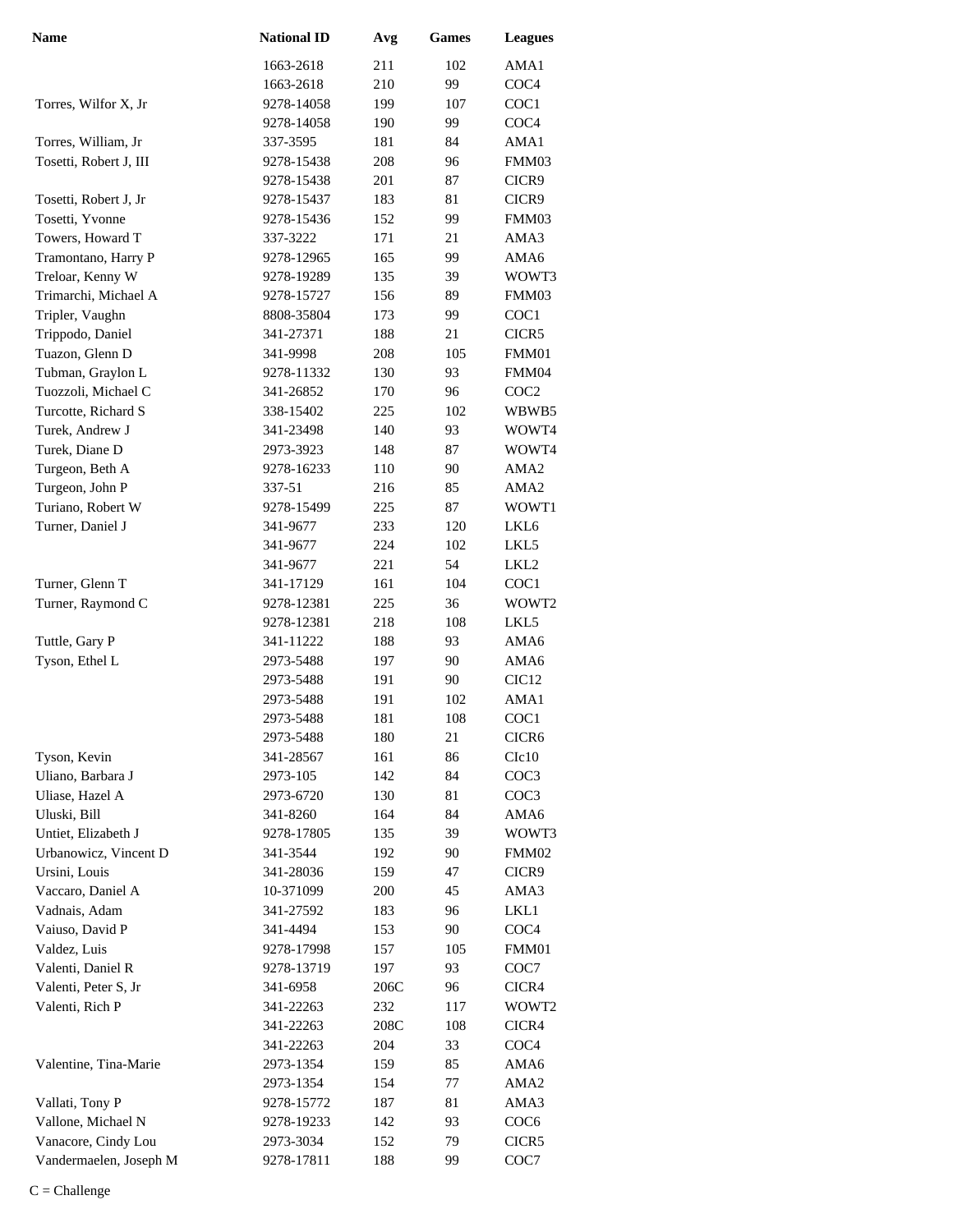| <b>Name</b>                             | <b>National ID</b>      | Avg        | <b>Games</b> | <b>Leagues</b>             |
|-----------------------------------------|-------------------------|------------|--------------|----------------------------|
| Vaniotis, Analia                        | 11-630208               | 120        | 78           | WBWB4                      |
| Vaniotis, Maria A                       | 11-496853               | 183        | 96           | COC1                       |
|                                         | 11-496853               | 182        | 79           | CICR3                      |
|                                         | 11-496853               | 173        | 77           | LKL5                       |
| VanNockay-Ndoye, Bobbi                  | 3039-8019               | 157        | 48           | COC1                       |
| Varney, Danny L                         | 341-28446               | 171        | 93           | COC <sub>6</sub>           |
| Varney, Glenn S                         | 341-14605               | 203        | 105          | FMM01                      |
|                                         | 341-14605               | 195        | 90           | FMM05                      |
| Varrone, Dan R                          | 9278-11170              | 204        | 99           | WOWT5                      |
| Vasquez, Robert A                       | 9278-18077              | 136        | 105          | WBWB3                      |
| Vaught, Lucila N                        | 9278-16217              | 146        | 99           | AMA6                       |
| Vaught, William C, Jr                   | 341-1577                | 207        | 96           | AMA6                       |
| Vece, Mary M                            | 9278-19276              | 116        | 39           | CIC <sub>12</sub>          |
| Vega, Carlos R                          | 341-29164               | 200        | 87           | FMM04                      |
| Veillette, Evelyn A                     | 9278-11180              | 200        | 87           | WBWB4                      |
|                                         | 9278-11180              | 191        | 39           | WBWB3                      |
| Veillette, Walter E, III                | 337-6325                | 231        | 99           | WBWB4                      |
|                                         | 337-6325                | 211        | 102          | AMA3                       |
| Velez, Christopher L                    | 9278-16857              | 196        | 90           | LKL3                       |
| Velez, James U                          | 5538-3627               | 193        | 96           | LKL3                       |
| Velez, Urbano                           | 9278-15547              | 150        | 72           | LKL3                       |
| Vellali, Anthony L                      | 9278-17685              | 203        | 90           | COC <sub>2</sub>           |
| Veloz, Daira R                          | 9278-17759              | 142        | 87           | FMM06                      |
| Vendola, John M, Jr                     | 341-28769               | 171        | 90           | COC <sub>4</sub>           |
| Vendrella, Anthony J                    | 341-8322                | 180        | 80           | FMM03                      |
| Verbickas, Kayla M                      | 9278-16794              | 121        | 87           | WOWT3                      |
| Vergati, Catherine A                    | 9278-14209              | 132        | 84           | FMM03                      |
| Vernon, Brett J                         | 341-28783               | 217        | 98           | COC <sub>2</sub>           |
|                                         | 341-28783               | 216        | 96           | COC7                       |
| Vernon, Julie A                         | 9278-19226              | 123        | 99           | COC7                       |
| Vernon, Kristopher P                    | 9278-19227              | 148        | 93           | COC7                       |
| Vernon, Lee                             | 9278-19228              | 126        | 96           | COC7                       |
| Verrastro, Paul                         | 9278-15142              | 133        | 63           | CICR <sub>2</sub>          |
| Verren, Valerie M                       | 9278-18119              | 170        | 89           | WBWB5                      |
| Verterame, George V                     | 341-24986               | 197        | 74           | LKL <sub>2</sub>           |
| Viera, Paco                             | 9278-11832              | 179        | 104          | CICR3                      |
| Villani, Christopher E                  | 9278-17283              | 158        | 93           | COC <sub>6</sub>           |
| Villani, Jeffrey F                      | 9278-17281              | 153        | 96           | COC <sub>6</sub>           |
| Villano, Patricia A                     | 2973-4153               | 110        | 72           | CICR5                      |
| Villegas, Andy                          | 341-15226               | 211        | 36           | WOWT1                      |
|                                         | 341-15226<br>2973-7006  | 208        | 120          | WOWT2                      |
| Vincent, Christine A<br>Vinci, Dennis W |                         | 136        | 75           | FMM03                      |
| Vine, Alan S                            | 9278-17265<br>341-18728 | 135<br>139 | 96<br>60     | COC <sub>5</sub>           |
| Vine, Kristina L                        | 2973-7178               | 135        | 63           | COCO <sub>8</sub><br>COCO8 |
| Vine, Patricia A                        | 2973-6496               | 147        | 63           | COCO <sub>8</sub>          |
| Vinston, Tom R                          | 341-29194               | 194        | 86           | AMA4                       |
|                                         | 341-29194               | 193        | 96           | AMA <sub>2</sub>           |
|                                         | 341-29194               | 186        | 102          | AMA3                       |
| Violante, Kaaren E                      | 9278-15259              | 151        | 78           | CICR6                      |
| Violette, Brian                         | 11-730203               | 198        | 42           | WOWT2                      |
|                                         | 11-730203               | 197        | 84           | WOWT5                      |
| Violette, Melissa M                     | 341-21477               | 206        | 105          | WOWT <sub>2</sub>          |
|                                         | 341-21477               | 198        | 24           | WOWT5                      |
| Violette, Michael R                     | 8808-27057              | 213        | 90           | CIC <sub>12</sub>          |
|                                         | 8808-27057              | 208        | 56           | CIC <sub>11</sub>          |
| Visciglia, Caroline C                   | 341-29246               | 145        | 70           | AMA6                       |
| Vitale, Richard A                       | 341-27367               | 168        | 74           | FMM03                      |
|                                         |                         |            |              |                            |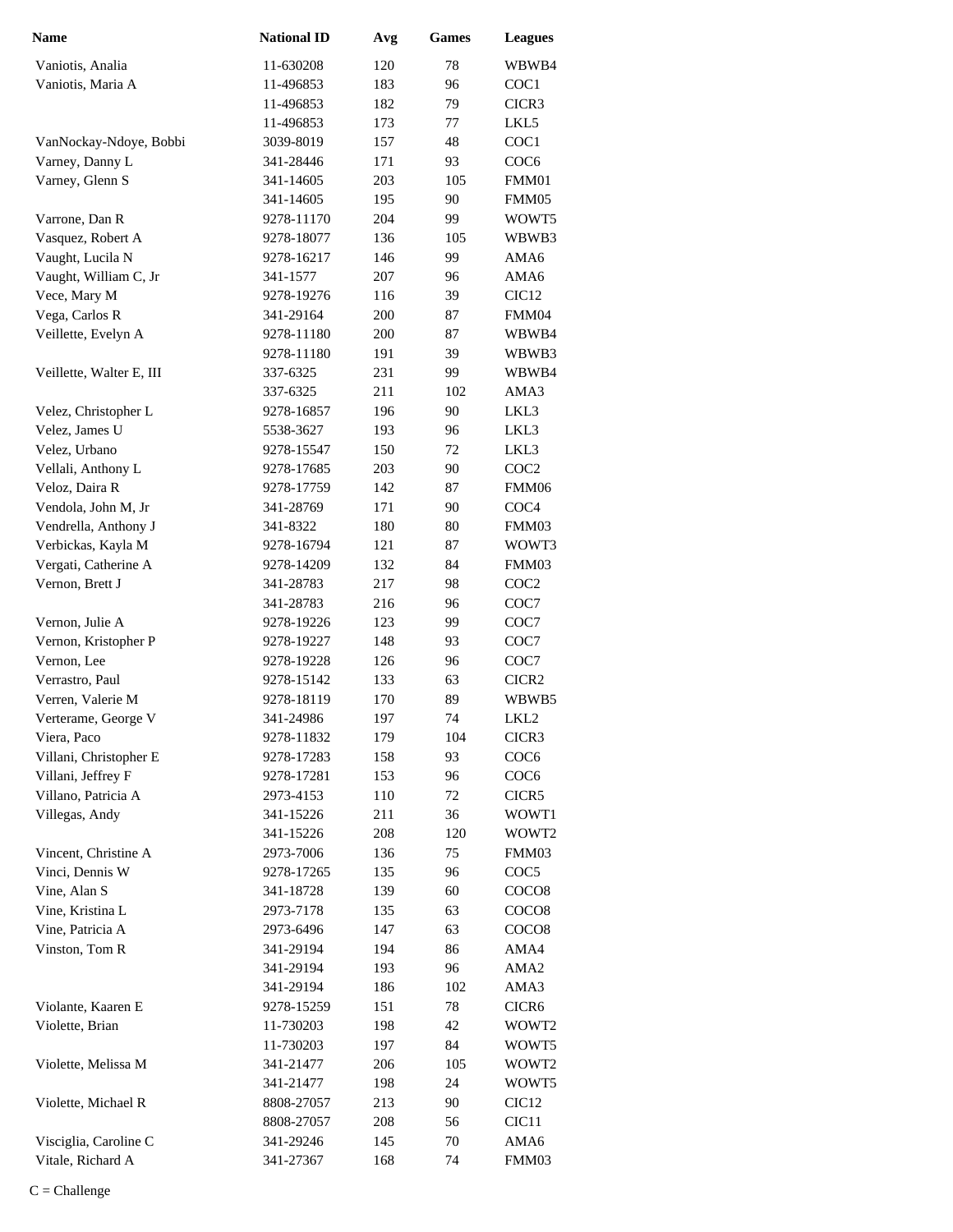| <b>Name</b>          | <b>National ID</b> | Avg  | <b>Games</b> | <b>Leagues</b>    |
|----------------------|--------------------|------|--------------|-------------------|
| Vitiello, Nick       | 9278-13987         | 186  | 33           | FMM01             |
|                      | 9278-13987         | 185  | 54           | CICR6             |
| Vlemons, Robbie K    | 9278-18104         | 207  | 93           | WBWB5             |
| Voira, Michael       | 341-19026          | 155  | 73           | CICR9             |
| Volpe, Richard       | 341-24448          | 151  | 38           | CICR9             |
| Votto, Chris J       | 341-25255          | 213  | 102          | COC <sub>2</sub>  |
| Votto, John D        | 341-23176          | 214  | 99           | COC <sub>2</sub>  |
| Vyas, Bharat         | 9278-18078         | 175  | 98           | WBWB3             |
| Waitkus, John P      | 341-24811          | 159  | 93           | WOWT3             |
| Waitkus, Sandra M    | 9278-16136         | 141  | 99           | WOWT3             |
| Walker, Brant A      | 341-9939           | 208  | 87           | WOWT1             |
|                      | 341-9939           | 197  | 99           | WBWB3             |
| Walker, Jameson H    | 10-1957204         | 195  | 66           | CICR7             |
|                      | 10-1957204         | 192  | 84           | CICR3             |
| Walker, Jason R      | 341-23877          | 214  | 108          | FMM01             |
|                      | 341-23877          | 208  | 108          | COC1              |
| Walker, Keith L      | 341-23734          | 197  | 108          | FMM01             |
|                      | 341-23734          | 193  | 96           | FMM03             |
| Walkinshaw, Debbie A | 2973-3078          | 168  | 79           | AMA6              |
| Walters, Anthony G   | 341-2487           | 219  | 99           | AMA1              |
|                      | 341-2487           | 211  | 108          | COC1              |
| Ward, Joe P          | 9278-13746         | 190  | 93           | CICR5             |
| Ward, Maureen J      | 9278-19207         | 143  | 60           | CICR <sub>6</sub> |
| Ward, Stanley F, Jr  | 9278-19208         | 167  | 69           | CICR <sub>6</sub> |
| Ward, Stanley F, RD  | 9278-17619         | 189  | 93           | CICR <sub>6</sub> |
| Warner, Jason T      | 9278-17825         | 192  | 93           | WOWT5             |
| Warrick, Jessica L   | 9278-11142         | 203  | 57           | WOWT1             |
| Warrick, PJ          | 11-223562          | 210  | 105          | CICR3             |
|                      | 11-223562          | 194C | 102          | CICR4             |
| Waters, John J       | 338-33358          | 208  | 96           | LKL5              |
| Watkins, Alvena      | 9278-17413         | 130  | 72           | FMM05             |
| Watkins, Andre B     | 341-27897          | 208  | 105          | COC1              |
|                      | 341-27897          | 200  | 97           | AMA1              |
| Watkins, Gordon L    | 341-11060          | 202  | 105          | AMA1              |
|                      | 341-11060          | 199  | 108          | CICR3             |
| Watson, Kenneth R    | 341-6574           | 180  | 60           | COC <sub>6</sub>  |
| Watts, Barbara D     | 2973-558           | 172  | 66           | AMA6              |
| Watts, Brian P       | 341-28778          | 202  | 102          | AMA3              |
| Watts, Michael A     | 5538-254           | 208  | 96           | AMA3              |
| Webb, Bill           | 338-21296          | 242C | 99           | CICR4             |
| Webb, Glenn R        | 341-27320          | 195  | 83           | AMA5              |
| Webb, Mark J         | 9278-11958         | 205  | 93           | AMA6              |
| Weeks, Andrew F, Jr  | 5538-2093          | 233  | 105          | LKL5              |
|                      | 5538-2093          | 224  | 120          | LKL6              |
| Weeks, Kim           | 9278-13706         | 197  | 84           | LKL5              |
|                      | 9278-13706         | 191  | 42           | COC <sub>1</sub>  |
| Wells, Marshall F    | 9278-11655         | 161  | 94           | AMA1              |
| Weston, Keith F      | 9278-16781         | 164  | 21           | WOWT4             |
| Weston, Mark         | 9278-15362         | 177  | 90           | CICR5             |
| Weymouth, Brett W    | 341-28664          | 169C | 93           | CICR4             |
| Wheeler, Francis E   | 341-24698          | 170  | 83           | AMA4              |
| Wheeler, Tim D       | 9278-17700         | 150  | 63           | AMA4              |
| White, Donald L      | 341-23233          | 202  | 93           | COC <sub>1</sub>  |
| White, Ella M        | 2973-5223          | 174  | 102          | LKL1              |
| White, Ryan E        | 5535-5942          | 179  | 99           | COC <sub>4</sub>  |
| Wilbur, Michael E    | 343-4839           | 212  | 96           | CIC <sub>12</sub> |
| Wilcox, Henry R, Jr  | 9278-11868         | 207  | 24           | LKL5              |
|                      | 9278-11868         | 206  | 120          | WOWT2             |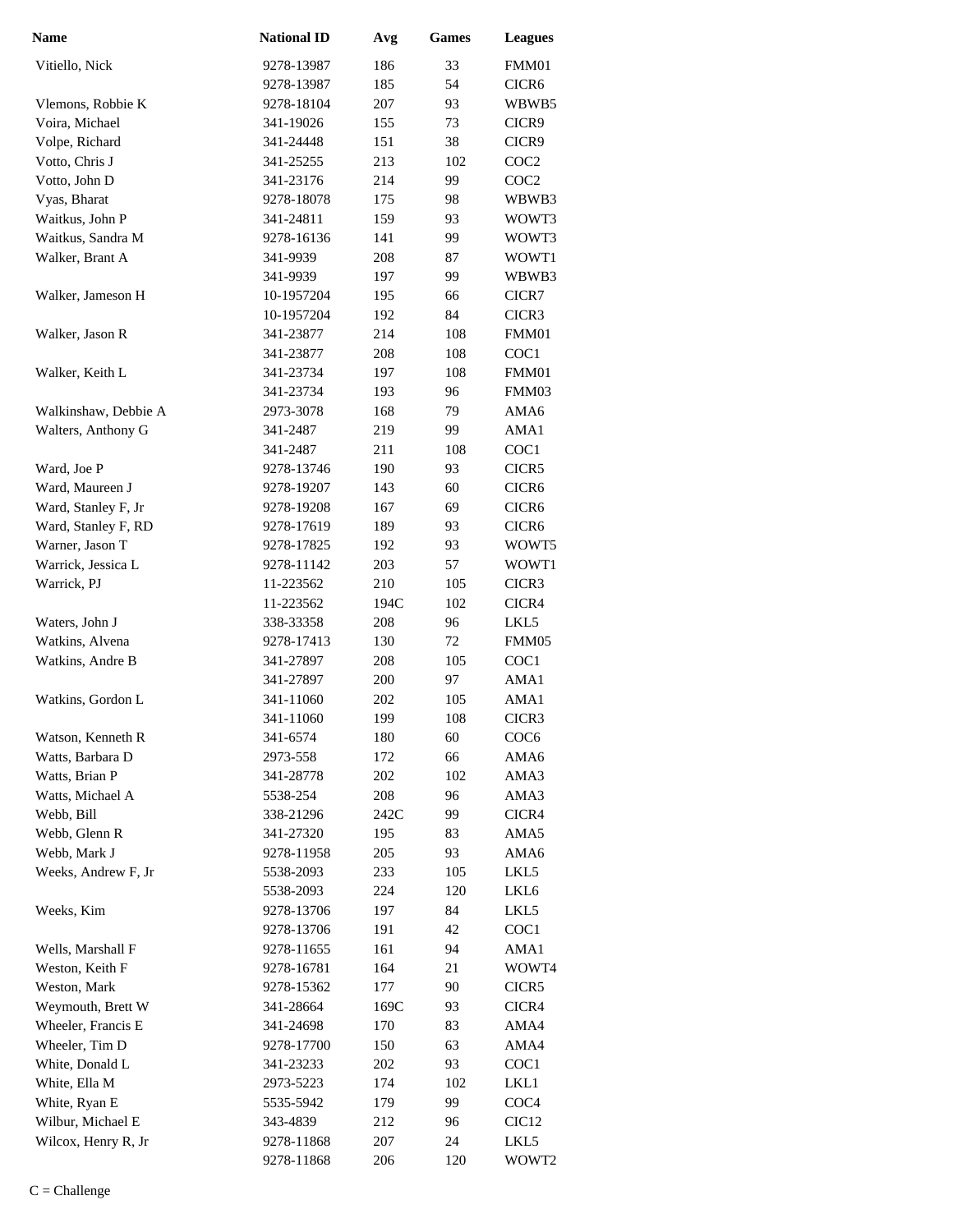| <b>Name</b>                     | <b>National ID</b> | Avg  | <b>Games</b> | <b>Leagues</b>    |
|---------------------------------|--------------------|------|--------------|-------------------|
| Wilcox, Henry R, Sr             | 9278-11869         | 216  | 108          | LKL5              |
|                                 | 9278-11869         | 206  | 117          | WOWT <sub>2</sub> |
| Wilde, Cheryl A                 | 9278-17806         | 120  | 93           | WOWT3             |
| Wilder, Aaron D                 | 9278-14258         | 226  | 88           | CICR <sub>6</sub> |
|                                 | 9278-14258         | 225  | 105          | COC1              |
|                                 | 9278-14258         | 214  | 92           | FMM01             |
| Wilder, Dan D                   | 341-29307          | 181  | 81           | COC <sub>6</sub>  |
| Wilk, Kim M                     | 2973-297           | 136  | 36           | CIC <sub>12</sub> |
| Wilkins, Mary E                 | 9278-14771         | 139  | 57           | FMM03             |
| Wilkins, Timothy C              | 9278-14956         | 149  | 96           | FMM03             |
| Wilkinson, Robert A             | 9278-18160         | 162  | 79           | AMA5              |
| Willette, David R               | 9278-12718         | 169  | 90           | WBWB3             |
| Willette, Dylan A               | 8677-38279         | 203  | 91           | AMA3              |
|                                 | 8677-38279         | 187C | 90           | CICR4             |
| Willette, Zachary D             | 9278-12719         | 165  | 93           | WBWB3             |
| Williams, Alfred, Sr            | 341-23546          | 163  | 99           | C1c10             |
| Williams, Brian T               | 9278-16622         | 157  | 33           | CICR7             |
| Williams, Carl                  | 341-20459          | 197  | 48           | CICR8             |
|                                 | 341-20459          | 192  | 86           | CICR9             |
| Williams, Mark R                | 338-29014          | 164  | 86           | CICR <sub>2</sub> |
| Williams, Sue                   | 2973-109           | 155  | 57           | COC <sub>3</sub>  |
| Willis, Davon                   | 9278-16174         | 148  | 99           | LKL1              |
| Willoughby, Mary                | 2973-2277          | 145  | 96           | COC1              |
| Wilson, Bob P                   | 9278-16165         | 174  | 102          | FMM01             |
| Wilson, John B                  | 9278-16932         | 156  | 48           | FMM01             |
| Wilson, Tom A                   | 9278-18154         | 162  | 102          | CICR8             |
| Winebrenner, James D            | 337-1796           | 157  | 105          | FMM01             |
| Winkle, Craig J                 | 9278-16345         | 189  | 90           | FMM06             |
| Winus, Diane A                  | 2973-6185          | 178  | 93           | CICR5             |
|                                 | 2973-6185          | 176  | 92           | CICR3             |
| Wise, Gary S                    | 341-9107           | 215  | 57           | WOWT2             |
| Wisniewski, David J, Jr         | 337-3710           | 228  | 39           | WOWT1             |
|                                 | 337-3710           | 214  | 96           | WBWB4             |
|                                 | 337-3710           | 207  | 96           | AMA3              |
| Wisniewski, Dawn M              | 2973-5317          | 139  | 78           | CICR <sub>6</sub> |
| Wisniewski, Gary                | 9278-11127         | 165  | 78           | CICR <sub>6</sub> |
| Wisniewski, Michael J           | 5538-2273          | 209  | 81           | WBWB3             |
|                                 | 5538-2273          | 192  | 75           | CICR <sub>6</sub> |
| Wisniewski, Vera A              | 5538-2289          | 186  | 99           | WBWB3             |
|                                 | 5538-2289          | 173  | 96           | CICR6             |
|                                 | 5538-2289          | 166  | 25           | FMM01             |
| Wittich, Karl A                 | 8808-34119         | 208  | 78           | LKL5              |
|                                 | 8808-34119         | 204  | 92           | LKL6              |
| Wnek, Paul R                    | 341-7901           | 160  | 93           | COC <sub>6</sub>  |
| Wolfe, Chuck N                  | 9278-13658         | 198  | 96           | COC <sub>6</sub>  |
| Wolk, Kory A                    | 9278-16265         | 200  | 99           | COC1              |
|                                 | 9278-16265         | 190  | 99           | COC <sub>2</sub>  |
| Wolk, Steven M                  | 9278-16266         | 182  | 102          | COC <sub>2</sub>  |
| Wolkow, Lisa                    | 9278-16530         | 118  | 93           | CIC <sub>12</sub> |
| Wolofsky, Joe, Jr               | 341-236            | 180  | 27           | FMM02             |
| Wood, Amy L                     | 9278-17278         | 126  | 93           | AMA6              |
|                                 |                    |      |              |                   |
| Wood, Thomas J<br>Woodin, Chris | 9278-15539         | 196  | 102          | COC <sub>4</sub>  |
|                                 | 341-18396          | 160  | 90           | AMA6              |
| Wooding, Dylan R                | 9278-17275         | 195  | 39           | COC <sub>2</sub>  |
|                                 | 9278-17275         | 193  | 78           | CICR7             |
|                                 | 9278-17275         | 183  | 93           | COC <sub>6</sub>  |
| Woods, Eric                     | 341-29064          | 167  | 71           | CICR3             |
| Woods, Erika                    | 5538-3191          | 156  | 95           | WBWB4             |